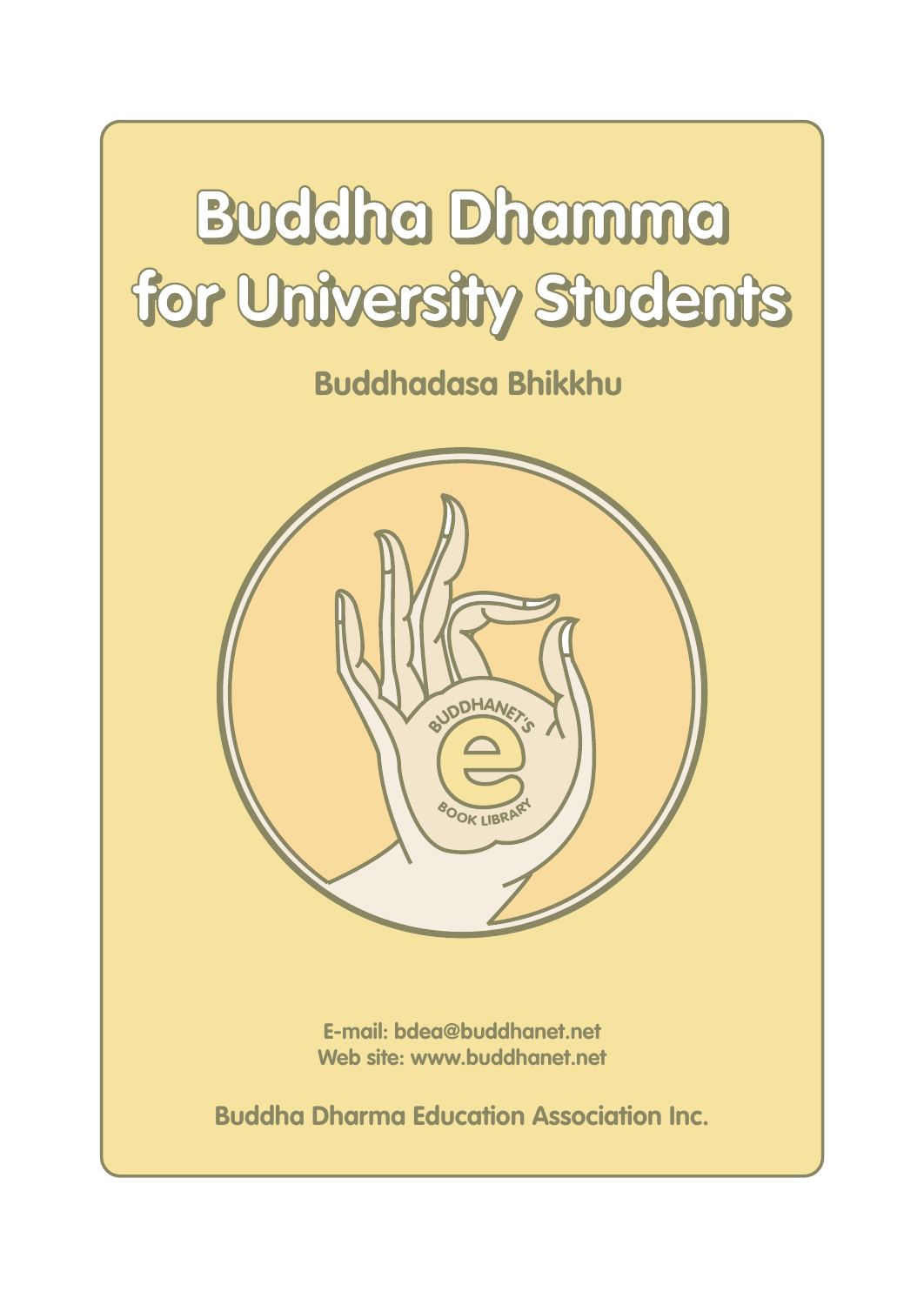## **BUDDHA-DHAMMA FOR STUDENTS**

## BUDDHADĀSA BHIKKHU





**THE DHAMMA STUDY & PRACTICE GROUP**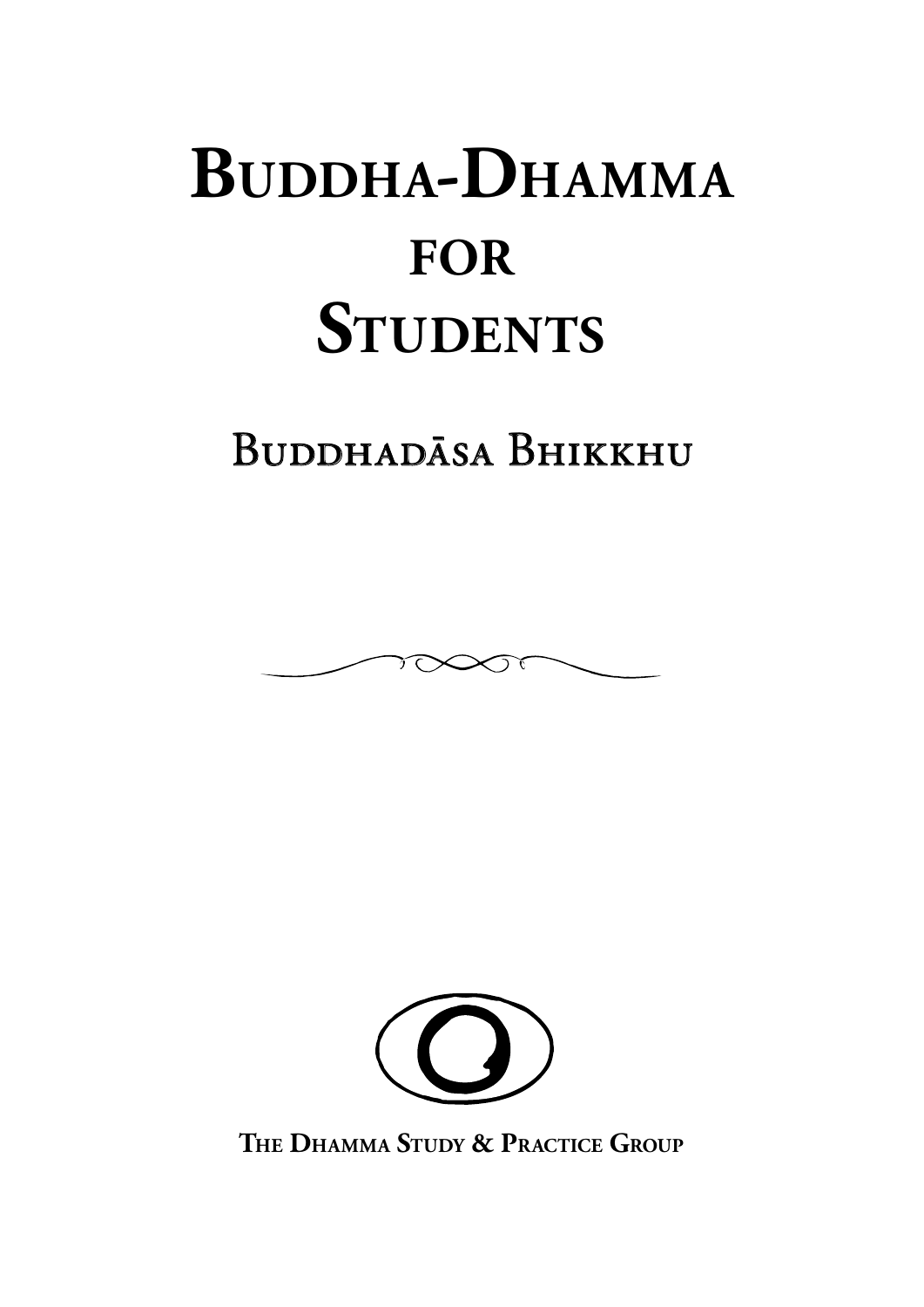# **Buddha-Dhamma** for **Students**

**Buddhadāsa Bhikkhu** 

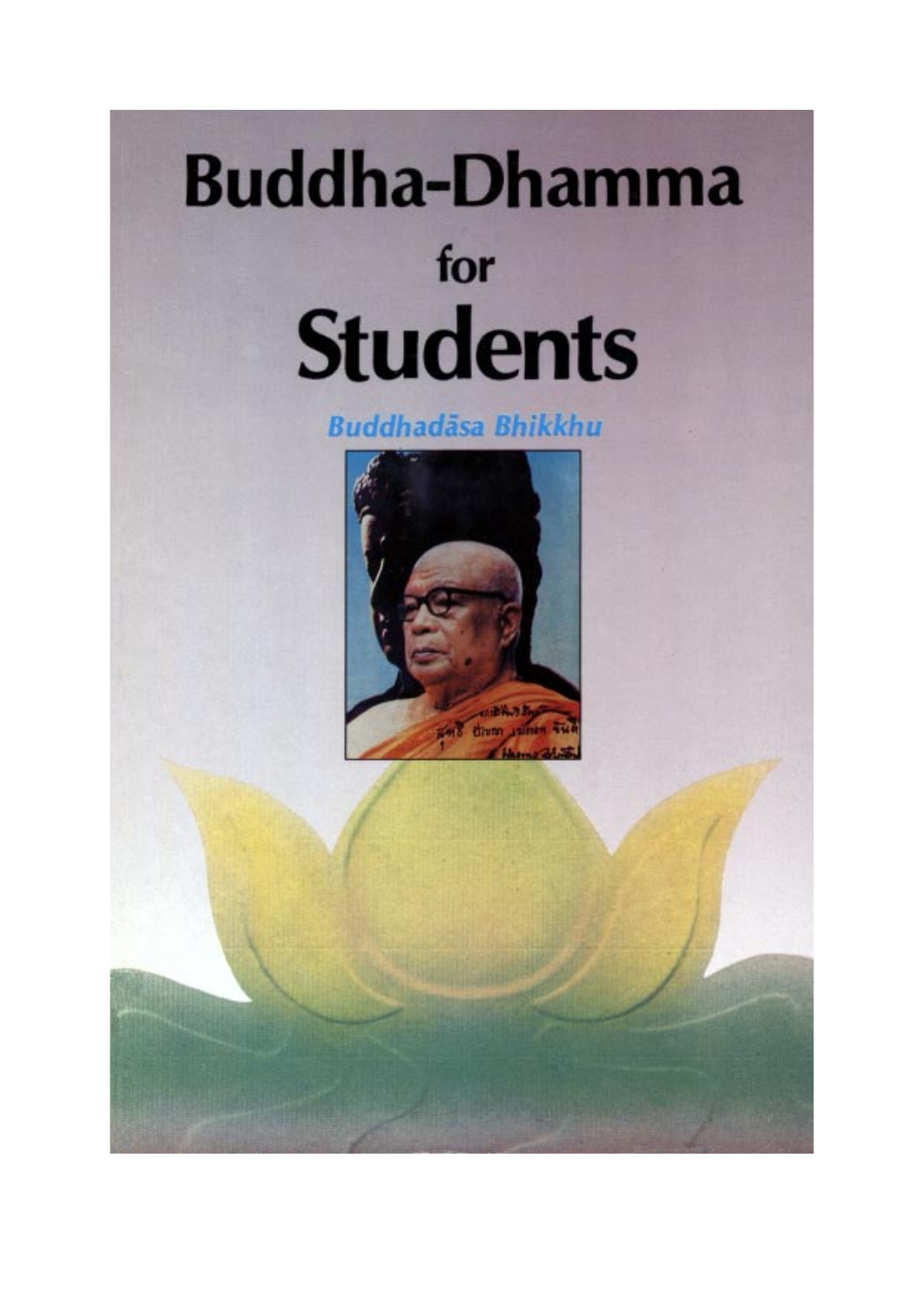## *Buddha-Dhamma For Students: answers to questions a non-Buddhist is likely to ask about the fundamentals of Buddhism*

#### **BUDDHADĀSA BHIKKHU**

translated from the Thai by Ariyananda Bhikkhu (Roderick S. Bucknell)

Revised edition, published in 1988, by Dhamma Study and Practice Group, with help from Evolution/Liberation. (Originally published 1972) by Buddha-Nigama Association, Chiang Mai, Thailand.)

Copyright © 1988 by Evolution / Liberation

All rights reserved. Any reproduction of this book, whether in part or whole, by any means, for whatever purpose, is prohibited without prior written consent of the publisher, except for quotations in articles. Persons or groups interested in reprinting this book should contact the Dhamma Study and Practice Group,

Niti Issaranitithanm (Treasurer of The Dhamma Study & Practice Group) 309/49 Moo 2 Vibhavadi Rangsit Road Tung Song Hong, Bangkhen, Bangkok 10210, Thailand,

Cover and design by Chao Assava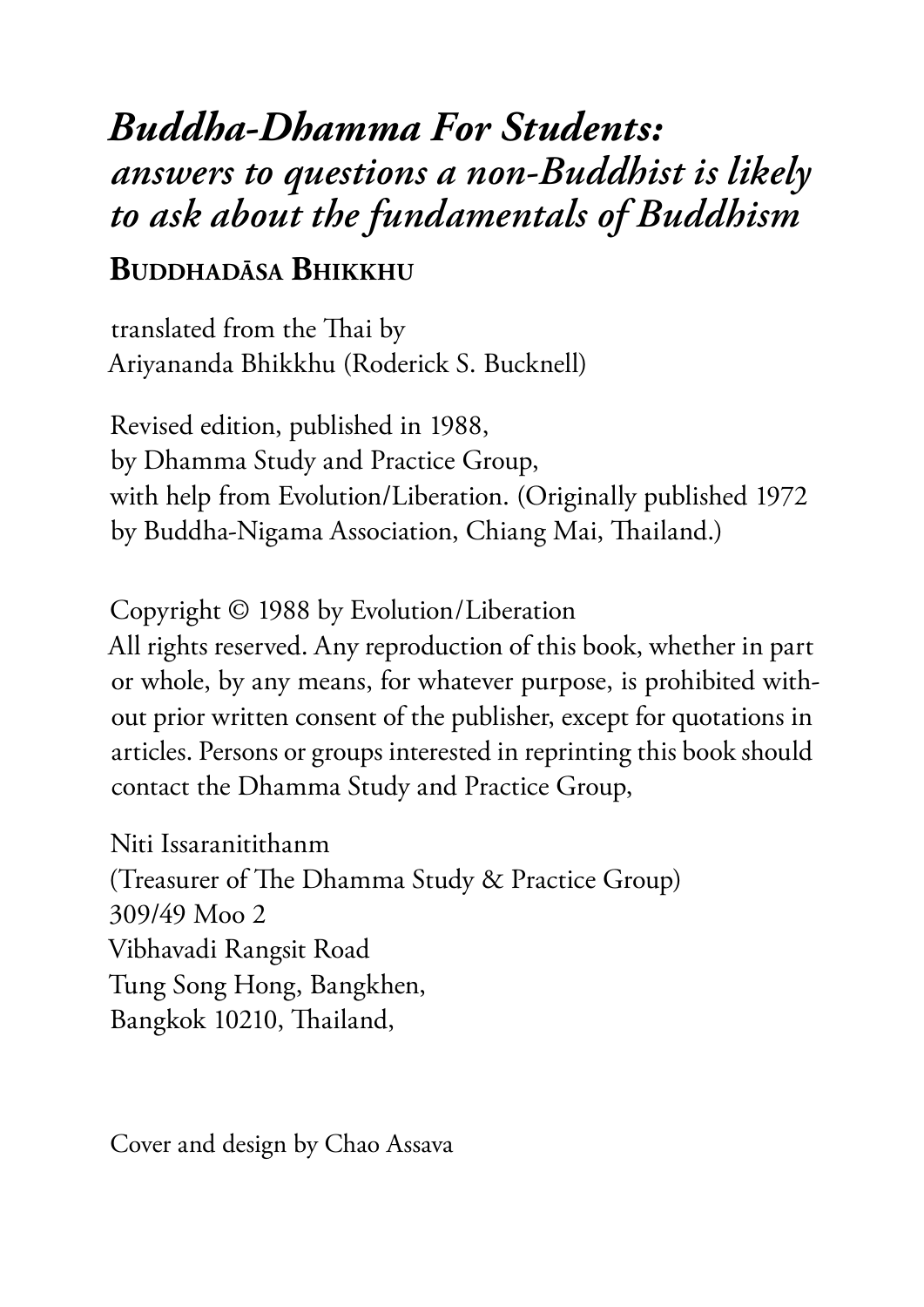#### **ANUMONDANĀ**

#### **(To all Dhamma Comrades, those helping to spread Dhamma:)**

Break out the funds to spread Dhamma to let Faithful Trust flow, Broadcast majestic Dhamma to radiate long living joy. Release unexcelled Dhamma to tap the spring of Virtue, Let safely peaceful delight flow like a cool mountain stream. Dhamma leaves of many years sprouting anew, reaching out, To unfold and bloom in the Dhamma Centers of all towns. To spread lustrous Dhamma and in hearts glorified plant it, Before long, weeds of sorrow, pain, and affliction will flee. As Virtue revives and resounds throughout Thai society, All hearts feel certain love toward those born, ageing, and dying. Congratulations and Blessings to all Dhamma Comrades, You who share Dhamma to widen the people's prosperous joy. Heartiest appreciation from Buddhadāsa Indapañño, Buddhist Science ever shines beams of Bodhi longlasting. In grateful service, fruits of merit and wholesome successes, Are all devoted in honor to Lord Father Buddha. Thus may the Thai people be renowned for their Virtue, May perfect success through Buddhist Science awaken their hearts. May the King and His Family live long in triumphant strength, May joy long endure throughout this our world upon earth.

from

Breddhadosa

Mokkhabalārāma Chaiya, 2 November 2530 (translated by Santikaro Bhikkhu, 3 February 2531 (1988))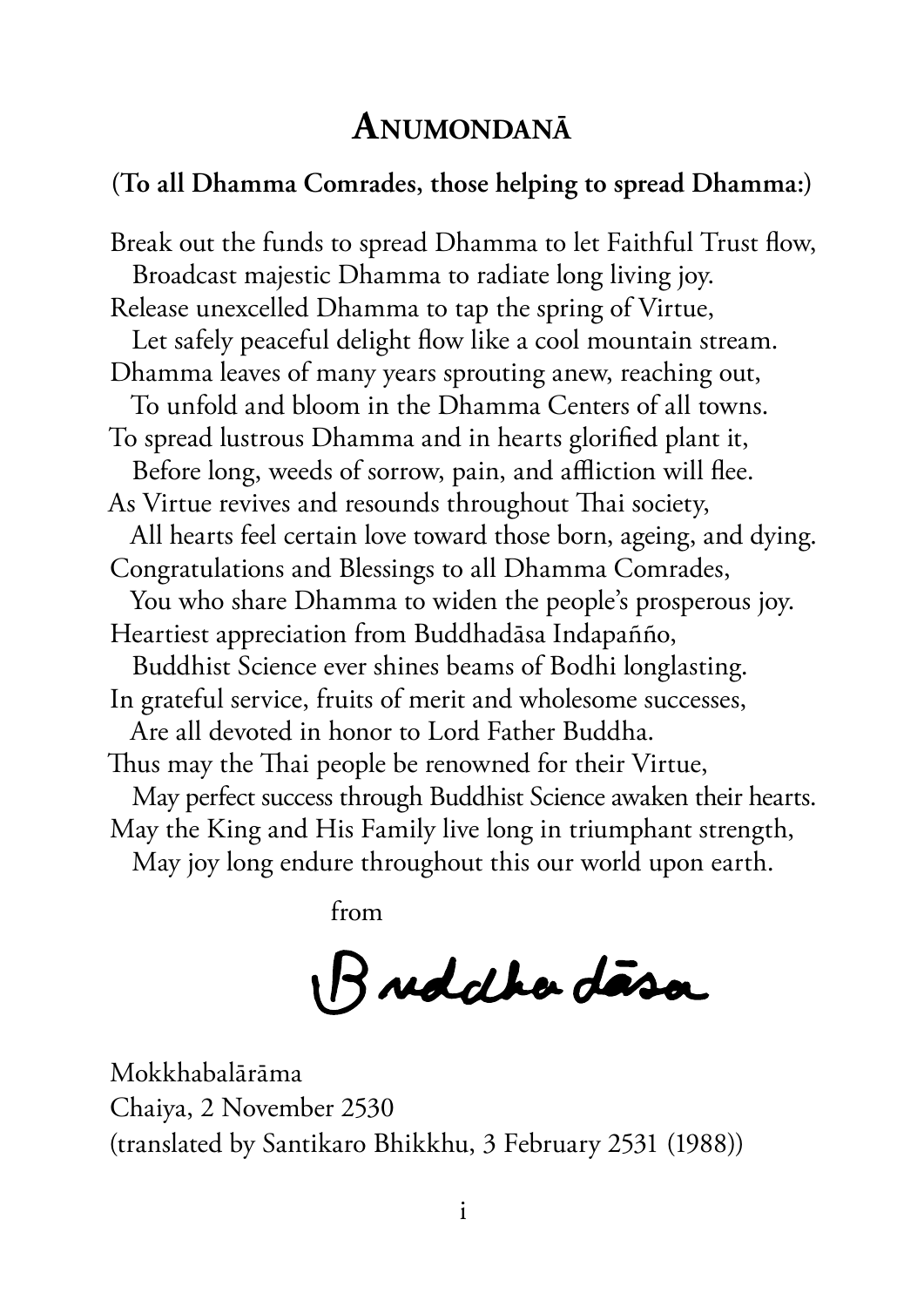#### <span id="page-5-0"></span>*Editor's Foreword*

BUDDHA-DHAMMA FOR STUDENTS is the result of two talks<br>given by Ajahn Buddhadāsa in January 1966 to students at given by Ajahn Buddhadāsa in January 1966 to students at Thammasat University, Bangkok. Then and in the years since, many young Thais have been returning to Buddhism in search of answers and possibilities not provided by their modern (Western-style) education. In the face of rapid social change, at times bordering on chaos, they seek a non-violent approach to the issues and injustices of the times. Their interest is praised and yet recognized as needing guidance. Applying a confused or incorrect version of Buddhism to social confusion and conflict will not do any good. Thus Ajahn Buddhadāsa always has tried to set both young and old straight as to what Buddhism really teaches. He does so by going back to the original principles pointed out by the Lord Buddha, explaining these simply and directly, and showing that their relevance is timeless. Truth is relevant and applicable in ancient India, contemporary Siam, and even the overly developed West.

These talks originally were titled *"Lak Dhamma Samrab Nak Seuksa* (Dhamma Principles For Students.)" A look at the words in this title will clarify the purpose of this book. First, we must understand what is meant by *"seuksa"* (borrowed from Sanskrit) and *"sikkhā"* (its Pali counterpart). Thais have used *seuksa* to translate the English terms "study" and "education," but modern usage is impovershed in comparison to the original meaning. *Seuksa* goes further than merely accumulating knowledge and professional skills, as we get nowadays. It means to learn things which are truly relevant to life and then thoroughly train oneself in and according to that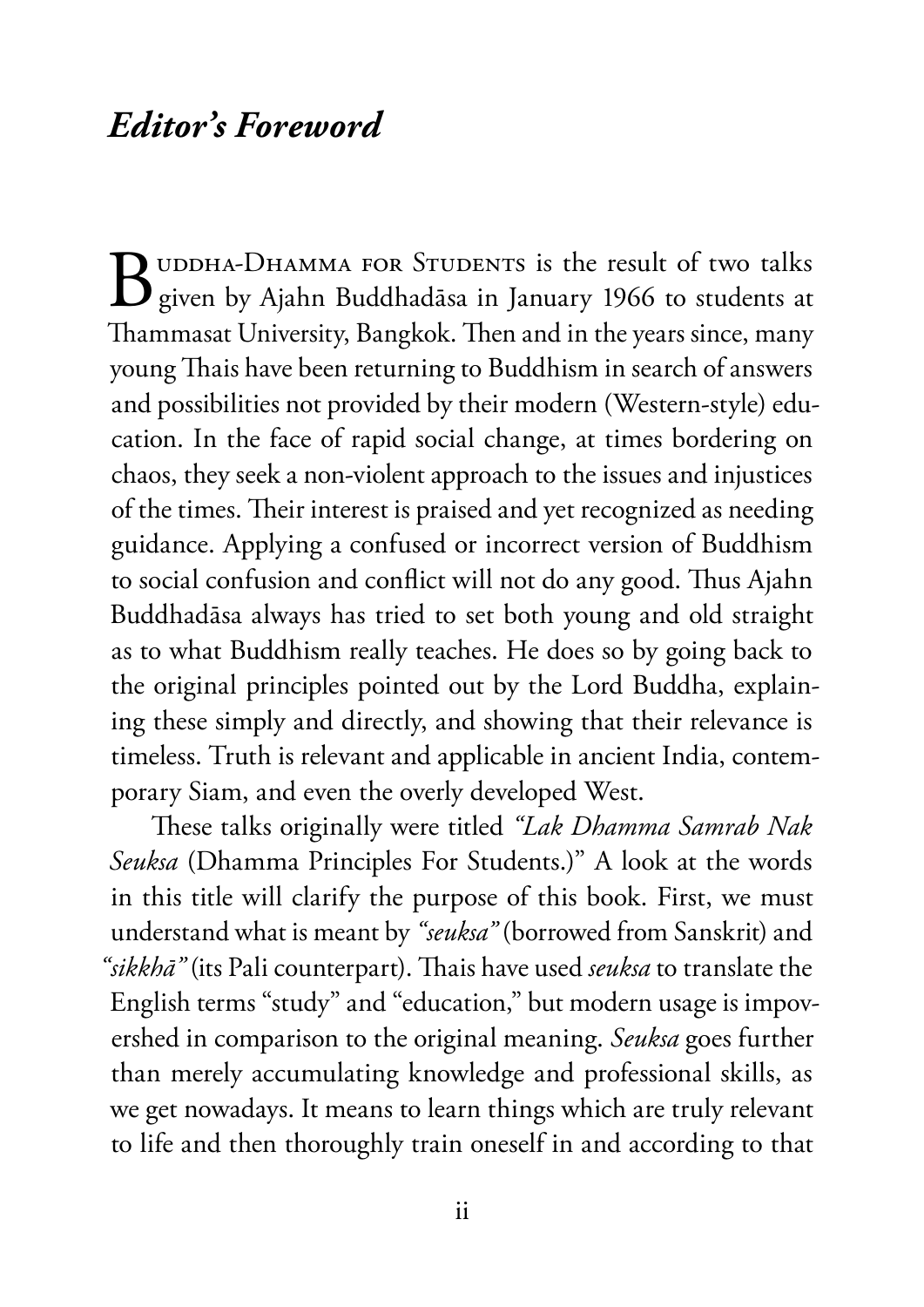knowledge. It is a "study" which leads ever more deeply into the heart, as we find when *sikkhā* is analyzed into the elements *sa* (by, for, and in oneself) and *ikkha(to* see)— "to see oneself by oneself,"

*Nak* means "one who does, one who is skilled at or expert in" a particular activity. *A nak-seuksa* is a "student", but not by virtue of enrolling in a school, putting on a uniform, or carrying books. A true student must *seuksa* in all meanings, aspects, and levels of the word until being expert at *seuksa.* There are no institutions, schedules, or curricula which can contain the genuine student. Being a student is a fundamental duty of all human beings for as long as they breathe.

*Lak* means "principle, standard, post, bulwark, stake." A *lak* is something we can grab onto-wisely-for stability and safety. Wise students begin their investigations with fundamentals and make sure to be firmly grounded in them before going further. In fact, the real basics are often enough. Identifying the principles which can stake us to the core of our subject is a start. Careful reflection on them leads to understanding. But only by incorporating them into our lives through practice do they become a trustworthy bulwark.

*Dhamma \** defies translation. It is the core of all spiritual endeavor and all life, even the most mundane. It can mean "thing," "teachings," and "the supreme, absolute Truth." Here, for a practical start, we can emphasize four vital meanings of the word "Dhamma."

> "Nature" — all things, including humanity and all we do, and the natures of those things

> "Law" — the natural law underlying and governing all those things

*\* Buddha-Dhamma* means "the Buddha's Dhamma" or the "Dhamma taught by the Buddha, the Awakened One."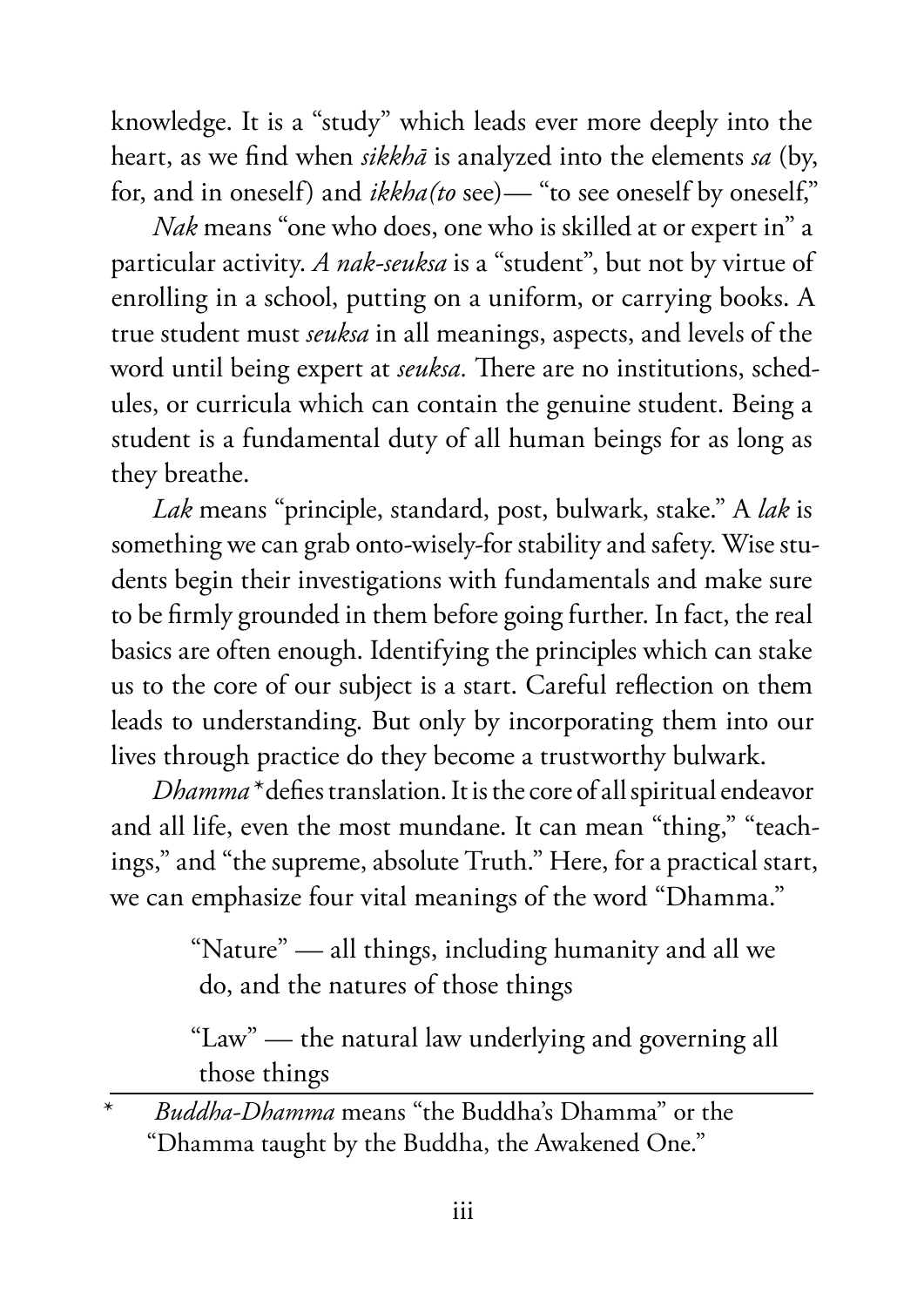"Duty" — the way of living required of each human being, and all other beings, with every breath and at every opportunity, by the law of nature

"Fruit" — the result of duty done correctly according to natural law

These are the ground in which students of the truth of life must stake their principles. And it is the reality to which all study should lead.

Samrab means "for." Dhamma Principles are not floating around in some metaphysical or philosophical twilight zone. They have a clear purpose and practical value. They are for the inspiration and enrichment of students. They are for those people who are curious about life, who want to understand what we are doing here and where we should be going, who are sick of selfishness and misery. They are not, however, to be taken as articles of faith to be believed, memorized, and recited for emotional satisfaction within an illusion of security. They are for study, investigation, experiment, as a means to one's own realization of the truth which is the meaning of human life.

This book covers a variety of topics which are generally obscured or ignored, although they make up the essence of what Buddhism has to offer. When issues such as suffering and emptiness are pushed back into a dim, intangible ambiguity by the scholarly discussions which are all too common in modern Buddhism, Ajahn Buddhadāsa strives to help us see them in our own breathing and living. Where the academics, both Eastern and Western, see theories and philosophies, he sees the tools to live life in truth and peace. His vision and teaching are clear and succinct: we hope that our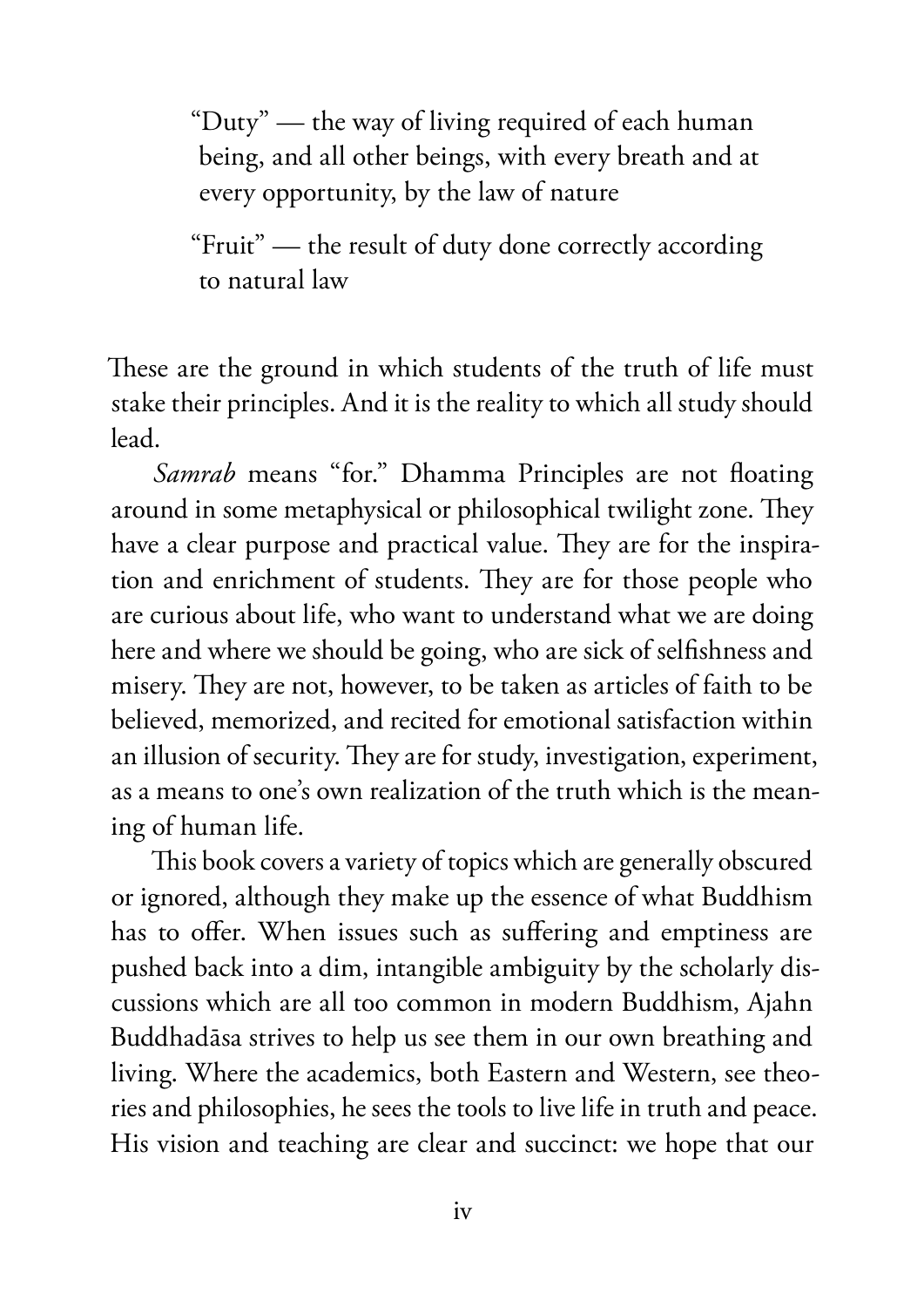attempts to translate them into English do him and his teachers the Lord Buddha, Dhamma, life, and suffering — justice.

Here are questions which all Dhamma cultivators have asked ourselves at one time or another. Others in turn will ask these questions of us. So it is convenient to have lucid, concise responses handy when we need them. Even better when they are backed up by quotations from the Buddha himself. Best of all when the approach is down-to-earth, leaving aside the mysticism and mythology with which we so often pleasantly distract ourselves. Keeping the investigation — in both this book and our own lives — practical, factual, and straight-forward eliminates the misunderstanding, misinterpretation, and misinformation which generally plague religion. Confronting these truths simply and in daily life will reveal their profundity and liberate us from suffering and the ignorance that causes it.

This little book has been reprinted a few times since Ariyananda Bhikkhu (Rod Bucknell) first translated it. This edition, however, has been revised, first by myself and later with help from Rod. We have corrected minor errors and printing irregularities, and have tried to improve readability, but have not made any major changes. Many of our visitors at Suan Mokkh have helped with suggestions and proof-reading during the preparation of this edition. Unfortunately, their names are too numerous to mention. Lastly, Phra Dusadee Metaṃkuro, Chao Assava, and their friends in The Dhamma Study & Practice Group have overseen business and publication duties. Their kindness and dedication in publishing many valuable Dhamma books, with more on the way, deserves acknowledgement, appreciation, and support.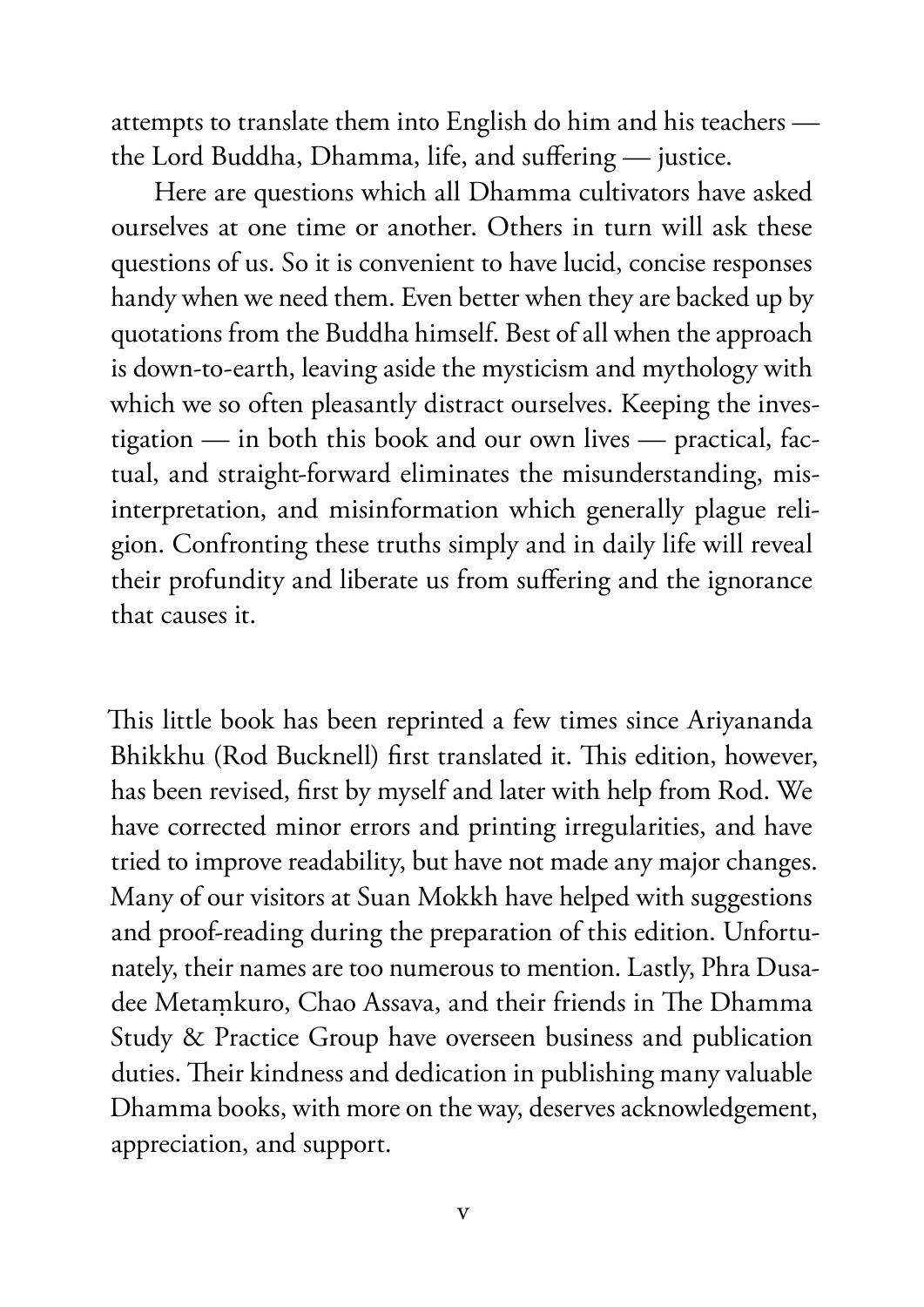May the efforts of the many Dhamma comrades which have gone into this book benefit not only their own wisdom and coolness, but that of friends the world over. May this book be read carefully and repeatedly so that the profound truths presented within it will take root in our hearts. May we all study and live in harmony with these truths, thereby quenching all traces of misunderstanding, selfishness, and *dukkha.*

> Santikaro Bhikkhu Suan Mokkhabalārāma Rains Retreat, 1988



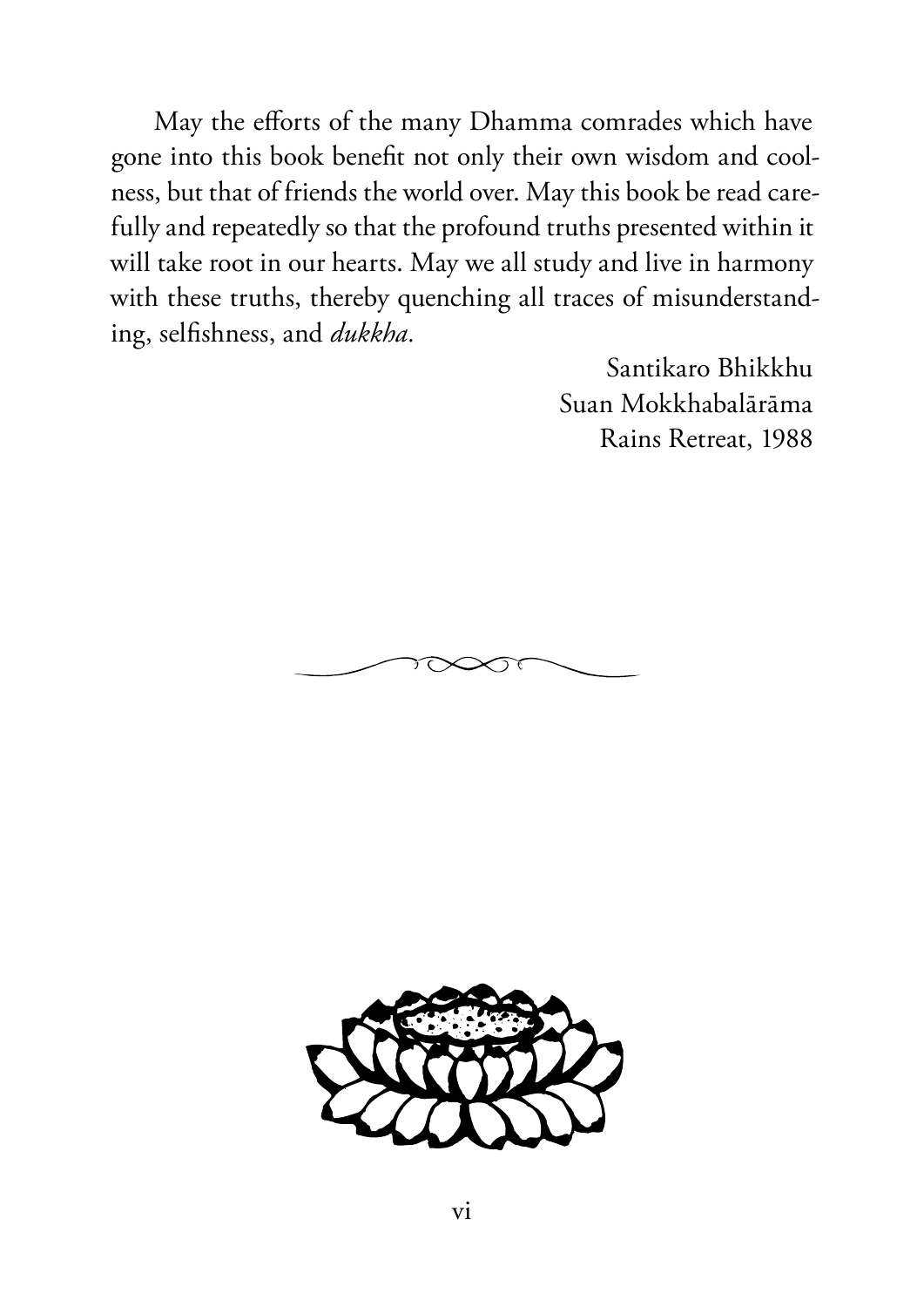#### *Contents*

| 3) "PUT AS BRIEFLY AS POSSIBLE,                                                                                             |
|-----------------------------------------------------------------------------------------------------------------------------|
| 4) "How is this non-grasping                                                                                                |
| 5) "WHERE CAN ONE LEARN, WHERE CAN ONE STUDY?"  10                                                                          |
| 6) "TO WHAT MAY THE DHAMMA BE COMPARED?"  II                                                                                |
|                                                                                                                             |
|                                                                                                                             |
| 9) "WHAT IS THE DHAMMA THAT IS HIGHEST<br>AND MOST PROFOUND, THAT TRANSCENDS<br>THE WORLD AND DEATH IN ALL THEIR FORMS?  15 |
| 10) "WHICH ASPECT OF THE TEACHING,<br>AS RECORDED IN THE PALI TEXTS,                                                        |
| 11) "WHOM DID THE BUDDHA TEACH                                                                                              |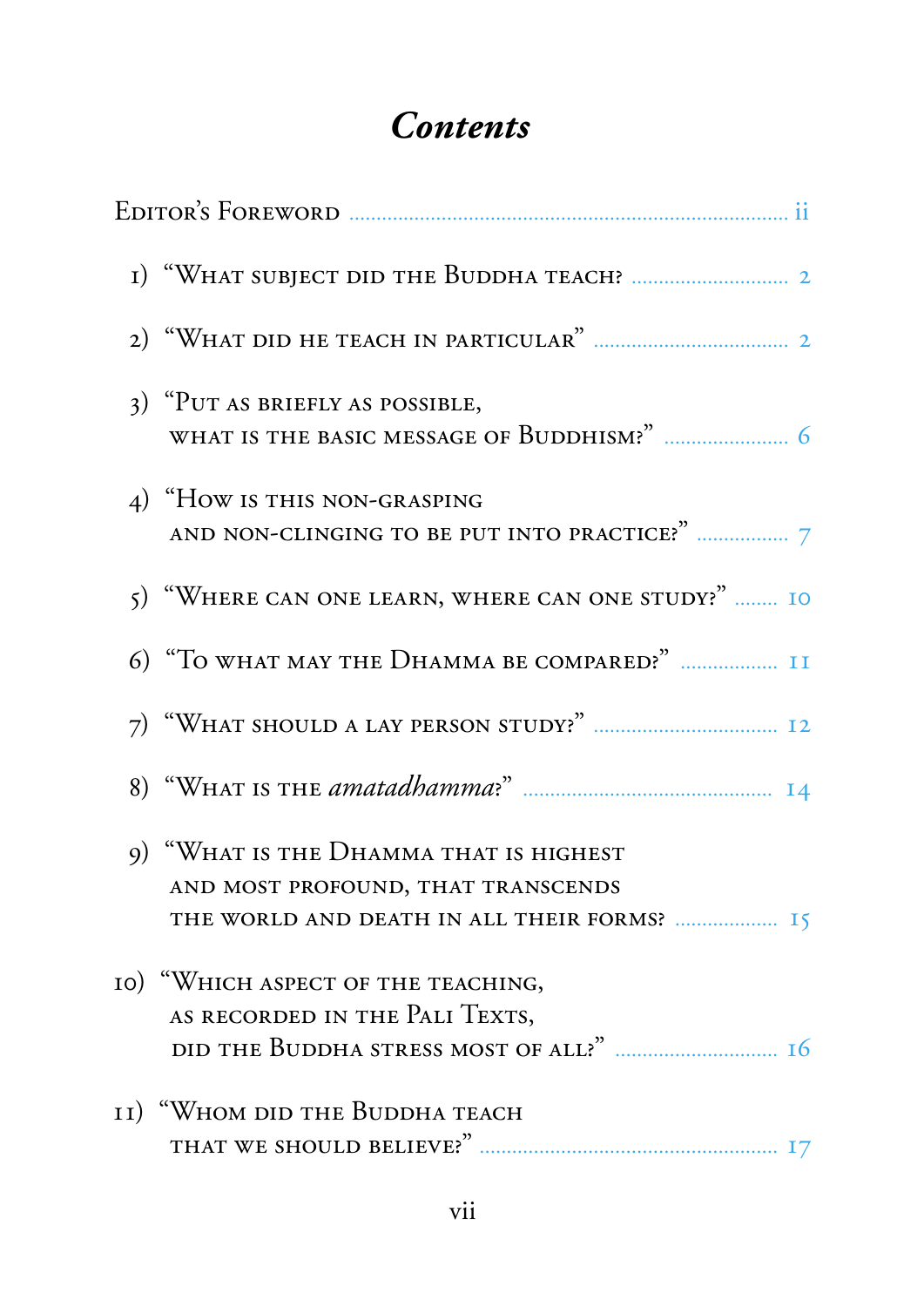| 12) "How do the minds of an ordinary lay person and a                                                                 |
|-----------------------------------------------------------------------------------------------------------------------|
| 13) "WHICH WAY OF PRACTICE CONSTITUTES<br>WALKING THE ORDINARY PATH<br>AND WHICH THE SHORTEST AND QUICKEST PATH?"  22 |
| 14) "WHAT ROLE DOES <i>kamma</i> PLAY IN BUDDHISM?  24                                                                |
| 15) "WOULD A PERSON NECESSARILY HAVE TO<br>HAVE HEARD THE BUDDHA-DHAMMA<br>FROM THE BUDDHA HIMSELF IN ORDER           |
| 16) "IF DOUBT ARISES AS TO WHETHER<br>A CERTAIN TEACHING IS THE BUDDHA'S OR NOT,                                      |
| 17) "WHAT DID THE BUDDHA SAY PEOPLE WOULD BE LIKE                                                                     |
|                                                                                                                       |
|                                                                                                                       |
| 20) "DOES THE BUDDHA EXIST AT THIS MOMENT OR NOT?"  32                                                                |
| 21) "DID THE BUDDHA BRING ABOUT                                                                                       |
| 22) "WHAT SORT OF INNER LIFE DID THE BUDDHA LEAD?"  34                                                                |
| 23) "WHY IS IT HELD THAT ALL THINGS ARE EMPTY, THAT<br>THIS WORLD, THAT EVERY WORLD, IS AN EMPTY WORLD? 34            |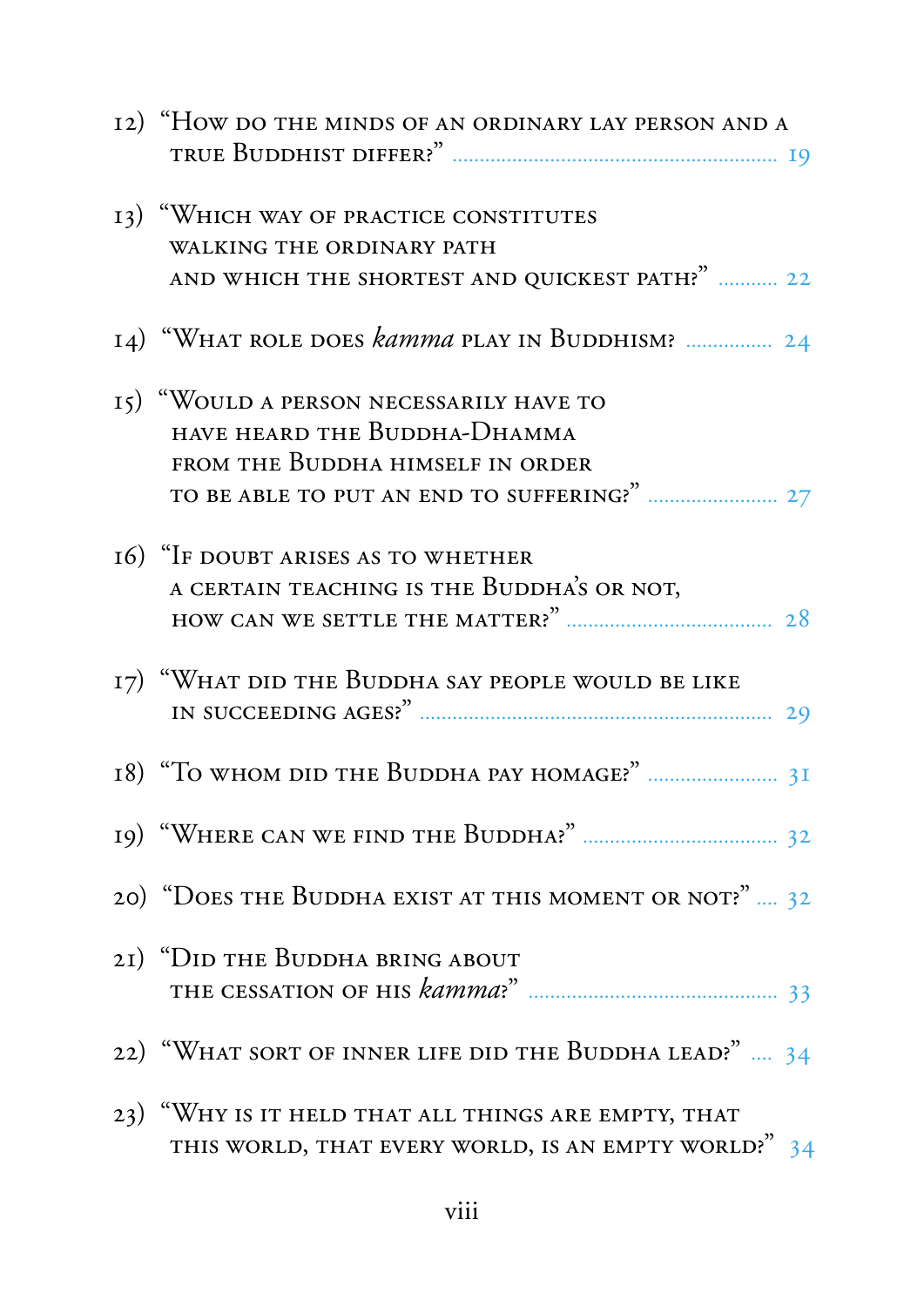| 24) "Now, why is a mind in this state of awareness                                                                     |
|------------------------------------------------------------------------------------------------------------------------|
| DESCRIBED AS AN EMPTY OR FREE MIND (THAI, cit waang)?" 35                                                              |
| 25) "WHAT IS IT WHEN THERE IS TOTAL EMPTINESS?"  35                                                                    |
|                                                                                                                        |
| 27) "WE SPEAK OF A PERSON FINDING<br>SATISFACTION IN <i>nibbana</i> .<br>WHAT OUGHT WE TO CALL THAT SATISFACTION?"  36 |
| 28) "Is <i>nibbana</i> ATTAINED AFTER DEATH                                                                            |
|                                                                                                                        |
| 30) "WHAT IS THE HIGHEST GOOD FOR HUMANITY?"  40                                                                       |
| 31) "ARE THERE ANY <i>arabants</i> IN THE WORLD                                                                        |
|                                                                                                                        |
|                                                                                                                        |
| 34) WOULD WE BE ABLE<br>TO RECOGNIZE AN ARAHANT IF WE MET ONE?"  44                                                    |
|                                                                                                                        |
| 36) "LAY PEOPLE CANNOT BE <i>arabants</i> , CAN THEY?"  45                                                             |
| 37) "How IS IT THAT A 'MAN-KILLER'                                                                                     |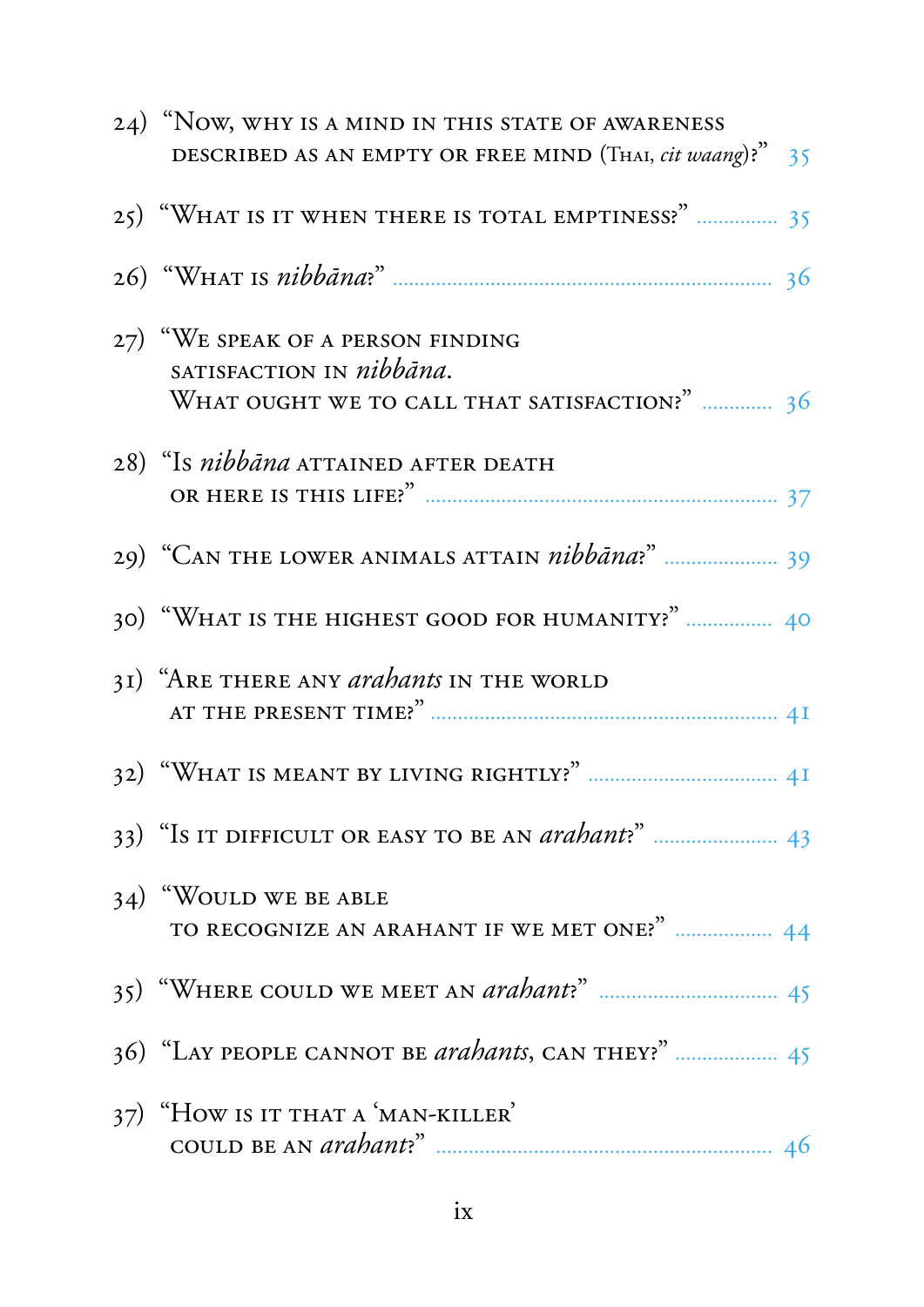| 39) "WHAT SORT OF MERIT HAS LITTLE EFFECT                                                               |  |
|---------------------------------------------------------------------------------------------------------|--|
|                                                                                                         |  |
| 41) "WHERE IS THE HAPPY STATE TO BE FOUND?                                                              |  |
| 42 "HOW FAR SHOULD WE TAKE INTEREST                                                                     |  |
| 43) "WHERE DO HAPPINESS AND SUFFERING ORIGINATE?"<br>OR AT LEAST, "WHERE DOES SUFFERING ORIGINATE?"  55 |  |
| 44) "WHERE CAN WE PUT AN END TO SUFFERING (dukkha)?" 56                                                 |  |
| 45) "TO REALLY KNOW SOMETHING,                                                                          |  |
| 46) "WHAT IS IT TO ATTAIN THE STREAM OF <i>Nibbana</i> ?"  62                                           |  |
| 47) "WHAT IS THE MEANING                                                                                |  |
| 48) "WHAT WERE THE BUDDHA'S LAST INSTRUCTION TO US?" 72                                                 |  |
|                                                                                                         |  |
|                                                                                                         |  |
|                                                                                                         |  |
|                                                                                                         |  |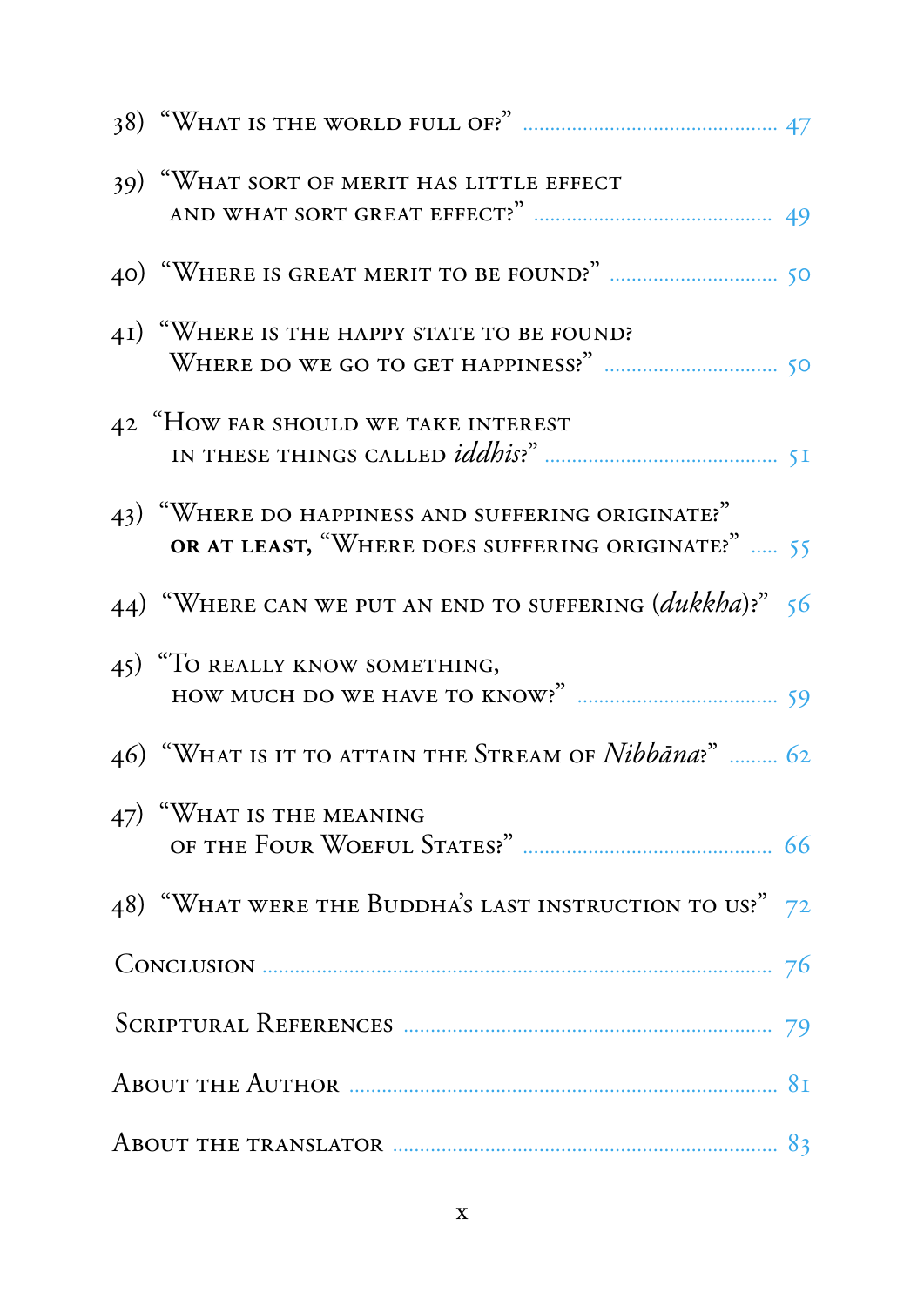### **Fellow Dhamma-followers:**

#### *Today' s talk is entitled, "Dhamma Principles for Students".*

I WISH TO MAKE it clear to you that today's talk will deal only with fundamentals and basic principles, and so is especially intended for students, that is to say, for intelligent people. I shall discuss these broad principles of Dhamma (Natural Truth) using the questionand-answer format, first putting a question to you, and then supplying the answer. Having heard the question first, you will find the answer easier to understand and remember. This, I feel, is the most appropriate method of presentation for you who are students or intelligent people. It is said that at the time of the Buddha, intelligent people never asked about anything but basic points and fundamental principles. They never wanted long-winded explanations. This has the virtue of saving time, among other things.

So that is how I shall do it today: pose a question as our topic, and then answer it in terms of basic principles. In this way you will get the essentials of a large number of topics, facts that will serve you as a good general foundation. Having this foundation knowledge will bear good fruit in the future; it will be of assistance to you in studying and in understanding other speakers.

One more point. The form of my talk is designed to prepare you students for those occasions when you will be asked questions by people from other countries and other religions. It will enable you to answer their questions, and answer them correctly, without giving rise to any misunderstanding concerning the Teaching.

Bear well in mind those points which constitute the essence or real kernel of the subject. If you manage to remember that much, it will be a very good thing, and, I believe, a very great benefit to you all. Now I shall discuss the topics in turn.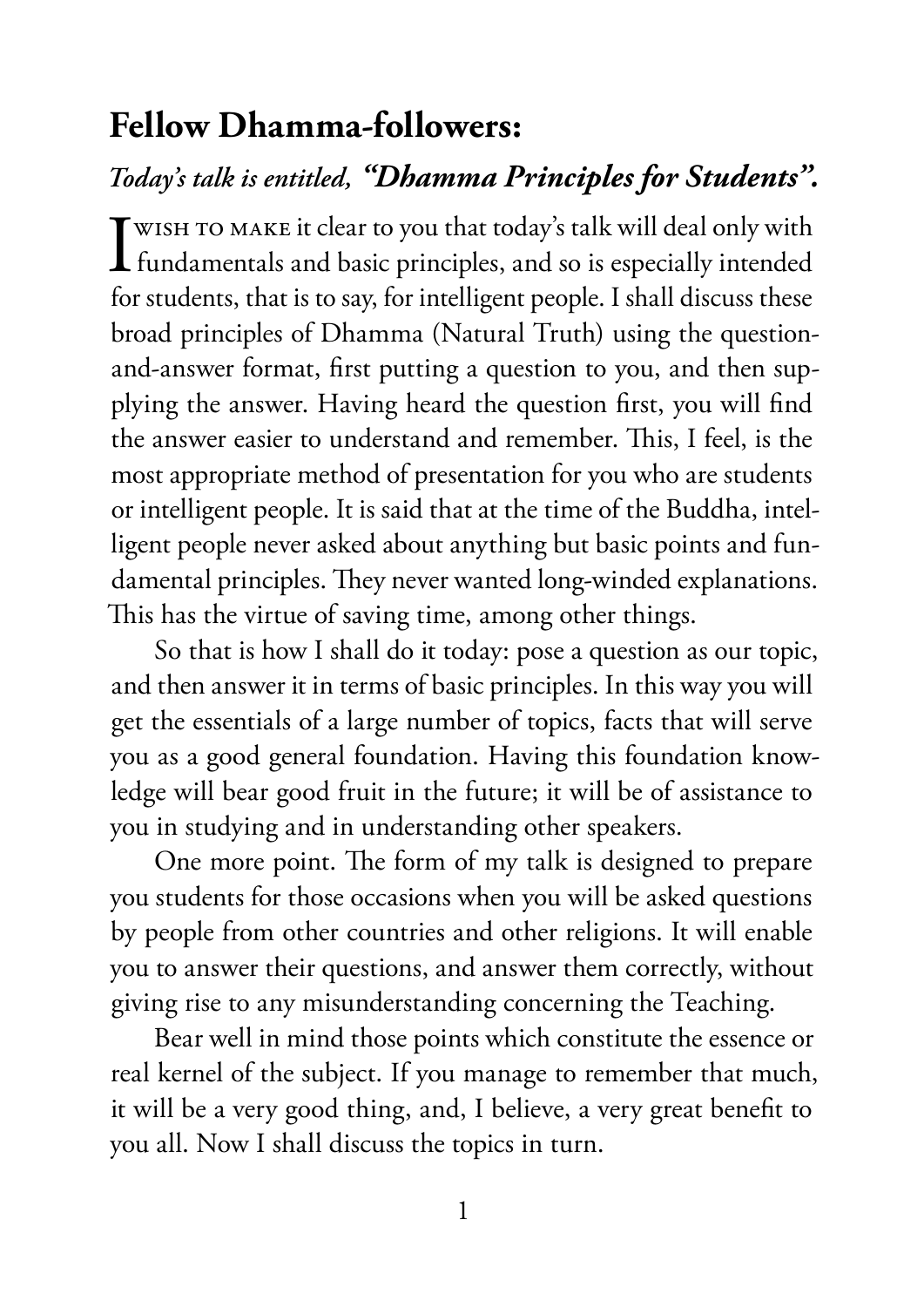## <span id="page-15-0"></span>**1)** *Suppose we are asked,*  **1) "What subject did the Buddha teach?**

THE BEST WAY of answering this is to quote the Buddha himself,<br>"Know this, O Monks: Now, as formerly, I teach of only *dukkha* "Know this, O Monks: Now, as formerly, I teach of only *dukkha*  (suffering, unsatisfactoriness) and the elimination of *dukkha."*

Whether or not this answer agrees with what you had thought, please take good note of it. There are many other ways we may answer, but this one saying of the Buddha sums up his teaching very succinctly.

The Buddha taught only *dukkha* and the quenching of it. This renders irrelevant any questions without a direct bearing on the elimination of *dukkha.* Don't consider such questions as "Is there rebirth after death?" or "How does rebirth take place?" These can be considered later.

So, if a Westerner asks us this question, we shall answer it by saying, "The Buddha taught nothing other than *dukkha* and the elimination of it."

## **2)** *Following on this we may be asked,*  **2) "What did he teach in particular"**

**A)** AS YOU CAN see, this is a big subject which can be answered from many different points of view. If asked this, we can say first of all that he taught us to tread the Middle Way, to be neither too strict nor too slack, to go to neither the one extreme nor the other. On the one hand, we are to avoid the very harsh self-mortification practised in certain yoga schools, which simply creates difficulties and trouble. On the other hand, we must keep away from that way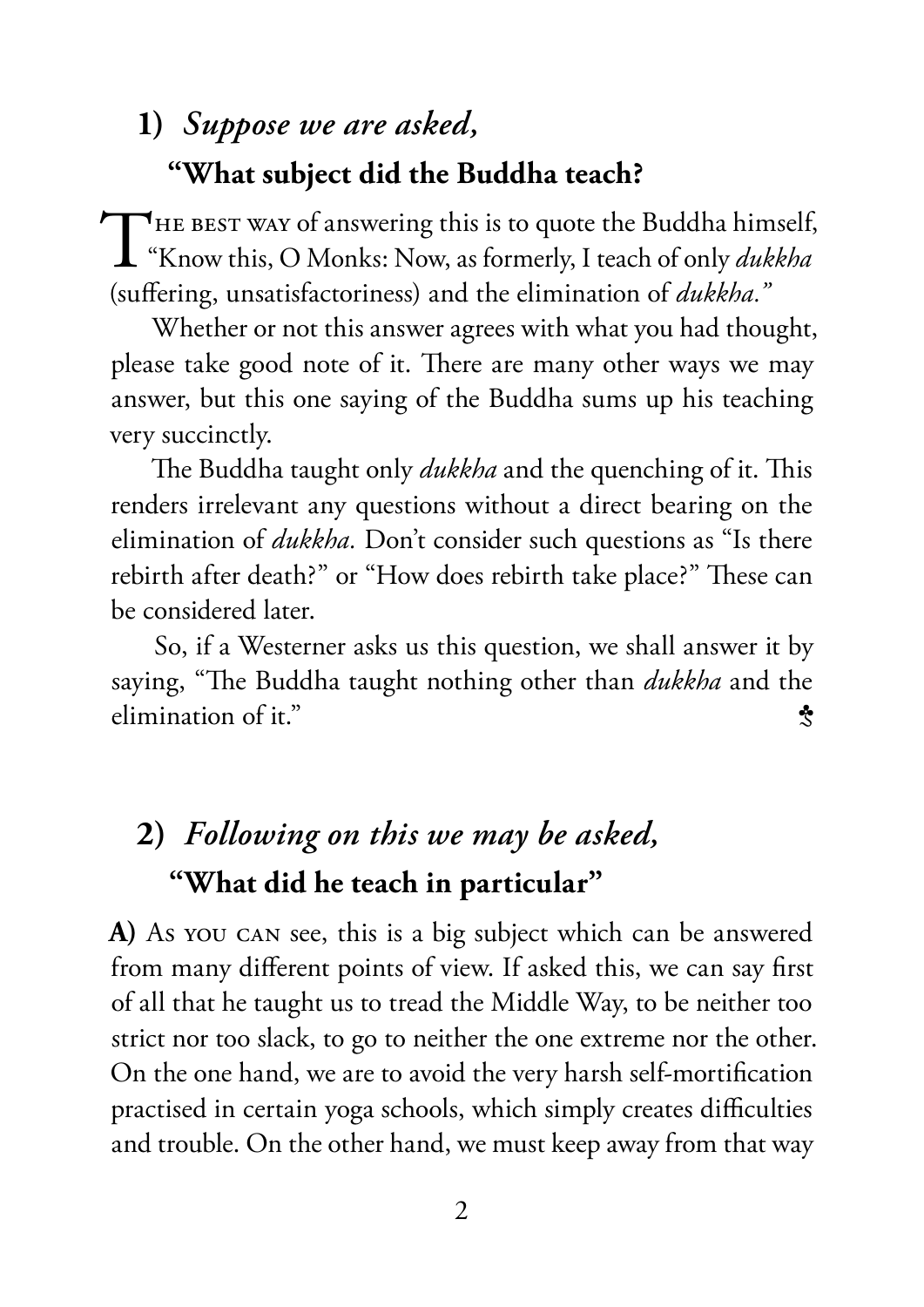of practice which allows us sensual pleasures, which amounts to saying, "Eat, drink, and be merry, for tomorrow we die!" This is an extremely cynical expression appropriate for people interested only in sensual pleasures.

By contrast, the Middle Way consists, on one hand, in not creating hardships for yourself and, on the other hand, not indulging to your heart's content in sensual pleasures. Walking the Middle Way brings about conditions which are in every way conducive to study and practice, and to success in putting an end to *dukkha* (suffering). The expression "Middle Way" can be applied generally in many varied situations. It can't lead you astray. The Middle Way consists in striking the golden mean. Knowing causes, knowing effects, knowing oneself, knowing how much is enough, knowing the proper time, knowing individuals, knowing groups of people: these Seven Noble Virtues constitute walking the Middle Way. This is one way of answering the question,

**B)** WE COULD ANSWER it equally well by saying that he taught selfhelp. You all understand what self-help is; you hardly will want it explained. To put it briefly, we are not to rely on fortune and fate. We are not to rely on celestial beings, nor even, finally, on what is called "God". We must help ourselves. To quote the Buddha, "Self is the refuge of self." Even in theistic religions it is said that God helps only those who help themselves. In other religions this matter of self-help may be stated more or less definitely, but in Buddhism it is all important. When one is miserable and, deluded, suffering pain and anguish, then one must turn to the way of self-help. The Buddha said, "Buddhas merely point out the way. Making the effort is something that each individual must do for himself." In other words, Buddhism teaches self-help. Let us bear this in mind.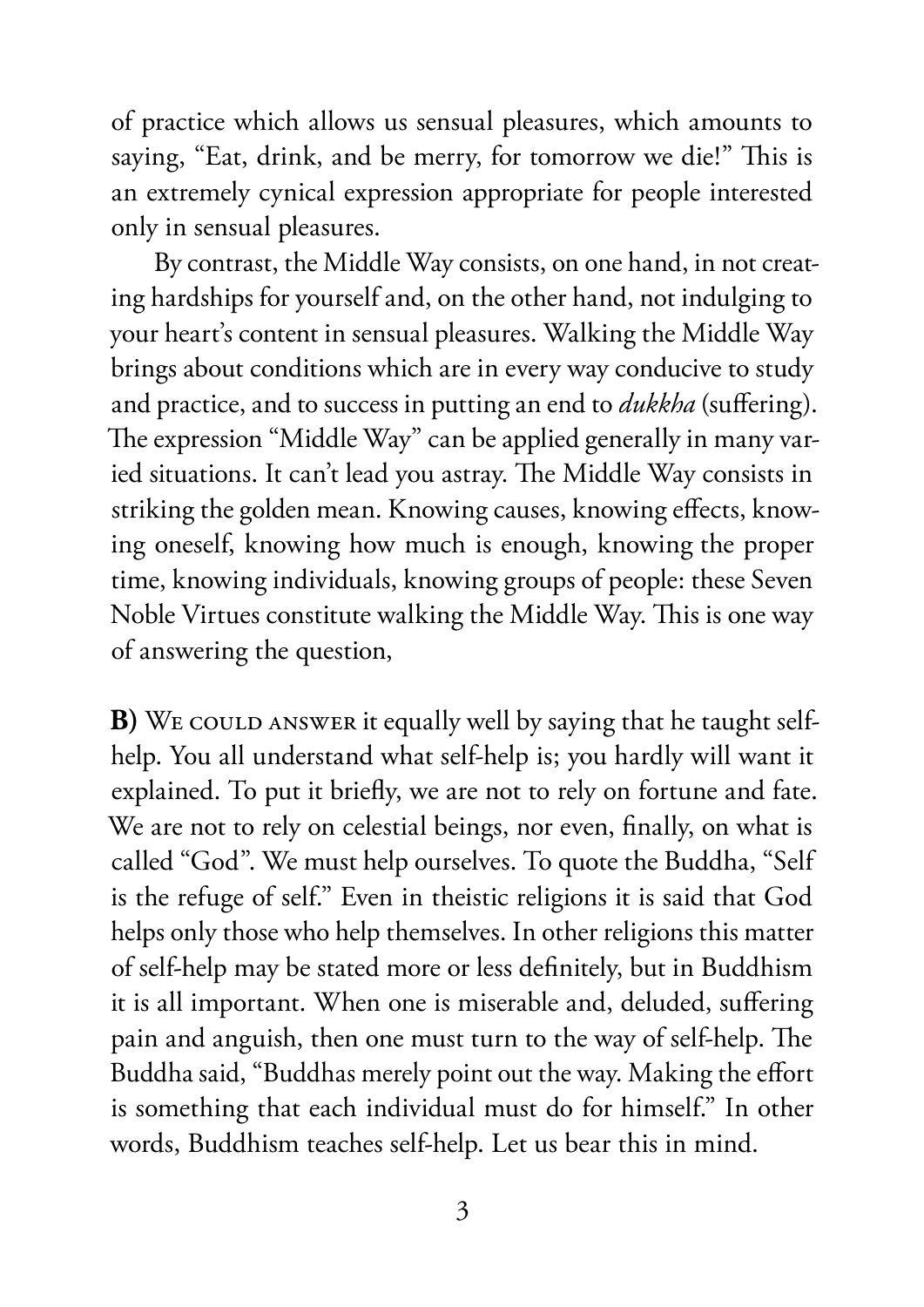**C)** ANOTHER WAY OF answering is to say the Buddha taught that everything is caused and conditioned. Everything happens in consequence of causes and conditions, and in accordance with law. This statement is like the answer received by Sariputta when, prior to his entering the Order, he questioned a *bhikkhu* (monk) and was told, "The Buddha teaches thus: Each thing arises from a cause. We must know the cause of that thing and the ceasing of the cause of that thing." This principle of Dhamma is scientific in nature, and we can say that the principles of Buddhism agree with the principles of science. The Buddha did not use individuals or subjective things as criteria; that is to say, Buddhism is a religion of reason.

**D)** TO ANSWER YET another way, as a rule of practice, the Buddha taught, "Avoid evil, do good, purify the mind." Those three together are called the *"Ovāda pāṭimokkha"*, meaning the "summary of all exhortations". Avoid evil, do good, purify the mind. Avoiding evil and doing good need no explaining, but making the mind pure isn't as obvious. If one goes about grasping and clinging, even to goodness, the mind develops impurities: fear of not receiving good, fear of being deprived of existing good, anxiety, worry, and attaching to this and that as "mine". All of these produce suffering. Even though we may have successfully avoided evil and done good, we still must know how to render the mind free. Do not grasp at or cling to anything as being a self or as belonging to a self. Otherwise it will be misery, it will be a heavy burden and it will be suffering *(dukkha).* In other words, grasping and clinging, like carrying something along with one all the time, is a heavy weight and a burden of suffering. Even a load of precious gems carried on the shoulders or head is just as heavy as a load of rocks. So don't carry rocks or gems *(dukkha).* Put them aside. Don't let there be any weight on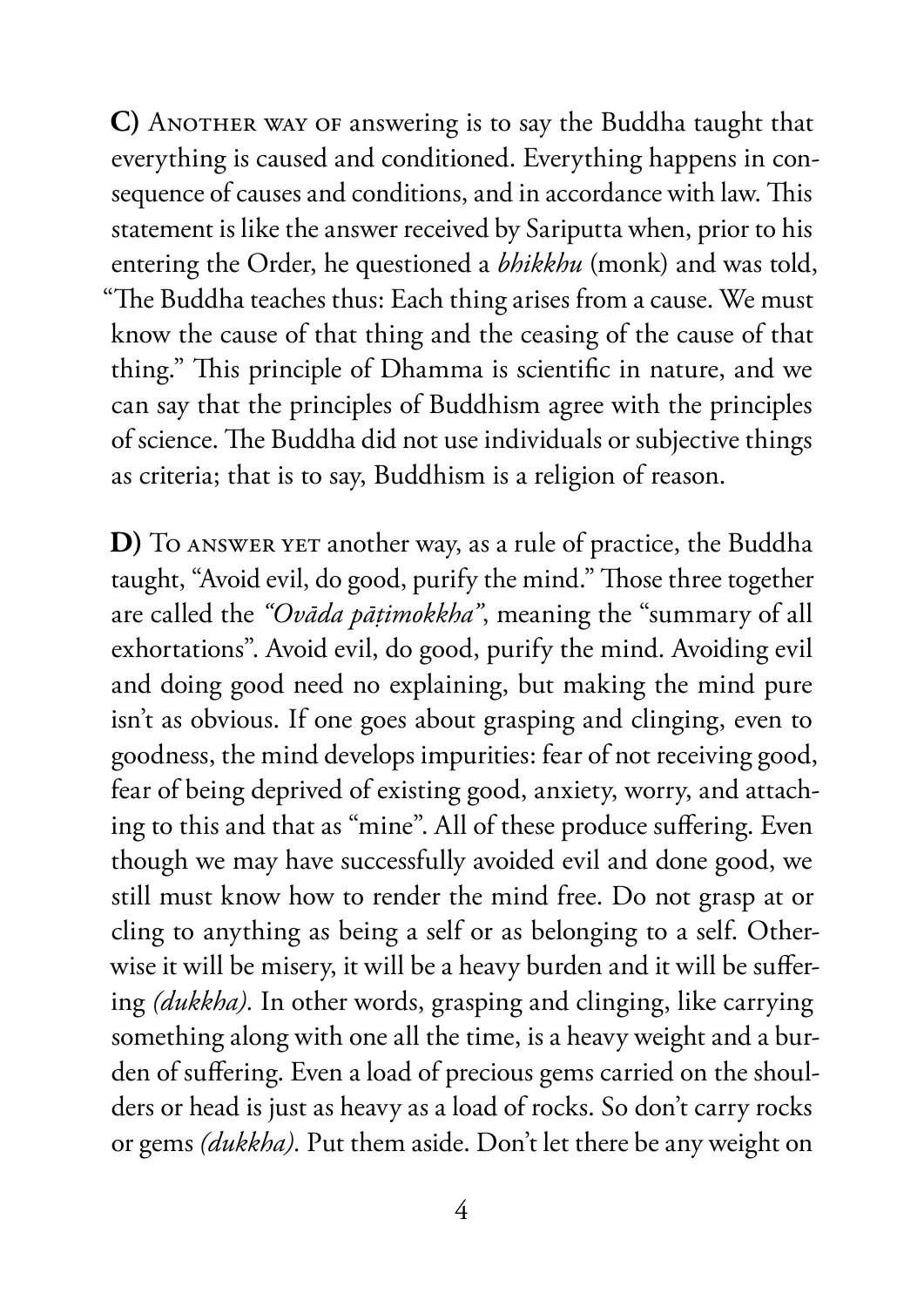your head (which here means the mind). This is what is meant by "purify the mind". So then, to purify the mind is the third thing. The first thing is to avoid evil, the second is to do good, and the third is to make the mind pure. This is what he taught.

**E)** HERE IS ANOTHER important teaching, a worthwhile reminder. He taught, "All compounded things (all things and all beings in this world) are perpetually flowing, forever breaking up (they are impermanent). Let all be well-equipped with heedfulness!" Please listen very carefully to these words: everything in this world is perpetually flowing, forever breaking up, that is, all is impermanent. So we have to equip ourselves well with heedfulness. Don't go playing with these things! They will bite you. They will slap your face. They will bind and hold you fast. You will be made to sit and weep, or perhaps even to commit suicide.

Now let us bring together these various ways of answering this one question. If asked just what the Buddha taught, answer with one of the following:

He taught us to walk the Middle Way;

He taught self-help;

He taught us to be familiar with the law off causality and to adjust the causes appropirately for the desired results to follow;

He taught as the principle of practice "Avoid evil, do good, purify the mind";

And he reminded us that all compounded things are impermanent and perpetually flowing, and that we must be well-equipped with heedfulness.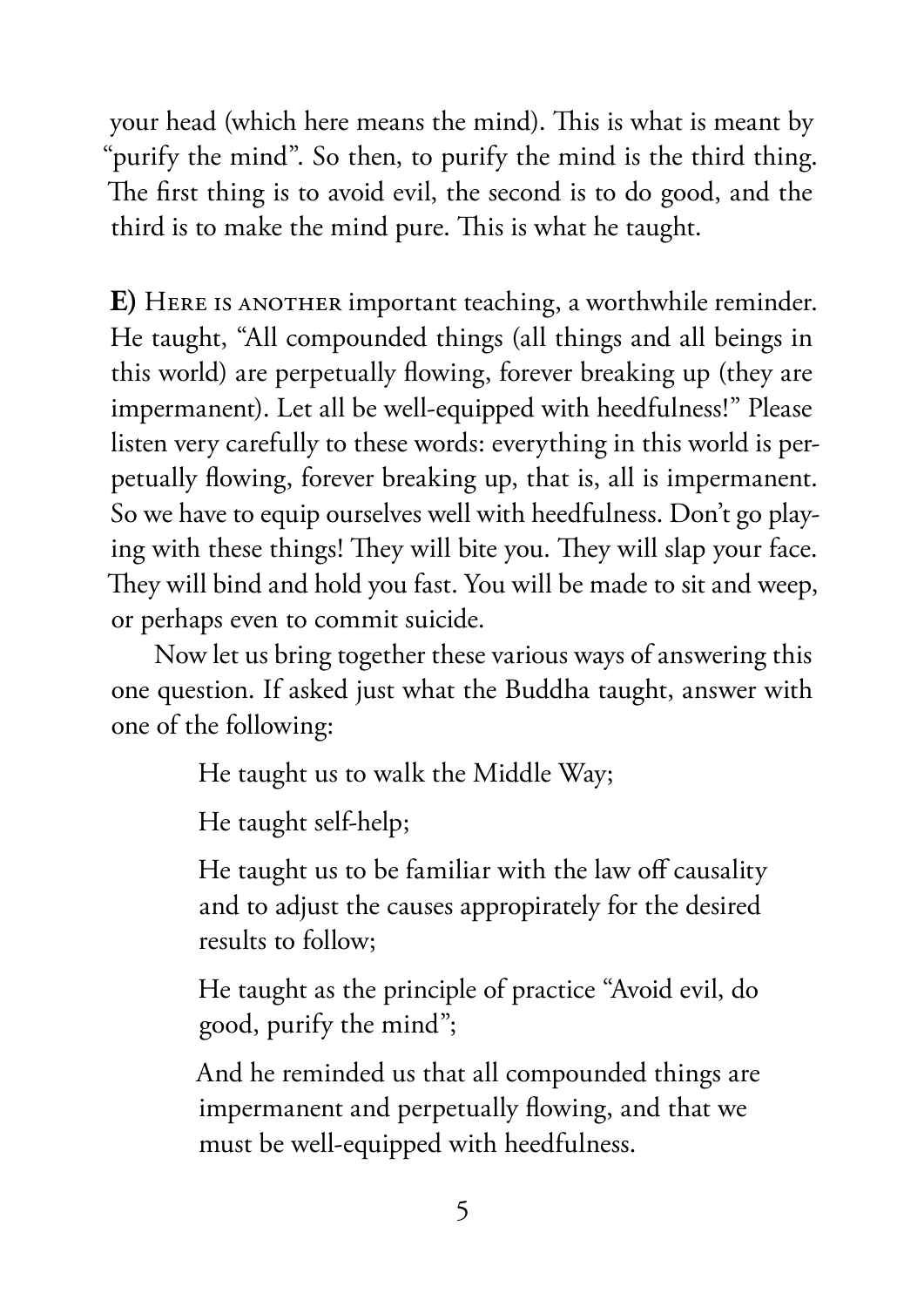<span id="page-19-0"></span>There are several different ways of answering this question. If asked what the Buddha taught, then answer in any one of these ways.  $\ddot{\mathbf{\hat{x}}}$ 

#### **3)** *Now, suppose you meet a person from another country who asks you,*

#### **3) "Put as briefly as possible, what is the basic message of Buddhism?"**

THIS CAN BE answered in one short sentence, a saying of the Buddha himself: "Nothing whatsoever should be grasped at Buddha himself: "Nothing whatsoever should be grasped at or clung to."

That nothing should be grasped at or clung to is a handy maxim from the mouth of the Buddha himself. We don't need to waste time in searching through the *Tipiṭaka* (the recorded Teaching), because this one short statement puts it all quite clearly. In all the discourses, in the entire teaching, there are as many as eighty-four thousand Dhamma topics, all of which may be summed up in the single sentence, "nothing should be grasped at." This tells us that to grasp at things and cling to them is suffering *(dukkha).* When we have come to Know this, we can be said to know all the utterances of the Buddha, the entire eighty-four thousand Dhamma topics. And to have put this into practice is to have practised Dhamma completely, in its every phase and aspect.

The reason a person fails to keep to the rules of conduct is that he grasps at and clings to things. If he refrains from grasping at and clinging to anything whatever, and puts aside craving and aversion, he cannot fail to keep the rules of conduct. The reason a person's mind is distracted and unable to concentrate is that he is grasping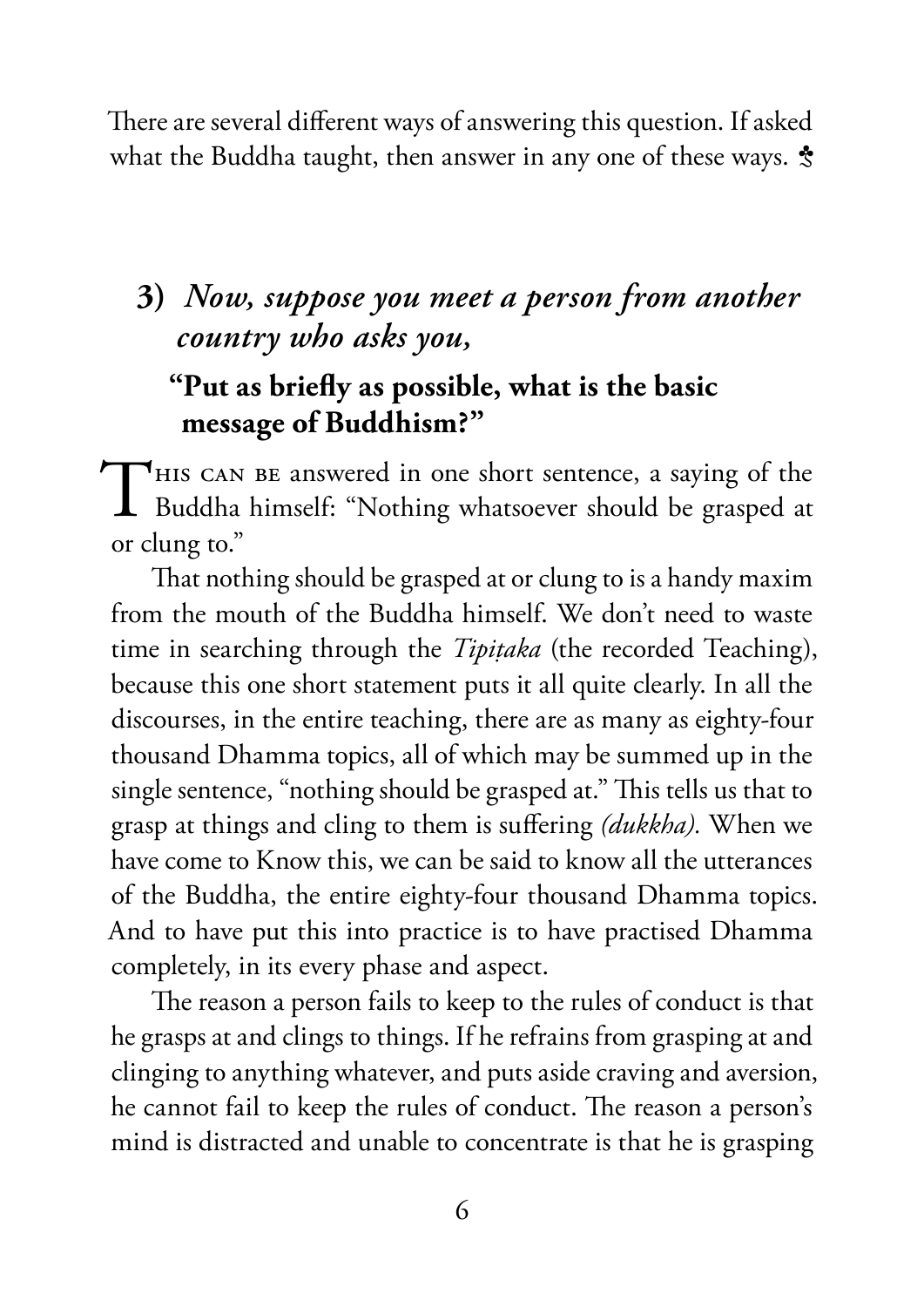<span id="page-20-0"></span>at and clinging to something. The reason a person lacks insight is the same. When he is finally able to practise non-grasping, then simultaneously he attains the Noble Paths, their Fruits, and ultimately *nibbāna* (Sanskrit, *nirvāna).*

The Buddha was a man who grasped at absolutely nothing. The Dhamma teaches the practice and the fruit of the practice of nongrasping. The Sangha (Community of Noble Disciples) consists of people who practise non-grasping, some who are in the process of practising, and some who have completed the practice. This is what the Sangha is.

When people asked the Buddha whether his entire teaching could be summarized in a single sentence, he answered that it could, and said, "Nothing whatsoever should be grasped at or  $\alpha$ "  $\beta$ 

#### **4)** *Now suppose you are then asked,*

#### **4) "How is this non-grasping and non-clinging to be put into practice?"**

I T F YOU MEET a person from another country who asks by what means one may practise the essence of Buddhism, you can once again answer by quoting the Buddha. We don't have to answer with our own ideas. The Buddha explained how to practise in succinct and complete terms. When seeing a visual object, just see it. When hearing a sound with the ear, just hear it. When smelling an odour with the nose, just smell it. When tasting something by way of the tongue, just taste it. When experiencing a tactile sensation by way of the general skin and body sense, just experience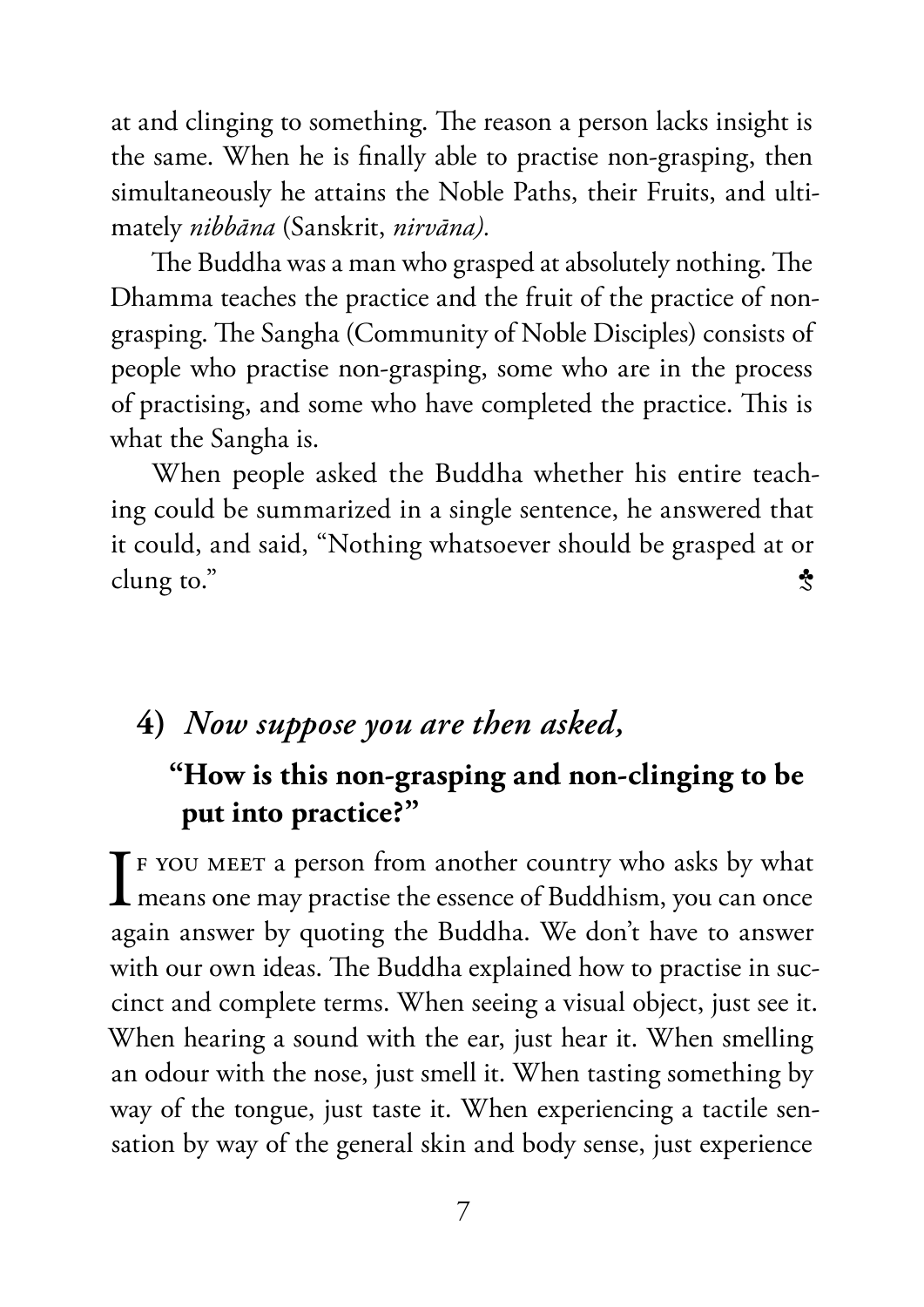that sensation. And when a mental object, such as some defiling thought, arises in the mind, just know it; know that defiling mental object.

Let us go over it again for those of you who have never heard this before. When seeing, just see! If at all possible, in seeing, just see. When listening, just hear; when smelling an odour, just smell the odour; in tasting, just taste; in detecting a tactile sensation by the way of skin and body, just experience that sensation; and on the arising of a mental object in the mind, just be aware of it. This means that these are not to be added to by the arising of the selfidea. The Buddha taught that if one can practise like this, the "self" will cease to exist; and the non-existence of the "self" is the cessation of suffering *(dukkha).*

"Viewing an object by way of the eye, just see it." This needs explaining. When objects make contact with the eye, observe and identify them; know what action has to be taken with whatever is seen. But don't permit liking or disliking to arise. If you permit the arising of liking, you will desire; if you permit the arising of disliking, you will want to destroy. Thus it is that there are likers and haters. This is what is called "the self". To go the way of the self is suffering and deception. If an object is seen, let there be intelligence and awareness. Don't allow your mental defilements to compel you to grasp and cling. Cultivate enough intelligence to know which line of action is right and appropriate. And if no action is required, ignore the object. If some sort of result is wanted from this thing, then proceed, with full awareness and intelligence, not giving birth to the self-idea. In this way you get the results you wanted and no suffering arises. This is a very concise principle of practice, and it should be regarded as a most excellent one.

The Buddha taught: When seeing, just see. When hearing,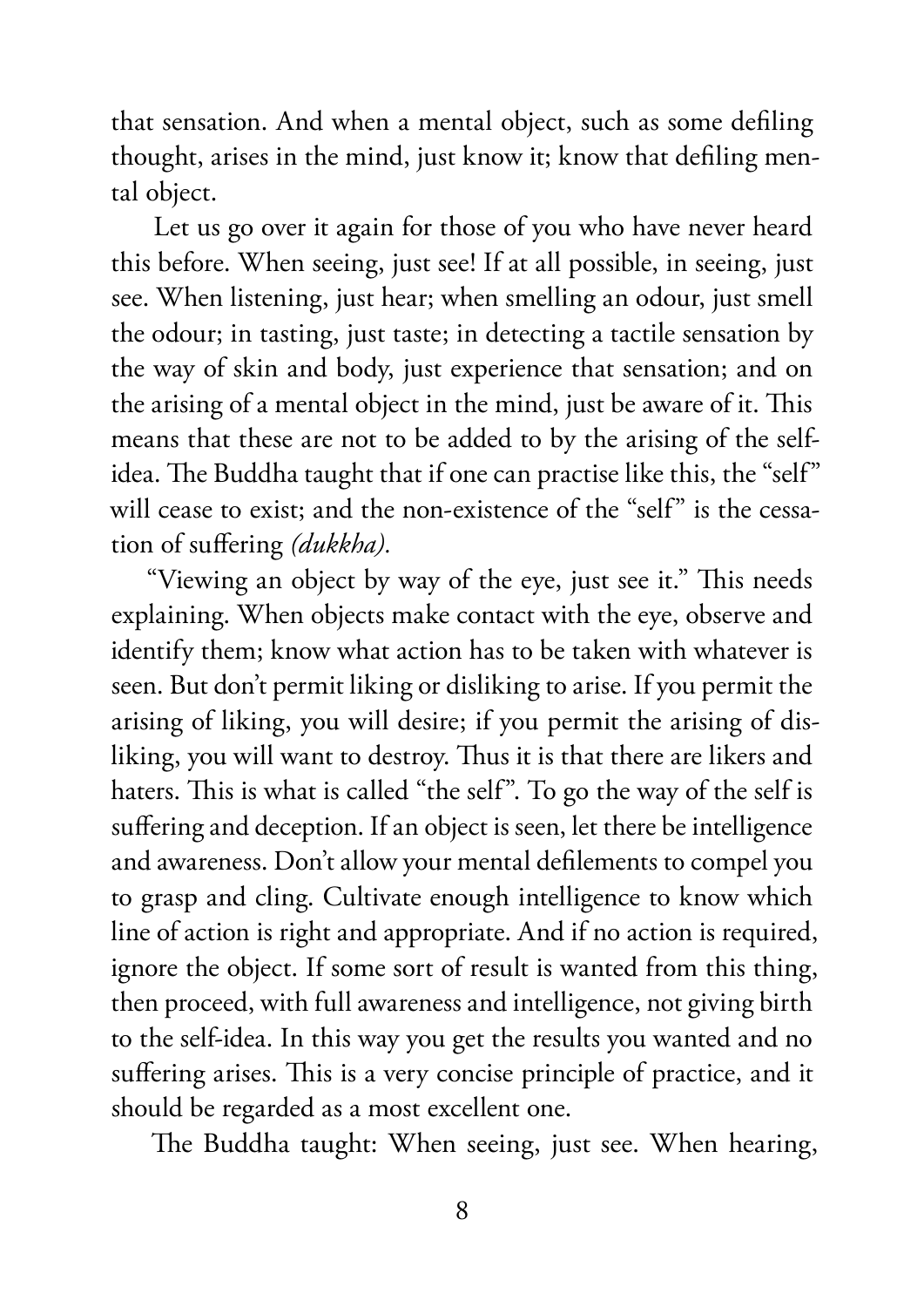just hear. When smelling an odour, just smell it. When tasting, just taste. When experiencing a tactile sensation, just experience it. When sensing a mental object, just sense it. Let things stop right there and insight will function automatically. Take the course that is right and fitting. Don't give birth to "the liker" or "the hater", and so to the desire to act in accordance with that liking or disliking, which is the arising of selfhood. Such a mind is turbulent, it is not free, it functions without any insight at all. This is what the Buddha taught.

Why, then, didn't we mention morality, concentration, insight, merit-making, or alms-giving in connection with the most fruitful practice? These are helpful conditions, but they are not the heart of Dhamma, not the essential matter. We make merit, give alms, observe morality, develop concentration, and gain insight in order to become stable persons. When seeing, just to see; when hearing, just to hear. Achieving this, we become stable people. We have stability, unshakeability, and equilibrium. Although objects of every kind make contact with us in every way and by every sensory route, self does not arise. Merit-making and alms-giving are means for getting rid of self. Observing morality is a process by which we gain mastery over self, as is concentration practice. Acquiring insight serves to destroy self. Here we are not speaking of several different matters; we are speaking of one urgent everyday matter. Our eyes see this and that, our ears hear this and that, our nose smells odours, and so on for all six sense channels. We have to stand on guard, keeping a constant watch at the entrances of the six channels. This single practice covers all practices. It is the very essence of Dhamma practice. If you meet a person from another country who asks how to practise, answer in this way.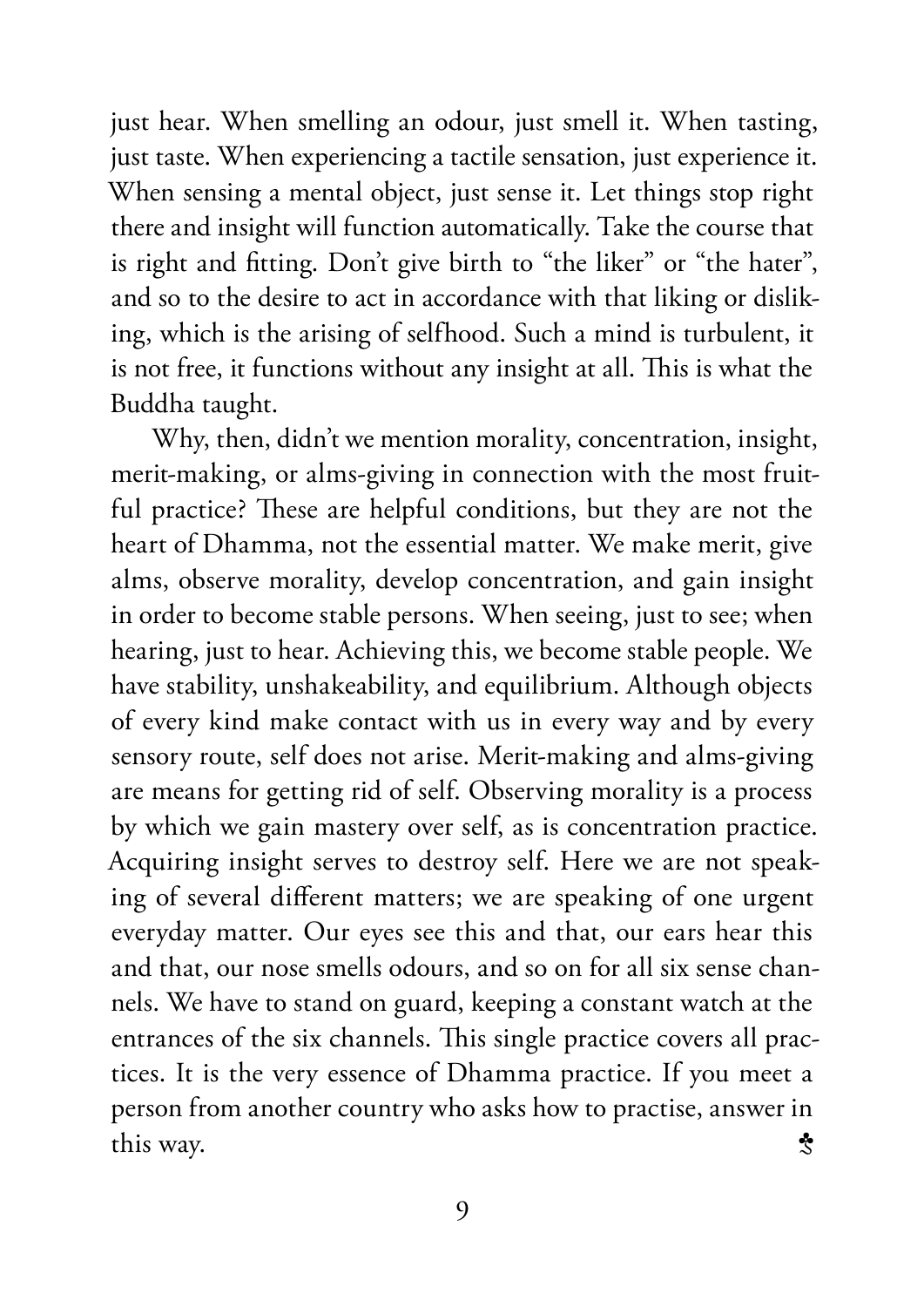#### <span id="page-23-0"></span>**5)** *Suppose someone from another country or religion asks you,*

#### **5) "Where can one learn, where can one study?"**

 $\left(\prod_{i=1}^{n} \mathcal{N}_{i} \mathcal{N}_{i} \right)$  answer this by quoting the Buddha once again, "In this  ${\mathbf W}$  very fathom-long body together with the perceptions and the mental activities." Learn in the human body together with perception and mental activity. This fathom-long body, being alive, is accompanied by perceptions and mental activities, all of which make up "the person". The presence of consciousness implies the presence of perceptions, and the presence of mental activities that of knowledge and thought.

In this fathom-long body together with perceptions and mental activities the Tathāgata (the Buddha) made known the world, the origin of the world, the complete extinction of the world, and the way to practise in order to achieve the complete extinction of the world. When he spoke of the origin of the world, the complete extinction of the world, and the way of practice leading to complete extinction of the world, he meant that the whole Dhamma is to be found within the body and the mind. Learn here. Don't learn in a school, in a cave, in a forest, on a mountain, or in a monastery. Those places are outside us. Build a school inside, build a university within the body. Then examine, study, investigate, research, scout around, find out the truth about how the world arises, how it comes to be a source of suffering, how there may be complete extinction of the world (that is, extinction of suffering), and how to work towards attaining that complete extinction. That is, rediscover the Four Noble Truths yourself. The Enlightened One sometimes used the word "world" and sometimes the word "suffering" *(dukkha).* The nature of the world, of suffering; the nature of its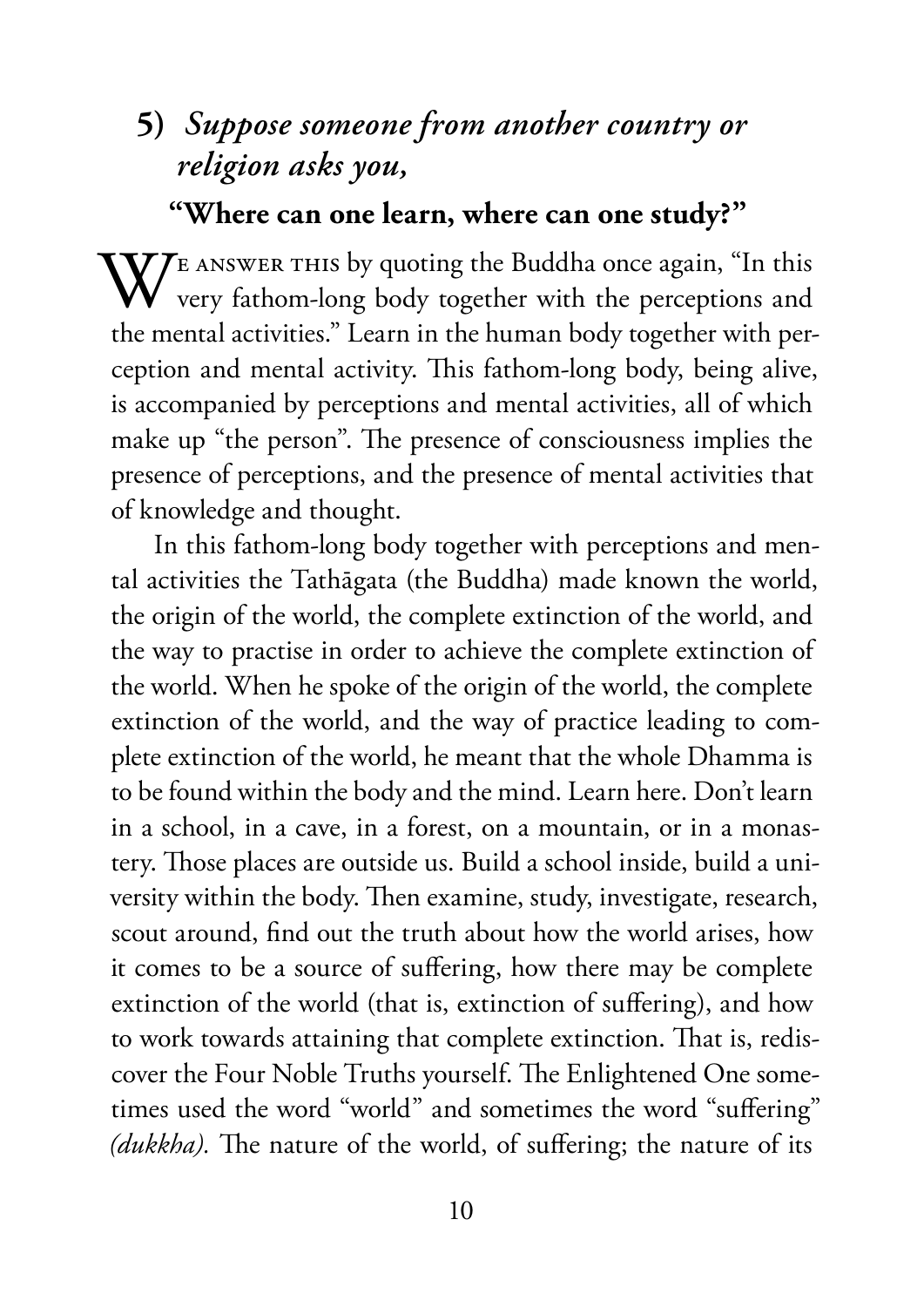<span id="page-24-0"></span>arising, its origin and source; the nature of its complete extinction, the cessation of suffering and the turbulent world; and the nature of the practice which leads to *dukkha's* end: these can be searched for and found in this body and nowhere else. If one appears to have found it elsewhere, it can only be as an account in some book, hearsay, just words, and not the Truth itself. However, when it is looked for and found in this fathom-long body, together with this mind, then it will be the Truth.

So if asked where to learn, say, "We learn in this fathom-long body, together with perception and the mental activities."  $\ddot{\mathbf{\hat{x}}}$ 

## **6)** *Now we may be asked next, for the sake of better understanding of the Dhamma,*

#### **6) "To what may the Dhamma be compared?"**

THE BUDDHA SAID, "The Dhamma may be compared to a raft."<br>He used the word "raft" because in those days rafts were com-He used the word "raft" because in those days rafts were commonly used for crossing rivers, and this explanation of the Dharnma as a raft could be readily understood. This has a very important meaning. One should not become so attached to the Dhamma that one forgets oneself, that one becomes proud of being a teacher, a scholar, or a man of learning. If one forgets that the Dhamma is just a raft, this danger will arise. The Dhamma is a raft, a vehicle that will carry us across to the other bank. Having reached the further shore and gone up on land, we should not be so foolish as to carry the raft along with us.

This is meant to teach us to recognize and use the Dhamma as merely a means to an end, not to grasp at and cling to it to the point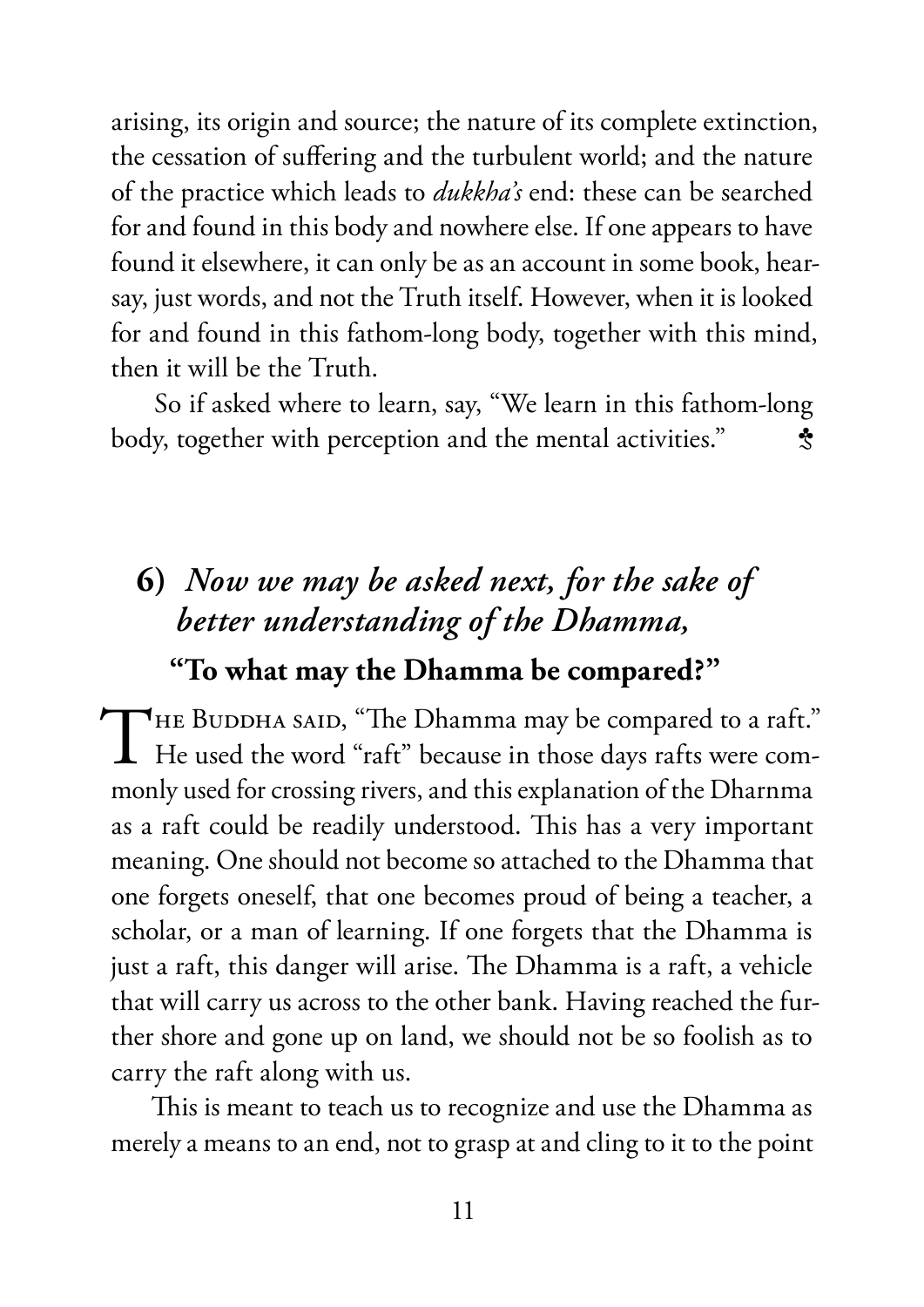<span id="page-25-0"></span>of forgetting ourselves. If we don't recognize the true function of this raft, we may find ourselves keeping it for show or as something to quarrel over. Sometimes it is regarded as a race to be run, which is wasteful and useless. It should be used as intended, for crossing over, for crossing the stream. Knowledge of Dhamma should be used to cross over beyond suffering. It should not be retained for detrimental purposes, for fighting with that sharp-edged weapon the tongue, for arguing, or as an object of ceremonial obeisance. Finally, don't grasp at and cling to it so that, even after having reached the shore, having landed, you are not willing to leave the raft behind., but want to carry if along with you.  $\ddot{\mathcal{F}}$ 

### **7)** *This Dhamma, which is said to resemble a raft, is just as applicable for lay people as it is for bhikkhus (monks). Suppose, then, that we are asked,*

#### **7) "What should a lay person study?"**

 $\mathcal{J}\mathcal{J}$ E SHOULD NOT waste time thinking out our own answer. If anyone wants to have his own ideas, well and good, there is nothing to stop him. But if we are to answer in accordance with what the Buddha taught, then we must say, "Lay people should study all the *suttantas,* that is, the discourses of the Tathāgata about *suññatā* (emptiness)."

These *suttantas* are a well-organized exposition of the teaching. They constitute a good system forming the pithy substance or heart of the teaching. This is why they are called *suttanta.* A *sutta*  is a "discourse" and *anta* means "end". Hence, a *suttanta* is a dis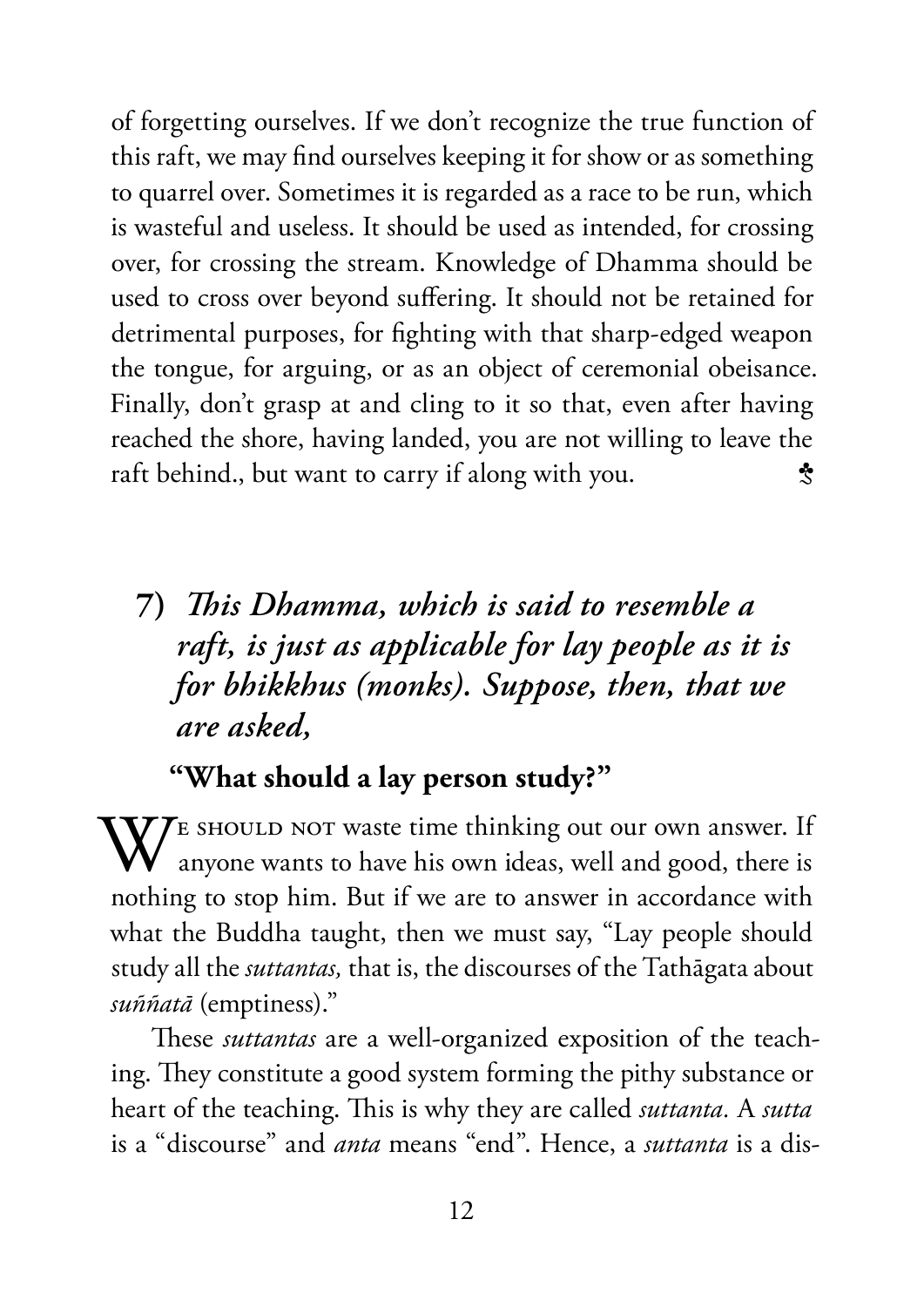course that is well set out, well ordered, and the sound kernel of the subject. It is like the word *vedanta. Veda* is "knowledge"; *vedanta*  is knowledge that is the pure substance of the matter, well set out and systematically arranged.

Remember this word *suttanta.* All the *suttantas* are utterances of the Tathāgata. They are what the Buddha taught and they all refer to *suññatā* (emptiness). In this connection, lay people ask how they are to practise Dhamma in order to achieve the most enduring benefits and happiness. The Buddha said, "The *suttantas* are utterances of the Tathāgata, are of great profundity, have deep significance, are the means of transcending the world, and refer to *suññatā."*

This word *suññatā* may seem strange to you, but don't lose heart just yet, because it happens to be the most important word in Buddhism. Please listen carefully. The word *suññatā* may be translated as "emptiness". But the word "empty" has several usages and meanings. The *suññatā* of the Buddha does not mean physical emptiness, it is not a physical vacuum devoid of material substance. No! Here it is a case of emptiness in the sense of essential nature, because all sorts of things are still present. There can be as many objects as would fill up the whole world, but the Buddha taught that they are empty, or have the property of emptiness, because there is nothing in any of them that either is a self or belongs to a self. The aim of this is, once again, non-clinging to any thing at all. Lay people should study in particular those sayings of the Buddha that deal with *suññatā.* Generally, this subject has been misunderstood as too lofty for lay people. The reason for this is simply that too few people wish to practise according to these sayings of the Buddha. So please keep clearly in mind that even a lay person must study about, practise, and then discover *suññatā.* It is not only for *bhikkhus.*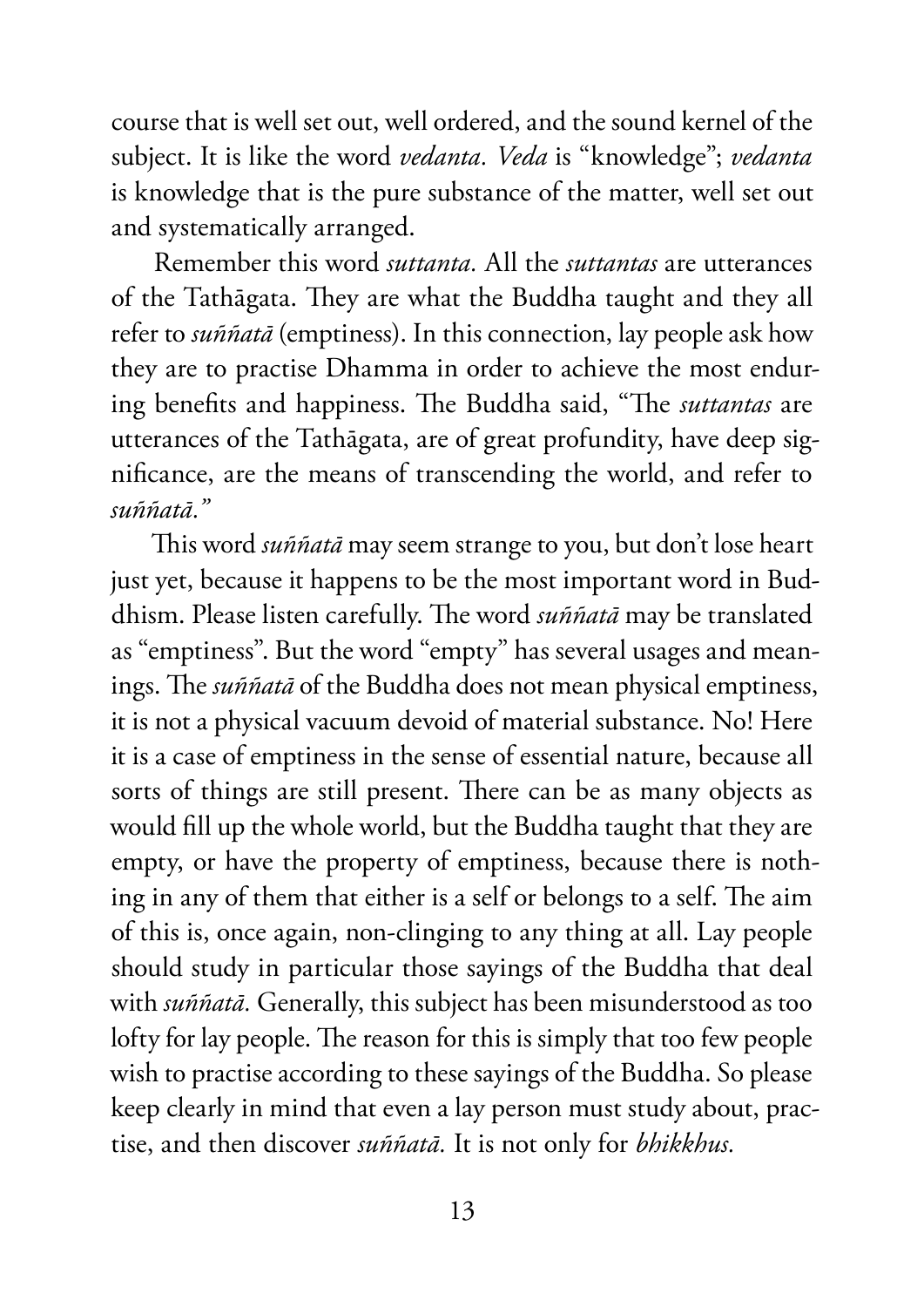<span id="page-27-0"></span>I hope, then, that you lay people will no longer be afraid of the word *"suññatā"* or of the subject of *suññatā.* Take steps to increase your knowledge and understanding of it. *Suññatā* is a subject requiring intricate and delicate explanation; it takes a long time. For the reason, we have discussed only the actual core of the matter, just the real essence of it and that is enough, namely, emptiness of the idea of being a self or belonging to a self. If the mind realizes that there is nothing that is a self and that there is nothing that belongs to a self, the mind is "empty" and free. "This world is empty" means just this.  $\frac{1}{3}$ 

#### **8)** *Now suppose we are asked about the supreme word in Buddhism,*

#### **8) "What is the** *amatadhamma***?"**

*AMATA* MEANS "DEATHLESS"; the *amatadhamma* is the dhamma<br>(thing or state) that does not die. And what is that? The Buddha (thing or state) that does not die. And what is that? The Buddha once said, "The cessation of greed, hatred, and delusion is the *amatadhamma. "*The *amatadhamma* is the immortal state, or the immortalizing state. Wherever there is greed, hatred, and delusion, that is called the mortal state.

One experiences suffering. One has the self-idea, which causes one to be subject to birth, aging, disease, and death. When greed, hatred, and delusion cease (the ceasing of delusion being the ceasing of ignorance and misunderstanding), then there no longer arises the false concept of selfhood, then there is no more self to die. So if one is searching for the deathless state, the *amatadhamma,* one must search for the state or condition that is free of greed, hatred,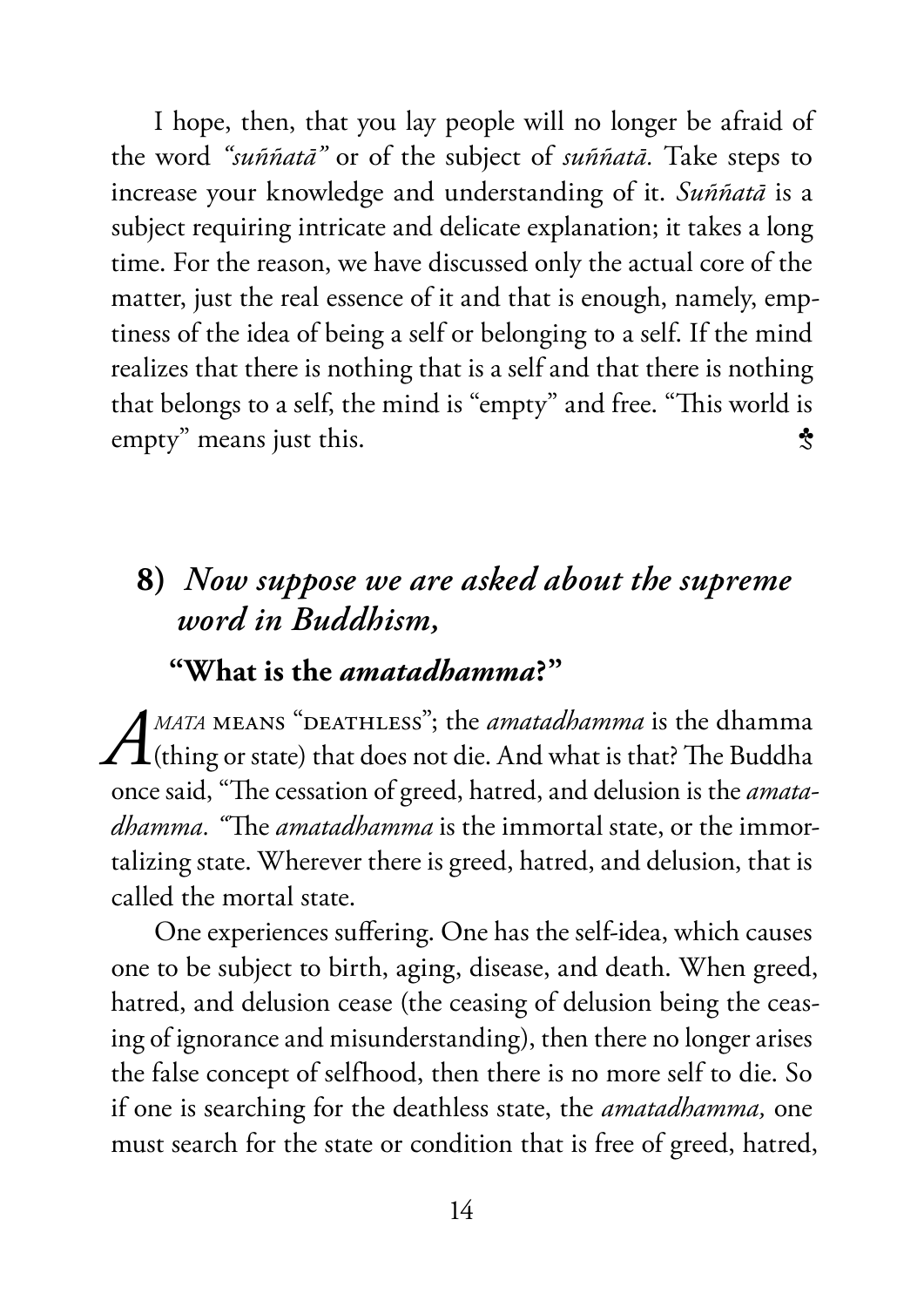<span id="page-28-0"></span>and delusion. This is what the Buddha taught. The *amatadhamma,*  as we have so frequently heard, is the ultimate, the highest teaching of Buddhism. The "undying" taught by other teachers is a different *amata.* But in Buddhism it is, as I have just explained, the cessation of greed, hatred, and delusion.

**9)** *The things which are linked with the highest and most profound Dhamma (Truth) are known by various names. Suppose someone raises the question:*

#### **9) "What is the Dhamma that is highest and most profound, that transcends the world and death in all their forms?**

THE BUDDHA CALLED it *suññatāppaṭisaṃyuttā* which means<br>"Dhamma that treats of *suññatā"*, or even "suññatā" itself. "Dhamma that treats of *suññatā",* or even *"suññatā"* itself. Dhamma that treats of *suññatā* is Dhamma at its highest and most profound. It transcends the world, transcends death, and is none other than the *amatadhamma* (the immortal dhamma).

Now, the newer, later versions of Dhamma — what are they like?

The Buddha said, "A discourse of any kind, of any class; though produced by a poet or a learned man; though versified, poetical, splendid, and melodious in sound and syllable; is not in keeping with the teaching if it is not connected with *suññatā."* Please remember the important words "not connected with *suññatā".*  Therefore, if a discourse is not concerned with *suññatā,* it must be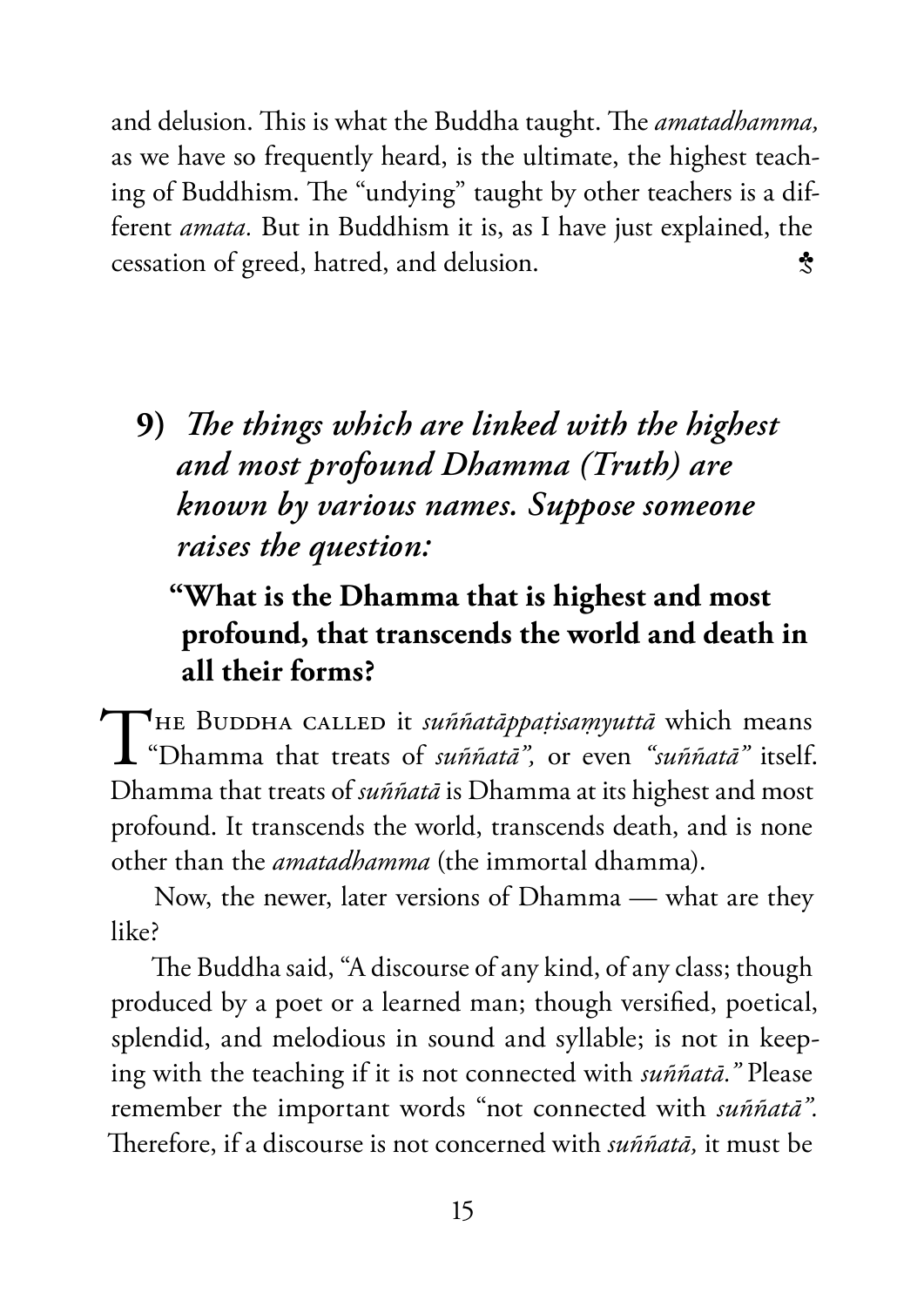<span id="page-29-0"></span>an utterance of a later disciple, an innovation, new Dhamma, not an utterance of the Accomplished One, and as such inferior. If it is a saying of a disciple and does not treat of *ssuññatā,* it is outside the Teaching.

If we wish to find out Dhamma which is true to the original highest teaching of the Buddha, there is no possible way other than through those accounts that refer to *suññatā* (emptiness).  $\ddot{\mathbf{\hat{x}}}$ 

#### **10)** *Now suppose you are asked by a person from another country,*

#### "Which aspect of the teaching, as recorded in the **Pali Texts, did the Buddha stress most of all?"**

ANSWER ONCE AGAIN by quoting the Buddha. "The five *khandhas* are impermanent and not-self *(anattā)."* These five *khandhas* are the five aggregates into which an "individual" is divisible. The body aggregate is called *rṃpa;* the aggregate of feeling, both pleasurable and painful, is called *vedanā;* memory and perception is called *saññā;* active thinking is called *sankhāra;* and the consciousness that can know this or that object by way of the six senses is *viññāṇa. Rūpa, vedanā, saññā, sankhāra, viññāṇa:* these five are called the five aggregates or *khandhas.* These five aggregates are impermanent and devoid of selfhood. This is the aspect of the doctrine that the Buddha stressed most of all. These five aggregates are impermanent, continually flowing, and continually changing. They are devoid of selfhood; because they are perpetually flowing, no one can consider them to be "me" or "mine".

I shall summarize it once again. Keep this brief statement in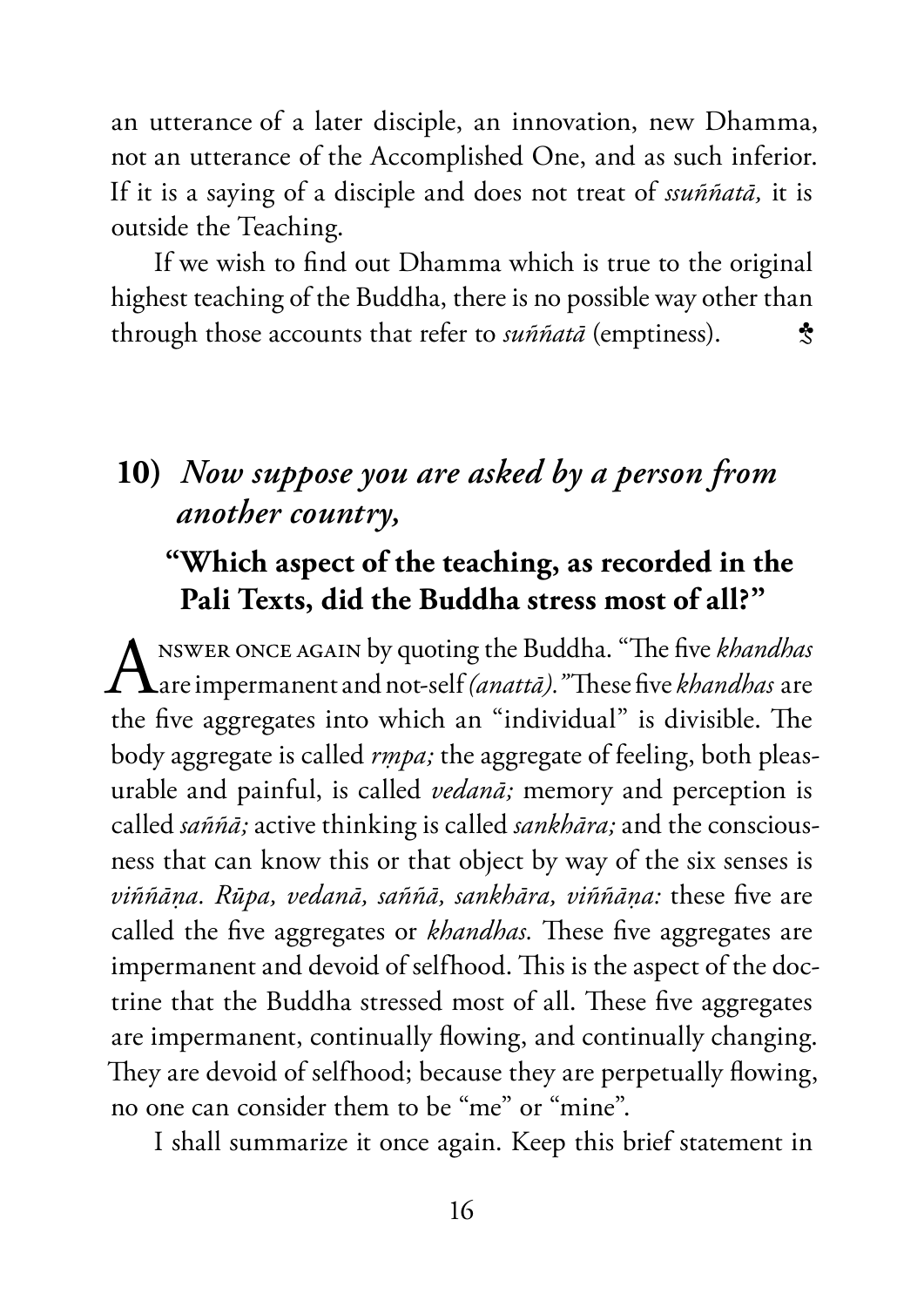<span id="page-30-0"></span>mind. The Buddha stressed more than any other the teaching that all things are impermanent and that nothing can be considered to be "me" or "mine".

## **11)** *Now the next thing we shall examine is this:* **11) "Whom did the Buddha teach that we should believe?"**

I F YOU ARE asked this, then answer with the Buddha's advice<br>from the Kālāma Sutta. We are to believe what we clearly see from the *Kālāma Sutta.* We are to believe what we clearly see for ourselves to be the case. Now it is necessary to understand what is meant by the expression "seeing clearly". It means seeing clearly without needing to use reasoning, without needing to speculate, without needing to make assumptions. We should see, as clearly as we see in the case of a present physical object, that, taking this and doing this, this effect is produced. This is the meaning of "seeing clearly". There is no need to rely on reasoning or supposition. In Buddhism, we are taught not to believe anyone, not to believe anything, without having seen clearly for ourselves that the truth in question is so.

We can see what is meant here from the following questions. Why are we warned not to believe the *Tipiṭaka* (the Buddhist Canon)? not to believe a teacher? not to believe what is reported or rumoured? not to believe what has been reasoned out? not to believe what has been arrived at by means of logic? The principles are a help towards right understanding, because all blind credulity is foolishness. Suppose we were to open the *Tipiṭaka* and read some passage and then believe it without thinking, without testing it, without any critical examination. This would be foolish belief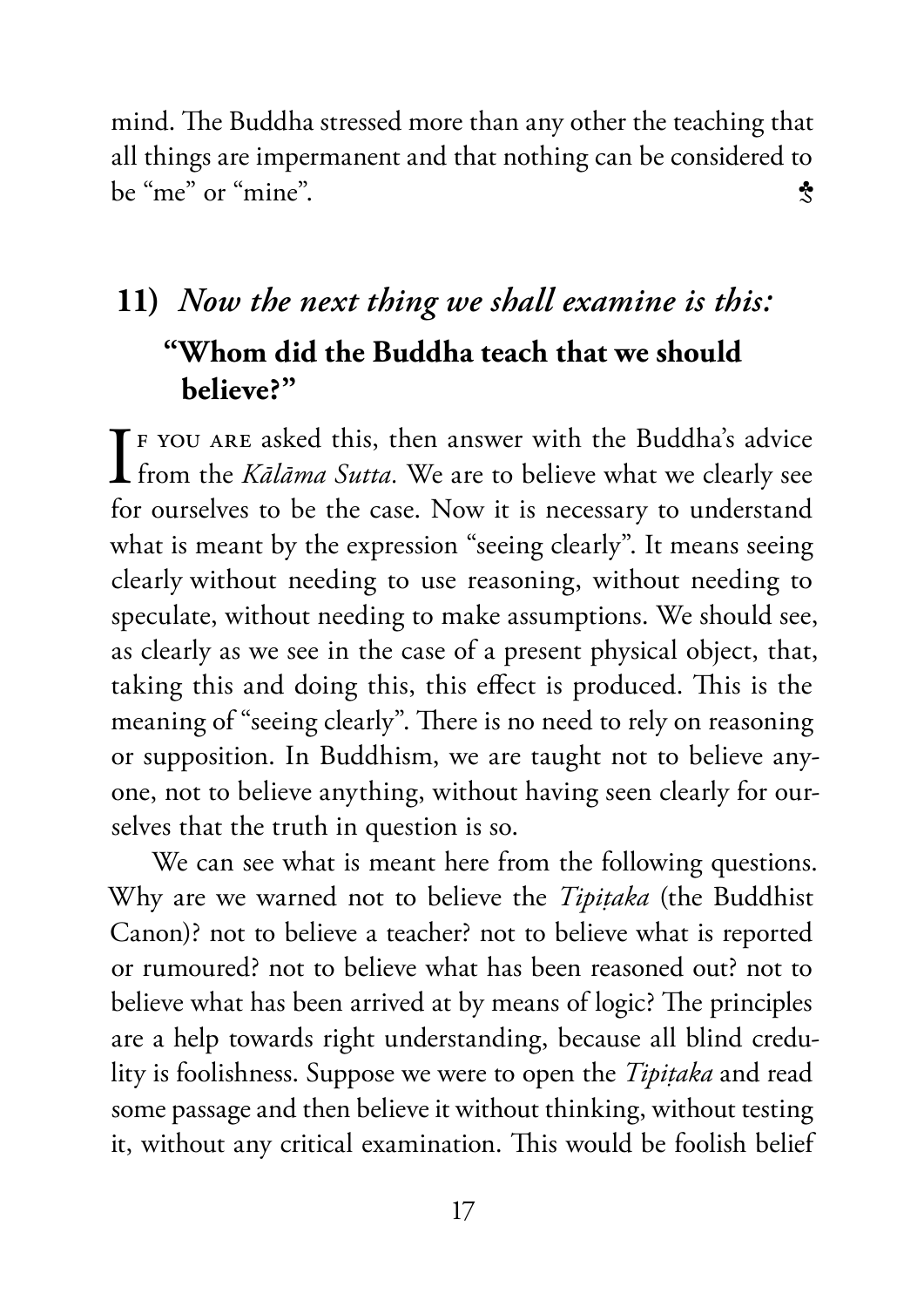in the *Tipiṭaka,* which the Buddha condemned. Believing what a teacher says without having used our eyes and ears, without criticizing, and without having seen for ourselves that what he says is really so, this is what is meant here by "believing a teacher". It is the same with believing any report or rumour that happens to arise. "Believing in what has been arrived at by way of logic" means that, having learn how to reason correctly and being experienced in reasoning we come to the conclusion that a certain proposition must be logically so. But this is still not good enough; we are not to put our trust in this sort of reasoning.

But here we must be careful and take good note that this discourse does not forbid us to read the *Tipiṭaka*. Nor does it forbid us to consult a teacher, to listen to reports and rumours, or to use logical reasoning. Rather it means that although we may have read, listened, and heard, we should not simply accept what is offered in these ways unless we have first thought it over, considered it carefully, fathomed it out, examined fully, and seen clearly for ourselves that it really is so.

For instance, the Buddha taught that greed, anger, and delusion are the causes that give rise to suffering. If we ourselves are not yet acquainted with greed, anger, and delusion, then there is no way that we can believe this, there is no need to believe it, and to believe it would, in such a case, be foolish. But when we know ourselves what greed is like, what anger is like, and what delusion is like; and that whenever they arise in the mind, they produce suffering as if they were fires burning us; then we can believe on the basis of our own experience.

So what the Buddha taught in this connection appears in the *Tipiṭaka* as follows. Having read or having heard something, we must investigate until we have seen clearly the fact being taught.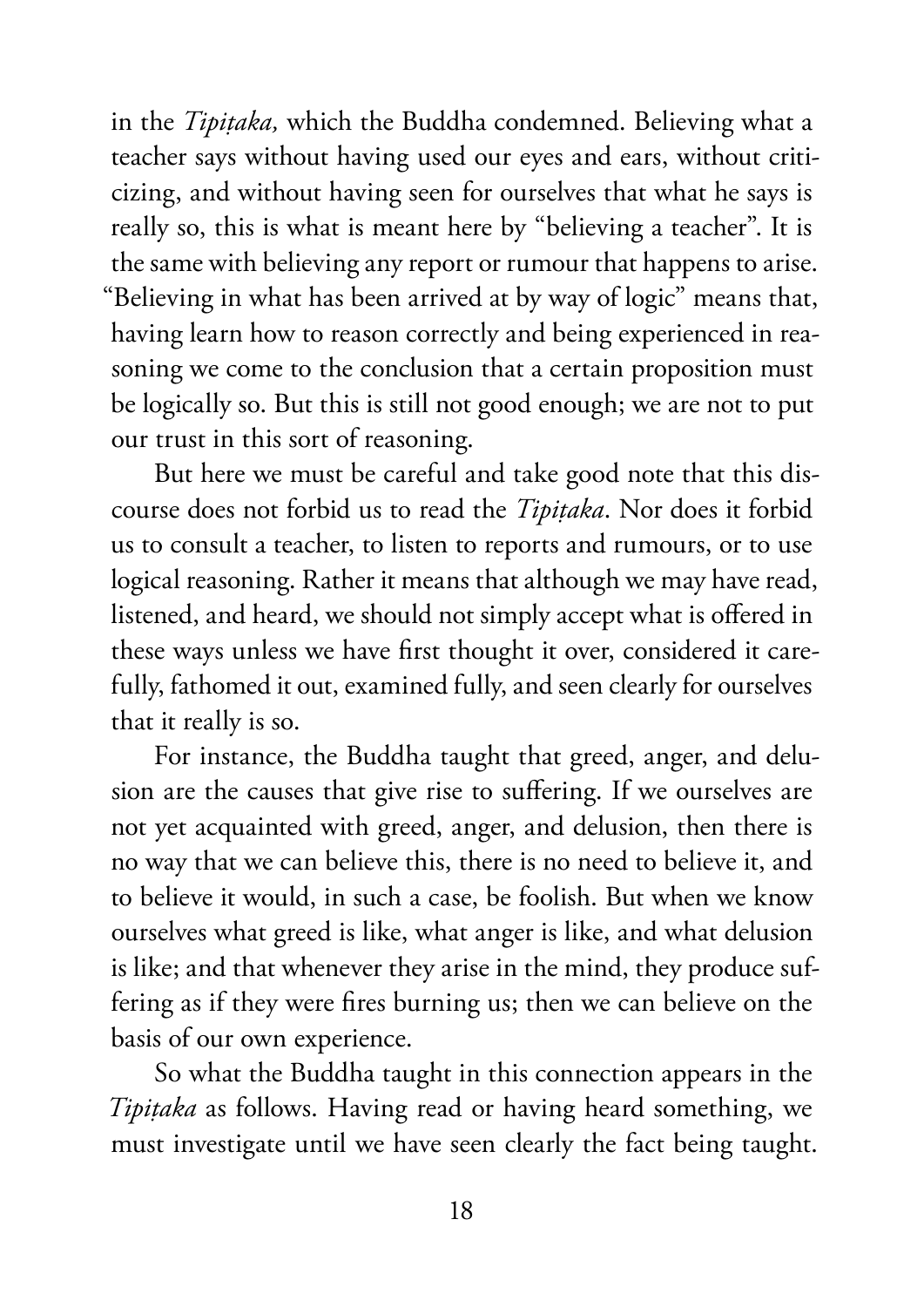<span id="page-32-0"></span>If still we don't see it clearly, we must fall back on reasoning and then leave it for a while. So to start with, we shall believe and practise no more than we have seen clearly to be the case. Then gradually, we shall come to believe and see more and more clearly. This is a very popular teaching of the Buddha. If someone from another country asks you about it, do explain it properly. If you explain it wrongly, you may misrepresent the Buddha's teaching. Not believing the *Tipiṭaka,* not believing the teacher, not believing reports and rumours, not believing reasoning by way of logic — these have a hidden meaning. We must search for it. To believe straight away is foolishness. The Buddha condemned this firmly and definitely. He told us not to believe until we have put it to the test and have come to see it clearly. Then we may believe.

To believe straight away is foolishness; to believe after having seen clearly is good sense. That is the Buddhist policy on belief: not to believe stupidly, not relying only on people, text-books, conjecture, reasoning, or whatever the majority believes, but rather to believe what we see clearly for ourselves to be the case. This is how it is in Buddhism. We Buddhists make it our policy.

#### **12)** *Next the question,*

#### **12) "How do the minds of an ordinary lay person and a true Buddhist differ?"**

NOW WE SHALL look at a point which will give some idea of the<br>difference in level between the mind of an ordinary lay perdifference in level between the mind of an ordinary lay person and the mind of a true Buddhist. "Ordinary lay person" means one who has never been a proper Buddhist and knows nothing of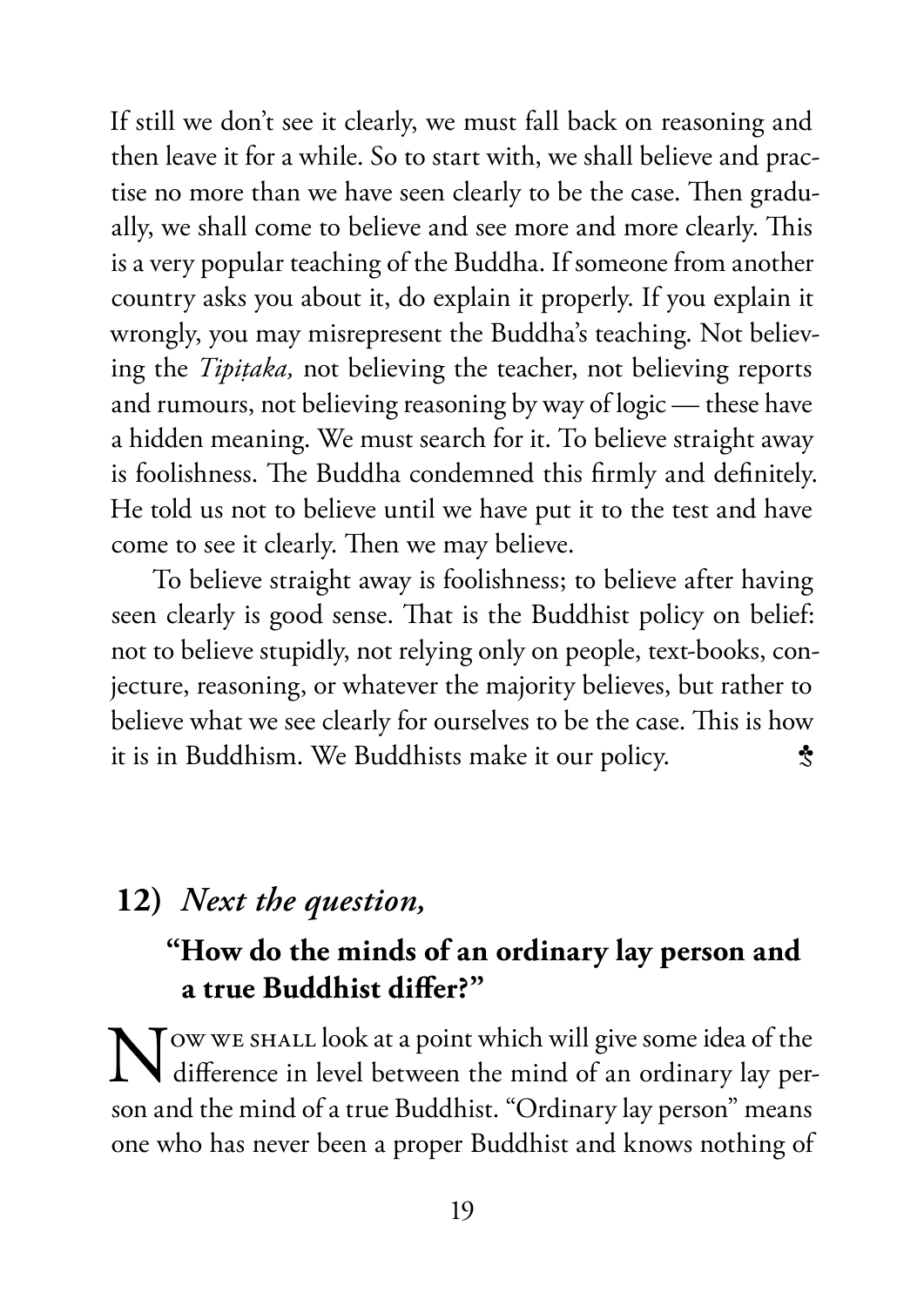real and genuine Buddhism. An ordinary lay person is a Buddhist at most by name, only according to the records and according to the register, through having been born of parents who were Buddhists. This means he is still an ordinary lay person. Now, to be a "true Buddhist", to be an *ariyan* (one well advanced in practice, a noble one) a person must meet the requirement of having right understanding about the various things around him to a far higher degree than the ordinary lay person has.

The Buddha said humorously, "Between the view of the *ariyan* and the view of ordinary lay people there is an enormous difference." Thus, in the view of the *ariyans,* in the *ariyan* discipline, singing songs is the same thing as weeping; dancing is the antics of madmen; and hearty laughing is the behaviour of immature children. The ordinary lay person sings, laughs, and enjoys himself without noticing when he is weary. In the discipline of the *ariyans,* singing is looked upon as being the same as weeping. If we observe a man who sings and shouts at the top of his voice, it not only looks the same as weeping, but, furthermore, it stems from the same emotional conditions as does weeping. As for dancing, this is the behaviour of madmen! If we are just a little observant, we will realize as we are getting up to dance, that we must surely be at least ten percent crazy or else we couldn't do it. But because it is universally considered something pleasant, we don't see it as the behaviour of lunatics. Some people like to laugh; laughter is something enjoyable. people laugh a lot, even when it is not reasonable or appropriate. But laughing is regarded by the *ariyan,* and in their discipline, as the behaviour of immature children. So if we could laugh less, it would be a good thing, and not to laugh at all would be even better.

These are illustrations of the way in which the *ariyan* discipline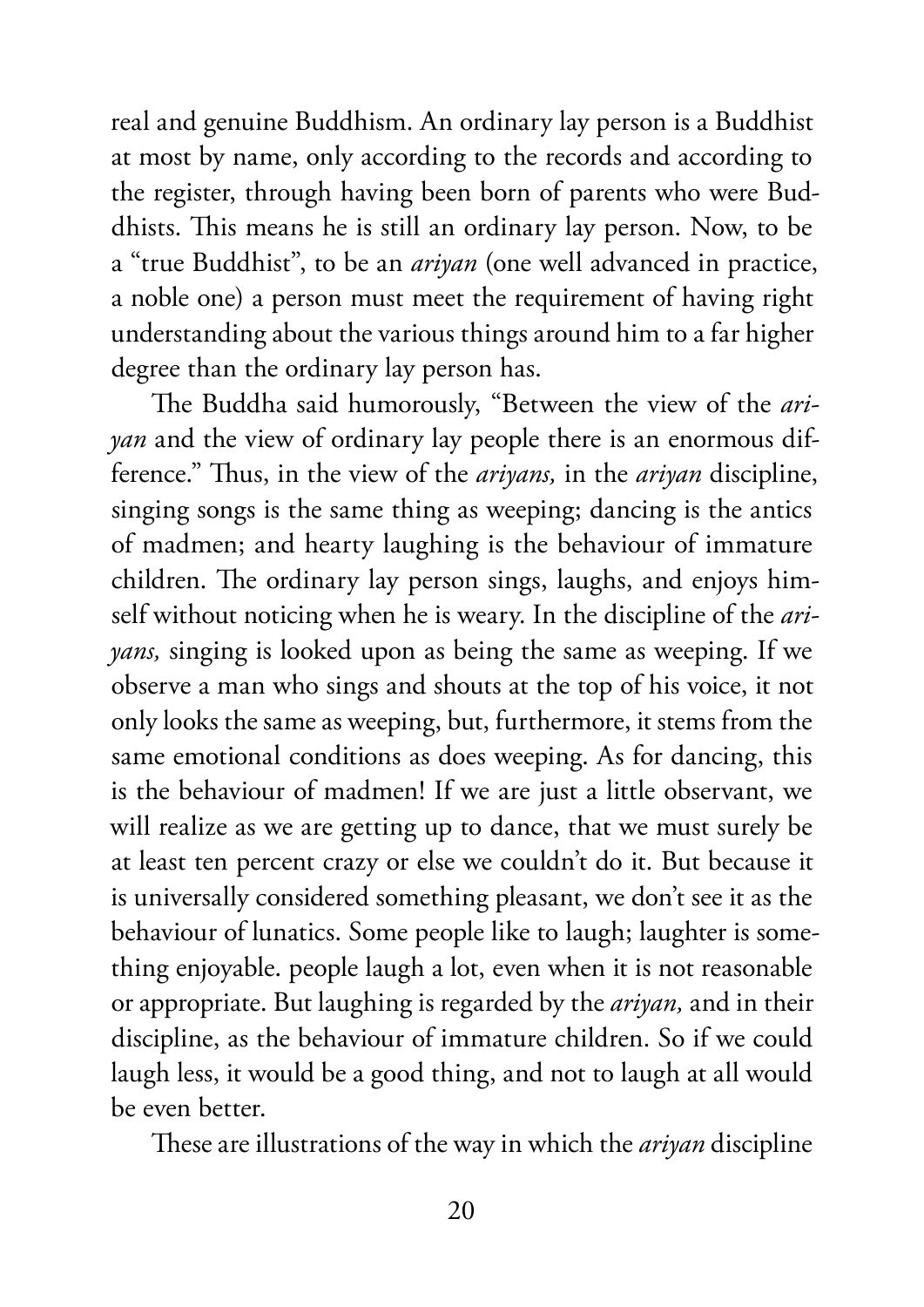differs from the traditions of ordinary lay people. According to the traditions of ordinary people, singing, dancing, and laughing are of no consequence and are normal events, while in the *ariyan* discipline they are looked upon as pathetic and evaluated accordingly. Such is the view of one whose mind is highly developed.

The Buddha is not saying, do not do such things when we want to, but only wants us to know that there are higher and lower ways to behave, and that we need not do unnecessary things. When we are not yet *ariyans,* we may want to try out such lower forms of behaviour. If we do give them a try, we will realize that they are sometimes amusing, but in the end we'll get tired of them. Then we can raise ourselves to the level and discipline of the *ariyans.*

Some people don't like to hear about "discipline". They worry that restraining themselves might lead to *dukkha.* However, trying to control oneself in order not to follow one's moods is an important principle in Buddhism. To hold down the body and mind so that they don't follow such moods is not *dukkha.* Rather, this is the way to defeat *dukkha.* We must find means to avoid falling under the oppression of selfish feelings or defilements. We should set our minds to not allowing the defilements to incite and master us. Take a look at dancing and see how much the defilements goad us and master us and have us in their control. Is this freedom?

It then occurs to us that we ought to improve our status somewhat. Don't be an ordinary lay person forever! Apply for admission into the society of the Buddha, that is, have knowledge, intelligence, awareness, and understanding, so that suffering may be diminished. Avoid making things unnecessarily hard and fruitless for yourself. This is the reward you will reap; you will rise from the level of the ordinary lay person to become a true Buddhist, an *ariyan* dwelling in the *ariyan* discipline. The Buddha hoped there would come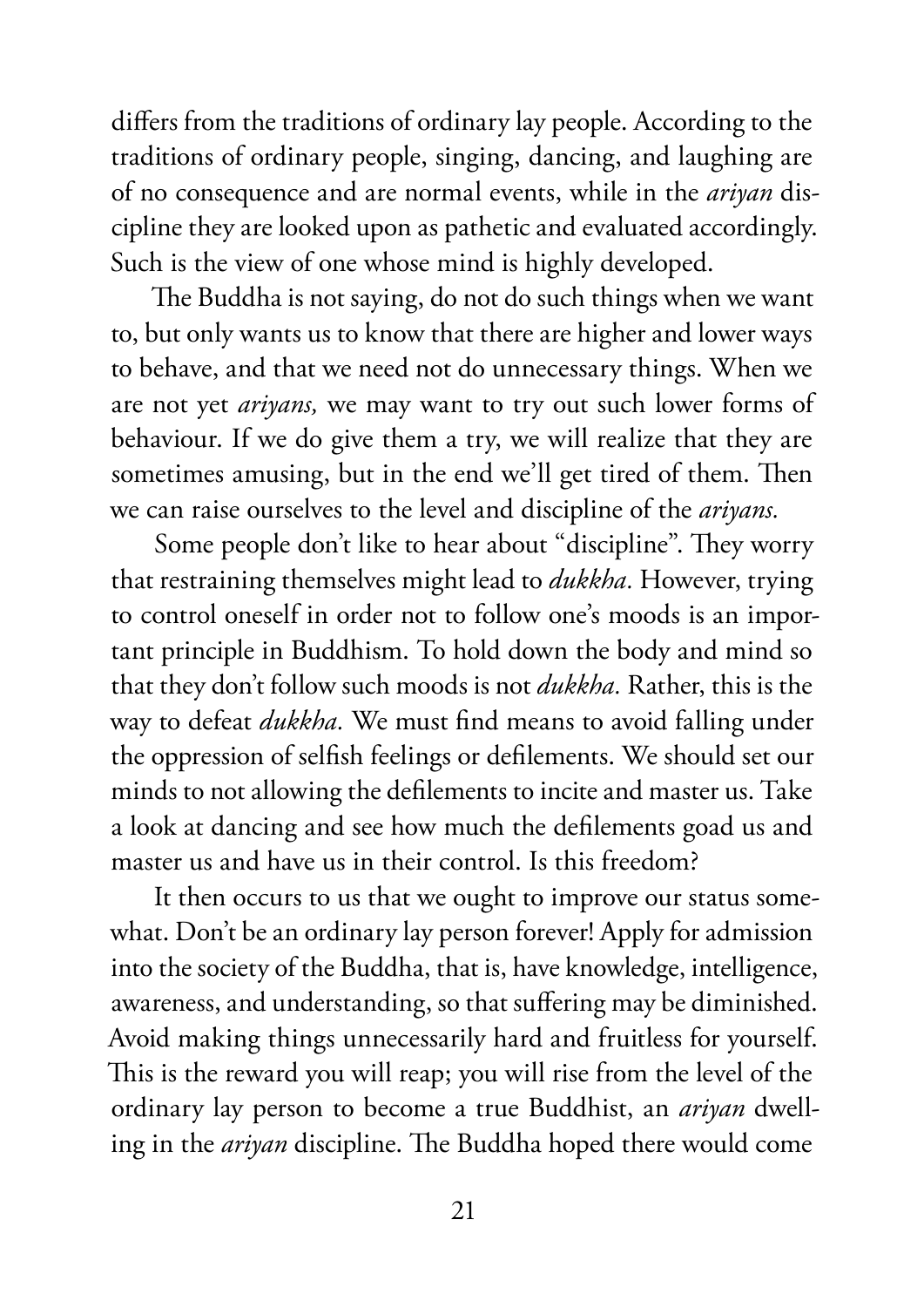<span id="page-35-0"></span>to be many *ariyans,* many who would not remain ordinary worldlings forever.

#### **13)** *Now I am going to talk about the Path. Suppose you are asked,*

#### **13) "Which way of practice constitutes walking the ordinary path and which the shortest and quickest path?"**

WE MIGHT ANSWER "The Noble Eightfold Path" — of which you have already heard — namely, right understanding, right aim, right speech, right action, right livelihood, right effort, right mindfulness, and right concentration. This is called the Noble Eightfold Path. It has a most orderly arrangement which can be grouped under the aspects of morality, concentration, and insight. It forms a great system of practice, which we refer to as walking the ordinary path. It is for people who cannot take the quicker path. It is not a wrong path, it is the right path; however, it is on the ordinary level and takes a long time.

The Buddha has taught a short cut as well. He said that when we do not grasp at the six sense organs *(āyatanas)* and the things associated with them as being self-entities, then the Noble Eightfold Path will simultaneously arise of its own accord in all of its eight aspects. This is a most important and fundamental principle of Dhamma.

First of all, we must recall that the six sense organs *(āyatanas)*  are the eye, ear, nose, tongue, body, and mind. Each of these six organs has five aspects. In the case of the eye, the first aspect is the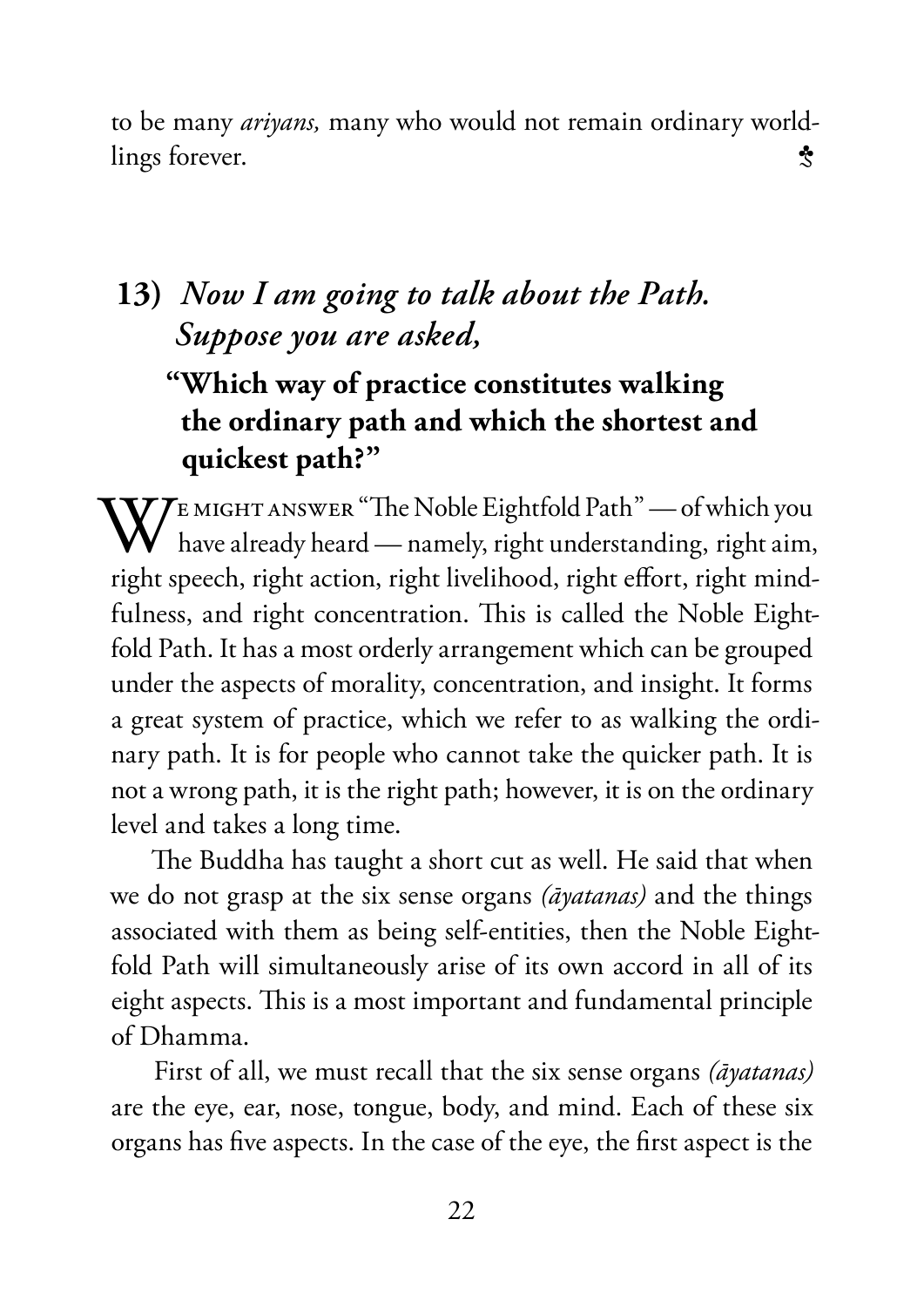eye itself; the second is the visual object that makes contact with the eye; the third is the consciousness *(viññāṇa)* that comes to know that visual object making contact with the eye; the fourth is the action of contact *(phassa)* effected between consciousness, eye, and visual object; and the fifth is the pleasurable or painful mental feeling *(vedanā)* that may arise as a result of the contact. There are five aspects. The eye has these five aspects. The ear has five also, the nose has five, and so on. Each one of these plays a part in causing us to become unmindful and to grasp at something as being self. Thus we grasp at the consciousnessness that comes to know and see via the eye. Because we can be aware of it, we jump to the conclusion that it must be a self. In this way we grasp at and cling to eye-consciousness as being the self, or grasp at eye-contact (fourth aspect) as self, or cling to eye-contact-feeling (fifth aspect), whether pleasant or unpleasant, as self. Sometimes it happens that a melodious sound comes to the ear, and we grasp at the awareness of the melody as being a self. Sometimes a tasty flavour comes to the tongue, and we may grasp at the awareness of tastiness as being a self.

Each of the six sense organs has five aspects, making altogether thirty aspects. Any of these can be grasped at as being a self, clung to with the greatest ease many times over in a single day. As soon as we grasp and cling, suffering results. We have erred and have enmeshed ourselves in a mass of suffering. This is not walking the Path. The Buddha, however, taught us not to grasp at the six sense organs and the things connected with them. By keeping constant watch, we shall come to see that none of them is a self, and the Noble Eightfold Path will exist in us at that very same moment. At that moment there will exist right understanding, right aim, right speech, right action, right livelihood, right effort, right mindfulness,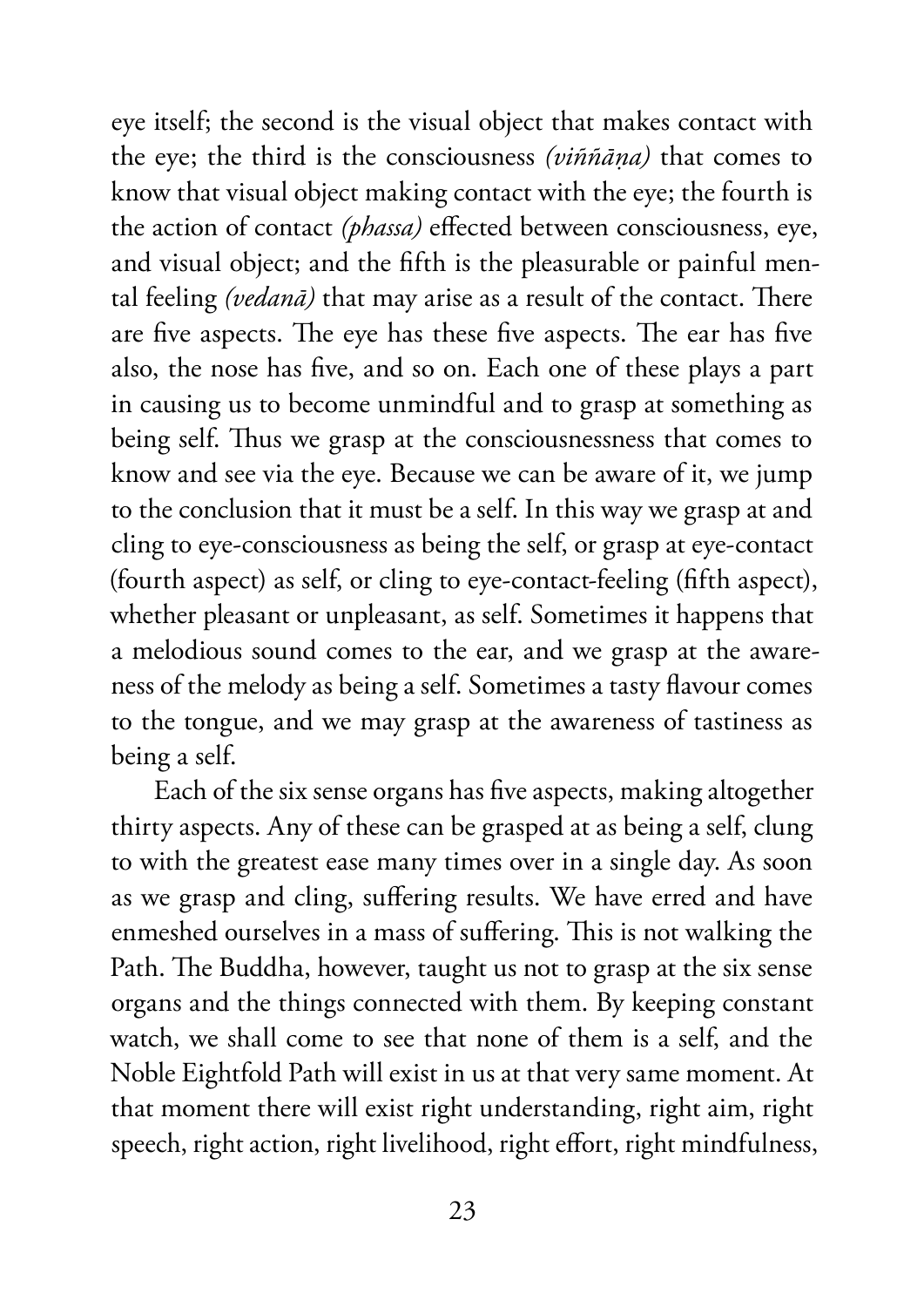and right concentration. To practise non-grasping at the six sense organs is to cause the entire Eightfold Path to arise immediately. The Buddha considered this a short cut.

In one of his discourses the Buddha taught the quickest short cut — emptiness. Not to hold that there is selfhood regarding eye, ear, nose, tongue, body, or mind causes the arising of the entire Noble Eightfold Path in a single moment. If we do not decide to take the short cut, then we study the Noble Eightfold Path of morality, concentration, and wisdom (insight). To practise it from the very beginning, going gradually and by slow degrees, uses up much time. So we find that in Buddhism there is an ordinary way and there is a short cut.

## **14)** *Now I shall say something on* **kamma** *in Buddhism, by asking,*

#### **14) "What role does** *kamma* **play in Buddhism?**

MANY WESTERNERS HAVE written books on Buddhism, and<br>
they seem to be most proud of the chapters dealing with they **seem** to be most proud of the chapters dealing with *kamma* (Sanskrit, *karma)* and rebirth. But their explanations are wrong, quite wrong every time. Those Westerners set out to explain *kamma,* but all they really say is that good *kamma* is good and evil *kamma* is evil. "Do good, receive good; do evil, receive evil", and nothing more, is exactly the same doctrine as is found in every religion. This is not *kamma* as it is taught in Buddhism.

With rebirth it is the same. They make their assertions just as if they had seen with their own eyes the very same individuals being reborn. This misrepresents the Buddha's main message, which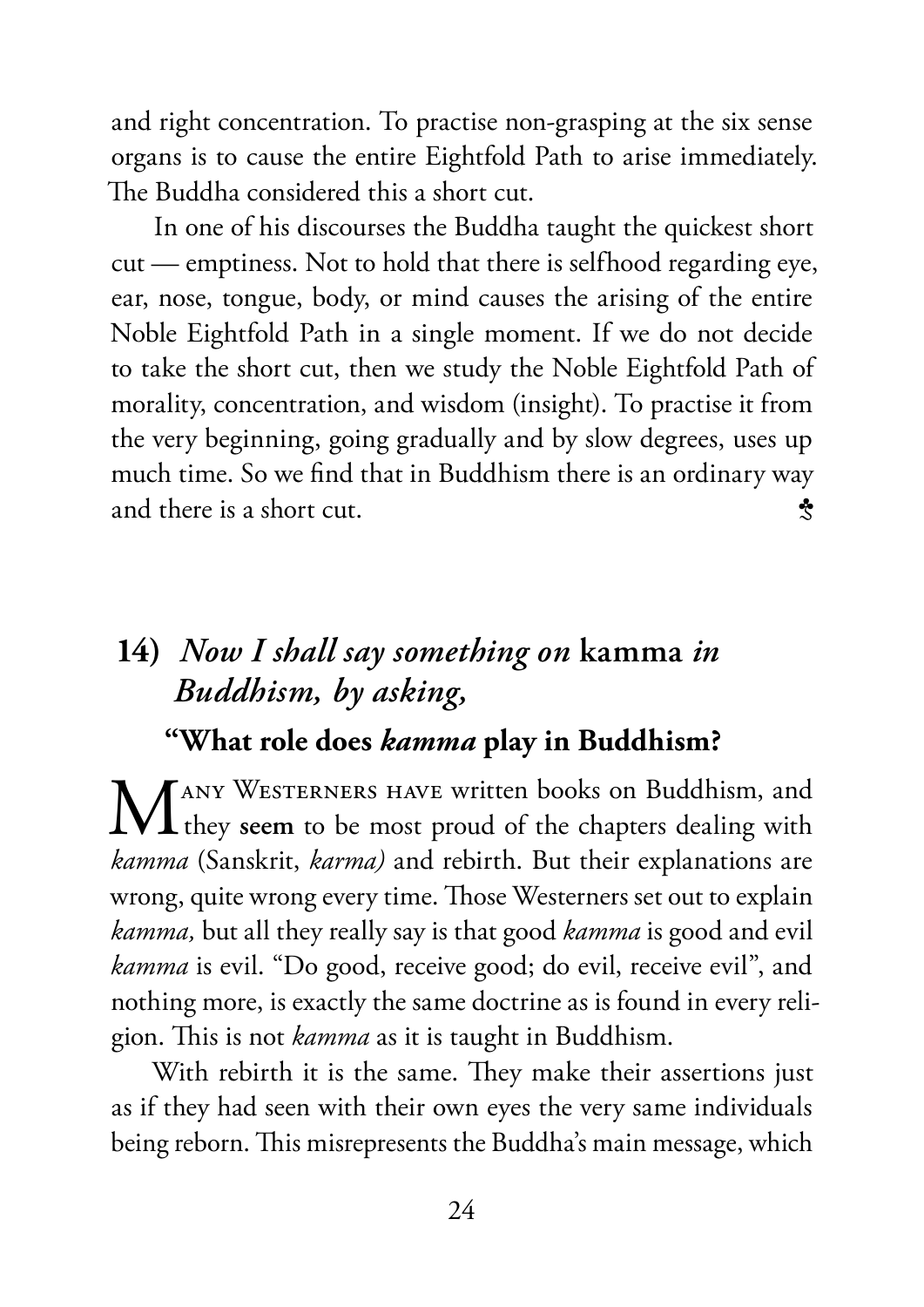teaches the non-existence of "the individual", of "the self". Even though "I" am sitting here now, yet there is no individual to be found. When there is no individual, what is there to die? What is there to be reborn? The Buddha taught the non-existence of "the individual", of "the person". Thus, birth and death are matters of relative truth. The writers of books entitled "Buddhism" generally explain *kamma* and rebirth quite wrongly.

Do pay close attention to this matter of *kamma.* To be the Buddhist account it must deal with the cessation of *kamma,* not just with *kamma* itself and its effects — as found in all religions. To be the Buddha's teaching it must deal with the cessation of *kamma.*

*A sabbakammakkhayaṃ-patto* is one who has attained the cessation of all *kamma.* The Buddha taught that *kamma* ceases with the ceasing of lust, hatred, and delusion *(rāga, dosa,* and *moha).*  This is easy to remember. *Kamma* ceases when lust, hatred, and delusion cease, that is, when the mental defilements cease. If lust, hatred, and delusion do not cease, *kamma* does not cease. When lust, hatred, and delusion do cease, old *kamma* ceases, no present *kamma* is produced, and no new future *kamma* is produced thus *kamma* past, present, and future ceases. When a person puts an end to lust, hatred, and delusion, *kamma* ceases. This is how it must be explained. Only such an account of *kamma* can be called the Buddhist account.

So we find there is a third kind of *kamma.* Most people know of only the first and second kinds of *kamma,* good and evil *kamma.*  They don't know yet what the third kind of *kamma* is. The Buddha called the first kind of *kamma* black or evil *kamma,* and the second kind white or good *kamma.* The kind of *kamma* that can be called neither-black-nor-white is that which puts an end to both black *kamma* and white *kamma.* This third kind of *kamma* is a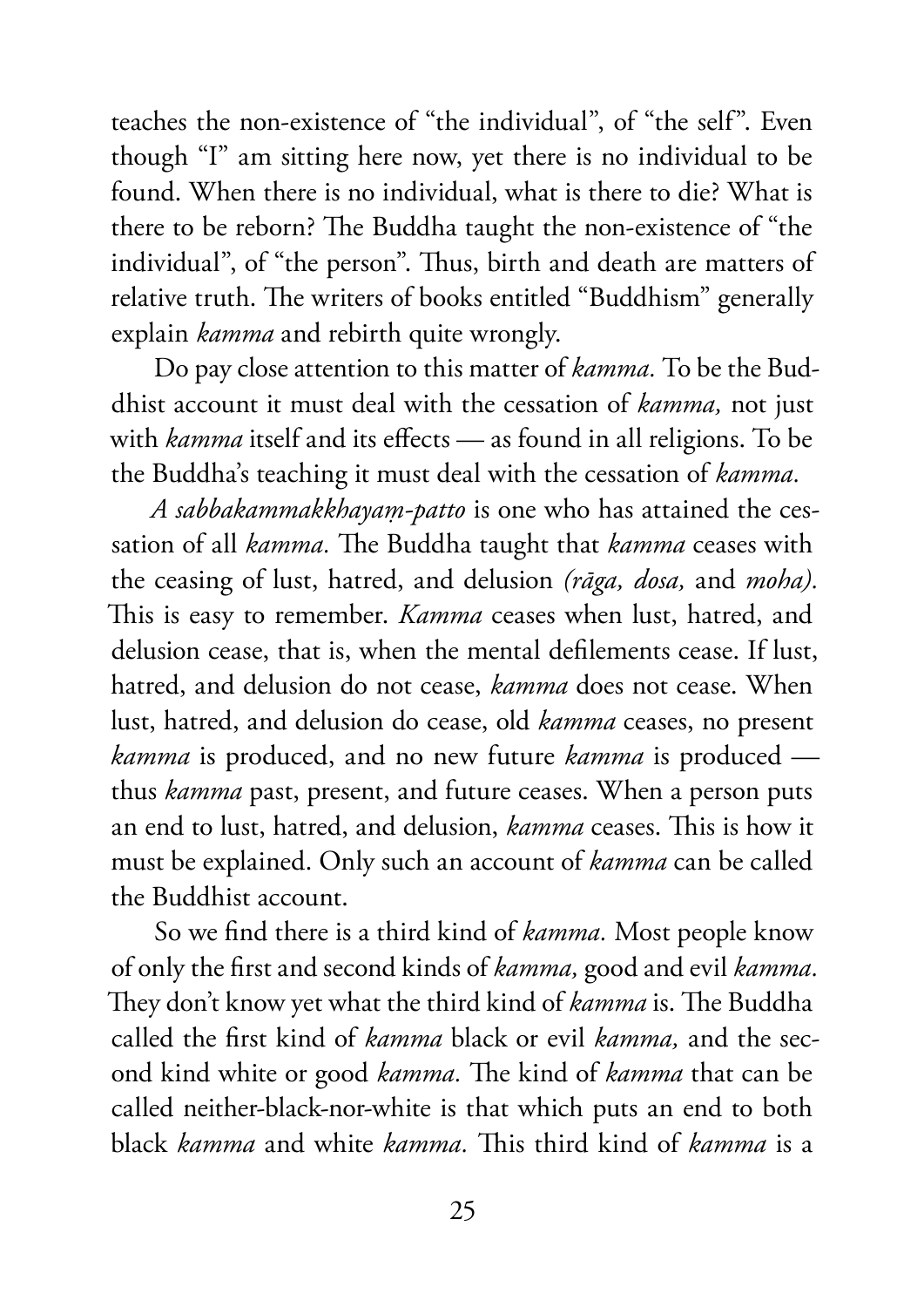tool for putting a complete stop to both black and white *kamma.*  The Buddha used these terms "black *kamma",* "white *kamma",*  and *"kamma* neither-black-nor-white". This third type of *kamma* is *kamma* in the Buddhist sense, *kamma* according to Buddhist principles. As has been said, to put an end to lust, hatred, and delusion is to put an end to *kamma.* Thus, the third kind of *kamma* is the ending of lust, hatred, and delusion; in other words, it is the Noble Eightfold Path. Whenever we behave and practise in accordance with the Noble Eightfold Path, that is the third type of *kamma.* It is neither black nor white; rather it brings to an end black *kamma*  and white *kamma.* It is world-transcending *(lokuttara),* above good and above evil.

This third type of *kamma* is never discussed by Westerners in their chapters on *"Kamma* and Rebirth". They get it all wrong; what they expound is not Buddhism at all. To be Buddhist, they should deal with the third type of *kamma,* the *kamma* that is capable of bringing to an end lust, hatred, and delusion. Then the whole lot of old *kamma —* black *kamma* and white *kamma —* ends as well.

Now let us say something more about this third kind of *kamma.*  In this connection the Buddha said, "I came to a clear realization of this through my own sublime wisdom." This teaching of the distinctly different, third type of *kamma* was not taken over by the Awakened One from any existing creed or religion. It is something he came to know with his own insight and then taught to all. So we ought to keep in mind that the teaching of this third type of *kamma* is the real Buddhist teaching on *kamma.* Any manual on *kamma* in Buddhism, any book entitled *"Kamma* and Rebirth", ought to be written on these lines. Do study closely and take an interest in the Buddhist explanation of *kamma.* That account of good and bad *kamma* is found in all religions. Buddhism has it too.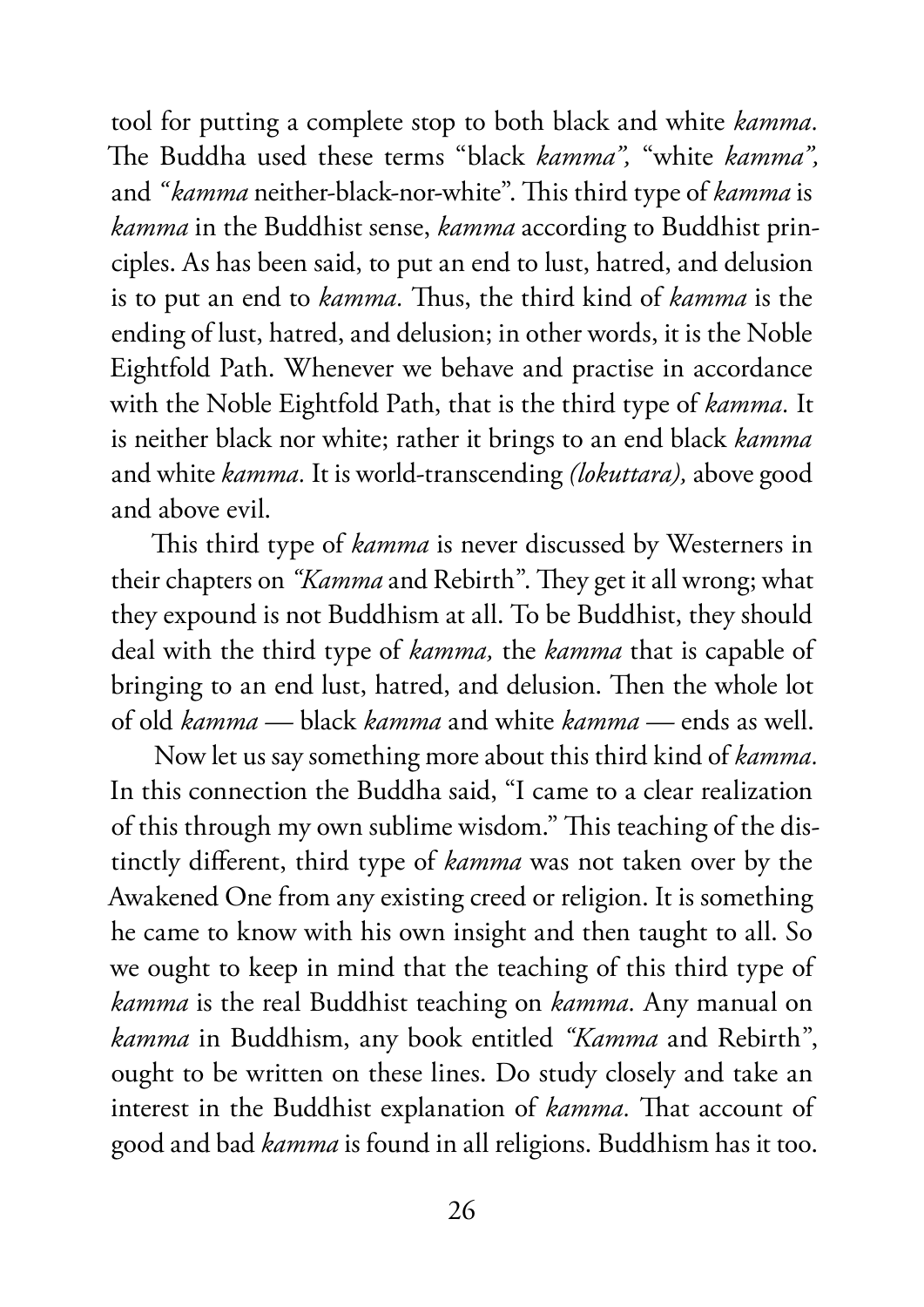It tells us that doing good is good and doing evil is evil. They all teach the same thing. But the Buddha said that merely producing good *kamma* does not extinguish mental suffering completely and absolutely, because one goes right on being infatuated by and grasping at good *kamma.* In other words, good *kamma* still causes one to go round in the cycle of birth and death, albeit in good states of existence. It is not complete quenching, coolness, *nibbāna.*

So there is a *kamma* taught exclusively by the Buddha, a third type that does away with all *kamma* and makes an end of lust, hatred, and delusion. It is through this third type of *kamma* that one attains *nibbāna*.

**15)** *I wish now to direct your attention to a matter in which I feel you should be particularly interested. I shall put the question,*

### **15) "Would a person necessarily have to have heard the Buddha-Dhamma from the Buddha himself in order to be able to put an end to suffering?"**

THERE HAVE BEEN some who have argued vehemently that we should have heard the Dhamma from the Buddha himself, that only then could we really understand. But the Buddha himself said that there were some who, though they had not heard the Dhamma directly from him, would still be able to walk the right path. There were some who, not having heard it from the Buddha, would nevertheless, through continuous reflection, consideration, and study, through constant observation and practice, be able to walk the right path.

So we ought to raise our hands in homage and immerse our-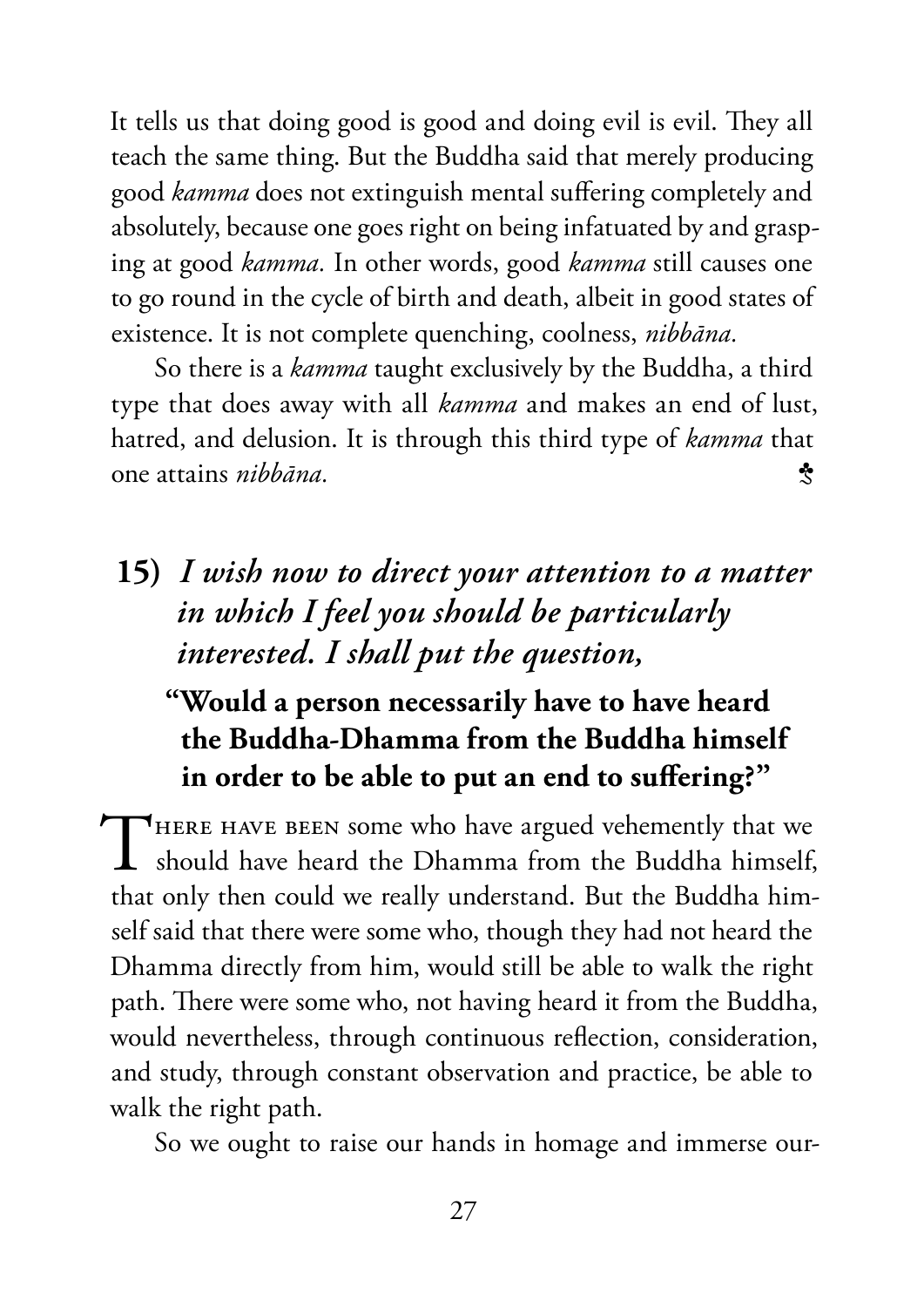selves in the sincerity of the Buddha that he did not make the Dhamma his own monopoly, that he did not set himself up as indispensable.

## **16)** *Here is a question which asks,*

### **16) "If doubt arises as to whether a certain teaching is the Buddha's or not, how can we settle the matter?"**

THE BUDDHA LAID down a principle for testing: examine and<br>measure against the *Suttas* (discourses), compare with the measure against the *Suttas* (discourses), compare with the *Vinaya* (discipline). This principle is based on not believing anything second hand and not taking anyone else as an authority. If doubt arises concerning a certain statement of some person who claims to have heard it from the Buddha or from a learned group of elders, which he says leads to the cessation of suffering, the Buddha said that it must be tested in two ways:

- (1) Examine and measure it against the *suttas.* The *suttas* are a setting out of the various discourses which constitute a distinct line. If an utterance will not fit to this line, it must be discarded.
- (2) Compare it with the *Vinaya.* The *Vinaya* is an exemplary model, a standard, a fixed system. If the utterance in question will not fit to the system, if it does not conform with the *Vinaya,* then discard it.

Don't trust any *bhikkhu,* nor any section of Sangha, nor any group of elders, nor any group of learned and practised individuals who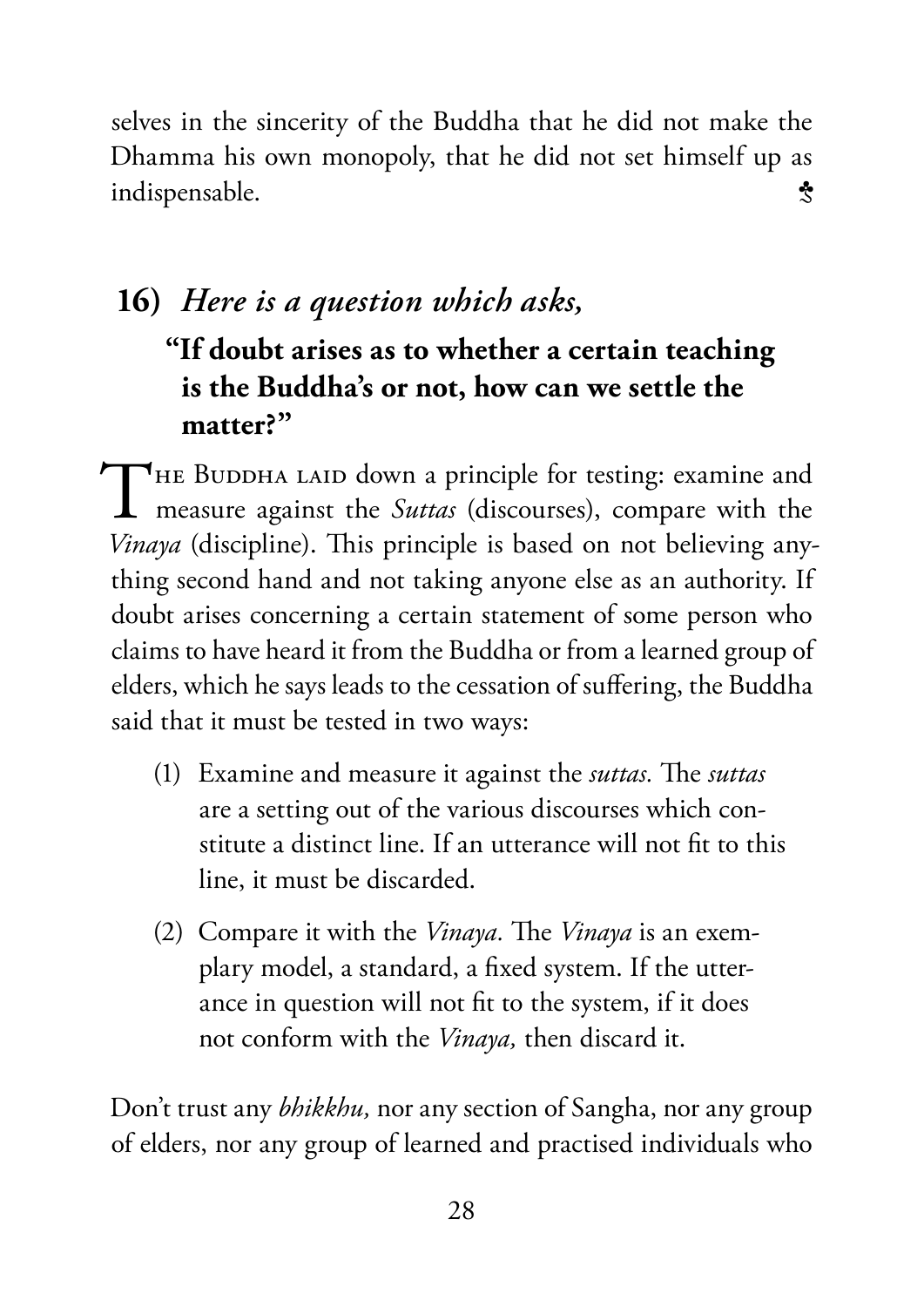claim to have heard such and such from the Buddha. The Buddha always asked that we, before all else, raise a doubt and investigate. Then measure it against the *Suttas,* does it fit? Compare with the *Vinaya,* does it conform?

This is a means of ensuring that, though Buddhism lasts two thousand years, three thousand years, five thousand years, however many thousands or tens of thousands of years, if this principle remains in use, the religion or *Dhamma-Vinaya* cannot in any way become distorted or confused. So it is an extremely useful principle. It is called the Great Standard. It is a teaching of the Buddha laying down the use of testing things against the *Suttas* and the *Vinaya.* He did not mention the *Abhidhamma* (the last "basket" of the Pali Canon).

# **17)** *Now we are going to talk about people. We are going to have a closer look at ourselves.* **17) "What did the Buddha say people would be like in**

**succeeding ages?"**

THERE IS A discourse in which the Buddha reproves "us people<br>now", meaning each new generation from the time of the now", meaning each new generation from the time of the Buddha until now, who "rejoice in unrighteous pleasures, are too much given to covetousness, and are leaning towards false doctrines." They find great delight in pleasurable excitement of an unrighteous kind, that is to say, they are far too self-centred. They completely lack awareness, and thus their greed has become intense and excessive. They fall into false doctrines, because they have fallen completely under the power of the mental defilements.

The Buddha made this statement more than two thousand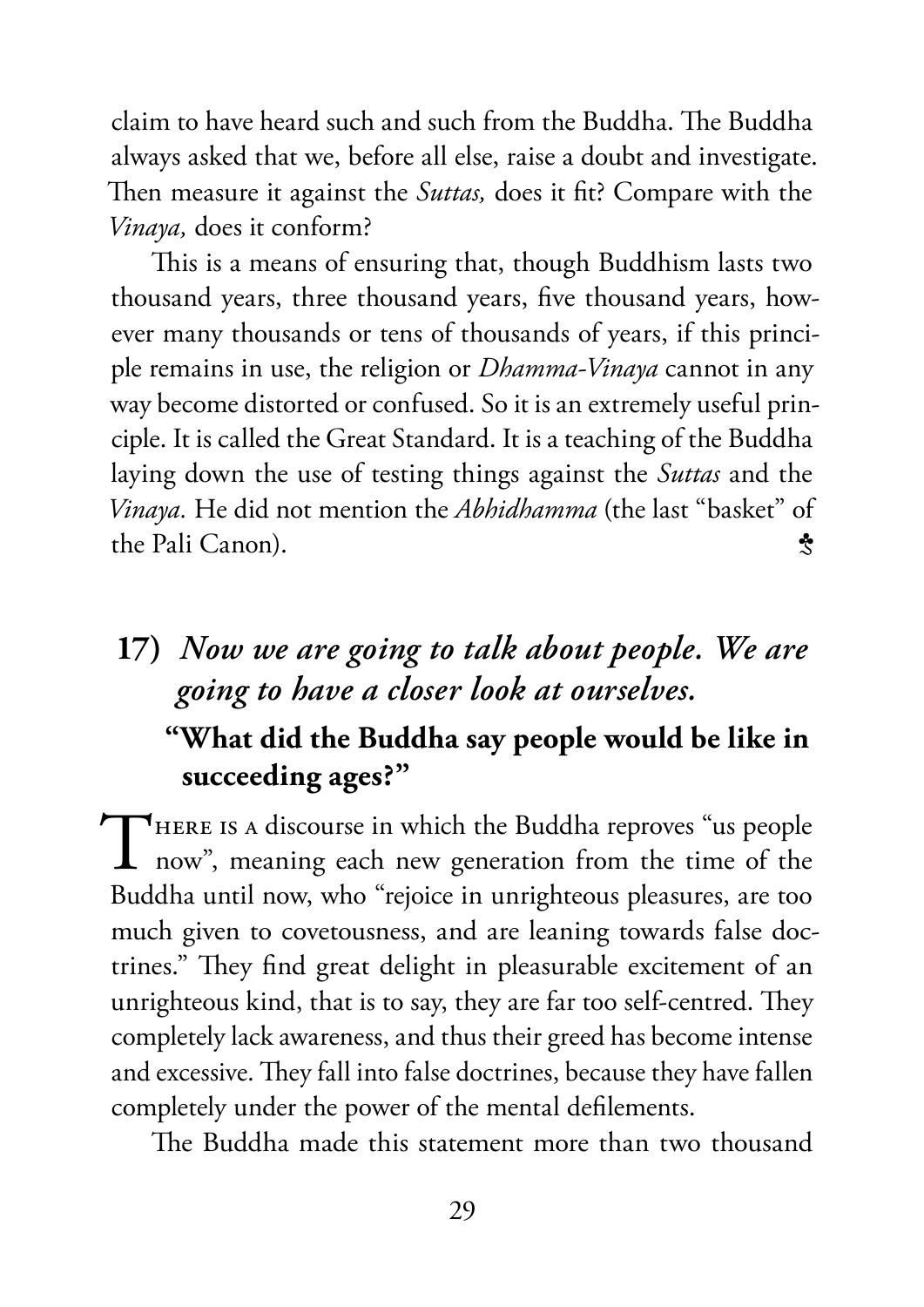years ago, yet he uses the term "people of later ages", which extends from when the Master made the observation until the present day. Here we have a duty to look at ourselves in this present age. Aren't people in the world today taking excessive delight in unrighteous pleasures, behaving far too selfishly, and leaning towards false doctrines? Obviously people at present are very different from people at the time of the Buddha. However, if they are to live correctly according to the pattern set by the Buddha, then, although they may take some pleasure in colours, shapes, sounds, scents, and tastes, they will do so with constant mindfulness and right knowledge, and will not let greed become excessive. This means that they will not want the colours, shapes, sounds, scents, tastes, and tactile stimuli more than is necessary, not excessively. The single word "excess", that is to say, more than necessary, signifies the cause of all the upsets, difficulties, and troubles of the world at this time.

I have read that in Christianity a person who seeks beyond what is needed is "sinful", is a "sinner". One who merely seeks after more than is necessary is considered by Christian standards to be a sinner. Perhaps we don't yet consider ourselves sinners, because we don't care to or because we really consider ourselves not as yet excessive? Perhaps we think that there is nothing about which we are excessive? This matter can be discussed only with people who are honest with themselves.

In a very good Tibetan book of parables, all the birds assemble together. They voice their opinions and express their thoughts on the way of Dhamma practice that will bring happiness. Each variety of bird speaks its own mind. In the end, all the birds assembled resolve that, "We will not seek food in excess of what is necessary. This is the ultimate." Finally, they request the whole gathering not to seek more food than necessary. Here the story ends.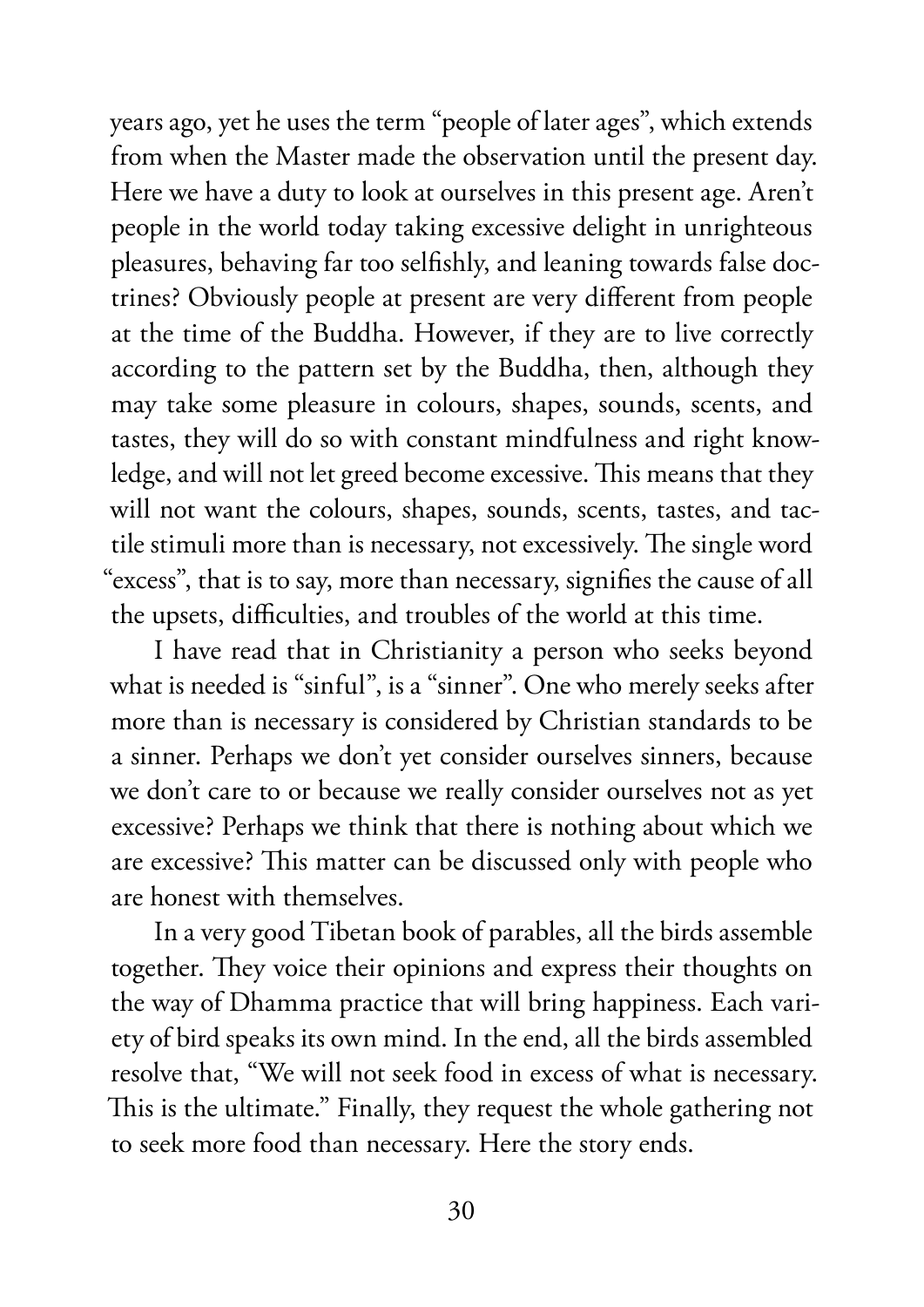One ought to consider that seeking more than one needs is a source of suffering and torment for oneself and a source of trouble to other people all over the world. Think it over! Leaning towards false doctrines means recognizing a thing as wrong, yet wanting that wrong thing without feeling fear or shame, because defilements preponderate and overwhelm one. A person confirmed in this way of thinking is badly fitted to Dhamma. He is by nature directly opposed to it. So if we want to be free of suffering, we must turn to Dhamma.

## **18)** *Now we shall say something about the Buddha. The question has been asked,*

#### **18) "To whom did the Buddha pay homage?"**

THE BUDDHA's OWN answer was that he paid homage to the<br>Dhamma and he paid homage to a Sangha community with Dhamma and he paid homage to a Sangha community with exemplary qualities. A Sangha community who conduct themselves well and practise properly can be said to possess exemplary qualities. So the Buddha respected the Dhamma and a Sangha community of exemplary qualities. We ought to give thought to the fact that even the Buddha himself paid homage to the Dhamma, and if all the members of a community of *bhikkhus* conducted themselves well and behaved properly as a group, the Buddha paid homage to them as well.

This can be applied to behaviour at the present time, in our own country Thailand or anywhere in the world. This means we ought to respect the Dhamma. If even the most exalted person paid respect to the training rules and communities that practised well, surely so should we.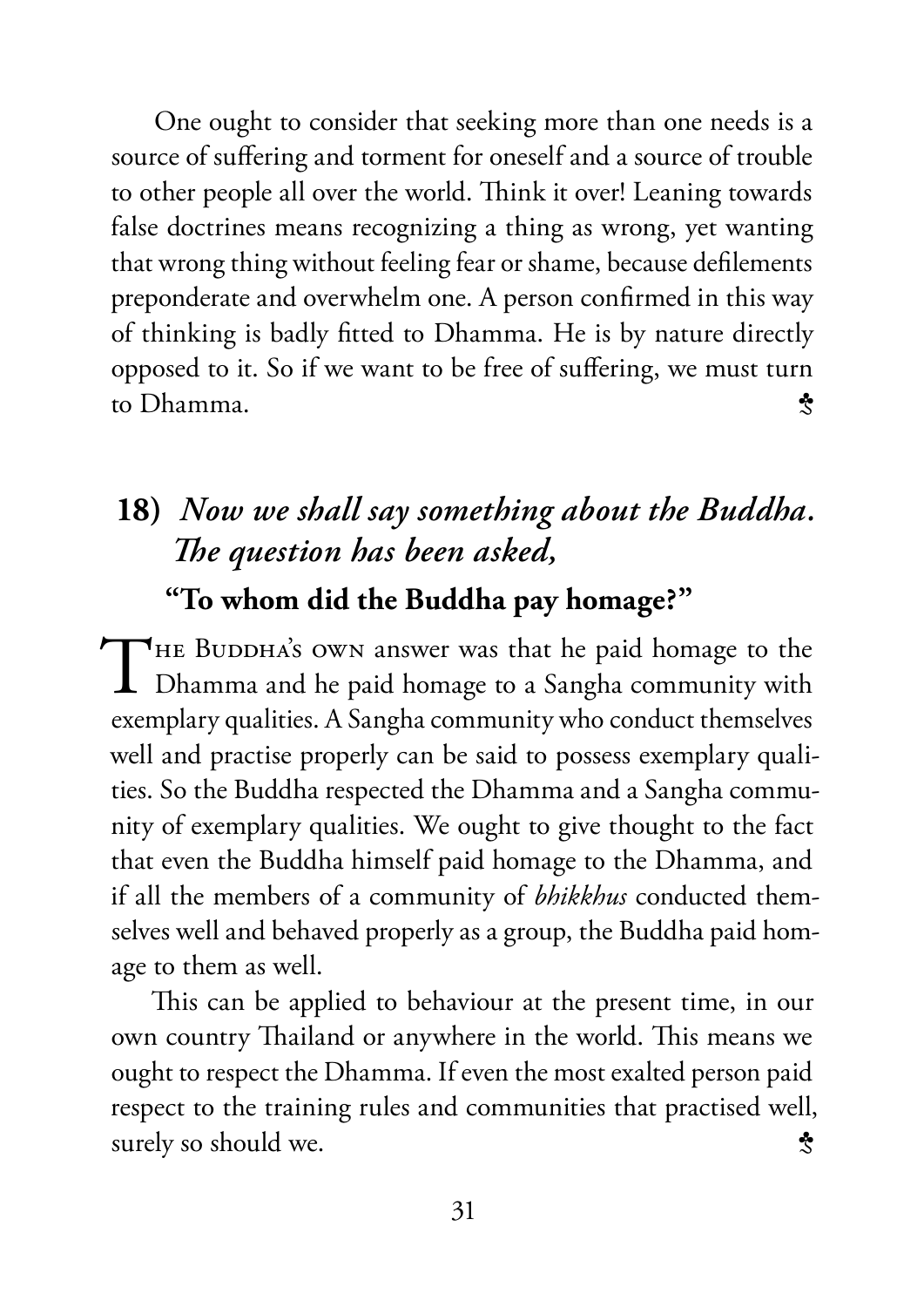#### **19) "Where can we find the Buddha?"**

THE BUDDHA SAID, "Any person who sees the Dhamma sees the Tathāgata. Any person who sees not the Dhamma sees not the Tathāgata. Any person who sees not the Dhamma sees not the Tathāgata. One who sees not the Dhamma, though he grasp at the robe of the Tathāgata and hold it fast, cannot be said to see the Tathāgata." "Tathāgata" is the word generally used by the Buddha to refer to himself.

This means that the Buddha is not to be found in the outward physical body. Rather, he is to be found in that high quality in the heart of the Buddha which is called Dhamma. That is the part that must be seen before we can say that we have found the Buddha.

When we prostrate ourselves before the Buddha's image, we dwell on the image, seeing beyond it to the physical body of the Buddha, which the image represents. Then we look beyond the physical body of the Buddha to his mind, and look beyond his mind until we penetrate to the high qualities present in his mind. We see those qualities as the pure, radiant, peaceful Dhamma, devoid of grasping and clinging, perfectly free. Then we can be said to have found the Buddha.

#### **20) "Does the Buddha exist at this moment or not?"**

I TF WE ARE asked this question, we can answer it with this saying of the Buddha, "O Ānanda, the Dhamma and the Discipline, which the Tathāgata has taught and demonstrated, let them be your teacher when I have passed away."

Even now we are studying Dhamma and Discipline, practising Dhamma and Discipline, deriving the benefits of Dhamma and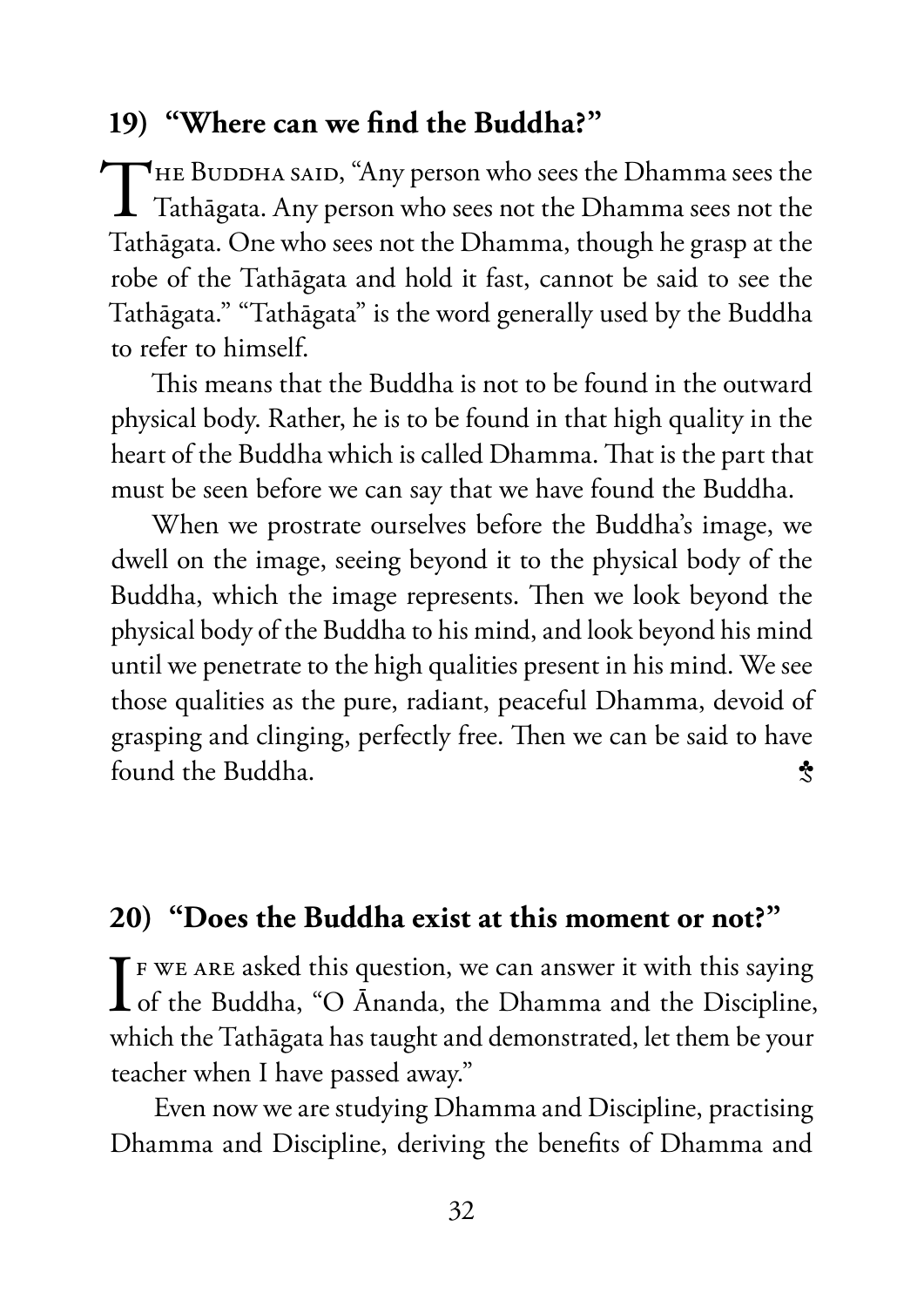Discipline. Thus, the Teacher still exists. This stanza is well known because it was spoken by the Buddha as he was about to pass away. Please take special note that it tells us that the Teacher still exists.  $\ddot{\mathbf{\hat{x}}}$ 

### **21) "Did the Buddha bring about the cessation of his**  *kamma***?"**

I F ASKED THIS, we must be sure not to degrade the Buddha by<br>answering carelessly or recklessly. In fact we can never really vitianswering carelessly or recklessly. In fact we can never really vitiate the Buddha, but our words may belittle his worth.

The Buddha must have brought about the complete cessation of his *kamma* because he wiped out the mental defilements, which is the meaning of "ending *kamma".* He transcended every kind of *kamma,*  and it was this very fact that made him famous, that constituted his glory. The sage Gotama had become a *sabbakammakkhayaṃ-patto,*  that is, one who has succeeded in bringing about the cessation of all his *kamma.* The news of this event spread through India until it reached the adherents of other sects and religions. For instance, a certain brahmin called Bavari sent sixteen disciples to the Buddha, to ask him questions and obtain knowledge from him. Others came to test him. Because of the news that the sage Gotama had become a *sabbakammakkhayaṃ-patto,* had achieved the complete cessation of his *kamma,* people in India at that period were full of admiration. They were overjoyed at hearing the words *"sabbakammakkhayaṃpatto"*. It was for just this reason that people became so interested in the Buddha.

We too ought to follow the example of the Buddha and set about the task of putting an end to *kamma*.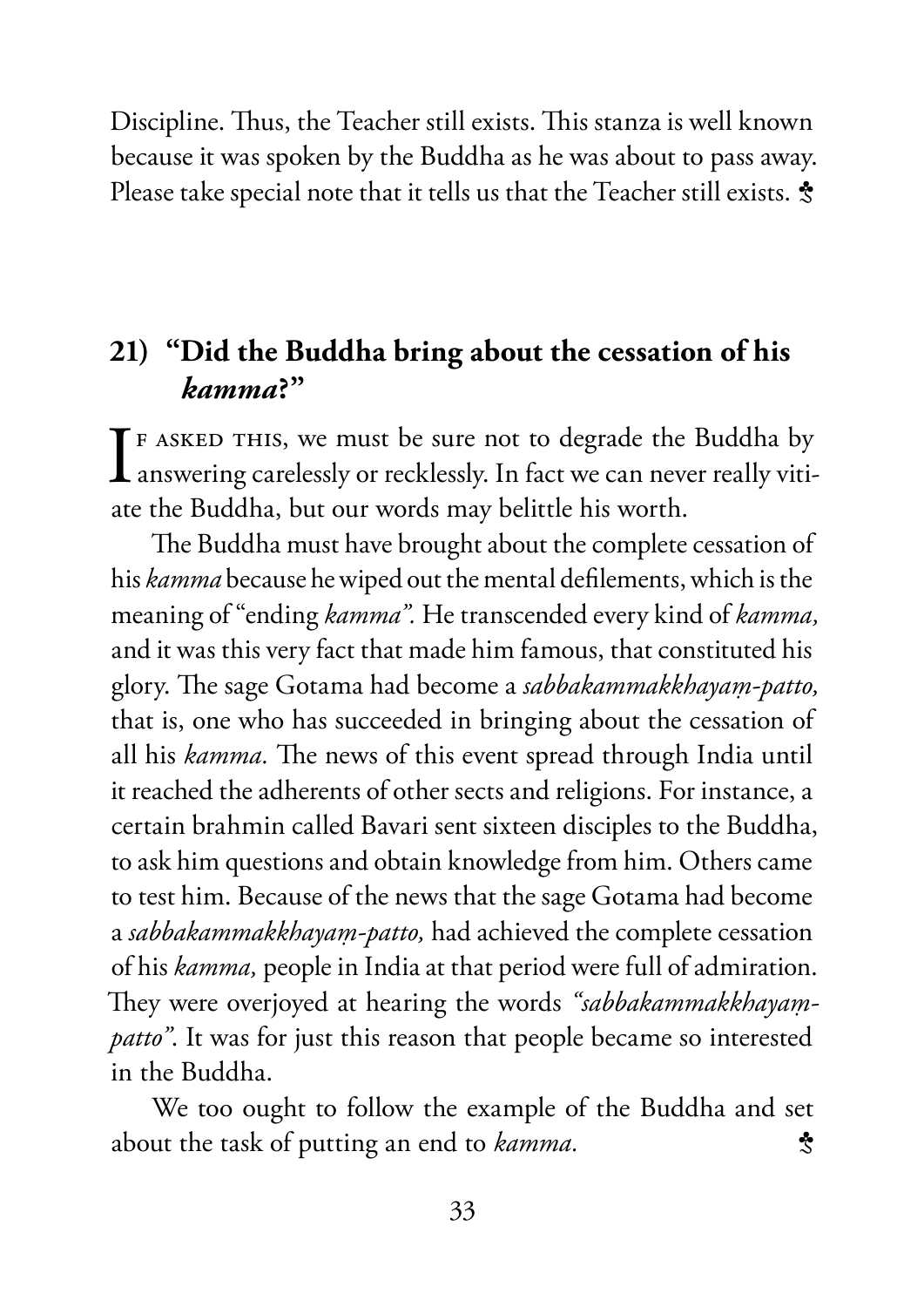#### **22) "What sort of inner life did the Buddha lead?"**

THE BUDDHA ONCE said concerning himself, "The Tathāgata"<br>dwells in the Temple of Emptiness *(suññatā-vihāra)*." This dwells in the Temple of Emptiness *(suññatā-vihāra)."* This "temple" is a spiritual temple, not a physical one. "Temple" *(vihāra)*  refers to a spiritual dwelling place, that is, a state of mind. The Temple of Emptiness is an ever-present mental state devoid of any ideas of "self" or "belonging to self". To dwell in the Temple of Emptiness is to live in full awareness that all things are devoid of selfhood. This is *suññatā,* emptiness, and what is called the Temple of Emptiness. The Buddha dwelt in the Temple of Emptiness, experiencing supreme bliss continuously. This is what the Master said of himself.  $\mathcal{S}$ 

### **23) "Why is it held that all things are empty, that this world, that every world, is an empty world?"**

 $\Gamma$ <sup>a</sup>Why do you say the world is empty when it contains all these "Why do you say the world is empty when it contains all these things? Isn't there matter? Isn't there mind? Isn't the world just full up with things?"

The point is that it is empty of any self or of anything belonging to a self. There is nothing that can be taken as being a self or belonging to a self. Self cannot be found in anything, not in mind, nor in matter, nor in the various products that arise out of mind and matter. The Buddha said that the assertion that all things are empty refers to nothing other than the awareness that they are empty of selfhood.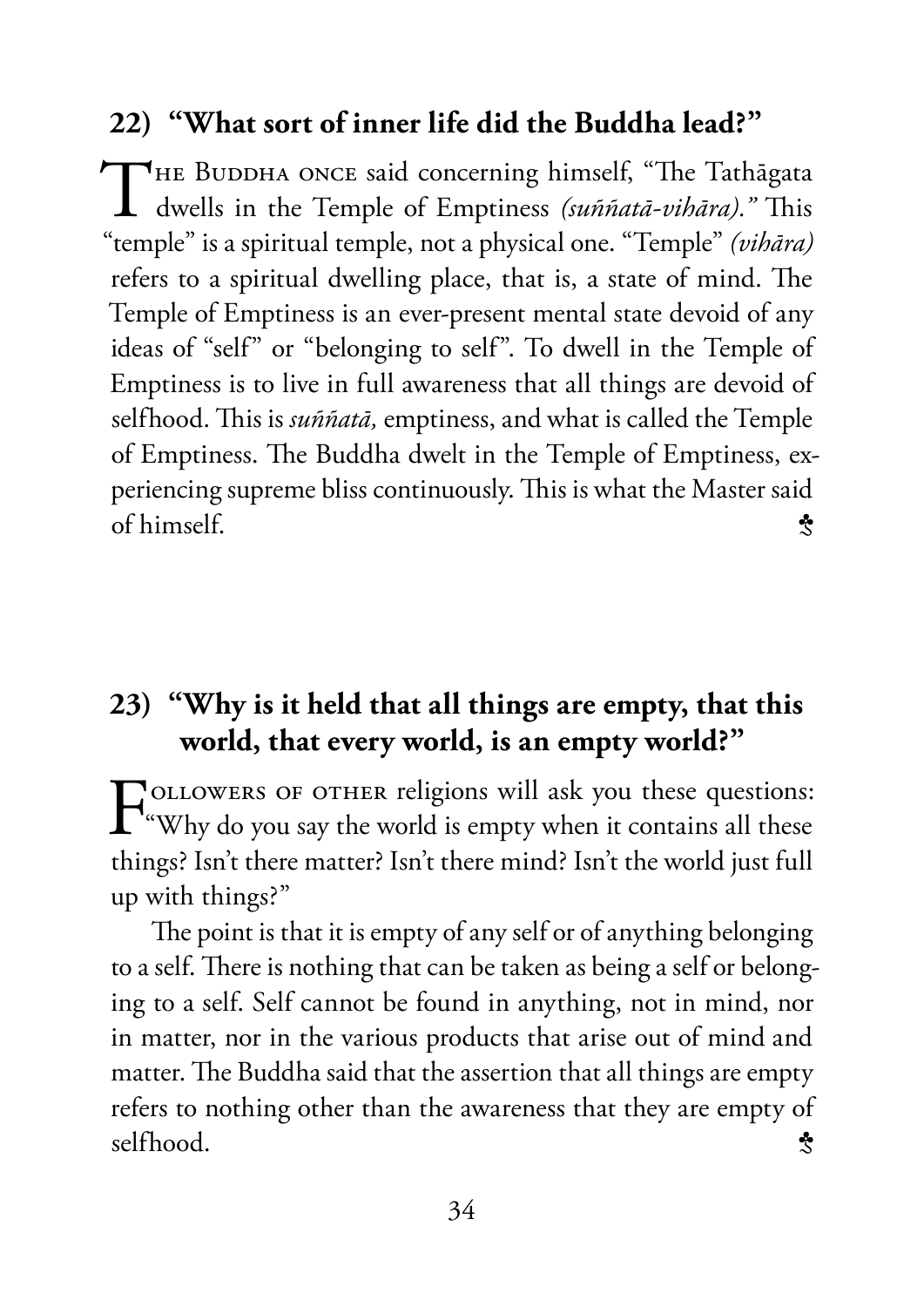#### **24) "Now, why is a mind in this state of awareness described as an empty or free mind (Thai, cit waang)?"**

THERE IS A verse in the Texts which says, "That is truly empty<br>which is empty of lust, hatred, and delusion." A mind is which is empty of lust, hatred, and delusion." A mind is empty (unencumbered, disengaged, or free) when it is free of lust, hatred, and delusion.

When, by whatever method or means, a mind has been rendered free of all traces of lust, hatred, and delusion, it can be said to be an empty or free mind *(cit waang).* But we are referring here only to what is done actively. When one is asleep, the mind is also empty! That state is likewise one of true emptiness, but we have not actively produced the state, we have not brought it about intentionally. This is not practising Dhamma; it doesn't belong in that category. But if we have made an effort in some way so that the mind becomes emptied of lust, hatred, and delusion, even if only for a moment, then the mind if said to be free, void, empty. This freedom and emptiness can be increased in degree until it becomes complete — absolute freedom and emptiness. An *arahant* (fully perfected individual) is absolutely free. *Ariyans* at lower stages of development are largely free. An ordinary worldling can be free and empty occasionally.

If at any moment there is freedom from lust, hatred, and delusion, then in that moment there is no idea of self. This is known as empty or free mind *(cit waang)*.

#### **25) "What is it when there is total emptiness?"**

TOTAL EMPTINESS OR freedom is called *"nibbāna"* (Sanskrit, *nirvāna)*. The condition of emptiness resulting from the com*nirvāna).* The condition of emptiness resulting from the complete and thorough elimination of the self-idea is *nibbāna.* This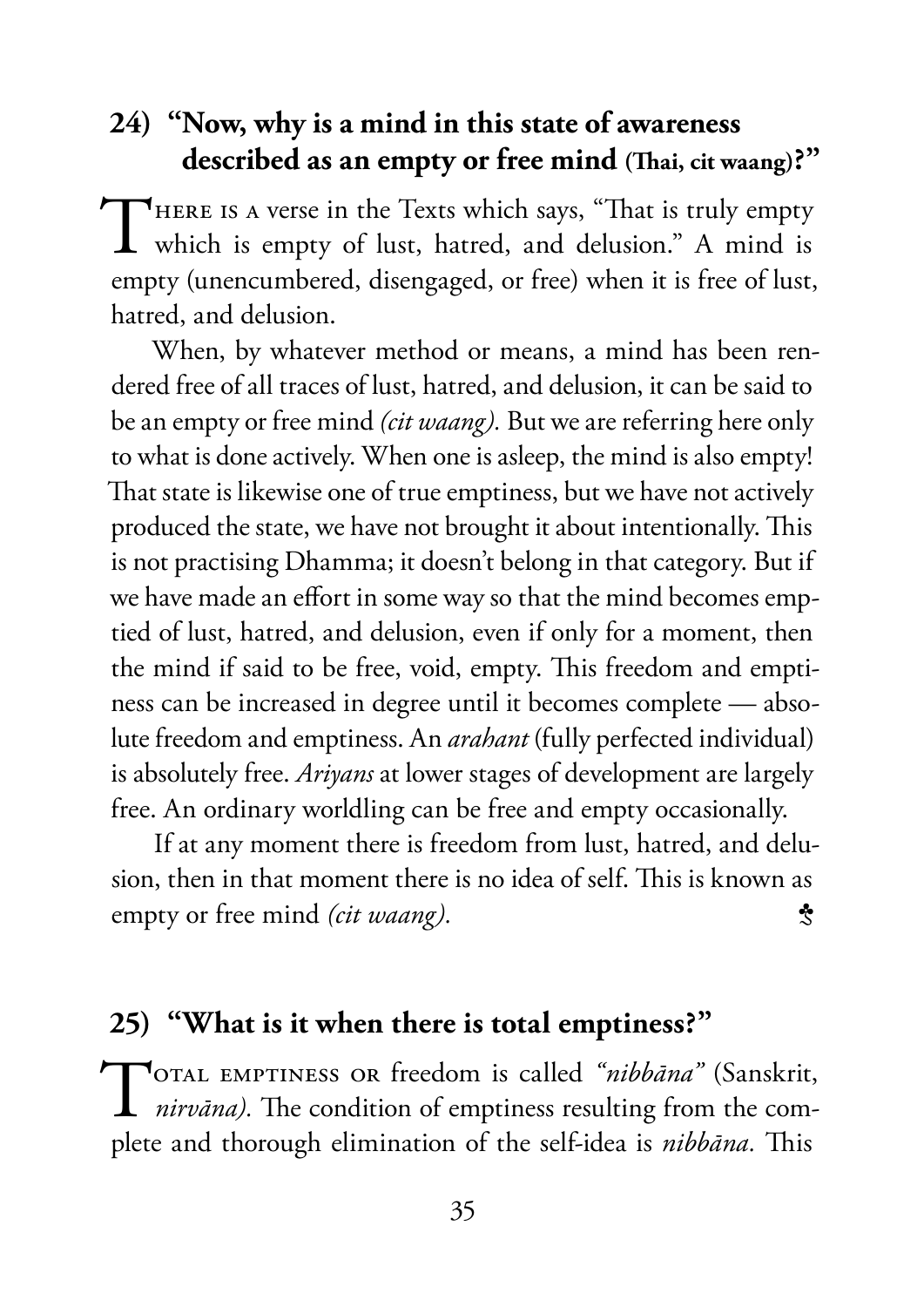can be summarized by saying *"Nibbāna* is supreme emptiness." It is that unique vision that transcends ordinary knowledge. We can transcend the various types of ordinary knowledge through seeing that *"nibbāna* is supreme emptiness."

*Nibbāna* is supreme emptiness, or supreme emptiness is *nibbāna.*  Do remember that the perfection of emptiness is what we refer to as "nibbāna".

## **26) "What is** *nibbāna***?"**

I F YOU COME across someone who insists on raising this question,<br>answer that *nibbana* is the immortal-element *(amatadhatu)*. Say answer that *nibbāna* is the immortal-element *(amatadhātu).* Say it is the element that does not perish. All other elements perish, but this one does not perish, because it is free of lust, hatred, and delusion. When there is freedom from delusion, there is no self-idea, there is no grasping or clinging to selfhood, and thus there is no perishing. Because it is what puts an end to perishing, it has been called the immortal-element. This immortal element is the cessation of the mortal element.

### **27) "We speak of a person finding satisfaction in**  *nibbāna***. What ought we to call that satisfaction?"**

WE BUDDHISTS TEACH that one ought not to go about liking<br>and disliking, finding satisfaction in this and dissatisfaction and disliking, finding satisfaction in this and dissatisfaction in that. So if someone finds satisfaction in *nibbāna,* what are we to call that?

It has been said that satisfaction in *nibbāna* is *Dhamma-rāga*  (lust for Dhamma) or *Dhamma-nandi* (delight in, Dhamma). On hearing this, there may be some alarm at the use of a Pali word like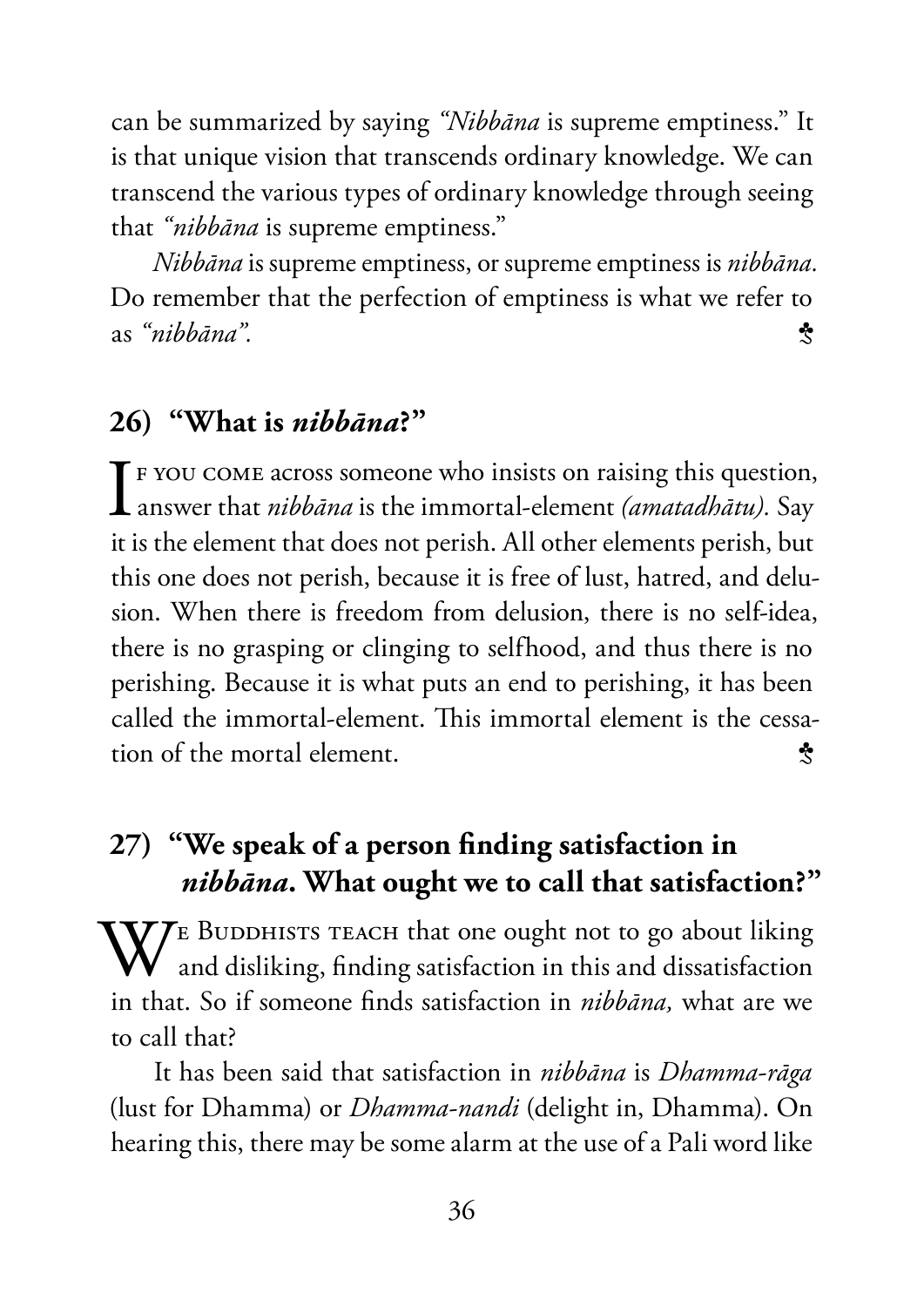*rāga* (lust) together with the word "Dhamma". But we must understand that the *rāga* in *Dhamma-rāga* is not the kind that desires visual objects, sounds, odours, tastes, and tactile stimuli; it is not sensual lust. It means satisfaction as intense as that which the ordinary householder finds in sensuality, but in this case the satisfaction is found in emptiness, in immortality, in *nibbāna.*

At the present moment we fear and hate *nibbāna,* and do not want to go near it. As soon as we hear the word we shake our heads. We have never had any desire for Dhamma or for *nibbāna.*  Our desires are all directed towards sensuality: colours and shapes, sounds, odours, and tastes. To be fair to ourselves we ought to find as much satisfaction in *nibbāna* as we now find in colours and shapes, sounds, odours, and tastes. Then our practice towards the transcending of suffering will go ahead easily. These words *"Dhamma-rāga"* and *"Dhamma-nandi"* were used by the Buddha in this sense.

## **28)** *Here is a question that definitely should be brought up:*

#### **28) "Is** *nibbāna* **attained after death or here is this life?"**

TEACHERS WHO LECTURE in the fancy preaching halls only<br>talk about *nibbana* after death. In the *Tipitaka*, however, we talk about *nibbāna* after death. In the *Tipiṭaka,* however, we don't find this. There are expressions such as *sandiṭṭhika-nibbāna (nibbāna* which a practitioner sees personally) and *diṭṭhadhammanibbāna (nibbāna* here and now). We are told that the blissful states of consciousness experienced in the four *rūpa-jhānas* and the four *arūpa-jhānas* (eight degrees of deep concentration) are *sandiṭṭhikanibbāna* or *diṭṭhadhamma-nibbāna.* But for the present purpose,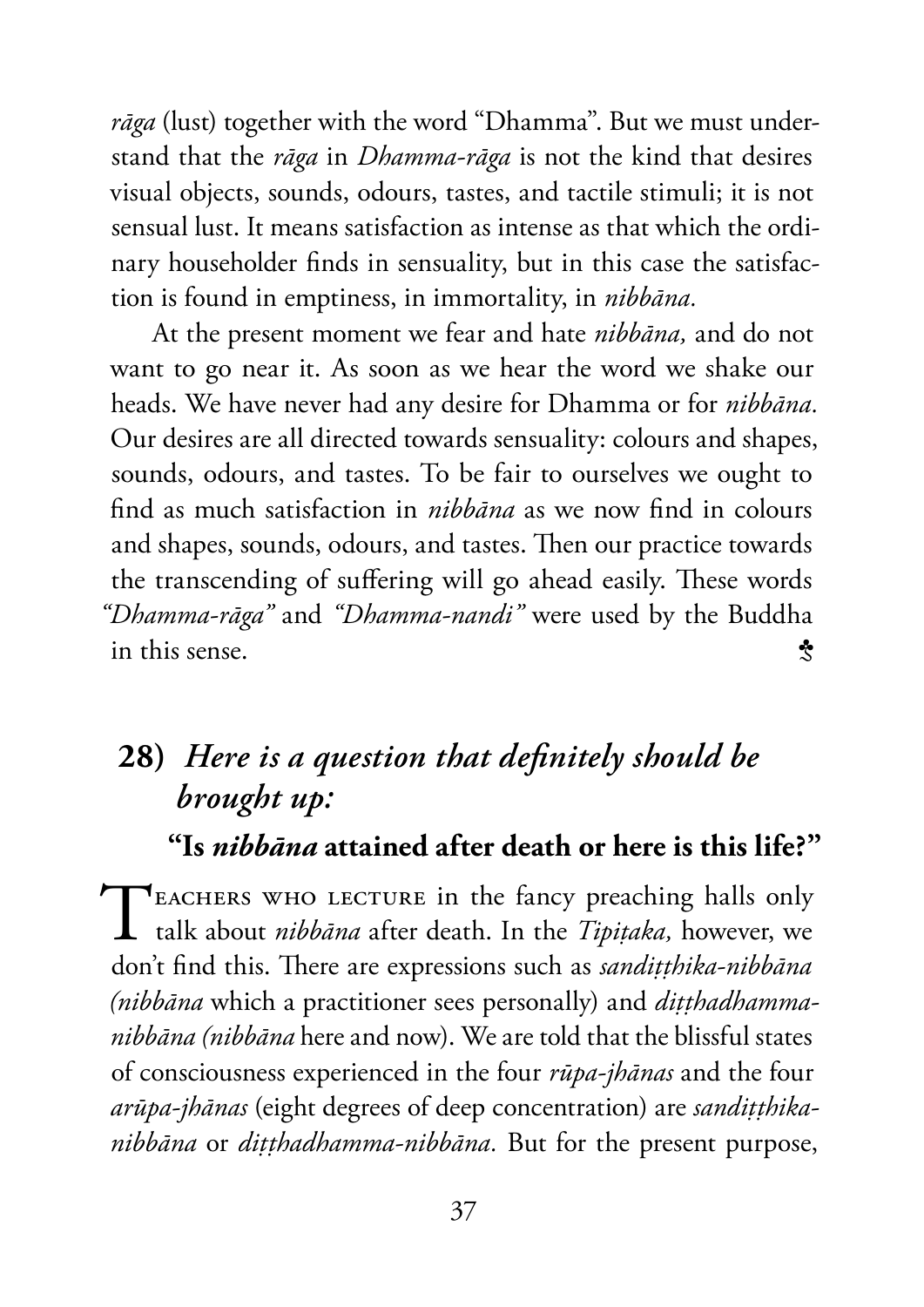we may understand these states to be a foretaste of *nibbāna.* They have the flavour of, but are not identical with, real *nibbāna.* Because these states are not perfect and absolute, they have been called *sandiṭṭhika-nibbāna* or *diṭṭhadhamma-nibbāna.*

Yet there are still better words than these. On one occasion the Buddha described the cessation of lust, hatred, and delusion as *"sandiṭṭhikaṃ. akalikaṃ, ehipassikam opanayikaṃ, paccattaṃ veditabbaṃ vinnūhi",* that is, "directly visible, giving immediate results, inviting all to see, leading inward, and to be individually experienced by the wise". These terms imply a living person who has realized, felt, and tasted *nibbāna,* and who can call his friends to come and see what he has found. This shows clearly that he has not died, and he knows the taste of *nibbāna* in his heart.

There are other expressions as well. *Anupādā-parinibbāna* is something attained while life still remains. *Parinibbāyati* refers to the eradication of suffering and defilements without any need for the extinction or disintegration of the five aggregates (the body-mind complex), that is to say, without one's needing to die physically.

Now this word *"nibbāna"* in ordinary everyday language simply means "coolness, absence of heat, absence of suffering". Thus, I should like you to consider the wisdom of our Thai forefathers who had a saying *"Nibbāna is* in dying before death." You probably have never heard this saying, but it is very common among rural people. They say:

| Beauty   | is to be found in the dead body.      |
|----------|---------------------------------------|
| Goodness | is to be found in relinquishment.     |
| The monk | is to be found, in earnestness.       |
| Nibbāna  | is to be found in dying before death. |

Are we their descendents, more clever or more foolish than our fore-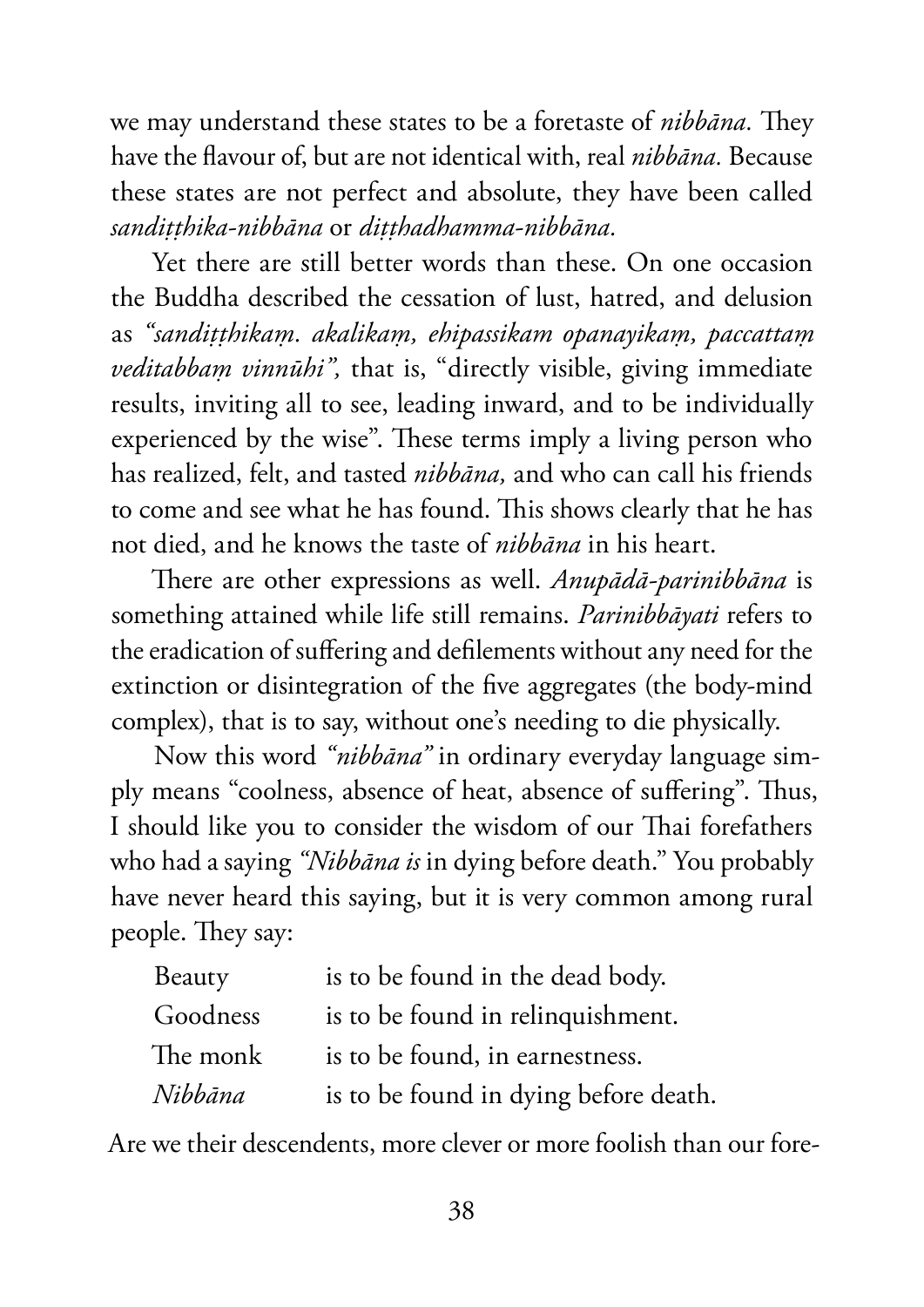fathers? Do ponder over this saying *"Nibbāna* is in dying (to selfhood) before death (of the body)." The body doesn't have to die. But attachment to the self-idea must. This is *nibbāna.* The person who realizes it has obtained supreme bliss, yet continues to live.  $\ddot{\mathbf{\hat{x}}}$ 

# **29)** *Now to give you a clearer and deeper understanding of this subject, we shall consider the question*

#### **29) "Can the lower animals attain** *nibbāna***?"**

I N ONE OF his discourses, the Buddha uses the words *parinibbāyati* and *parinibbuto* in reference to animals that have been trained and *parinibbuto* in reference to animals that have been trained until their self-assertiveness has been eliminated. For a dog, an elephant, a horse, or anything whatever that is trained until it is tame and no longer unruly, we can use the word *parinibbuto,* the same word used regarding an *arahant* (one who has eliminated the defilements completely). These two words are applicable to one who has put out the fires completely, a person who is completely cooled down. In the Pali language as spoken at the time of the Buddha, the word *"parinibbāna"* could be used in this way, also. When applied to a human being, it meant the achieving of the extinction of defilements, or arahantship (spiritual perfection). When applied to a lower animal, it meant attaining the extinction of self-assertiveness. Applied to a fire, it referred to the going out and becoming cool of the embers. In speaking of boiled or steamed rice which had been served into a bowl and had become cool, the word used was *parinibbāna.* It was an ordinary word, used in a general way for everyday worldly things, to indicate something become cool, something rendered harmless.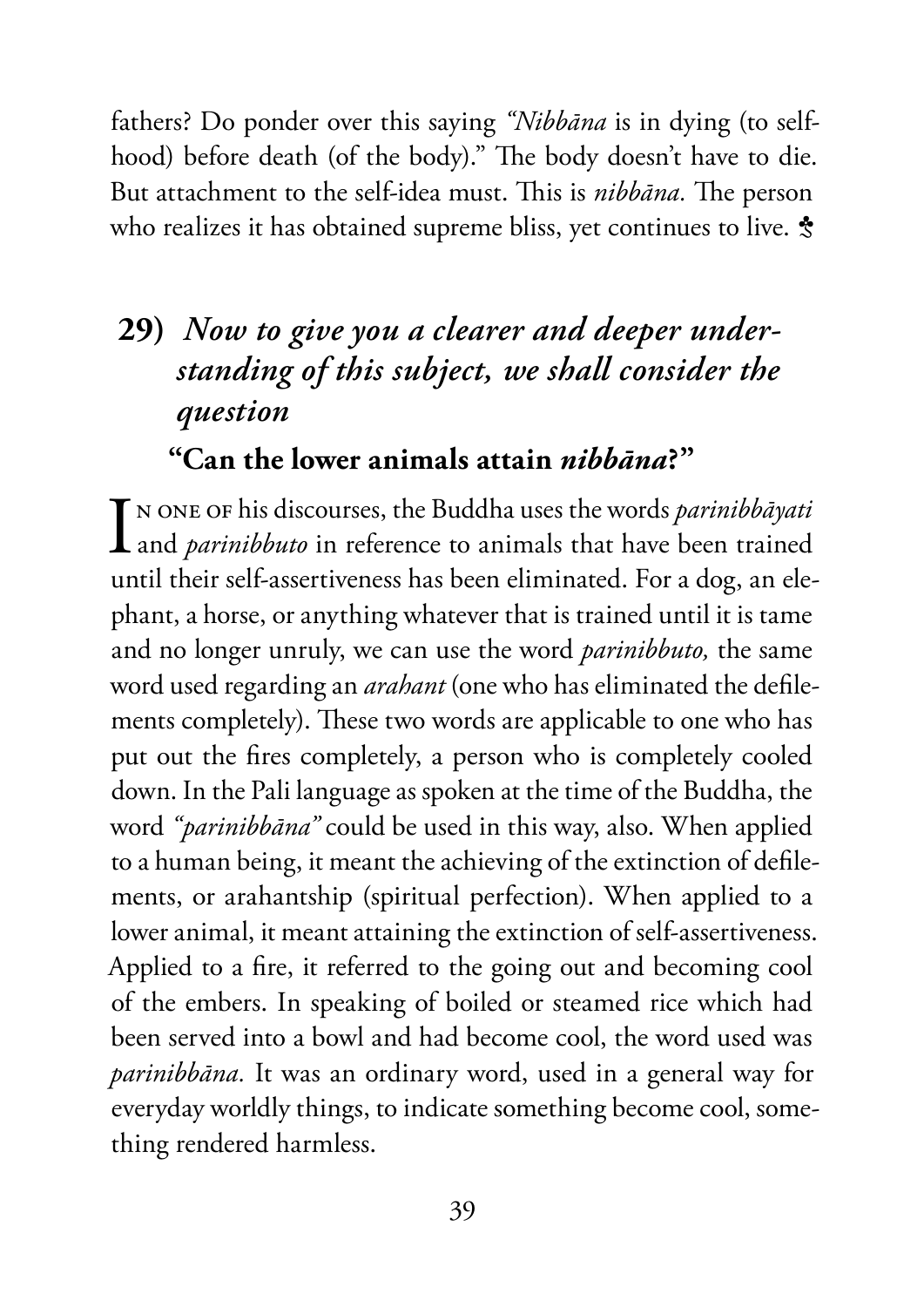So we ought to take good advantage of *nibbāna* and not remain worse off than the beasts to which words like these also can be applied. Don't put it off until death comes. That is the height of stupidity, wasting the Buddha's invaluable gift. Let us study afresh the terms *"nibbāna"* and *"parinibbāna"* with its derivative *"parinibbuto".*  Then there will arise the courage and ardour for the job of penetrating to and attaining that which is called *"nibbāna".* Let us not shrink back like those people who on hearing the word *"nibbāna"*  become drowsy, apprehensive, or just bored.

I ask all of you to interest yourselves in the word *"nibbāna".* The getting rid of harmful influences, even the passing of one's youth, may be called a sort of *nibbāna.* Just as with animals which have been trained until their dangerous self-assertiveness has been eliminated, these are *parinibbuto,* that is, coolness, complete coolness. So let us be completely cool people who have nothing that can set fire to us and burn us. Let us not thoughtlessly produce heat, but rather win the prize that is *nibbāna.* To begin with the kind known as *sandiṭṭhika-nibbāna* or *diṭṭhadhamma-nibbāna,* then by degrees we can work up to the level of real *nibbāna*.

### **30)** *Now,*

### **30) "What is the highest good for humanity?"**

THE ENLIGHTENED ONE once said, "All Buddhas say *nibbāna* is the supreme thing." Supreme thing means "the ultimate and the supreme thing." Supreme thing means "the ultimate and highest good for humanity." In the international language of ethics, it is known by the Latin term *summum bonum,* the utmost goodness, the best and highest thing attainable by a human being in this very life. Buddhist students agree that if there is a *summum bonum*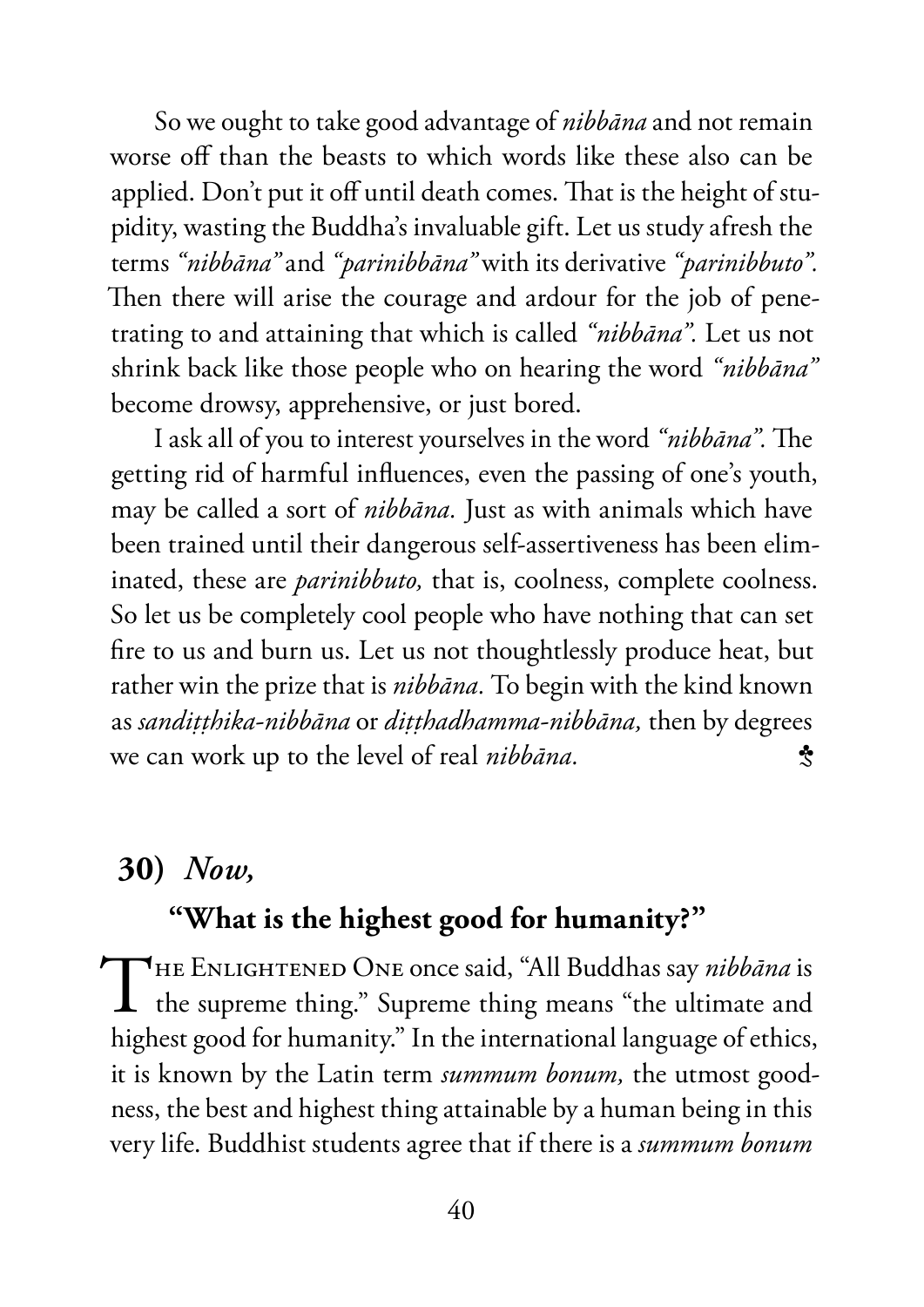in Buddhism, then it must be *nibbāna* itself. So if a foreigner asks what the *summum bonum* of Buddhism is, you should answer "All Buddhas say *nibbāna* is the supreme thing."

#### **31)** *Next question,*

#### **31) "Are there any** *arahants* **in the world at the present time?"**

THIS POINT CAN be answered by quoting the Buddha, "If all bhikkhus live rightly, the world will not be empty of *arahants bhikkhus* live rightly, the world will not be empty of *arahants*  (worthy, undefiled beings)." He said this on the very day he died.

If doubts or questions arise as to whether there are any *arahants*  nowadays, don't go answering simply "Yes" or "No". This would be a serious mistake. You must answer by quoting the Buddha, "If *bhikkhus* live rightly, the world will not be empty of *arahants.*"

## **32)** *This leaves us with the question,* **32) "What is meant by living rightly?"**

"THE ISSN OF THE LIVING" REALLY has a special meaning of its own. To live rightly is simply to maintain conditions such that the live rightly is simply to maintain conditions such that the mental defilements cannot obtain nourishment and cannot develop. Hence, it is nothing other than living all the time with a mind that is free and empty *(cit waang),* that is, a mind that views the entire world as something empty and does not clutch or grab at anything as being a self or belonging to a self. Then, though one will continue to speak, think, and act; to seek, use, and consume things; one will not have the idea of grasping at any one of them as being a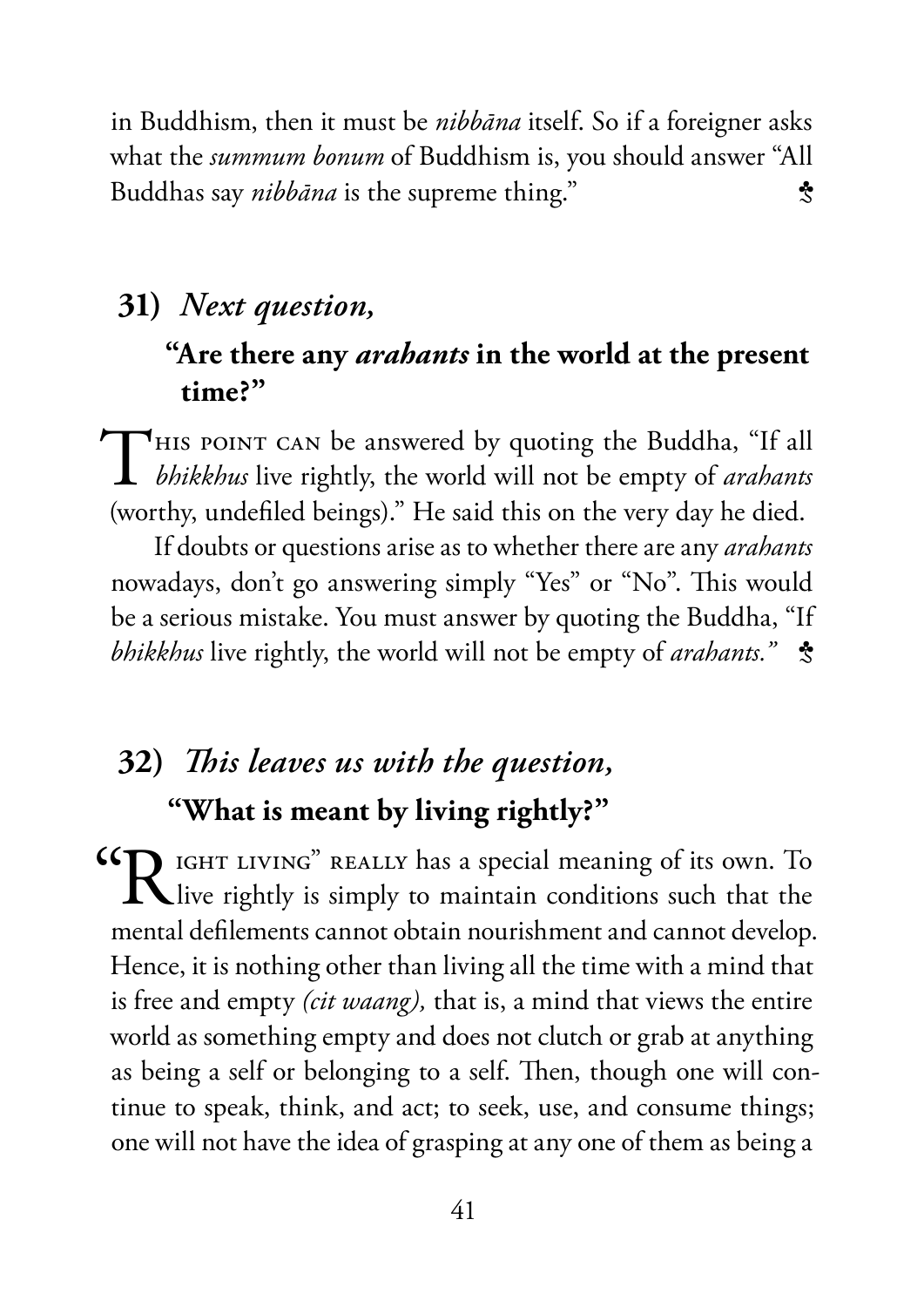self. Just acting with constant awareness, acting wisely, acting with insight into the circumstances in which one is involved — that is what is known as "living rightly". In other words, living rightly is living in such a way that the defilements have no means of arising and no means of obtaining nourishment.

We could also say it amounts to keeping to the Noble Eightfold Path. This is right living because right understanding, the first aspect of the Noble Path, is simply the knowledge, the understanding, the unobscured and perfect insight, that there is nothing that should be grasped at or clung to. Thus, in striving, in speaking, in any activity whatsoever, there is simply no grasping or clinging.

If we live rightly as described, the defilements become undernourished and emaciated. They fall away of their own accord and become completely extinct. There is no way they can arise again, because one has given up the habit of letting them arise. This is important because the things called *anusaya* (unwholesome tendencies), which build up within us, are only a matter of familiarity with defilement. However, one who doesn't know this looks upon the defilements as permanent entities or selves, and thus falls into the wrong view of eternalism *(sassata-diṭṭhi).* To hold that the defilements are permanent entities lying deep within the character is to be an eternalist, one who clings to belief in an eternal self or soul. Those who have insight and understanding based on Buddhist principles cannot regard these things as independent and permanent entities or selves. There is a reason for their existence; they arise in conformity with causal laws. When they arise too frequently, one becomes used to them and regards them as permanent aspects of one's nature. Believing them to be permanent misleads us to think they are lying in wait deep within us all the time.

Do understand that the *anusaya* are only our habitual tenden-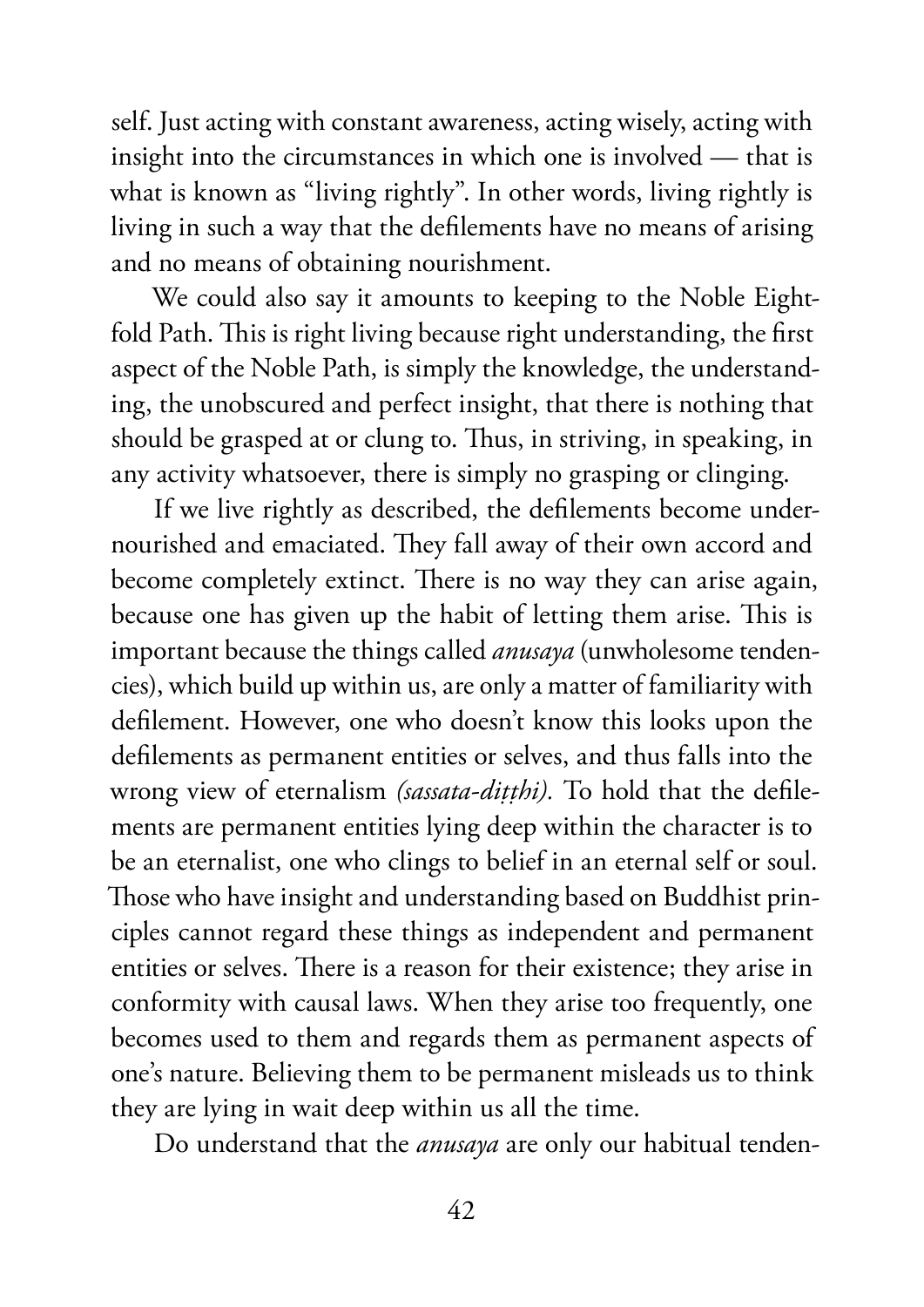cies, the results of a process of familiarization. This is how the word *"anusaya"* is used. 3

## **33)** *The next question asks,* **33) "Is it difficult or easy to be an** *arahant***?"**

ALMOST EVERYONE ANSWERS that it is extremely difficult. No<br>
one dares to think or speak of it as being easy. Here again, let one dares to think or speak of it as being easy. Here again, let us keep to the principle of not giving unqualified answers. Anyone who gives unqualified answers, saying, for example, "there is" or "there is not", "it is easy" or "it is difficult", is not a follower of the Buddha.

The Buddha's principle is that of causality. If we act rightly through understanding the principle of causality, being an *arahant*  is easy. If we go against the principle of causality, it is extremely difficult. Only because we are accustomed to the defilements does it appear difficult to become an *arahant.* Here we ought to bear in mind that saying of the Buddha, "If we live rightly, the world will not be empty of *arahants."* This living rightly is not difficult, it is not beyond our capacity. Blockade the defilements to prevent their obtaining nourishment. If we want to kill a tiger, we could pen him in with nothing to eat, and he would die of his own accord. It would not be necessary for us to go in, confront the tiger, and let him bite and claw us. This is what is meant by saying it is not beyond our capacity. This is the technique, and it lies within our abilities.

Therefore, being an *arahant* will be easy or not depending on whether we use the right or the wrong methods. If we follow what the Buddha said, it is not difficult. "Live rightly and the world will not be empty of *arahants.*"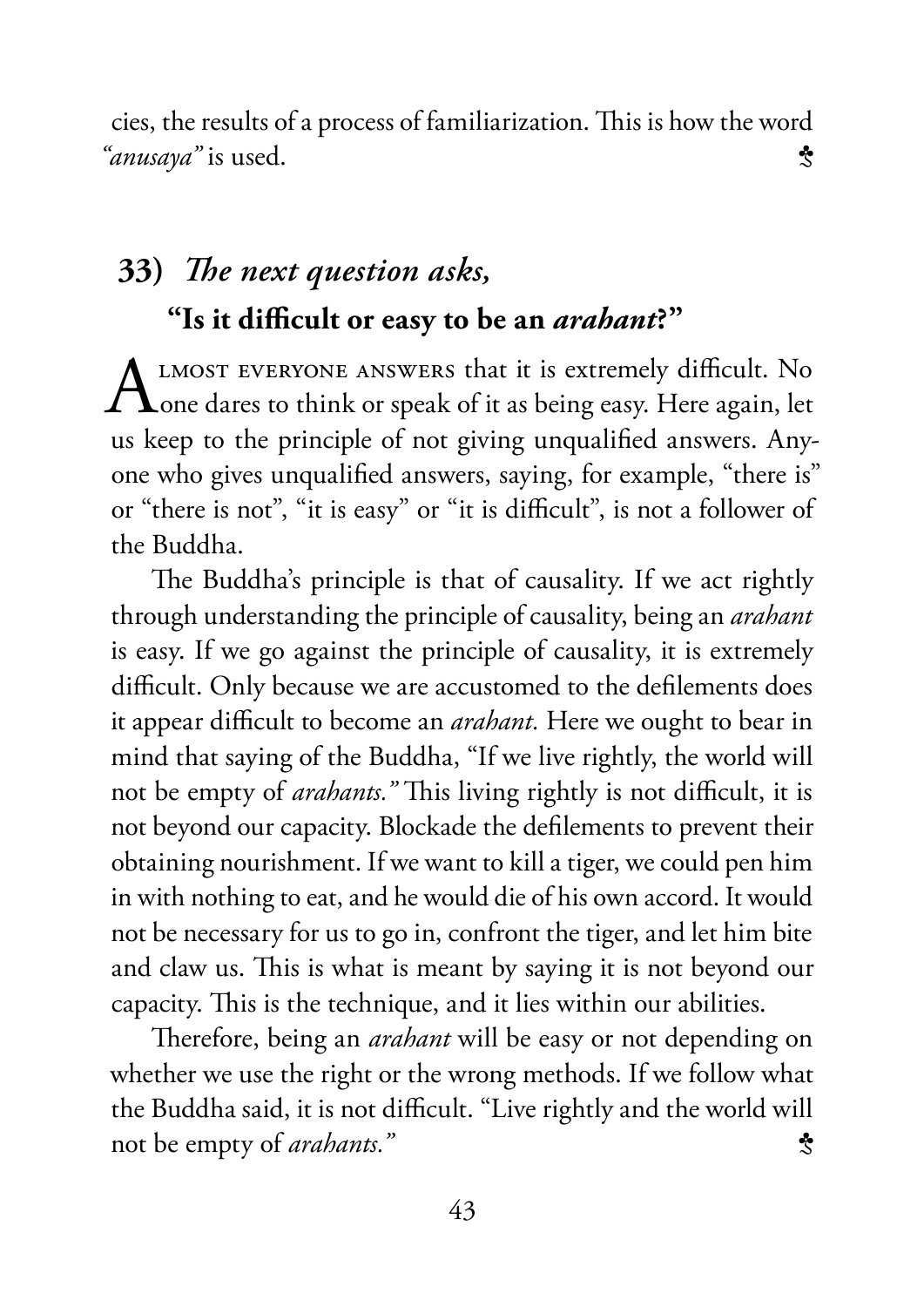## **34)** *Here is another question:*

#### **34) "Would we be able to recognize an arahant if we met one?"**

PEOPLE LIKE ASKING this very much. For instance there are some who doubt if we could recognize an *arahant* now living in the who doubt if we could recognize an *arahant* now living in the world. If asked whether we could recognize an *arahant* if one came walking along, we should consider the following. In the event that we didn't recognize this one and never could recognize any of the them, then even *arahants* themselves would not be able to recognize one another as such.

It is said that the Elder Sariputta did not know that Lakuṇṭakabhaddiya was an *arahant,* also. He carried on expounding Dhamma to him, the purpose of which was to make possible the attainment of arahantship. This shows that Sariputta did not know that Lakuṇṭakabhaddiya was an *arahant.* However, if it was always the case that we did recognize an *arahant* as such, then even a god in the Brahma world who was himself no *arahant* would be able to recognize which people were arahants. He could prophesy who would die having attained *nibbāna* and who would die without having attained *nibbāna.*

Thus, if asked whether we should be able to recognize an *arahant* or not, we must say that we might be able to or not, depending on the circumstances. Even *arahants* themselves might not recognize one another as such. So we ought not to give an unqualified answer, saying that we could recognize one or that we could not, as do the teachers in temple preaching halls, who like being dogmatic about  $\mathcal{S}$  such things.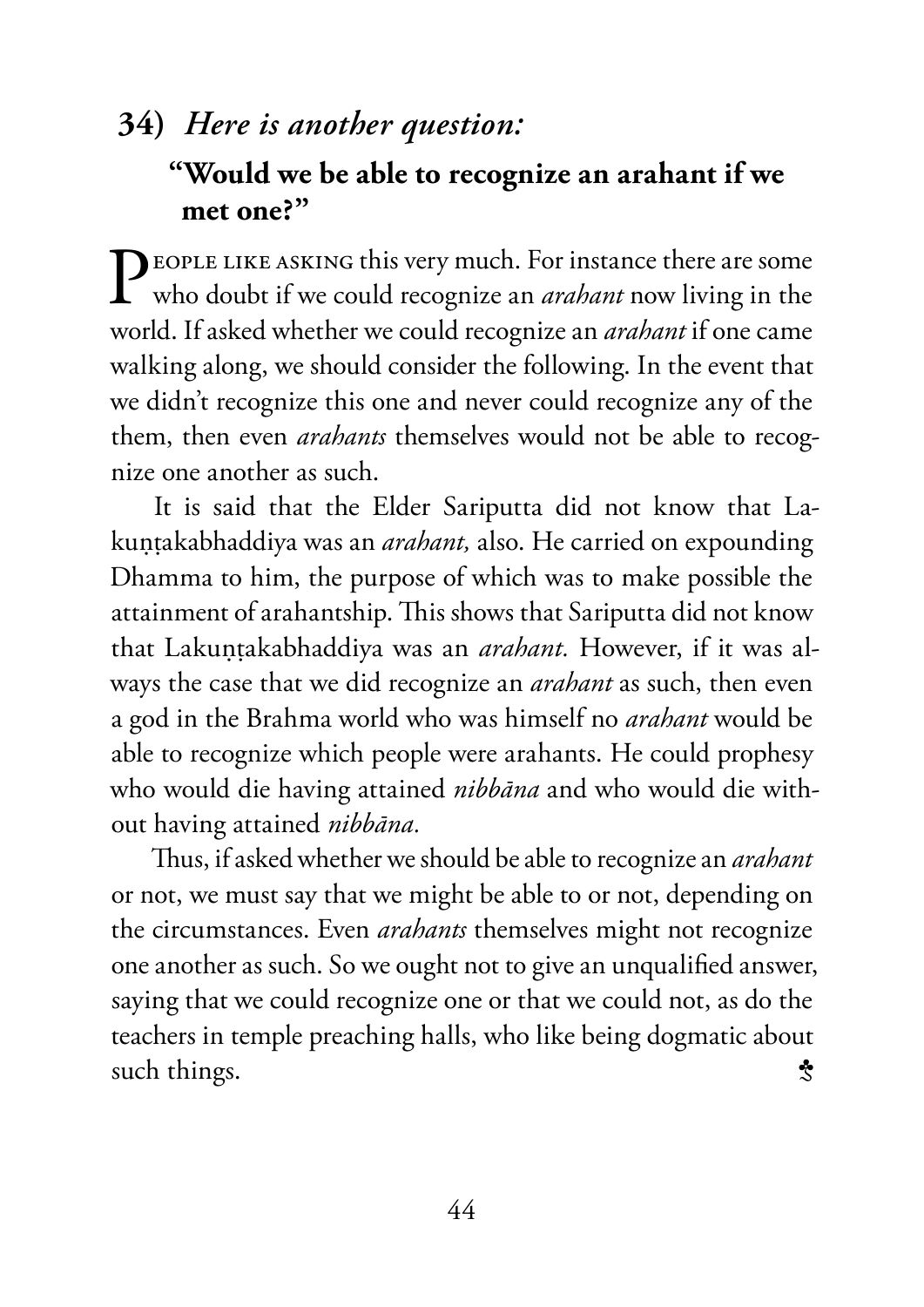## **35)** *Now the next question is:* **35) "Where could we meet an** *arahant***?"**

W<sup>E MUST</sup> LOOK for an *arahant* in the extinction of the mental defilements. Don't go busily searching for one in the forest, in a monastery, in a cave, on a mountain, in a village, in a city, or in a meditation centre. You can go looking for an *arahant* in the extinction of the defilements. Carry out whatever tests or investigations or experiments will prove to you the extinction of the defilements. If this is not possible, then there is no need to search, no need to seek. You will know for yourself, that's all.

Where there is extinction of the defilements, there is the *arahant.* 3

#### **36) "Lay people cannot be** *arahants***, can they?"**

D<sup>ON'T GO GIVING an unqualified answer to this question either,<br>saying they can or cannot. It must be answered by saying</sup> saying they can or cannot. It must be answered by saying that an *arahant* has transcended laity and monkhood alike. Please note that the belief that one who becomes an *arahant* must hurry off and be ordained within seven days or else die was made by overconfident, assertive teachers of later ages, and appears only in commentaries, sub-commentaries, and other such post-canonical works. An *arahant* must always transcend laity and monkhood. No one can make an *arahant* into a lay person (i.e. a worldly person), but he lives above and beyond the state of monkhood too.

Therefore, don't go making statements as to whether an *arahant* can live at home or not. Even though they might take an *arahant* and force him to live at home, they could never make him into a householder. He has transcended both laity and monkhood.  $\dot{\mathbf{\hat{x}}}$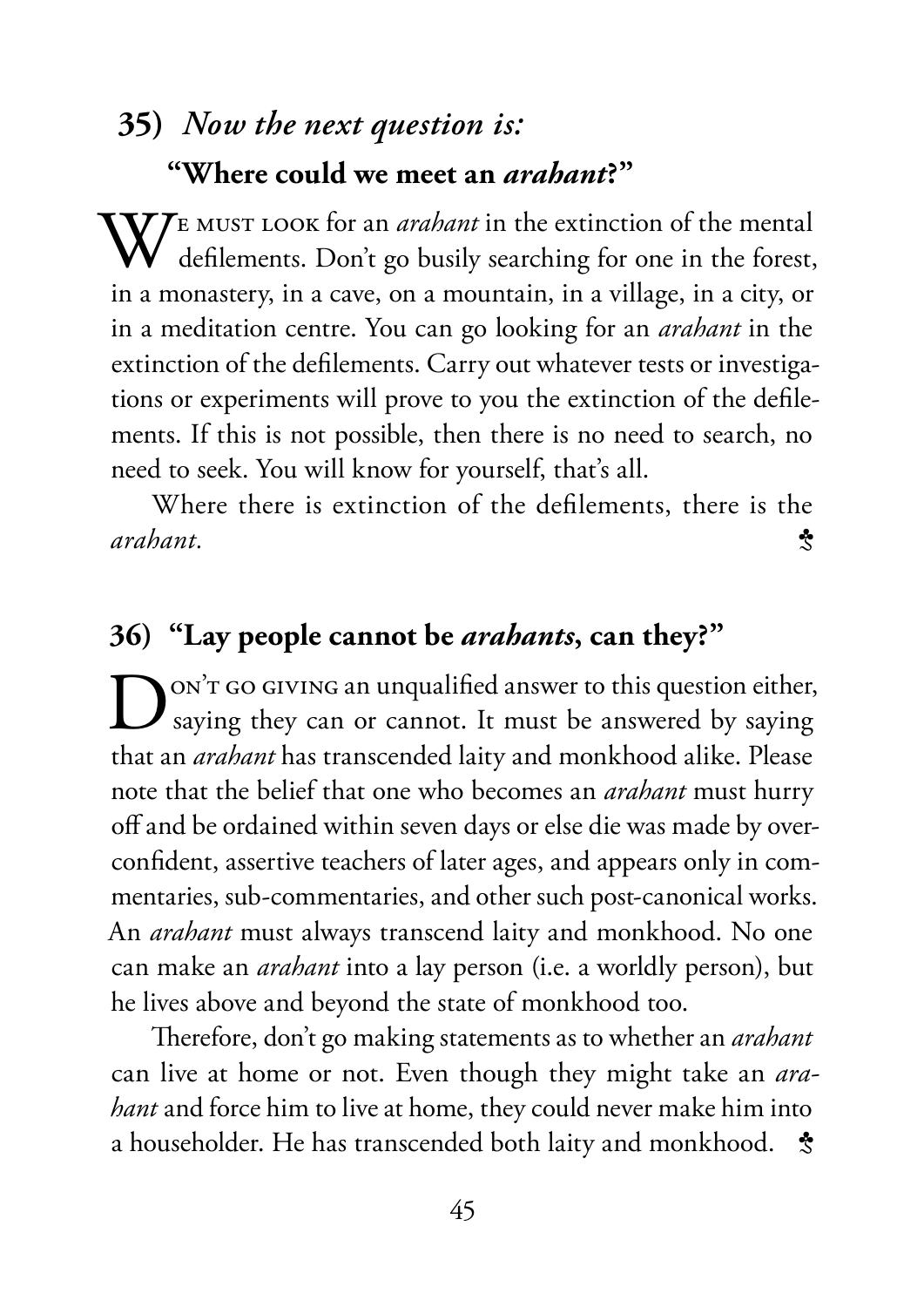### **37)** *Now another question:*

#### **37) "How is it that a 'man-killer' could be an** *arahant***?"**

THIS CAN BE very easily answered. That which is called "the per-<br>son" (or "the individual") has to be killed before one can be an son" (or "the individual") has to be killed before one can be an *arahant.* If what we call "the person" has not been killed, there is no way one can be an *arahant.* One has first to kill the idea of "the person", of "self", of "I" and "he" or "she", of "animal" and "being". That is, there must cease to be any attachment to the ideas that this is an animal, this is a person, this is an abiding entity, this is a self. To do this is to kill the person or to kill off the thing we refer to as "the person". Doing this, one simultaneously becomes an *arahant.*  Hence it is said that one has to kill off the person before one can be an *arahant.* The Buddha sometimes used stronger words than these. He said on several occasions that the parents must be killed before one can be an *arahant.* The parents are the mental defilements such as ignorance, craving, and clinging, or any karmic activities that function as parents or propagators coming together to give birth to the "I", to the idea of "the person". So one has to kill them off; one has to kill the parents of that person so that one can be an *arahant.*

Then there is the story of Angulimala, a notorious killer. Angulimala became an *arahant* when he killed off the person. When he heard the word "stop" from the Buddha, he understood it in its right sense. Some people, through misunderstanding, try to explain that the Buddha, in saying that he had stopped, meant that he had stopped killing people as Angulimala was still doing when they met. That is, they explain that the Buddha had stopped, whereas Angulimala had not but was still going about killing people. This is not the right explanation. When the Buddha said "I have stopped," he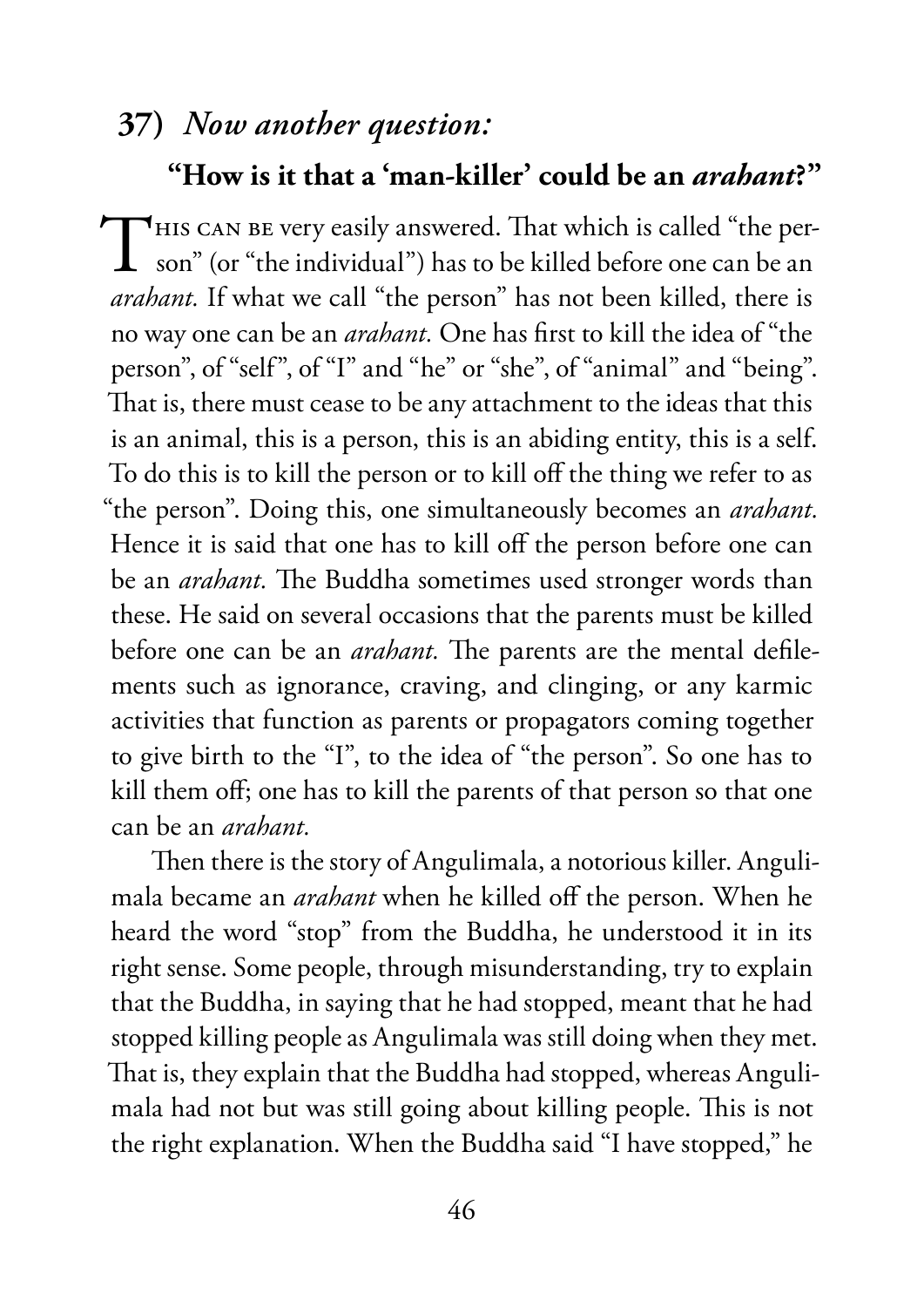meant "I have stopped being 'the person', have completely ceased being 'the person'." Angulimala understood it rightly as completely ceasing to be the person, with the result that he too was able to kill off the person, to kill the idea of being this individual. Thus Angulimala became an *arahant* like the Buddha.

Even the simple word "stop" in this story has been completely misunderstood by most people. It has been wrongly understood, wrongly explained, wrongly discussed, and wrongly taught, so that the account becomes self-contradictory. To say that one could become an *arahant* by merely ceasing to kill people is ridiculous.

So one has to stop being the person and kill the firm belief in individuals, selves, "I", and "they", before one can be an *arahant.*  In other words, to become an *arahant*, kill "the person".

## **38)** *Now we shall examine a minor point to help give us a better understanding of the foregoing questions and answers. I shall put the question,* **38) "What is the world full of?"**

SOME PEOPLE WITH a certain outlook answer, "This world is full<br>of suffering (dukkha)." For instance they say that there is nothof suffering *(dukkha)."* For instance they say that there is nothing that arises, persists, and passes away but it is a source of suffering. This is correct, but it is hard to understand.

The question should be answered as the Buddha answered it. "This world is full of empty things. This world is empty. There is nothing that is a "self" or that belongs to a 'self'."

Don't be satisfied with saying simply "In the world there is only suffering, there is nothing that is not a source of suffering." This is certainly a correct statement, but it is ambiguous and liable to be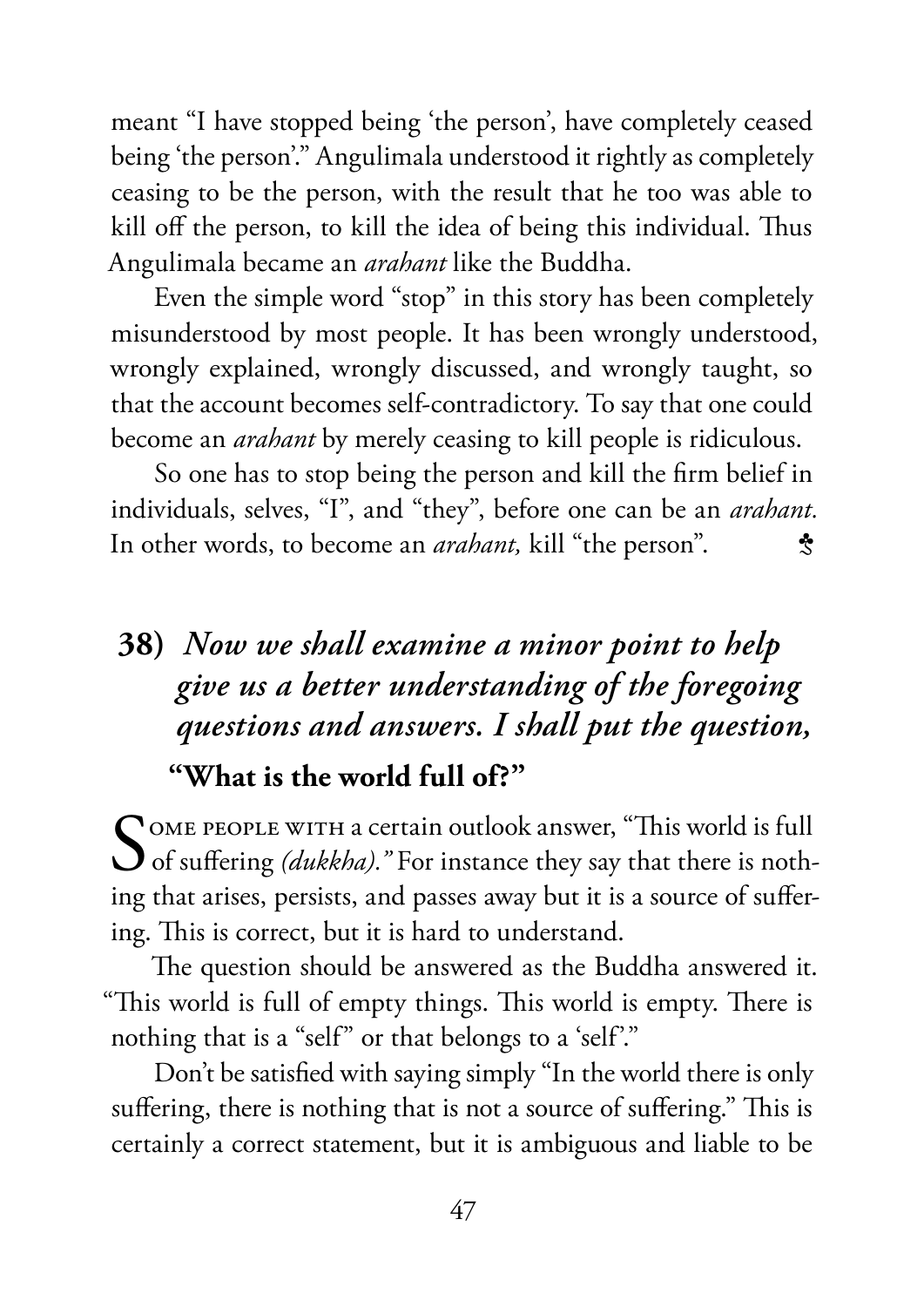misinterpreted; for those same things, if one doesn't go grasping and clinging at them, are not a source of suffering at all. Let this be well understood. Neither the world nor any of the things that comprise the world is or ever has been in itself, a source of suffering. The moment one goes grasping and clinging, there is suffering; if one does not grasp and cling, there is no suffering. To say that life is suffering is shallow, oversimplified, and premature. Life grasped at and clung to is suffering; life not grasped at or clung to is not suffering.

This life has purpose, it is not pointless. Some people like to say that life has no purpose because they do not know how to give it purpose. If we known how to use this life as an instrument for finding out about the world, about the causes of the world's arising, about the complete cessation of the world, and about the way of practice leading to the complete cessation of the world, then this life does have purpose. Life, then, is a means of studying, practising, and obtaining the fruits of practice. It is a means of coming to know the best thing that human beings can and ought to know, namely, *nibbāna.* So remember, this life does have purpose, although for the fool who doesn't know how to use it, it has no purpose at all.

What is the world full of? Look at it from one point of view and you say, "It is full of suffering," or simply, "It is suffering." But look at it from a higher point of view and you can say that it is nothing but an endless process of arising, persisting, ceasing, arising, persisting, ceasing. If we grasp at and cling to it, suffering will be produced. If we do not grasp at and cling to it, then it simply continues arising, persisting, and ceasing. So we must bear in mind that a person who has become free, who has become an *arahant,*  does not regard these things as a source of suffering, nor of happiness either. The *arahant's* unsoiled *pañcakkhandha* (five aggregates or body-mind complex) cannot be said to be involved in suffer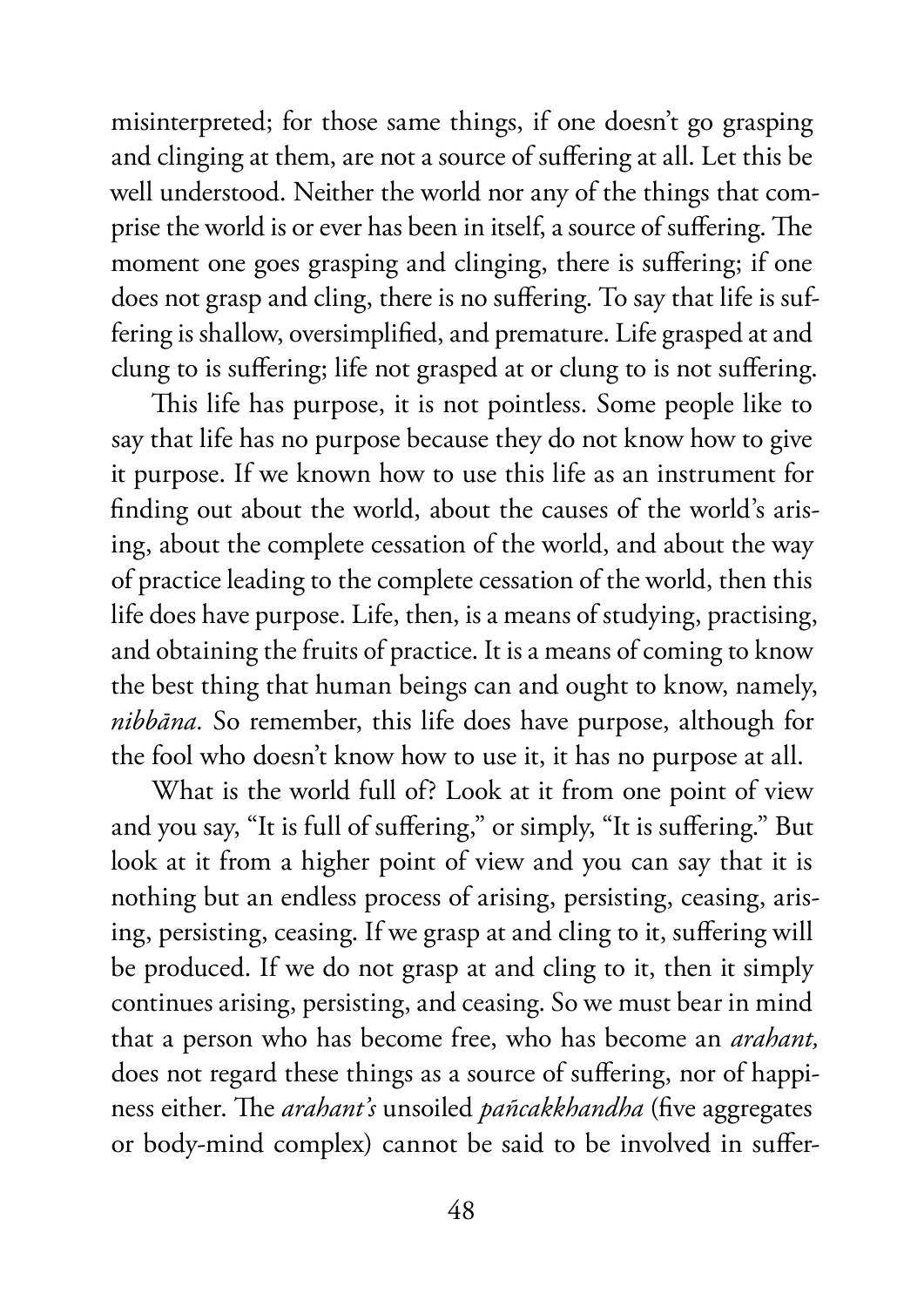ing. There is only the causally conditioned flowing, changing, and revolving of the five aggregates.

What is the world full of? It is full of things that arise, persist, and cease. Grasp and cling to them, and they produce suffering *(dukkha).* Don't grasp and cling to them, and they do not produce  $\mathbf s$  suffering.

## **39)** *People have asked,*

### **39) "What sort of merit has little effect and what sort great effect?"**

THE BUDDHA TAUGHT, "The value of merit-making which is based on greed has not the sixteenth sixteenth part of the value based on greed has not the sixteenth sixteenth part of the value of cultivating friendliness *(mettā)."*

Merit-making based on greed includes merit-making for publicity, merit-making in exchange for paradise or heaven, merit-making in order to be reborn beautiful or rich, and meritmaking to gain sensual pleasure. Such merit-making is based on greed. It is solely grasping and clinging. Merit-making that consists of grasping and clinging is still merit-making, but it cannot have the sixteenth sixteenth part of the value of practising *metta.*  Friendliness is not based on self-interest; it is practised for the sake of other people. There is universal love for all other people. Merit born of *mettā* is great merit; merit based on greed does not amount to the sixteenth sixteenth part of that of *metta.*

In the Pali language, when it was desired to indicate a great quantitative difference between things, this sort of expression was commonly used, "the sixteenth part taken sixteen times". Suppose we have one unit of something. Divide it up into sixteen parts and take one of these. Again, divide that part into six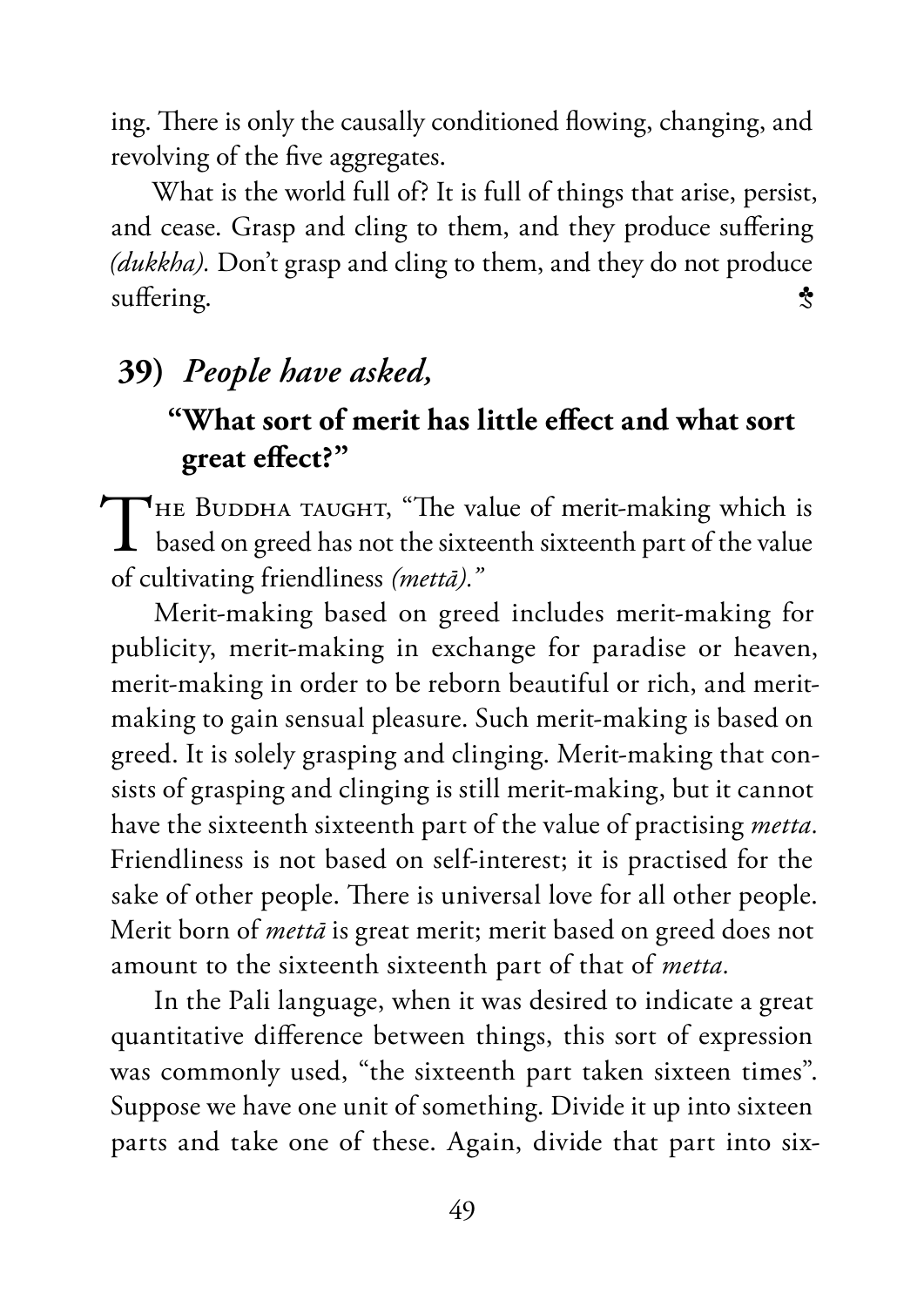teen parts and take one of them. Then divide that part yet again into sixteen parts. Again take one and divide it. Carry on like this a total of sixteen times to get the sixteeth sixteenth part.

Merit which is based on greed is described as not worth the sixteenth sixteenth part of the merit based on friendliness *(mettā).* 3

## **40)** *Now,*

#### **40) "Where is great merit to be found?"**

THE BUDDHA ONCE said, "Developing awareness-of-imperma-<br>nence *(aniccasañña)* for only as long as it takes to click the finnence *(aniccasañña)* for only as long as it takes to click the fingers has more effect and merit value than providing meals for the entire Sangha when led by the Buddha."

This means that if we could invite the whole Buddhist Sangha together with the Buddha at its head and offer them food, we would still not gain as much merit as by successfully developing awarenessof-impermanence for the duration of a click of the fingers. This is a most fundamental point.

So, be wary of great deeds of charity such as some people display in temple halls, because they are concerned with sensual pleasures. Great merit, to be genuine, must be as the Buddha described. Developing awareness-of-impermanence for just a brief moment is far better than all this sort of providing for *bhikkhus*.

## **41)** *Now consider the " happy state"*

### **41) "Where is the happy state to be found? Where do we go to get happiness?"**

In the texts, there is a passage which speaks of celestial beings *(devatas)* dying, passing away, coming to the end of their merit, and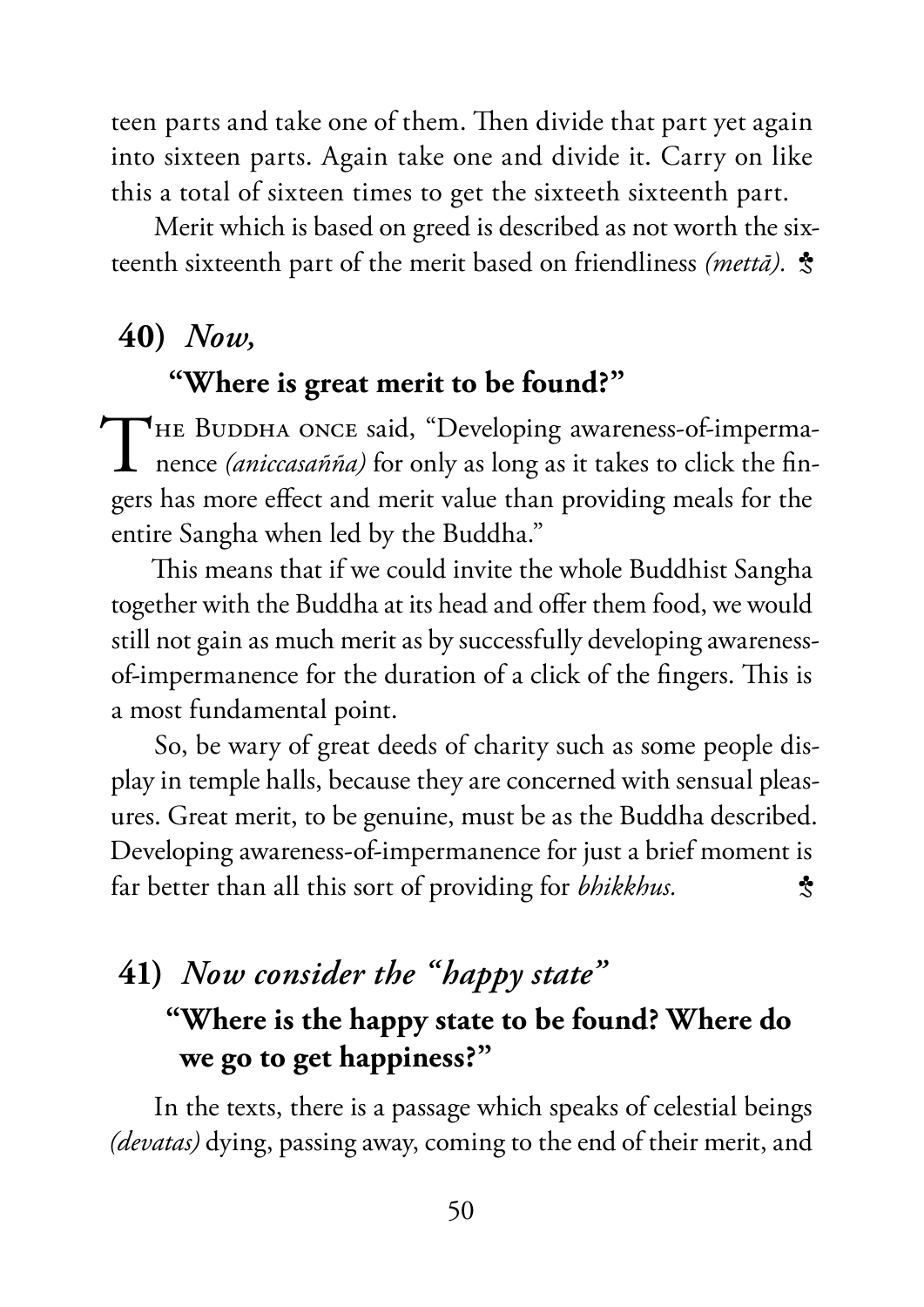coming to the end of their life spans. It also tells of their wishing to attain the happy state, seeking it, and wishing to know where to find it. In the end they come to the conclusion that the happy state is to be found in the realm of human beings. The celestial. beings rejoice saying, "May your wishes be fulfilled! Go to the happy state in the human realm!" The expression "happy state in the human realm" signifies that in the human realm impermanence, unsatisfactoriness, and non-selfhood can more readily be perceived than in the celestial realm. In the human realm there are enlightened beings, there are *arahants,* and there are the Buddha, Dhamma, and Sangha. In the celestial realm, that jungle of sensuality, there are none of these things. Thus, celestial beings come to the human realm in search of the happy state. It is ridiculous that human beings here should want to go to the celestial realm for happiness. Yet some people seek paradise, happiness in the next existence, in the realm of celestial beings. They invest in it by making merit, giving to charity, selling their houses and goods, and building things in monasteries. Where is the genuinely happy state to be found? Think it over.

## **42)** *Next, concerning what are called* **iddhis** *(psychic powers) the question is,*

### **42 "How far should we take interest in these things called** *iddhis***?"**

FIRST OF ALL, we shall say something about the *iddhis* themselves.<br>The word *iddhi* means "power". It was originally an everyday The word *iddhi* means "power". It was originally an everyday word, a household term applied to things with the ability to pro-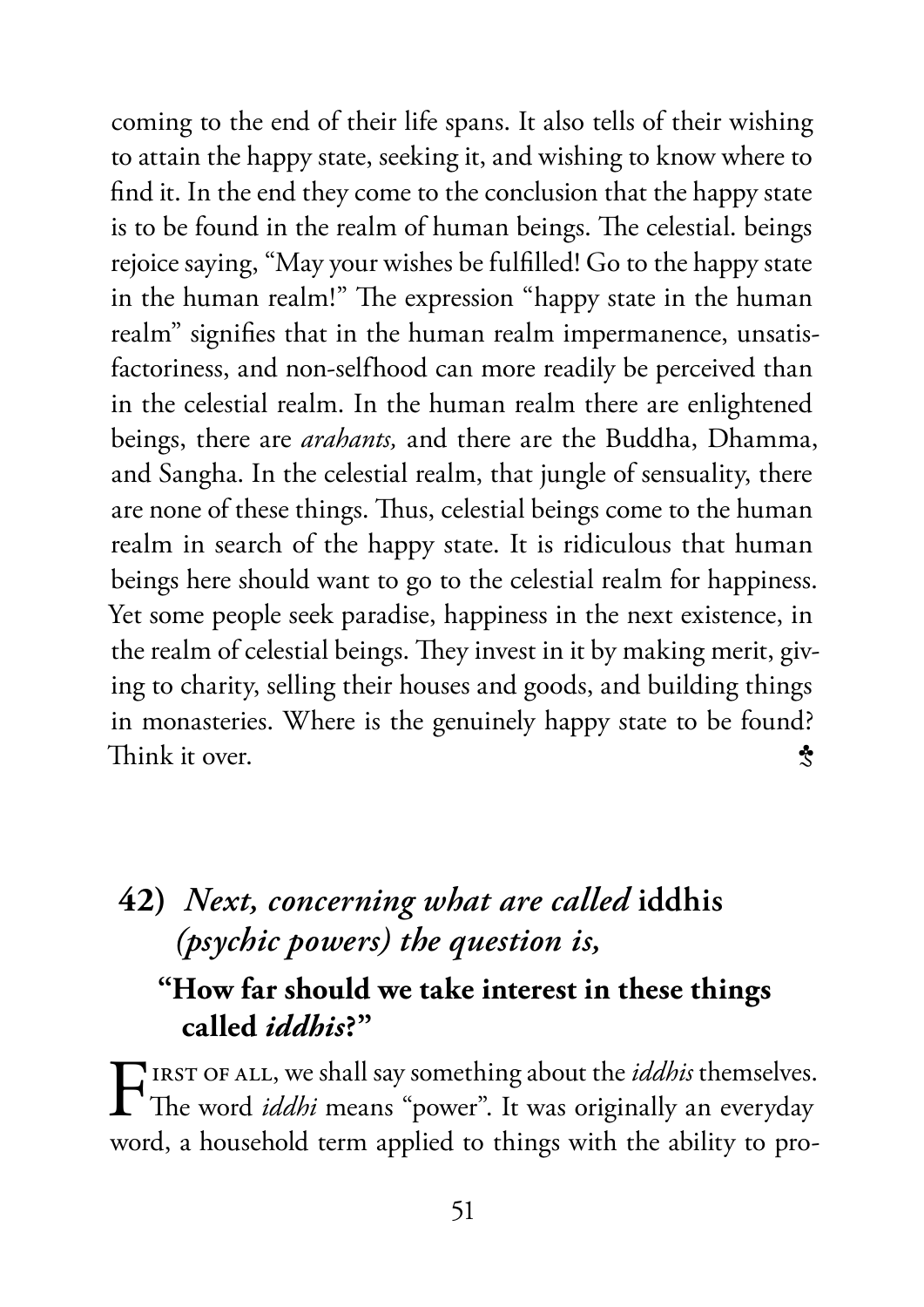mote success in perfectly normal ways. Anything with the ability to promote success was called an *iddhi.* The meaning was then extended to cover success in marvellous, miraculous ways, until we come across the sort of *iddhis* that are exclusively mental phenomena. Because they are mental, they have productive and beneficial properties that render them far more marvellous and wide-ranging than anything physical. They are like our labour-saving devices. Nowadays we have tractors that can build roads and so on. These too would have been called *iddhis.* But these are physical marvels. The *iddhis* we are concerned with here have to do with the mind; they are mental, not physical.

An exponent of *iddhis* (psychic powers) has trained his mind to such a degree that he can cause other people to experience whatever sensations he wishes to have them feel. He can cause others to see things with their own eyes just as he wishes them to see, to hear clearly and distinctly such sounds as he wishes them to hear, to smell just as he wishes them to smell, to experience taste sensations as if really experiencing them with the tongue, and to feel as if through the skin softness, hardness, and other such tactile stimuli. The process can then be extended until the demonstrator is able to cause the other person to experience fear, love or any mental state without realizing why. The *iddhis* are thus extremely useful and quite wonderful.

But this kind of mental phenomenon does not produce physical things. The psychic powers are incapable of creating real physical things of any practical value. They alone can't create *bhikkhu's*  huts, temples, rice, fish, or food, so that one might live without any problems. This sort of thing can't happen. The objects appear to exist or are experienced as existing in eye, ear, nose, tongue, body, or mind for only as long as the *iddhi* is being demonstrated. There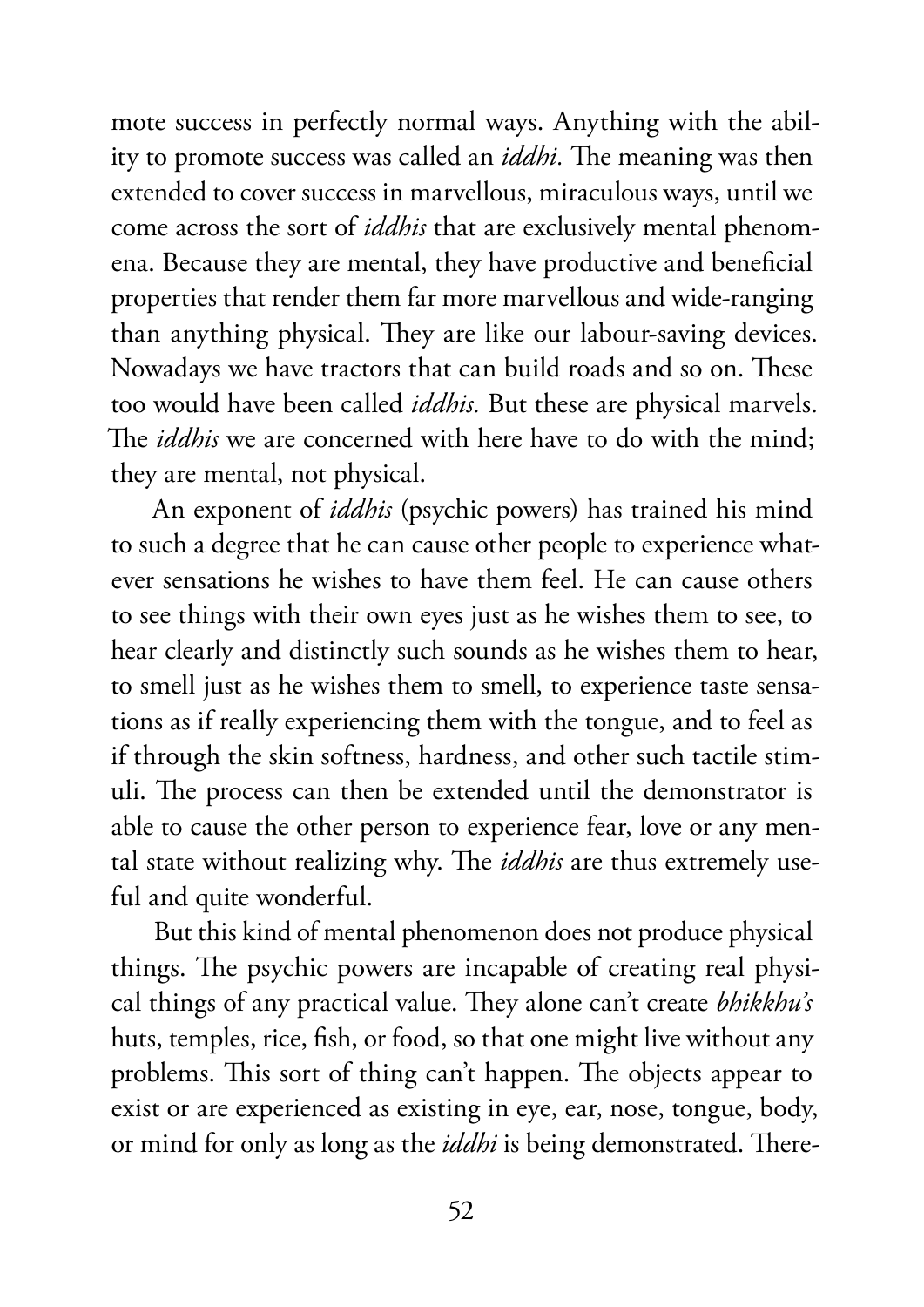after they disappear. So the *iddhis* are not capable of building a hut or a temple by themselves. There definitely has to be a lay supporter to build and offer it. For instance, Jetavana and Veluvana had to be built and offered to the Buddha. And several times the Buddha went without food because of famine and had to eat rice set out as horse feed, and only a handful of it a day.

This serves to remind us that the physical and mental are two distinct and different realms. It is possible to demonstrate *iddhis*  of both types. The Buddha did not deny mental *iddhis,* but he strongly disapproved of demonstrating them because they are mere illusions. He therefore prohibited the demonstration of them by *bhikkhus,* and he himself refrained from it. We don't come across it in the *Tipiṭaka* that the Buddha demonstrated *iddhis.* There do exist accounts of the Buddha demonstrating *iddhis,* but they occur only in commentaries and other works. Consequently, the truth of these accounts is dubious — though really there is no need for us to judge them true or false.

The Buddha once said, "The various *iddhis* that are demonstrated — flying through the air, becoming invisible, clairaudience, clairvoyance and the like — are *sāsavā* and *upadhikā," Sāsavā* means "associated with *āsavas"* (the "cankers" of attachment to sensual pleasure, attachment to becoming, attachment to false views, and attachment to ignorance). In other words, *iddhis* performed with grasping and clinging, or motivated by grasping and clinging, are called *sāsavā.* The performance of *upadhikā iddhis* is motivated by *upadhi. Upadhi* means "grasping and clinging". They are likewise *iddhis* motivated by attachment. They are demonstrated by a mind that grasps and clings. *Iddhis* of this sort are *sāsavā* and *upadhikā.*

Now let us turn our attention to the opposite kind of *iddhi*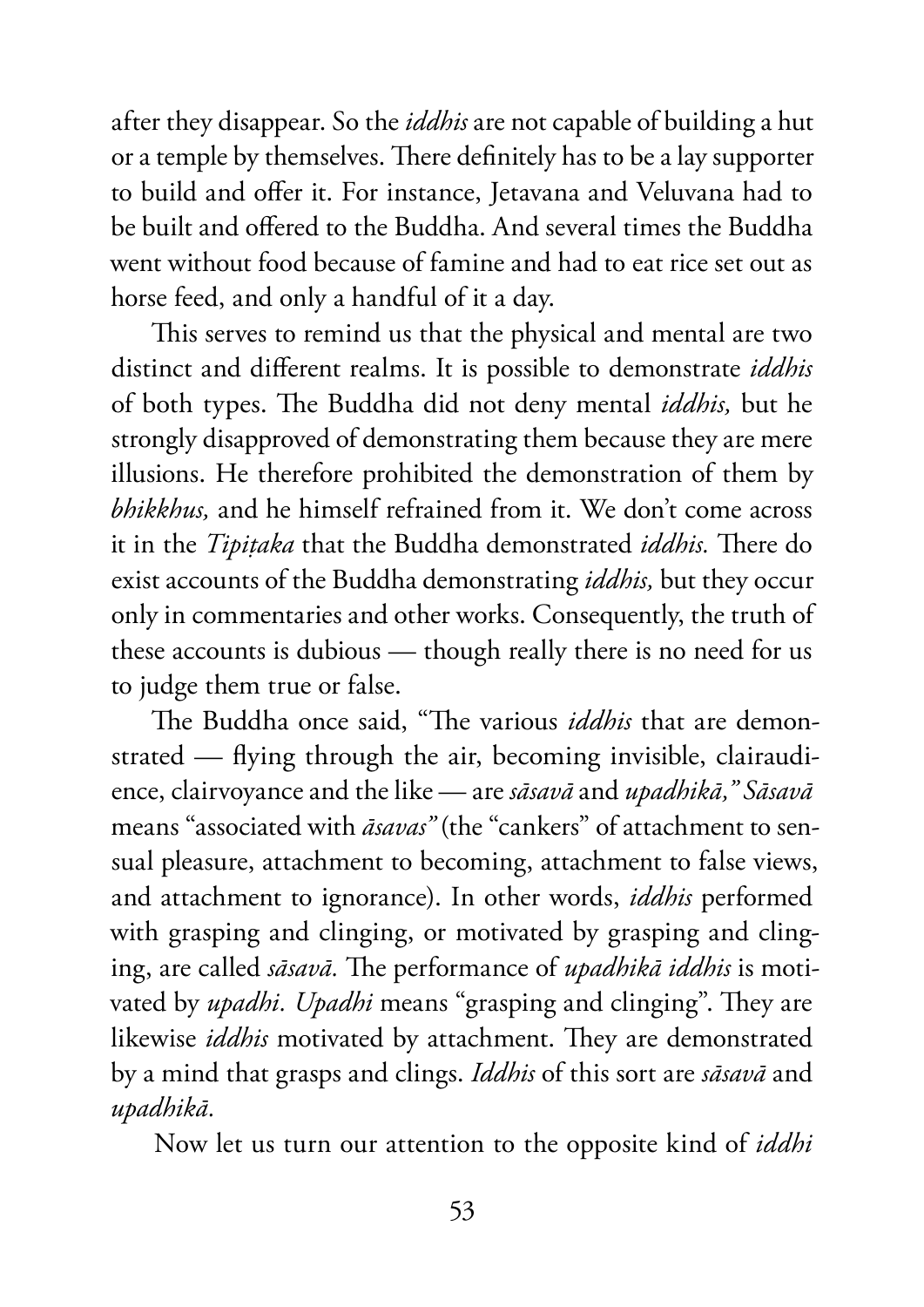*— anāsavā* and *anuppdhikā —* namely the ability to control one's own mind at will. We shall take as a particular example the subject of unpleasantness. Here one causes oneself to see an unpleasant thing as unpleasant, to see a pleasant thing as unpleasant, to see everything as unpleasant to see everything as pleasant, then to see everything as neither of these, as neither pleasant nor unpleasant. This is one example demonstrating the ability to control the mind so completely that constant mindfulness and equanimity can be maintained in the presence of sense objects shapes and colours, flavours, odours, sounds, and tactile objects — which influence the mind. The possession of mindfulness, constant awareness, and equanimity is an *iddhi.* It is an *iddhi of* the type called *anāsavā* (free of *āsava)* and *anuppadhikā* (free of *upadhi,* not defiled, not grasping, and not a basis for grasping). These are the things called the *iddhis,* and this is how we ought to view them.

The real *iddhis* that are demonstrated in order to cause the arising of psychic miracles, the *sāsavā* and *upadhikā* types, are still difficult to perform. To master them involves much practice, which is organized into a great system. It can be done, genuinely achieved and demonstrated, by only a very few people. But there is a spurious variety too, based on pure deception, sheer trickery, sometimes involving the use of incantations. These are not the real things at all.

There are people who can demonstrate what are apparently genuine *iddhis,* but to acquire those skills is very difficult and requires arduous training. By contrast, the *anāsavā* and *anupadhikā iddhis*  lie within the capabilities of most people. This sort is worth thinking about. As it is, we are interested in the sort of *iddhis* we can't perform but aren't interested in the most beneficial ones (which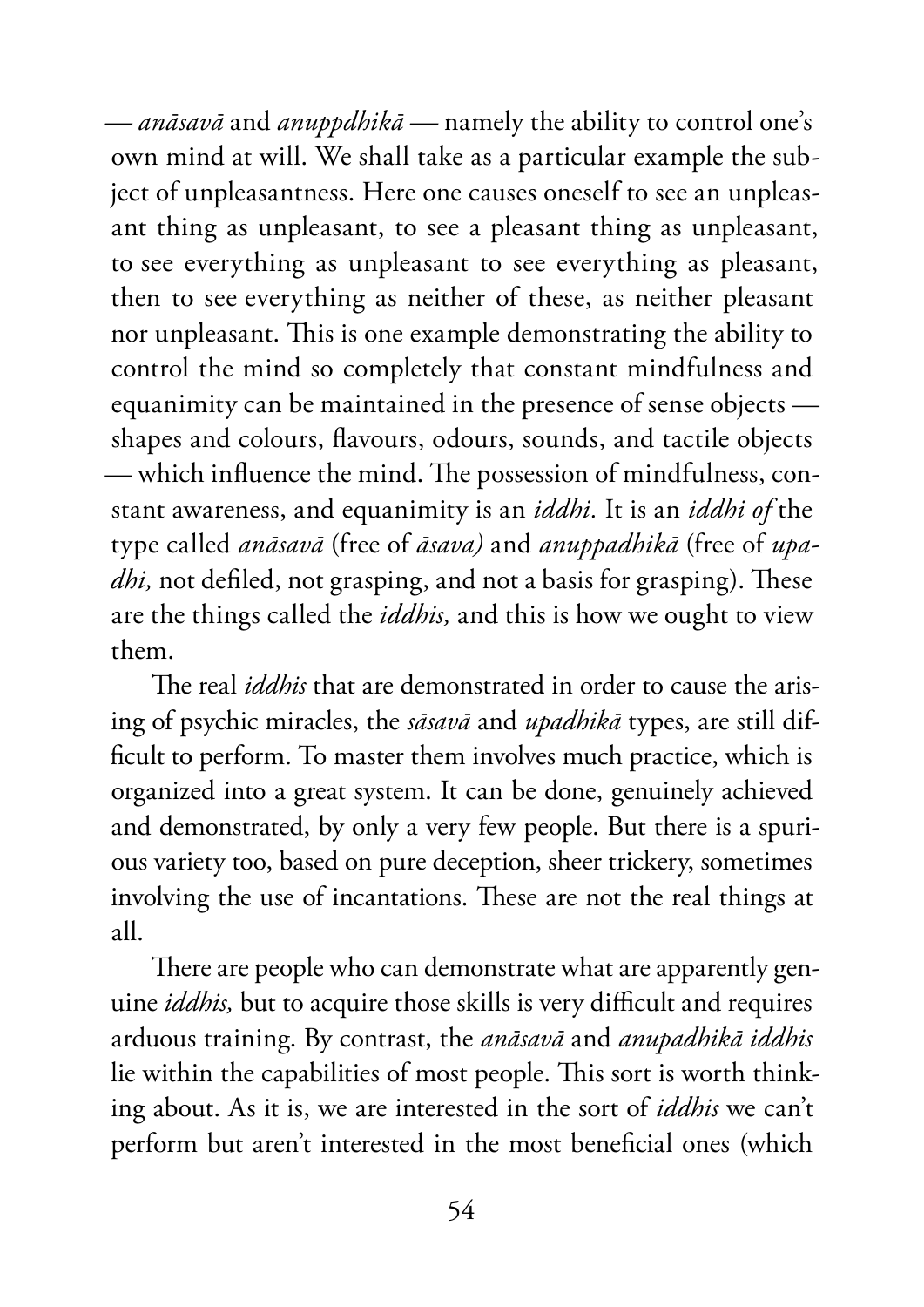we can produce). These things called *iddhis* certainly have a great attraction for us, but our thinking on the subject needs to be completely revised.

# **43)** *Now we can discuss the question,* **43) "Where do happiness and suffering originate?" or at least, "Where does suffering originate?"**

IT IS GENERALLY said that happiness and suffering arise from pre-<br>vious kamma. This is the least correct answer. Suffering is somevious *kamma.* This is the least correct answer. Suffering is something that arises from causes and conditions, and these causes and conditions are of several sorts, kinds, and varieties. Ignorance is a cause, craving is a cause, attachment is a cause, **and** *kamma* is a cause too. Now in saying that suffering comes from *kamma,* we ought to have in mind new *kamma, kamma* in the present life, that is to say, the brand-new ignorance, craving, and attachment of this life. Think of these as the factors responsible for suffering, the roots causing the arising of suffering. We must realize that old *kamma* is unable to stand up to new *kamma,* because we have the power to produce new *kamma.* New *kamma,* the third type of *kamma,* is capable of abolishing old *kamma* completely (see No. 14). Old *kamma* consists of just good *kamma* and bad *kamma.* There is no other sort of old *kamma.* New *kamma,* however, can be any one of three lands, the third kind being simply the Noble Eightfold Path. When we cause it to arise, it suppresses the first and second types of *kamma.* If we live the Path thoroughly, that is, put a complete end to the defilements, the new *kamma* (the Noble Path) completely overwhelms the old *kamma,* both good and bad. That is to say, old *kamma* (the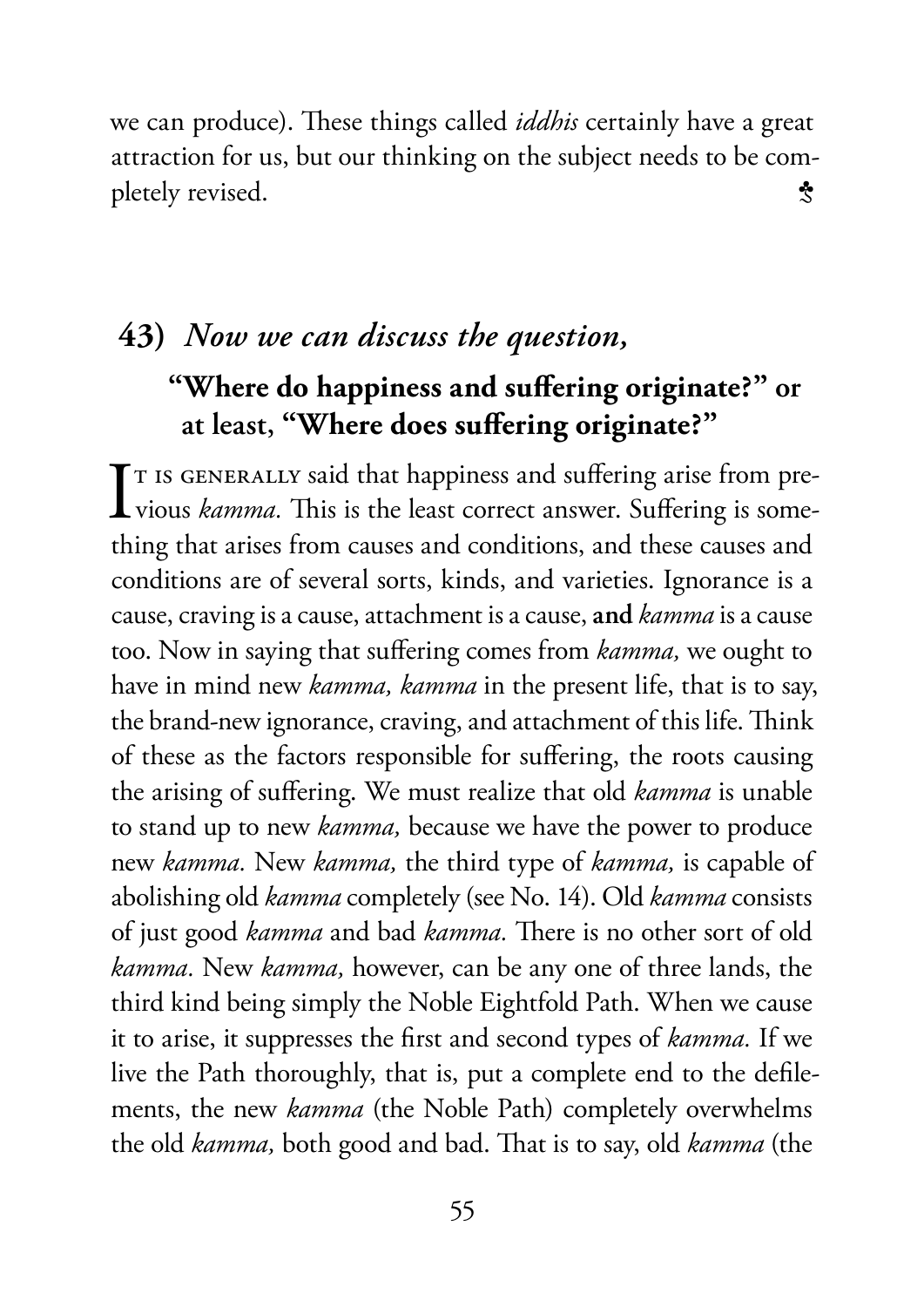first and second types only) cannot stand up to new *kamma* (the third type).

So we ought to take an interest in this thing called the Noble Path. I spoke before about what it is like if we practise the ordinary old way, and what it is like if we practise the short cut method (see No. 13). The practice of the short cut method consists in direct self-examination with a view to destroying grasping at the ideas of "self" and "belonging to self". That new *kamma* will be of the third type, the most powerful *kamma.* Once arisen it will be razorsharp and capable of destroying a great quantity of longstanding old *kamma.* Suffering arises from new *kamma,* from today's ignorance, craving, and attachment. These arise through our having seen shapes and colours, heard sounds, smelt odours, and tasted flavours just yesterday and the day before. They can be wiped out by new *kamma* which we have to produce too. Don't be deceived into thinking it is all due to previous *kamma.* Previous *kamma* can be traced back to a series of causes which can be wiped out! So don't ignore new *kamma* of this third type. It is capable of annihilating old *kamma* absolutely and completely.

# **44)** *This subject brings us to the question,* **44) "Where can we put an end to suffering (***dukkha***)?"**

 $\boldsymbol{\nabla} \boldsymbol{\mathcal{J}}$ E DON'T PUT an end to suffering in the monastery, in the forest, in the home, or on the mountain. We have to put an end to suffering right at the cause of suffering itself. What we must do is investigate and find out the way suffering arises in us each day and from what root it originates. Then we have to cut off that par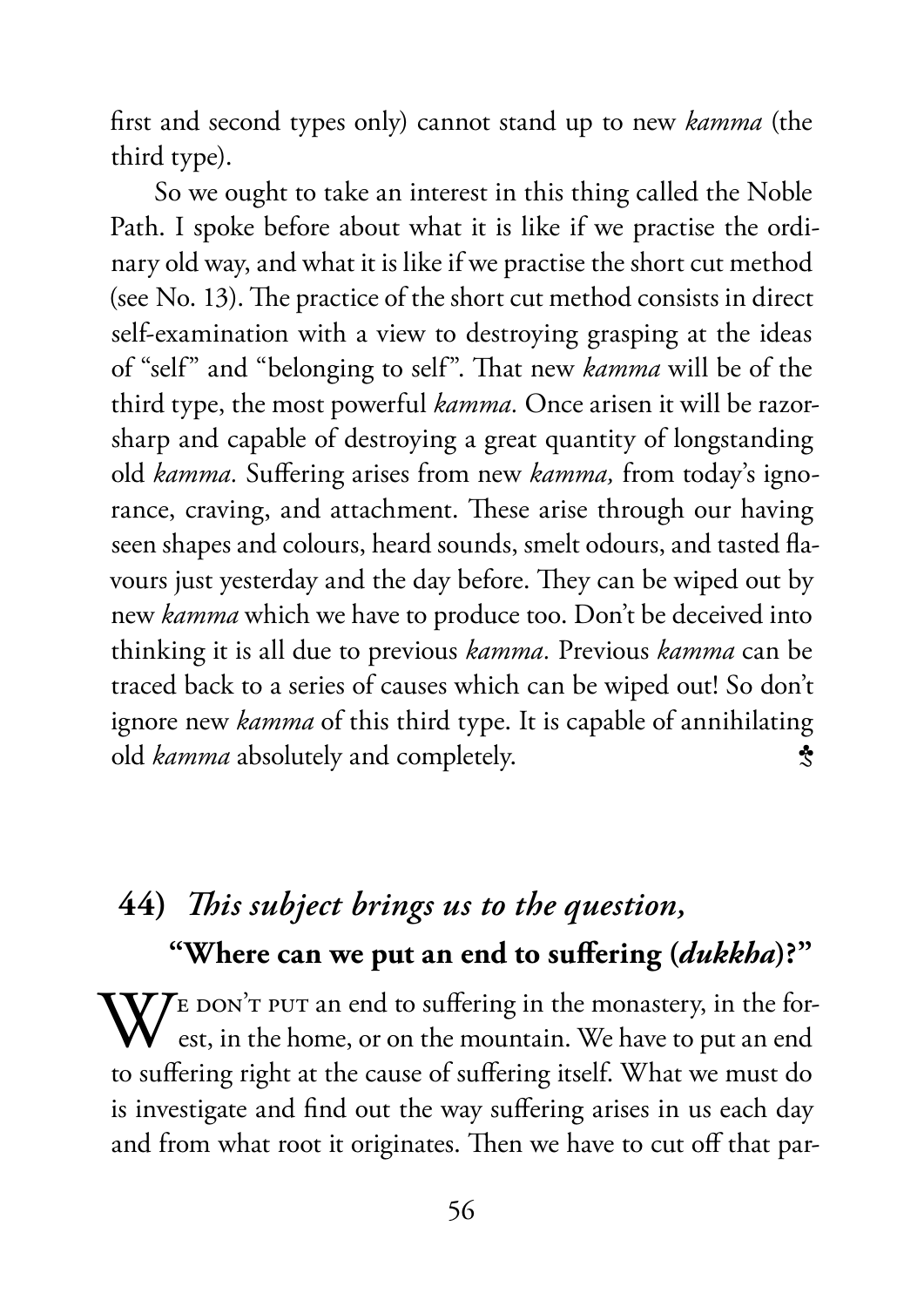ticular root. Yesterday's suffering has already been and gone. It can't come back, it is over and done with. It is suffering that arises today, right now, that is the problem. Suffering that may arise tomorrow is not as yet a problem, but the suffering arising and existing right now must be eradicated. So then, where is it to be eradicated? It must be eradicated at its root. We must study life until we realize that, as the Buddha said, suffering arises simply from grasping and clinging.

It is usually proclaimed eloquently, but ambiguously, that birth, aging, and death are suffering. But birth is not suffering, aging is not suffering, death is not suffering where there is no attachment to "my birth", "my aging", "my death" At the moment, we are grasping at birth, aging, pain, and death as "ours". If we don't grasp, they are not suffering, they are only bodily changes. The body changes thus, and we call it "birth"; the body changes thus, and we call it "aging"; the body changes thus, and we call it "death"; but we fail to see it as just bodily changes. We see it as actual birth, and what is more, we call it "my birth", "my aging", and "my death". This is a multiple delusion because "I" is a delusion to start with; so seeing a bodily change as "my birth", or "my aging" is yet a further delusion. We fail to see that these are simply bodily changes. Now just as soon as we do see these as only bodily changes, birth, aging, and death disappear, and "I" disappears at the same time. There is no longer any "I", and this condition is not suffering.

The Buddha said, "Birth is suffering, aging is suffering, death is suffering", and the majority of people, almost all in fact, misunderstand him. They point to the condition of birth, the condition of aging, and the condition of death as being suffering. Some can't explain it at all. Some, hesitant and uncertain, explain it vaguely and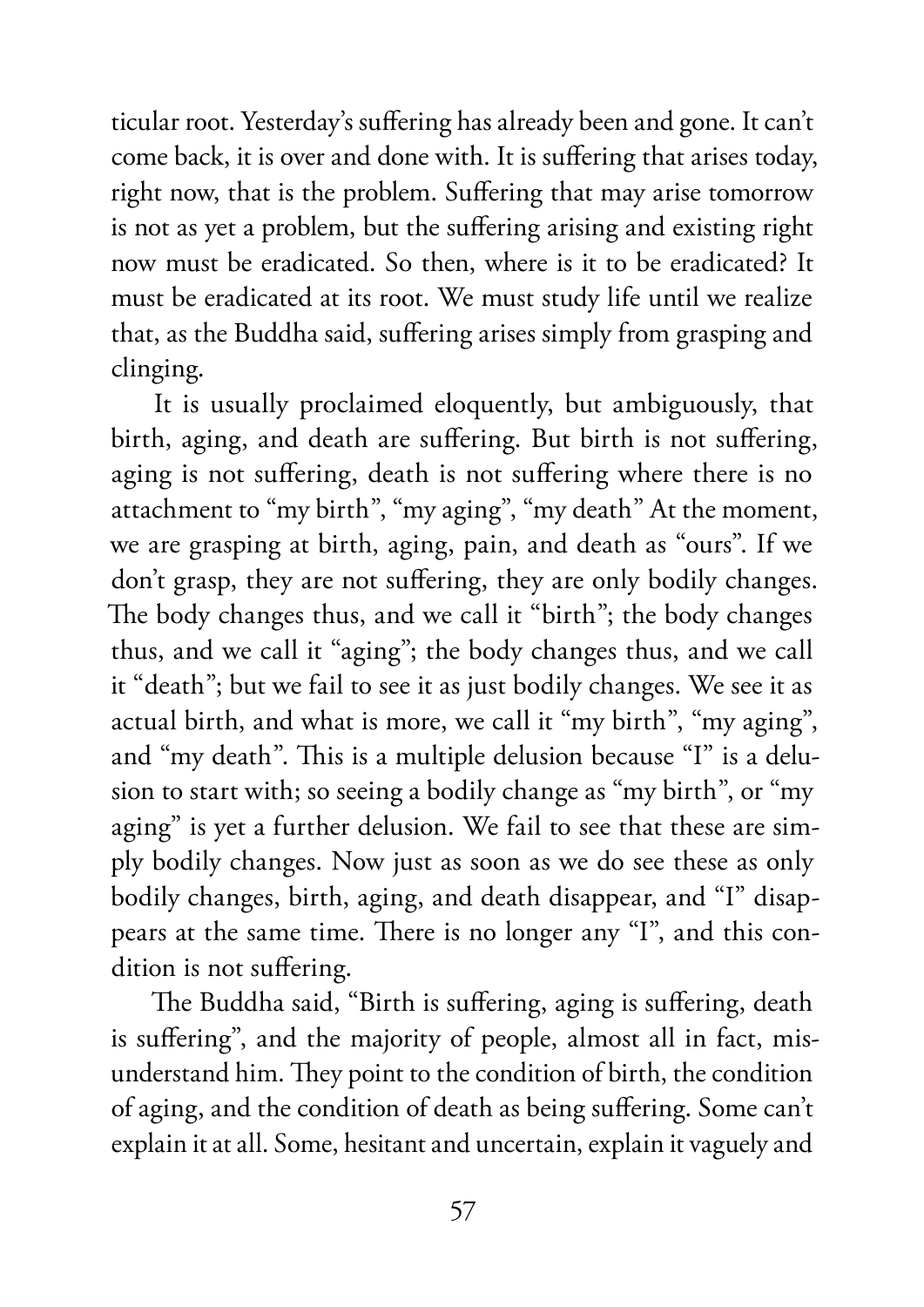ambiguously, evasively hemming and hawing. This is because they forget that the Buddha said *"Sañkhittena pañcupādānakkhandhā dukkhā"* (the five aggregates, when clung to, are suffering). The aggregates are body and mind; together they constitute the person. If there is grasping at anything as being "I" or "mine", then the five aggregates are suffering. Those five aggregates are a heavy burden, a source of suffering. There is fire and brimstone in those five aggregates. So the five aggregates, if associated with grasping and clinging, are suffering.

Now suppose these five aggregates are in the condition known as "aging". If the mind does not grasp at and cling to them as "aging", or as "my aging", then they will not be suffering. We shall then see the body as empty, the feelings as empty, the perceptions as empty, the willed activities as empty, and consciousness as empty. We shall see the whole flowing and swirling conditioning of everything as empty. Without clinging it cannot be suffering. Such are pure *pañcakkhandha* (aggregates dissociated from grasping). Such are the five aggregates of an *arahant,* or what we presume to call the five aggregates of an *arahant.* For really, an *arahant* cannot be described as being the owner of the five aggregates, but we look on those aggregates as being the receptacle of the virtues of arahantship. That type of mind cannot grasp at the aggregates in any way as being "mine", still we presume to call them the pure *pañcakkhandha* of an *arahant.*

Where to put an end to suffering? We have to eliminate suffering at the root of suffering, namely grasping and clinging to things. Suffering due to attachment to wealth must be eradicated there in that attachment. Suffering due to grasping and clinging to the illusions of power, prestige, honour, and fame must be eradicated there in that grasping and clinging. Then wealth, power, and prestige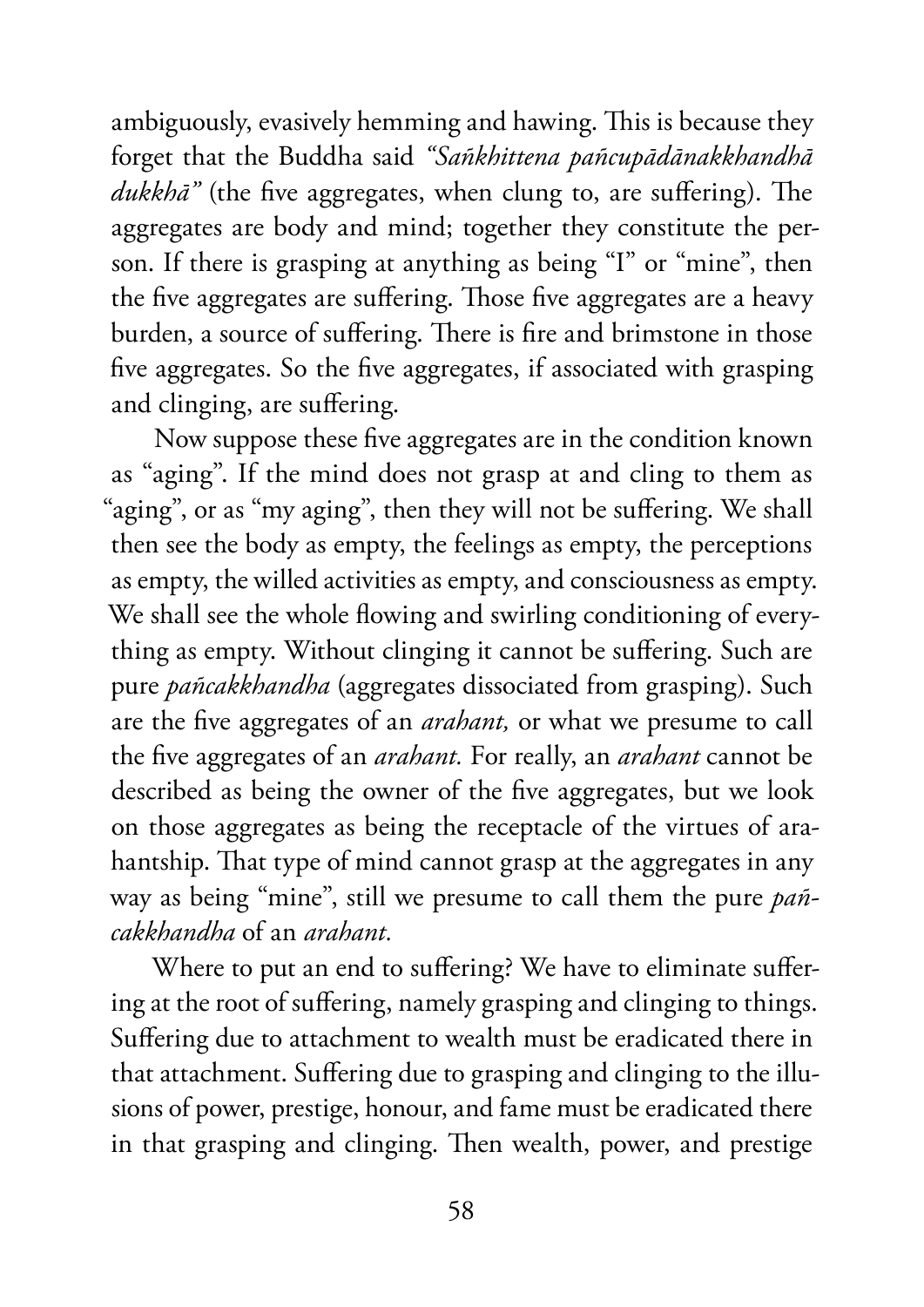will not be in themselves suffering. So find out where it arises and eliminate it there. In the words if the old-time Dhamma experts, "whichever way it goes up, bring it down that same way."

## **45)** *Now I wish to discuss a question concerning what we may call "really knowing":*

## **45) "To really know something, how much do we have to know?"**

I ADVISE AND BEG you to listen particularly to the words of the Buddha that I am about to quote. The Buddha said that to Buddha that I am about to quote. The Buddha said that to really know any object, we must know five things about it, namely: (1) What are the characteristics or properties of the object? (2) From what does the object arise? (3) What is its *assāda,* its enticing quality, its appeal, its allurement? (4) What is the *ādīnava,* the hidden danger, the sinister power to harm that lies concealed in it? (5) What is the *nissaraṇa,* the trick by means of which we can get the better of it? What is the device, the skillful means of escaping from the grip of this object?

So, to really know something we must answer these questions:

| First: | What are its properties?                                                            |
|--------|-------------------------------------------------------------------------------------|
|        | Second: What is its origin, its birthplace?                                         |
| Third: | What is its <i>assada</i> , its attraction?                                         |
|        | Fourth: What is its <i>adinava</i> , its harmful property,<br>its danger?           |
| Fifth: | What is the <i>nissarana</i> , the means of escape<br>from the power of the object? |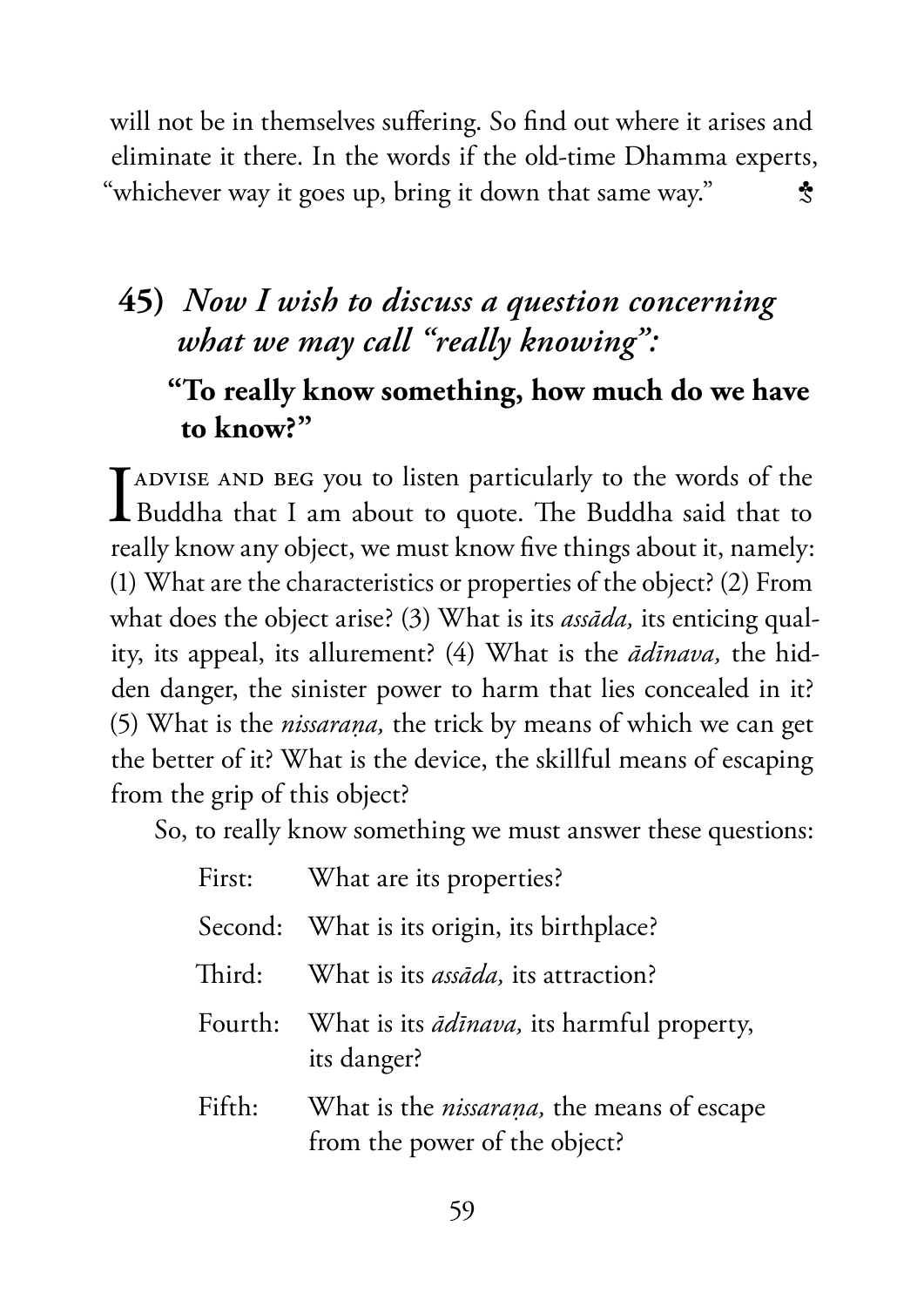There are five questions altogether. If you study any object from these five points of view, you will get the better of that object. At the present time, you may be studying on the graduate level or postgraduate level. But if we are not studying from these five points of view, then we are mastered by objects, that is to say, by the world. If we study the world in terms of these five aspects, there is no way we shall be mastered by the world. So let us be careful about studying the world. Why are we studying? For what ultimate purpose are we studying? If we are studying so as to build peace in the world, then let us be very careful. Our studies will bring no beneficial results at all if not based on this Buddhist principle.

You have probably never heard of these things called the *assāda, ādīnava,* and *nissaraṇa,* yet the *Tipiṭaka* is full of them. These three *words — assāda, ādīnava,* and *nissaraṇa,* hardly ever present themselves to our eyes or ears, but please remember that they appear frequently in the *Tipiṭaka.* When the Buddha wished to impart a real knowledge of anything, he taught along these lines. Sometimes he cut it short, considering only the last three points. What is the nature of the object's *assāda* (its allurement)? What is the nature of its *ādīnava* (its harmful properties)? Every object has both attractive and harmful qualities. What is the nature of the *nissaraṇa* (the cunning manoeuvre by means of which we can get the better of it)?

There is, so to speak, a hook hidden in that bait hanging there. The *assāda* is the juicy bait enticing the fish to bite. The concealed hook is the *ādīnava,* that is, the dangerous, cruel power to harm which lies hidden inside the bait. And the *nissaraṇa* is the technique for outwitting the hook and bait. The fish must have a technique for eating the bait without becoming hooked. The thing called the bait then no longer functions as bait, but becomes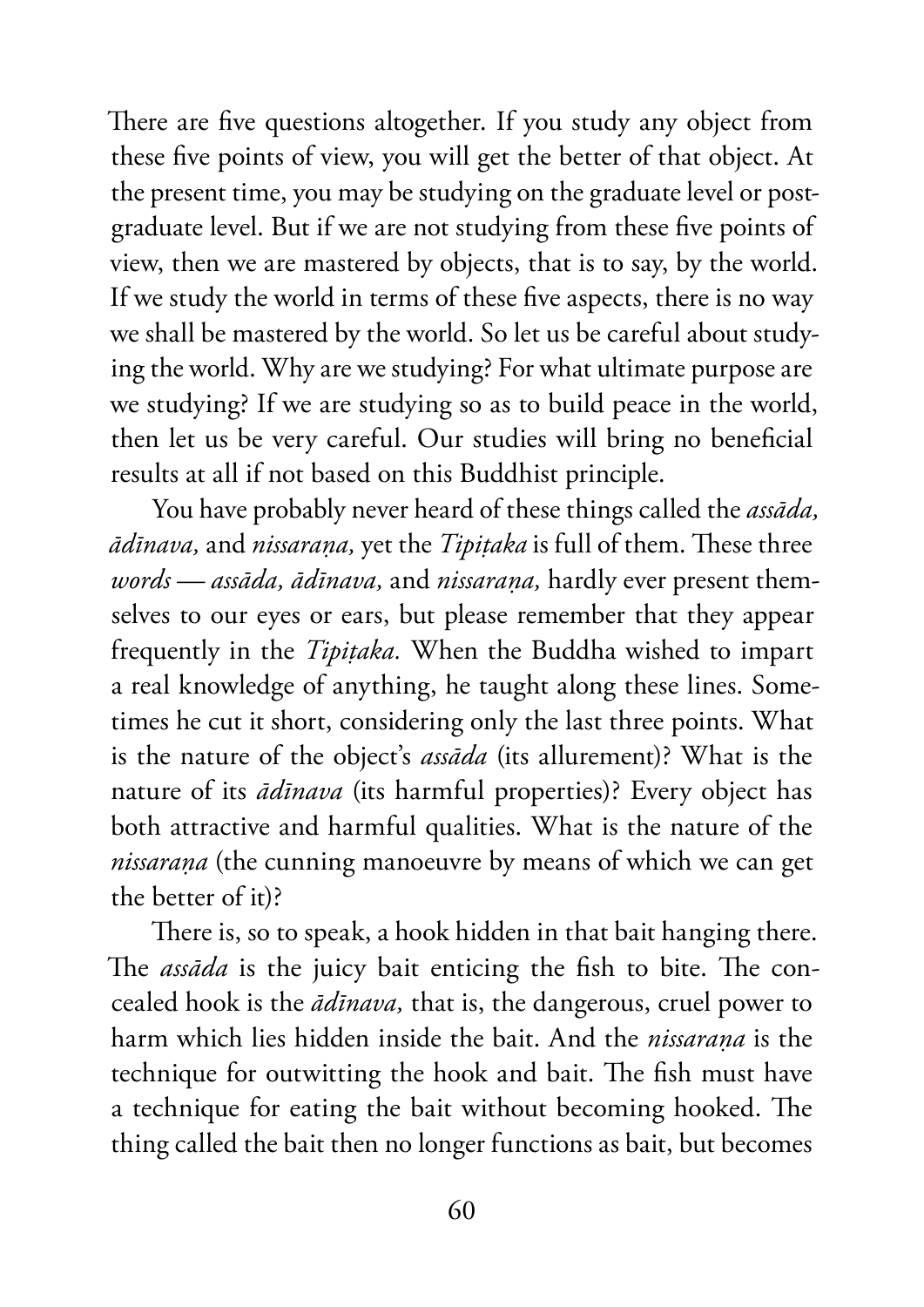instead a good piece of food, which the fish can happily swallow without getting hooked.

Therefore, we ought always to look at the world in terms these five aspects. One aspect of the world, the *assāda,* the bait, lures us until we become so deeply engrossed in it that we turn a deaf ear and a blind eye to all else. But there is a hook inside it. People who get hooked up on the world cannot break free; they have to drown in the world, that is, in suffering. Now, the *ariyans* (individuals well advanced in practice) look and see that the *assāda,* the *ādīnava,*  and the *nissaraṇa* are such and such. They are thus able to live in the world, swallowing the bait of the world without becoming caught on the hook. They know every object well enough to be fully aware of these five things. Its properties, its *samudaya* (root cause), it *assāda* (bait), its *ādīnava* (hook), and the *nissaraṇa* (strategem). To know any object we have to learn about and come to know all these five factors, or at a minimum the last three.

No matter what things we come into contact with in the course of our studies and other activities, we ought to apply this principle to them all. Then we shall know how to discriminate, and shall be able to reap the greatest reward without being hurt. This is called "really knowing". By acting on this knowledge, it will be an easy task to practise Dhamma and leave behind the defilements. Viewing the world in terms of these five aspects, we shall see it as filled up with *assāda* or attractive allurement on the outside and *ādīnava* or danger on the inside. We shall know the world as a swindle, a counterfeit, a deception, an illusion, and shall not become hooked upon it, not become infatuated with it. A mind that always operates with insight will view colours and shapes, flavours, odours, sounds, tactile objects, and mental images rightly in terms of these five aspects. It will not be overpowered by them and there will not develop crav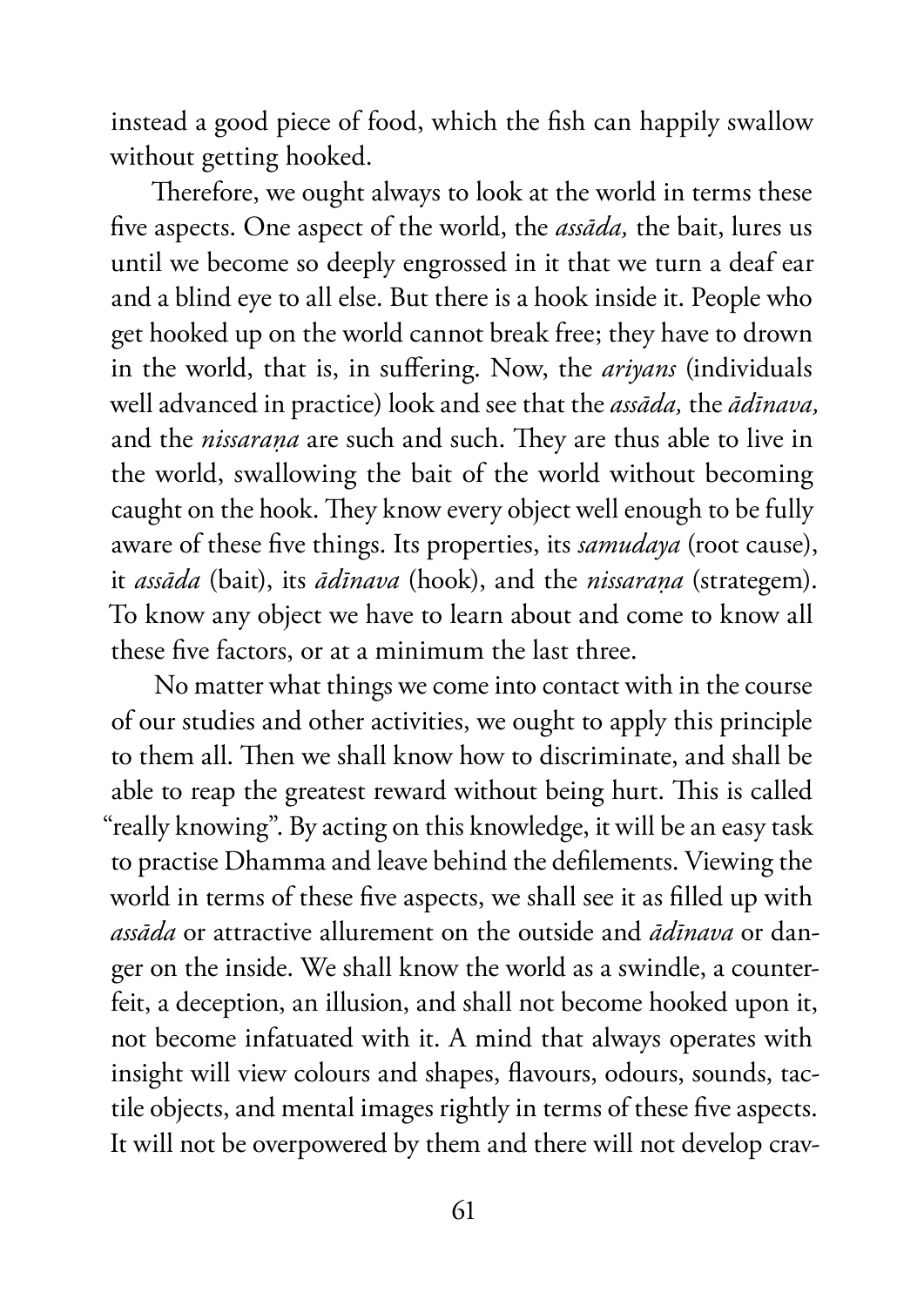ing and attachment to the idea of selfhood. Freedom will become its normal day-to-day condition. Ultimately it is not beyong our power to practise Dhamma and make progress towards *nibbāna.* 3

# **46)** *Now I shall put the following question:* **46) "What is it to attain the Stream of** *Nibbāna***?"**

THINK BACK TO the word *"nibbāna"* in the sense already dis-<br>cussed, that is, as the highest good attainable by humanity cussed, that is, as the highest good attainable by humanity (see No. 30). If, in any one lifetime, one does not come to know the state called *nibbāna,* or fails even to taste the flavour of *nibbāna,*  that life has been wasted.

"Stream of *Nibbāna" refers* to a course that has reached the stage that ensures a flowing and tending only towards *nibbāna.* It flows towards the extinction of suffering, with no backflow in the direction of suffering and the Woeful States. We call this course "The Stream".

One who has attained the Stream is a *sotapanna* (Stream-enterer). *A sotapanna* has not yet attained complete *nibbāna.* The Streamenterer attains *diṭṭhadhamma-nibbāna* (see No. 28), or *tadanganibbāna* (coincidental *nibbāna),* or whatever sort of *nibbāna* is appropriate in one's case. But having attained the real Stream of *Nibbāna,*  one will never again become attached to the *assāda* and *ādīnava* (bait and hook) of the world. The world never again will be able to deceive one. This doesn't mean, for instance, that one gives up all connection with the world, or even all indulgence in sensuality. It means simply that one's mind has begun to view these things as unworthy of grasping and clinging. It is practically certain that it will not grasp and cling, though it may still do so in occasional moments of unawareness.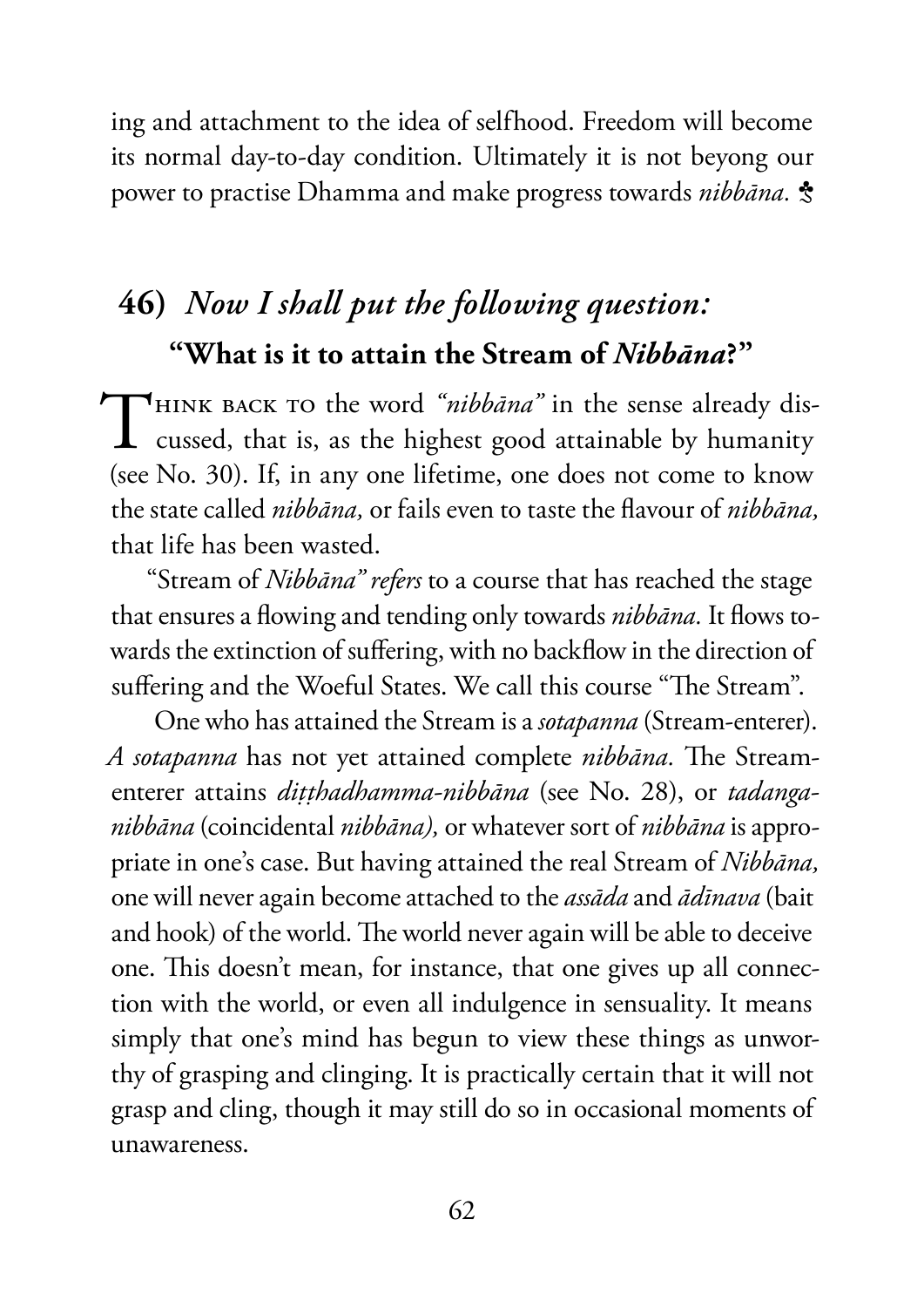To be a *sotapanna,* one must give up three of the "fetters" *(sañyojana),* namely belief in a permanent ego-entity *(sakkāyadiṭṭhi),* doubt *(vicikicchā),* and superstition *(sīlabbata-parāmāsa).*  To give up ego-belief is to give up one kind of delusion, to give up doubt is to give up another kind of delusion, and to give up superstition is to give up a third kind of delusion. He has not yet given up sensual desire *(kāma-rāga),* the fourth fetter. *A sakidāgāmī* ("Once-returner", one stage more advanced than the *sotapanna)*  has not altogether given it up either. This means that though one may not be able to give up sensual desire, still one does not fall right into the pit of sensuality. Though one may make contact with or indulge in sensuality, one will do so mindfully, as an *ariyan.* But don't forget that one has given up ego-belief, doubt, and superstition. This is the criterion for one's having attained to the Stream of *Nibbāna* and being certain to carry on toward *nibbāna* itself.

So it is a matter of giving up misunderstanding. One must give up misunderstanding before giving up sensual desire *(kāma-rāga).*  Sensual desire is not as yet a dangerous and terrifying problem or enemy. What is terrifying is delusion. In the texts there is a saying that the most putrid thing of all is a mind clinging to self, to ego. The Buddha did not point to sensuality as the most foul-smelling thing; he pointed to delusion. We generally tend to overestimate and overvalue the extent of a *sotapanna's* giving up of involvement in sensuality. When its standard is thus misconceived, the whole picture becomes distorted and there is no way things can be brought into agreement. So it is essential that we know what it is to attain the first stage, the Stream of *Nibbāna.* Not sensual desire but ignorance is what must be given up first.

Ego-belief *(sakkāya-diṭṭhi)* consists in self-centredness. Self-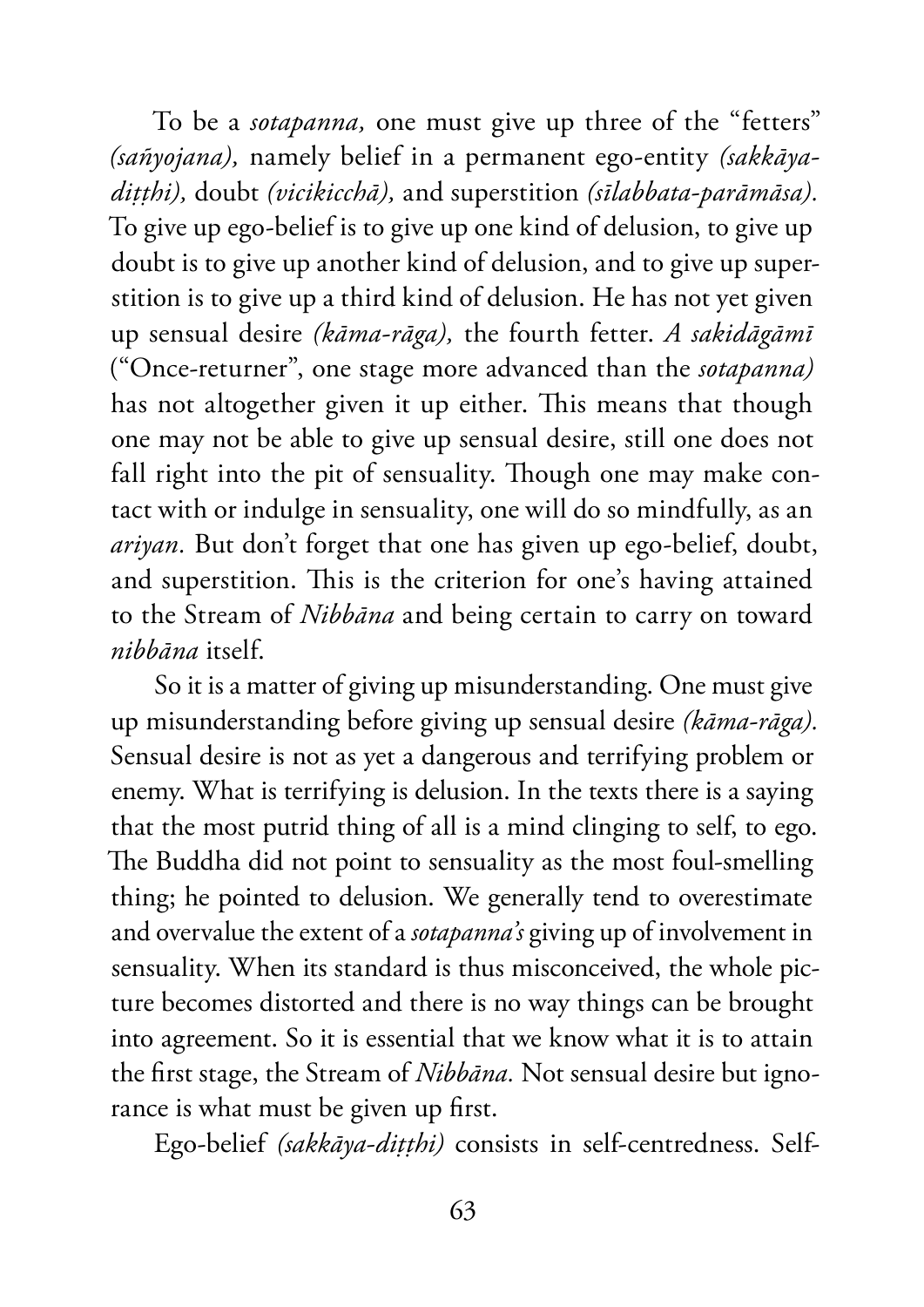centredness, as it normally occurs every day, comes from failure to perceive *suññatā* (emptiness) even in a crude way. The mind is confused and not free; consequently there is ego-belief. So to be a *sotapanna* one must give up ego-belief for good and all. In the normal course of events it arises and ceases, arises and ceases. Every day ego-belief is present many times, over and over. But there are also times when it is not present. We have to study what it is like to have ego-belief and what it is like to be free of ego-belief. When there is self-centredness, that is *sakkāya-diṭṭhi.*

Now *vicikicchā* is doubt or hesitancy as to what may be taken as certain, hesitancy as to whether or not to believe the Buddha, and hesitancy as to whether or not to practise for the absolute and complete extincition of suffering on the supramundane level. Because there is this hesitancy, one is not sufficiently interested in Dhamma. It is hard to be interested in Dhamma even for five minutes a day. Yet one is interested in such things as fun and laughter, food and drink, study and learning, business and work, for hours and hours a day. If the time spent on fun and laughter were devoted instead to developing an interest in Dhamma, one would come to understand it quickly. The most important kind of hesitancy is hesitancy about whether or not it would be a good thing to adopt the Buddha's means of extinguishing suffering. Indecision about setting out on the Path to the extinction of suffering constitutes a great problem and a great danger. Most people consider the prospect lacking in flavour, unpleasant, unagreeable, and devoid of attraction, because they are infatuated by the allurements of the world. So hesitancy must be eradicated. We are subject to suffering; we must be resolute about putting an end to suffering.

The third fetter is *sīlabbata-parāmāsa* (chronic superstition). Have a look at yourself and see what sort of chronically superstitious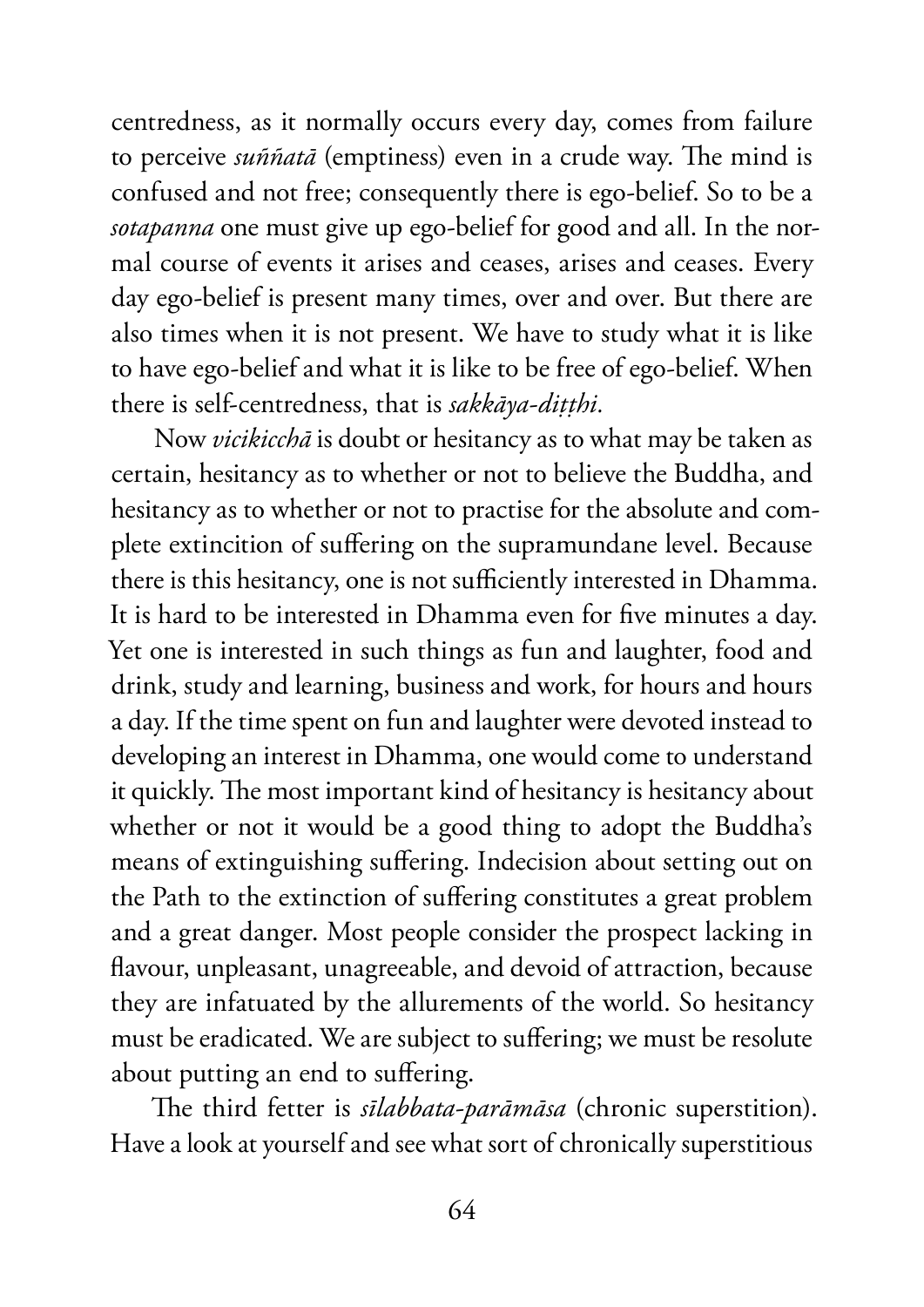behaviour is to be found in you. You have been taught to fear harmless little lizards and similar animals until it has become a habit. This is superstition. It is primitive and childlike. You have been brought up to believe in sacred trees, sacred mountains, sacred temples, sacred spirit houses: all this too is superstition. To sum up, *sīlabbata-parāmāsa* is superstition with regard to things one does oneself. Taking certain things which should be used in a particular way and using them in a different way — for instance, letting charitable deeds reinforce selfishness when they should be used to eliminate it — this is superstition. So there are charitable deeds which are superstition, and there is rigorous adherence to moral precepts by both *bhikkhus* and lay people which is superstition. Chronically superstitious and false understanding with respect to anything at all is covered by the term *sīlabbata-parāmāsa.*

Please bear with me while I give just one more example of the third fetter: the four Woeful States, which are depicted on the walls of temples — hell, the realm of beasts, the realm of hungry ghosts *(petas),* and the realm of cowardly demons *(asuras).* These are known as the Four Woeful States. We are taught to believe that on dying we may descend into the Woeful States. We are never taught that we fall into woeful states every day. Such woeful states are more real and more important than those on temple walls. Don't fall at all! If you don't fall into these woeful states now, you will be sure not to fall into any woeful states after death. This is never taught, so people never get to the essence and real meaning of the words "Four Woeful States". The Buddha was not a materialist. He did not take the body as his reference standard as does the story of the hell where one is boiled and fried in a copper pan. The Buddha took mind as his reference standard.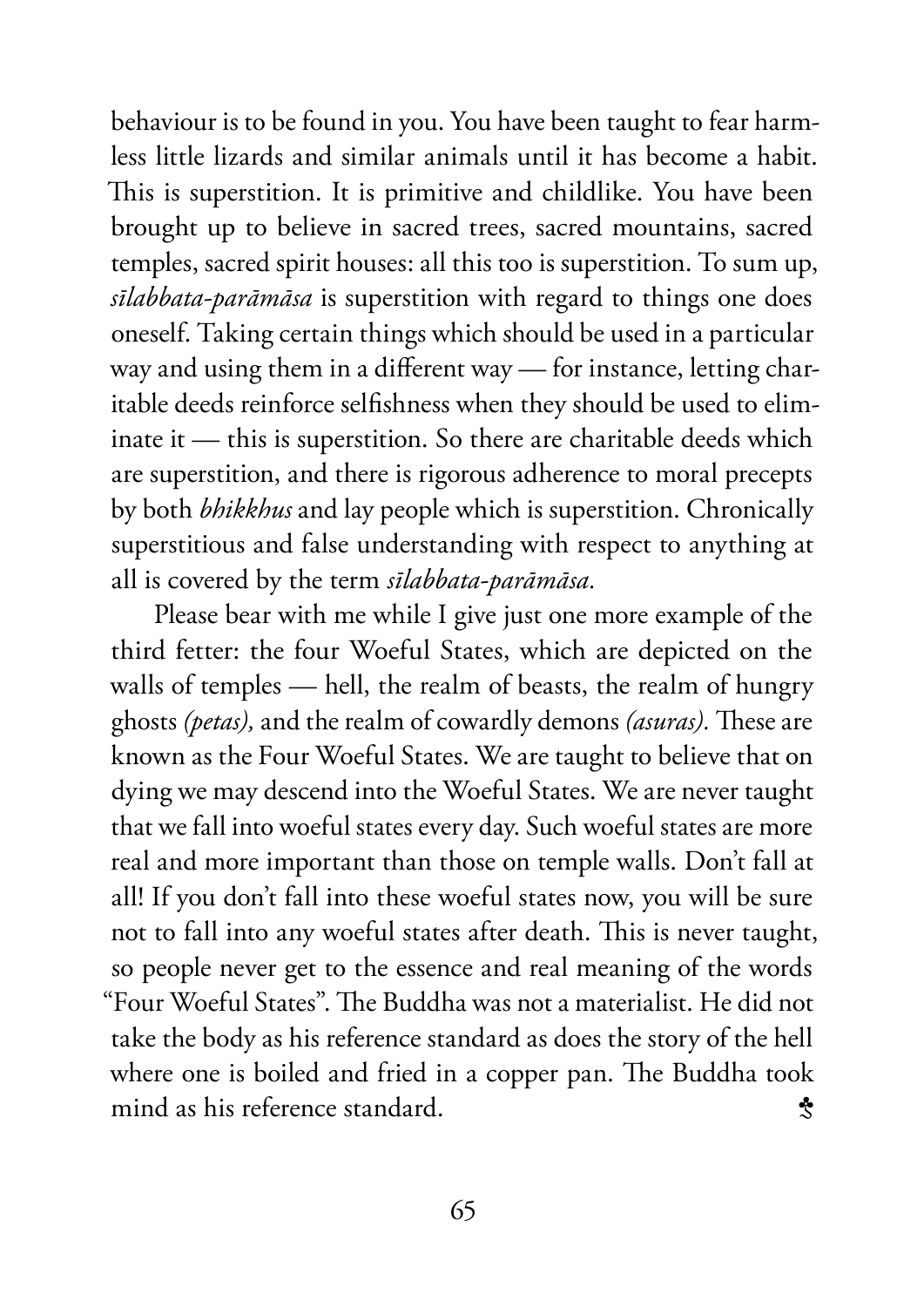## **47)** *Now, let us see,*

#### **47) "What is the meaning of the Four Woeful States?"**

THE FIRST OF the Four Woeful States is hell. Hell is anxiety (in<br>Thai, literally "a hot heart"). Whenever one experiences anxi-Thai, literally "a hot heart"). Whenever one experiences anxiety, burning, and scorching, one is simultaneously reborn as a creature of hell. It is a spontaneous rebirth, a mental rebirth. Although the body physically inhabits the human realm, as soon as anxiety arises the mind falls into hell. Anxiety about possible loss of prestige and fame, anxiety of any sort — that is hell.

Now rebirth in the realm of beasts is stupidity. Whenever one is inexcusably stupid about something: stupid in not knowing that Dhamma and *nibbāna* are desirable, stupid in not daring to come into contact with or get close to Buddhism, stupid in believing that if one became interested in Dhamma or Buddhism it would make one old-fashioned and odd. That is how children see it, and their parents too. They try to pull back and move far away from Dhamma and religion. This is stupidity. Regardless of what sort of stupidity it is, it amounts to rebirth as an animal. As soon as stupidity arises and overwhelms one, one becomes an animal. One is a beast by spontaneous rebirth, by mental rebirth. This is the second Woeful State.

The third Woeful State is the condition of a *peta,* a ghost that is chronically hungry because his desires continually outrun the supply of goods. It is a chronic mental hunger which a person suffers from, not hunger for bodily food. For instance, one wants to get a thousand *baht.* Then having just got the thousand *baht,* one suddenly wants to get ten thousand *baht.* Having just got the ten thousand *baht,* one suddenly wants to get a hundred thousand *baht.* No sooner has one got the hundred thousand *baht,* it's a mil-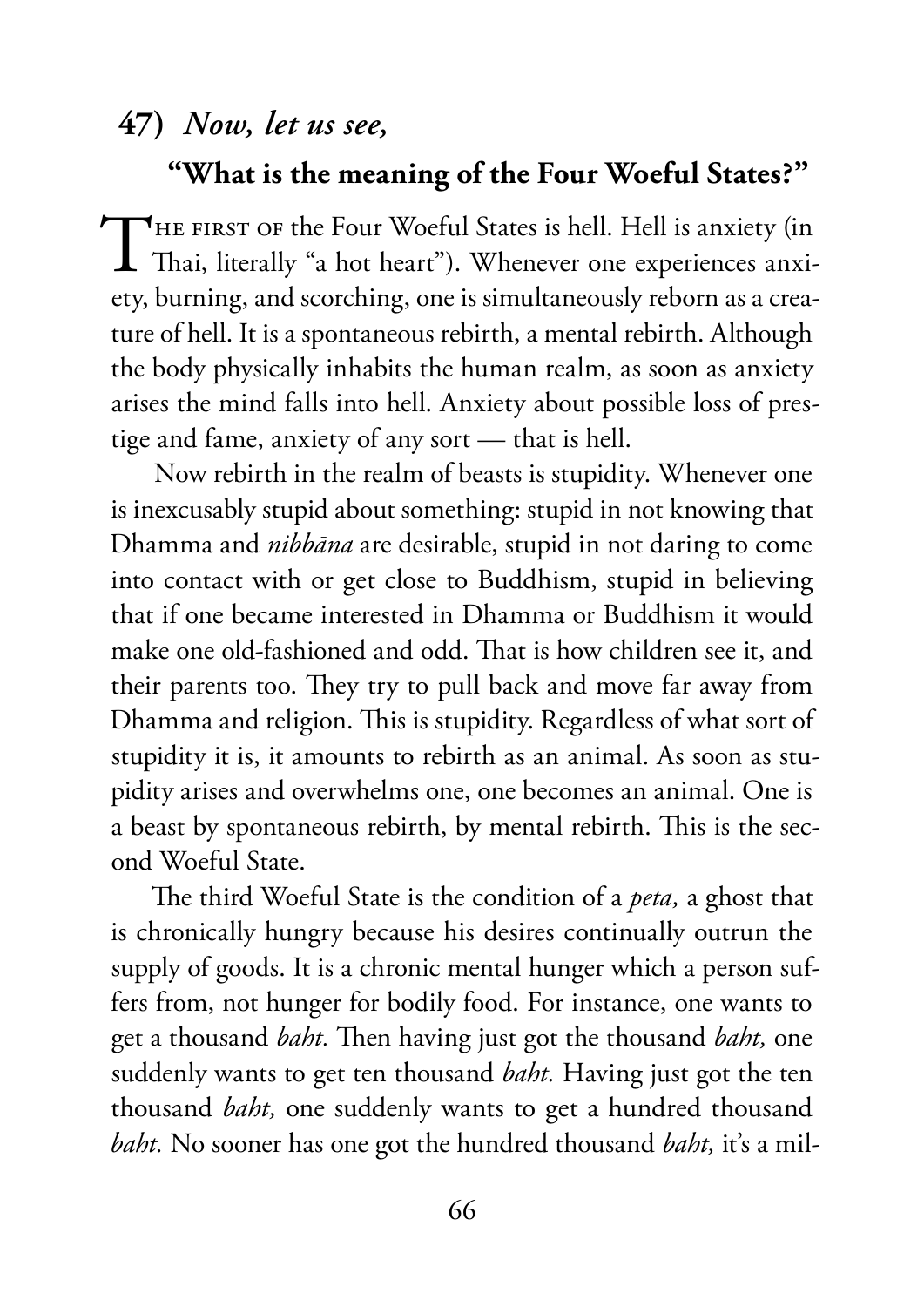lion *baht* that one wants, or a hundred million. It is a case of chasing and never catching. One has all the symptoms of chronic hunger. One further resembles a hungry ghost in having a stomach as big as a mountain and a mouth as small as a needle's eye. The intake is never sufficient for the hunger, so one is all the time a *peta.*  The *peta's* direct opposite is the person who, on getting ten *satang \*,*  is content with getting just the ten *satang,* or on getting twenty *satang* is content with twenty. But don't get the idea that being easily satisfied like this means one falls into decline and stops looking for things. Intelligence tells one what has to be done, and one goes about doing it the right way. In this way, one is filled to satisfaction every time one goes after something. One enjoys the seeking and then is satisfied. This is how to live without being a *peta,*  that is, without being chronically hungry. Going after something with craving constitutes being a *peta.* Going after something intelligently is not craving: then one is not a *peta;* one is simply doing what has to be done.

Thus, a wish such as the wish to extinguish suffering is not craving. Don't go telling people the wrong thing, spreading the word that mere wishing is craving or greed. To be craving or greed it must be a wish stemming from stupidity. The wish to attain *nibbāna*  is a craving, if pursued with foolishness, infatuation, and pride. Going for lessons in insight meditation without knowing what it is all about is craving and greed; it is ignorance that leads to suffering because it is full of grasping and clinging. However, if a person wishes to attain *nibbāna,* after clearly and intelligently perceiving suffering and the means whereby it can be extinguished, and in this frame of mind steadily and earnestly learns about insight

*<sup>\*</sup>* 100 *satang* equal 1 *baht.*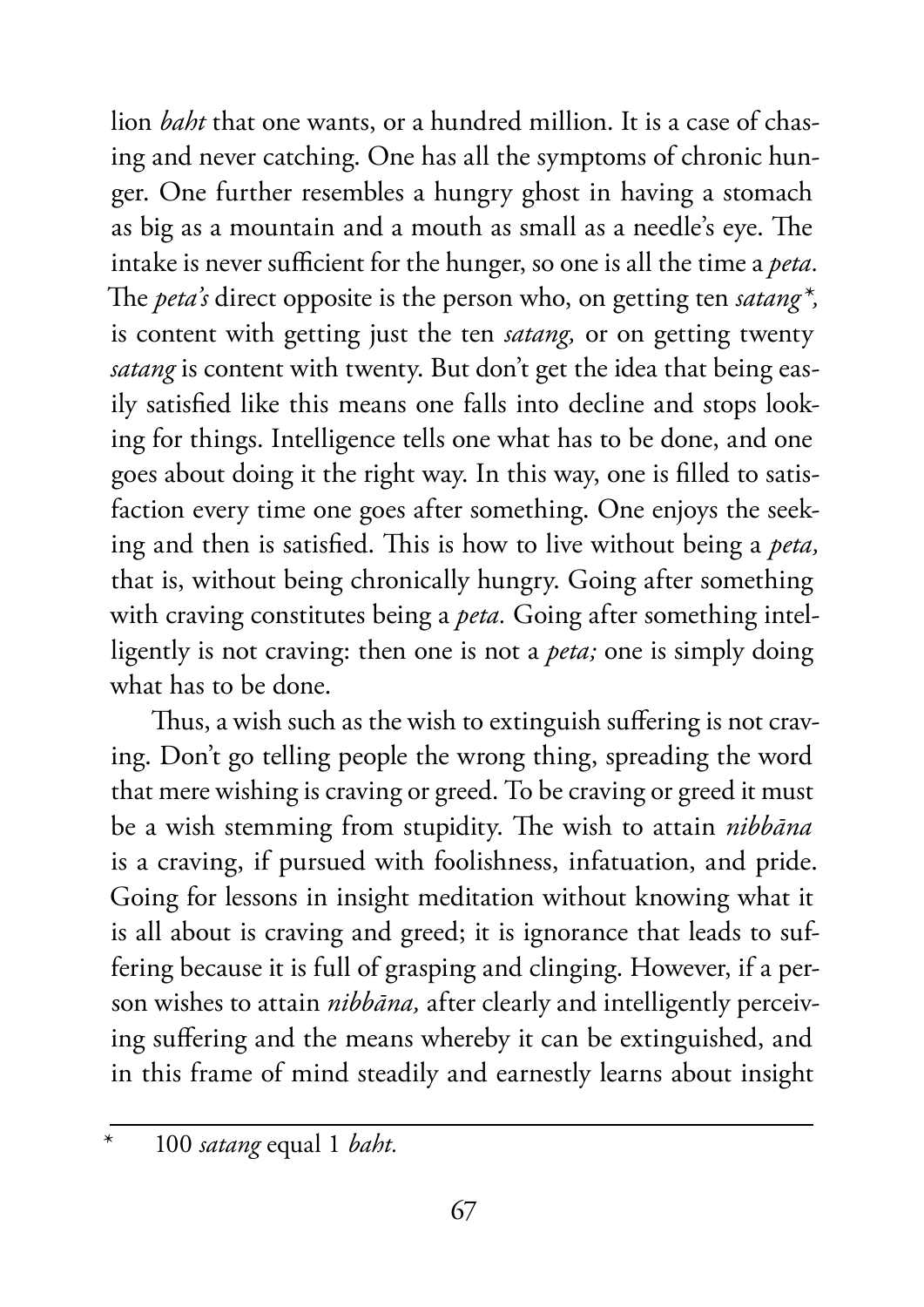meditation in the right way, then such a wish to attain *nibbāna* is not craving, and it is not suffering. So wishing is not necessarily always craving. It all depends on where it has its origin. If it stems from ignorance or the defilements, the symptoms will be similar to those of chronic hunger — that chasing without ever catching. We speak of this chronically hungry condition as spontaneous rebirth as a hungry ghost *(peta).*

The last Woeful State is the realm of the *asuras* (cowardly demons). First to explain the word *asura: sura* means "brave", *a*  means "not", thus *asura* means "not brave" or "cowardly". Take it that whenever one is cowardly without reason, one has been spontaneously reborn an *asura.* Being afraid of harmless little lizards, millipedes, or earthworms is unjustified fear and a form of suffering. To be afraid unnecessarily, or to be afraid of something as a result of pondering too much on it, is to be reborn as an *asura.* We all fear death, but our fear is made a hundred or a thousand times greater by our own exaggeration of the danger. Fear torments a person all the time. He is afraid of falling into hell and in so doing becomes an *asura.* Thus he is actually falling into the Four Woeful States every day, day after day, month after month, year in and year out. If we act rightly and don't fall into these Woeful States now, we can be sure that after dying we shall not fall into the Woeful States depicted on temple walls.

This interpretation of the Woeful States agrees in meaning and purpose with what the Buddha taught. These sorts of false belief regarding the Four Woeful States should be recognized as superstition. The most pitiable thing about Buddhists is the inaccurate way we interpret the teaching of the Buddha and the stupid way we put it into practice. There's no need to go looking for superstition in other places. In the texts there are references to people imi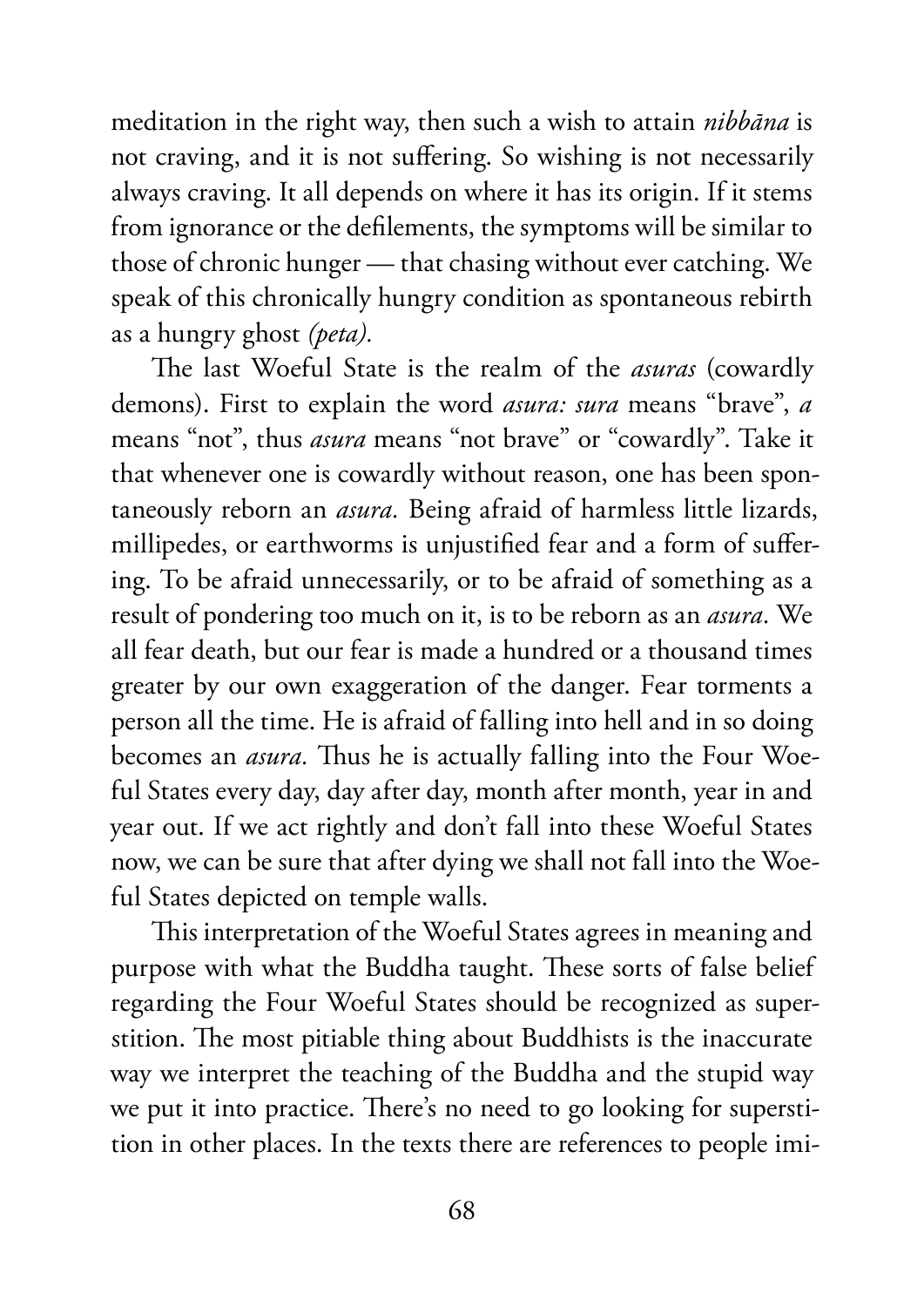tating the behaviour of cows and dogs; these were practices current in India at the time of the Buddha. There is no more of that these days, but behaviour does exist now which is just as foolish and much more undersirable. So give up all this superstition and enter the Stream of *Nibbāna.* To give up belief in a permanent egoentity, to give up doubt, and to give up superstition is to enter the Stream of *Nibbāna* and have the Dhamma-eye — the eye that sees Dhamma and is free of delusion and ignorance.

Bear in mind that in us worldlings there is always a certain measure of ignorance and delusion in the form of ego-belief, doubt, and superstition. We must move up a step and break free of these three kinds of stupidity in order to enter the Stream of *Nibbāna.*  From that point on there is a flowing downhill, a convenient sloping down towards *nibbāna,* like a large stone rolling down a mountainside. If you are to become acquainted with *nibbāna* and the Stream of *Nibbāna,* if you are to practise towards attaining *nibbāna,* then you must understand that these three kinds of delusion and stupidity must be given up before one can give up sensual desire and ill-will, which are fetters of a higher and more subtle order. Simply giving up these three forms of ignorance constitutes entering the Stream of *Nibbāna.* To completely give up self-centredness, hesitancy in pinpointing one's life objective, and ingrained superstitious behaviour is to enter the Stream of *Nibbāna.* You can see that this kind of giving up is universally valuable and applicable to every person in the world. These three forms of ignorance are undersirable, Just as soon as a person has succeeded in giving them up he becomes an *ariyan,* a Noble One. Prior to this he is a fool, a deluded person, a lowly worldling, not at all an *ariyan.* When one has improved and progressed to the highest level of worldling, one must advance still further, until one reaches the stage where there is nowhere to go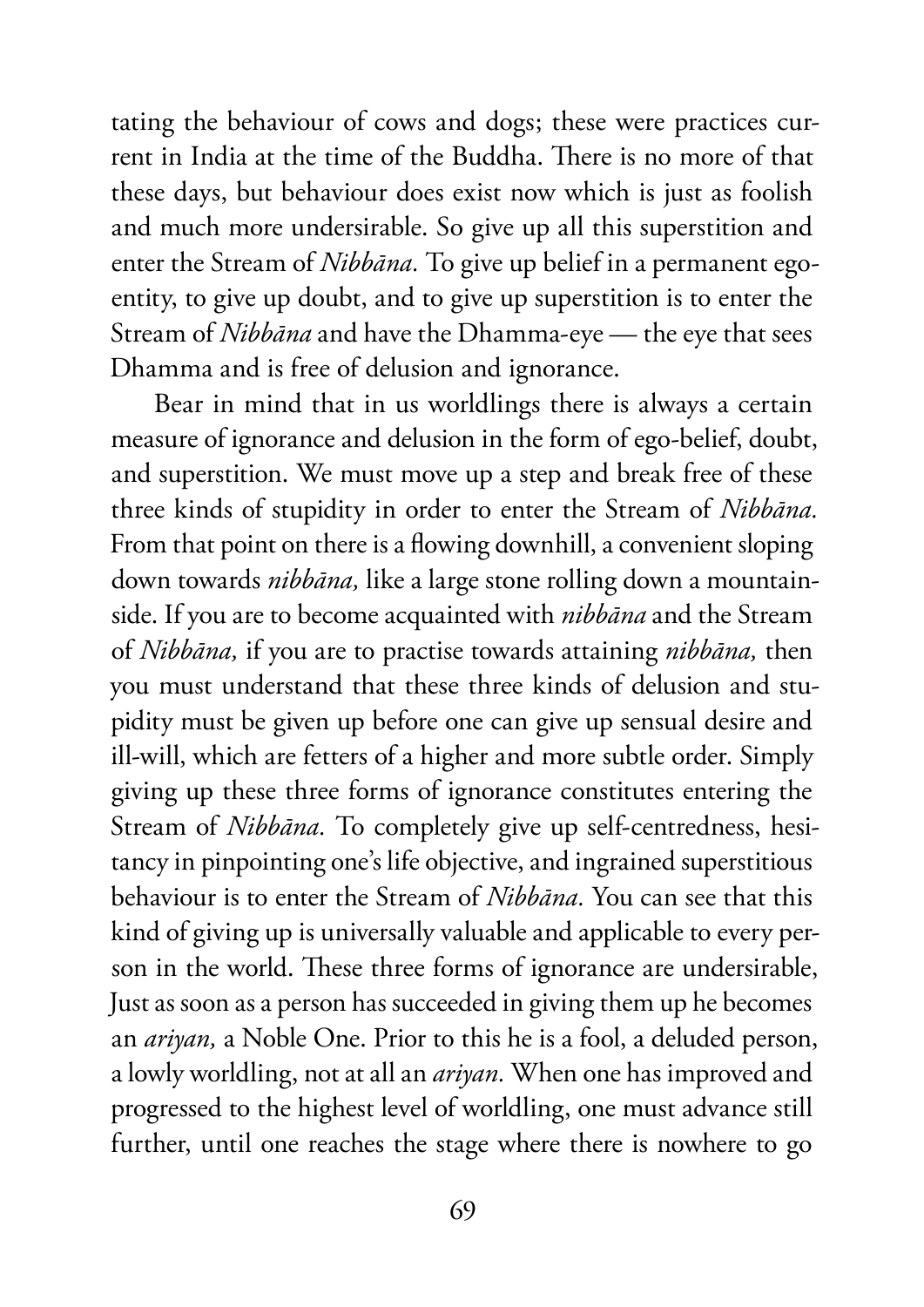except enter the Stream of *Nibbāna* by becoming a *sotapanna.* Then one continues to progress and flow on to *nibbāna* itself.

The practice that leads away from grasping, self-centredness, and delusion is to observe all things as unworthy of being grasped at or clung to. This results in the eradication of hesitancy, blind grasping, and self-centredness. So we ought to start taking an interest in non-attachment right this very minute, each of us at the level most appropriate for us. If you fail in an examination there is no need to weep. Determine to start again and do your best. If you pass an examination you should not become carried away; you should realize that this is the normal way of things. This will then mean that there has arisen some understanding of non-grasping and nonclinging.

When you are sitting for an examination, you should forget about yourself. Take good note of this! When starting to write an examination answer, you should forget about being yourself. Forget about the "me" who is being examined and who will pass or fail. You may think beforehand of how to go about passing the examination and plan accordingly, but as soon as you start to write, you must forget all that. Leave only concentration, which will pierce through the questions and seek out the answers. A mind free of any "me" or "mine" who will pass or fail immediately comes up agile and clean. It remembers immediately and thinks keenly. So sitting for an examination with proper concentration will produce good results. This is how to apply *cit waang* (a mind free of the selfillusion), or Buddhist non-grasping and non-clinging, when sitting for examinations. In this way you will get good results.

Those who don't know how to make use of this technique always feel anxious about failing. They become so nervous that they are unable to call to mind what they have learned. They can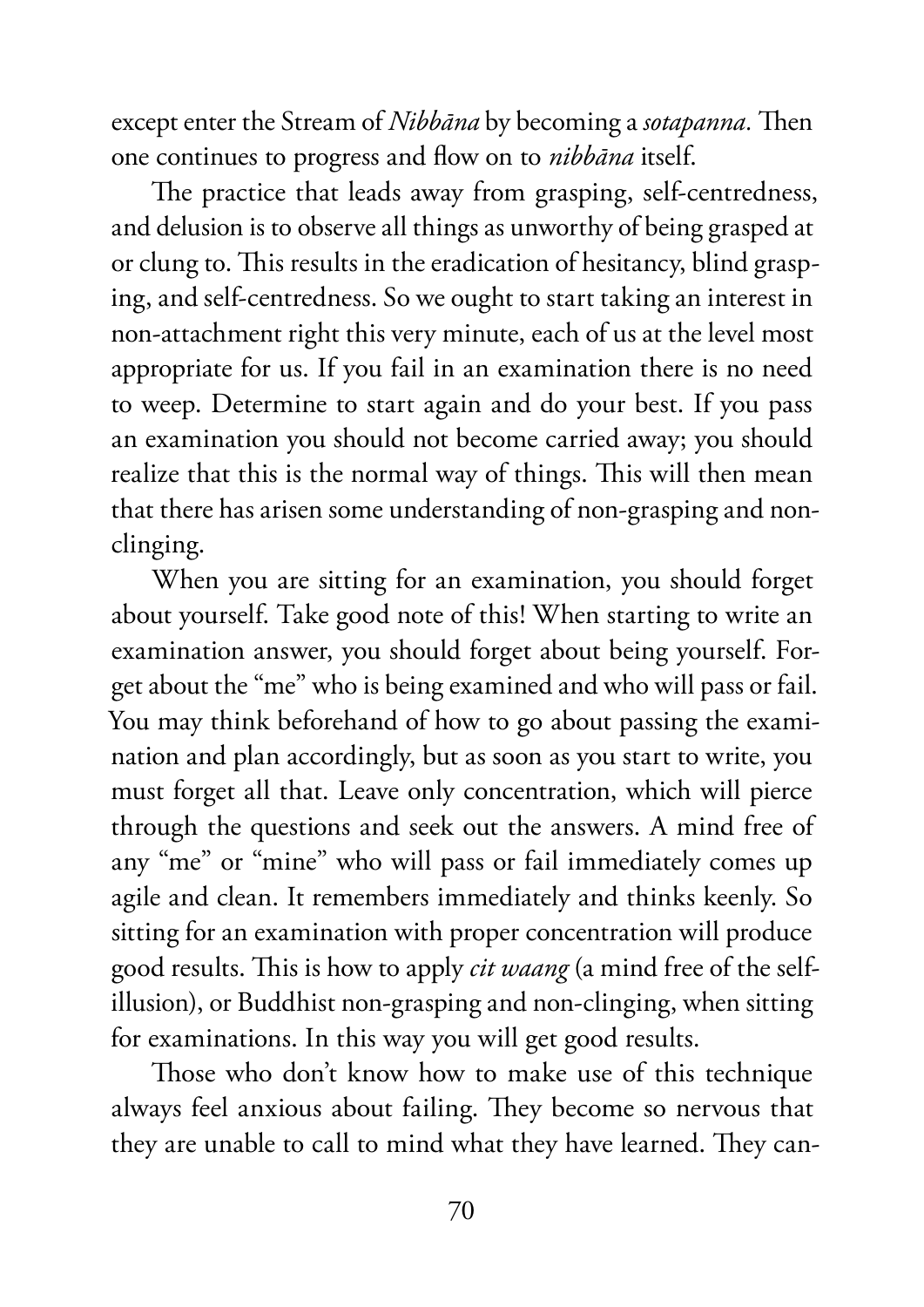not write accurate and orderly answers. Consequently they fail thoroughly. Others become carried away by the idea that "I am brilliant, I am certain to pass." A student carried away by this sort of grasping and clinging is also bound to do poorly, because he lacks *cit waang.* On the other hand, for the "person" with *cit waang* there is no "me" or "mine" involved, so he cannot become panicky or over-confident. There remains only concentration, which is a natural power. Entirely forgetting about self, he can pass well. This is an elementary, most basic example of the effect of non-attachment and of *cit waang.*

Now a stupid and deluded person, as soon as he hears the word *suññata* mentioned in temple lecture halls, translates it as "utter emptiness or nothingness". That is the materialistic interpretation and is how certain groups of people understand it. The *suññata* of the Buddha means absence of anything that we should grasp at and cling to as being an abiding entity or self, although physically everything is there in its entirety. If we cling, there is *dukkha;* if we do not cling, there is freedom from *dukkha.* The world is described as empty because there is nothing whatsoever that we might have a right to grasp at. We must cope with this empty world with a mind that does not cling. If we want something, we must go after it with a mind free from grasping, so that we get the desired object without it becoming a source of suffering.

Misunderstanding the word "empty", just this one single word, is a great superstition *(sīlappata-parāmāsa)* and constitutes a major obstacle to people attaining the Stream of *Nibbāna.* So let us understand the word "empty", and all other words used by the Buddha, properly and completely. He described the world as empty because there is nothing in it which can be taken as a self or ego. He answered King Mogha's question by saying, "Always regard the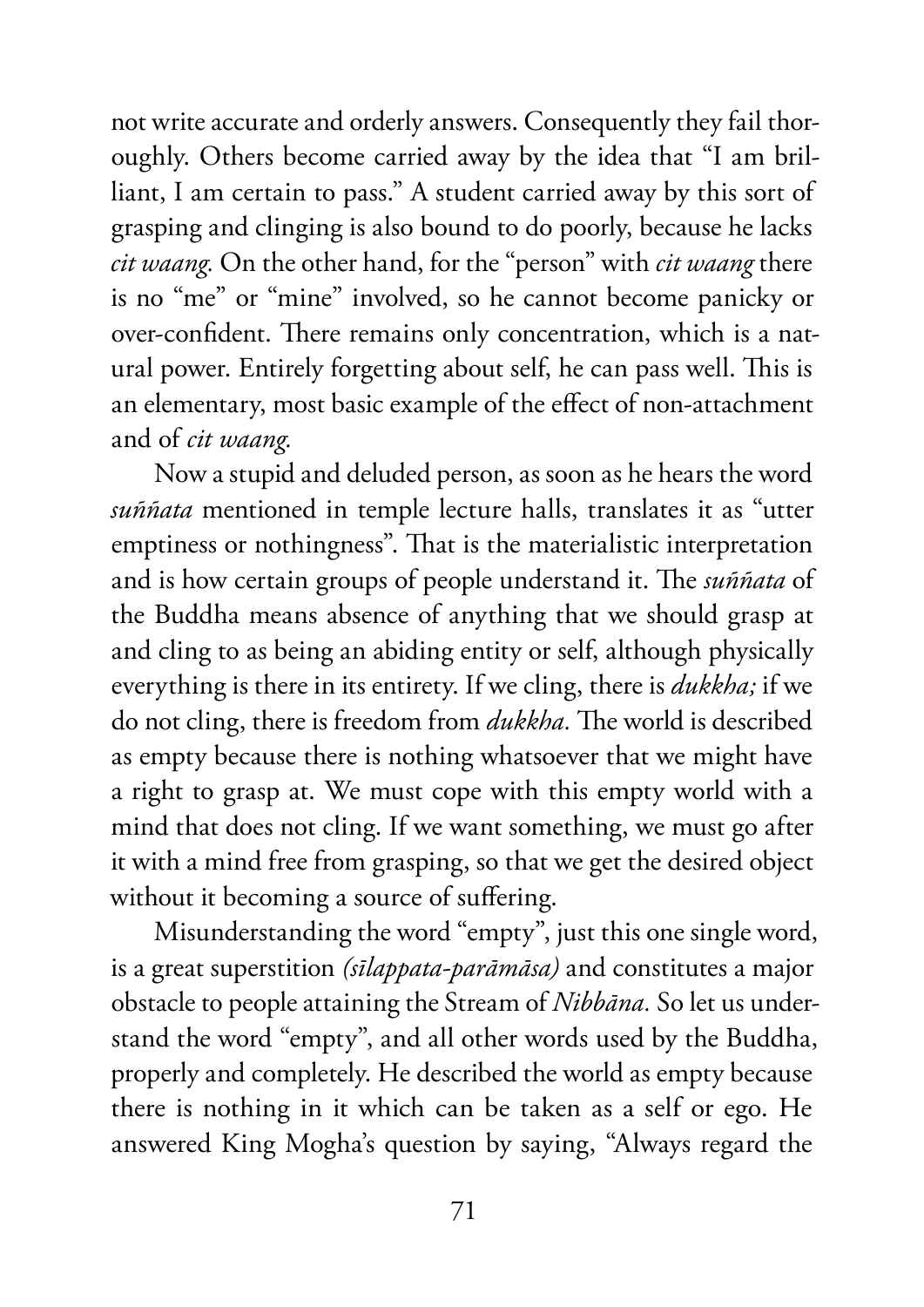world as something empty. Always look on this world with all that it contains as something empty." Viewing it as empty, the mind automatically becomes free of grasping and clinging. There can not arise lust, hatred, and delusion. To succeed in doing this is to be an *arahant.* If one has not succeeded in doing it, one has to keep on trying; though still an ordinary worldling, one will have less suffering. No suffering arises as long as there is *cit waang.* Whenever one becomes carried away and lapses, there is suffering again. If we keep good watch, producing emptiness (of self-idea) more and more often and lastingly, we come to penetrate to the core of Buddhism, and come to know the Stream of *Nibbāna*.

# **48)** *Now in the short time remaining I shall put the final question:*

#### **48) "What were the Buddha's last instruction to us?"**

 $A<sup>s</sup>$  EVERYONE KNOWS, a person who is about to die usually makes<br>
out a will, a set of last instructions. When the Buddha was out a will, a set of last instructions. When the Buddha was on the point of dying, he said these last words: "All compounded things are subject to decay. Be well equipped with heedfulness!" All things are nothing but a perpetual flowing-on, that is, they are empty (of selfhood). All things are *anicca,* they change incessantly, they flow on endlessly. That perpetual flux is devoid of any self or of anything belonging to a self. Be vigilant and well prepared. In other words, don't be foolish, don't become infatuated with things, and don't regard anything as worth grasping at and clinging to. Don't mindlessly attach to anything. This is what he meant by heedfulness. With such heedfulness we must always be well equipped.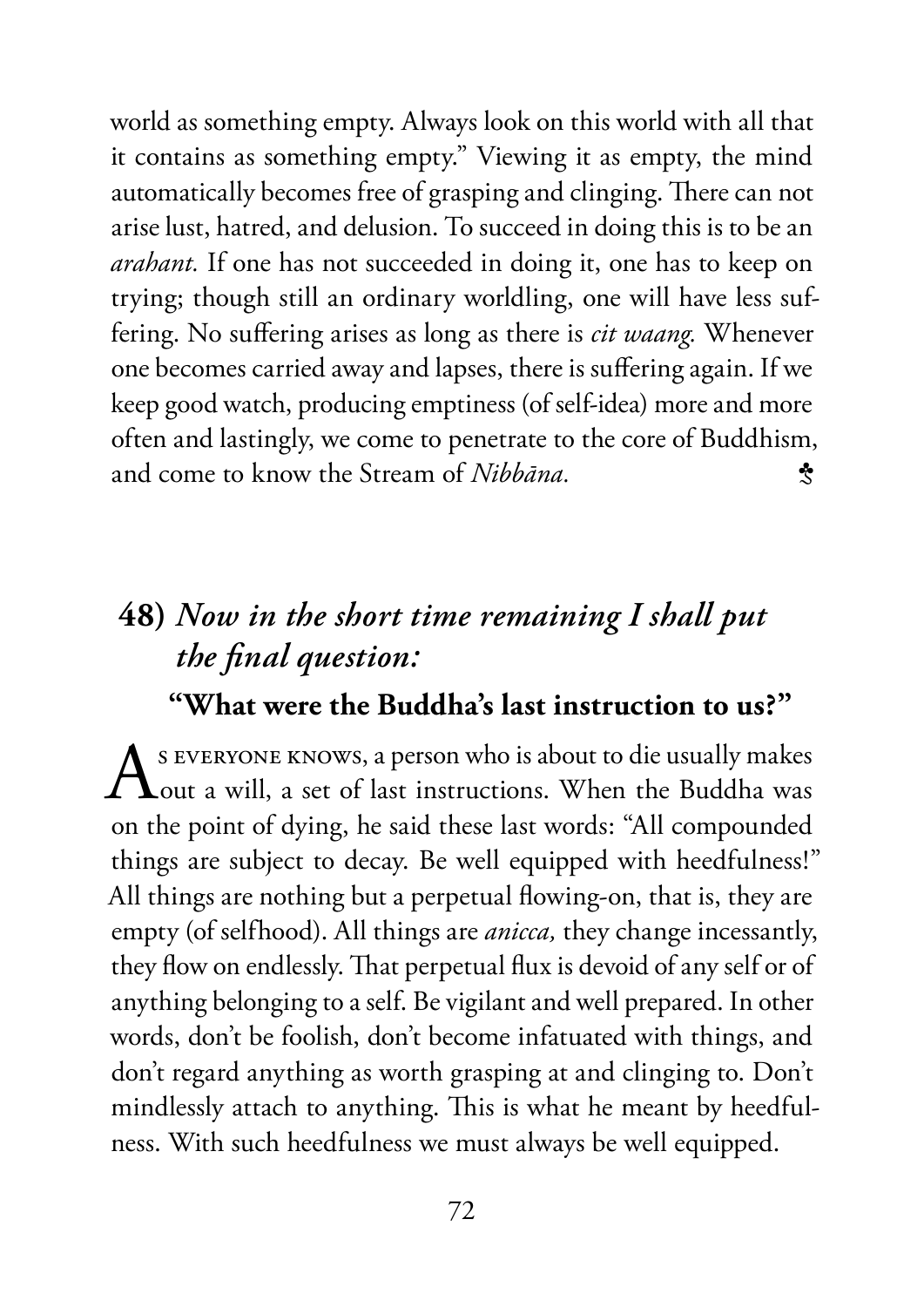Now young people are a problem. Look how completely heedless they are. They regard all sorts of things as thoroughly desirable, as worth grasping at and clinging to. Attaching to things as either desirable or hateful is ultimately a source of distress to oneself and to others. Such people are not carrying out the instructions given in the Buddha's will. They are wasting the benefit of having been born a human being and of Buddhist parents. They are not carrying out the Buddha's last wishes.

All of us, young and old, are in a position to carry out the Buddha's last instructions. Let us not be heedless or mindless. Let us not go thoughtlessly regarding things as worth grasping at and clinging to. Let us always view the world as devoid of any self or of anything belonging to a self. Our minds will be free of grasping; lust, hatred, and delusion will not arise in them. Thus we will accomplish the highest thing which is possible for humanity. In other words, all problems will cease, and that's all there is to it.

The Buddha gave another final instruction: "Go forth and preach well the doctrine, splendid in its beginning, middle, and end." I like to interpret this as enjoining us all to teach non-grasping and non-clinging on an elementary level to children, on an intermediate level to adults, and on the highest, most advanced level to those who are heading for the Supreme State and for whom nothing else matters. The Buddha taught only non-grasping, nothing more. It can be taught on different levels to children, to people of middle age, and to old people. Or it can be taken in another way. Teach Dhamma for the benefit of people living in this world, on a low level; for benefits in other worlds, at an intermediate stage; and then for the sake of the highest benefit, which transcends all worlds.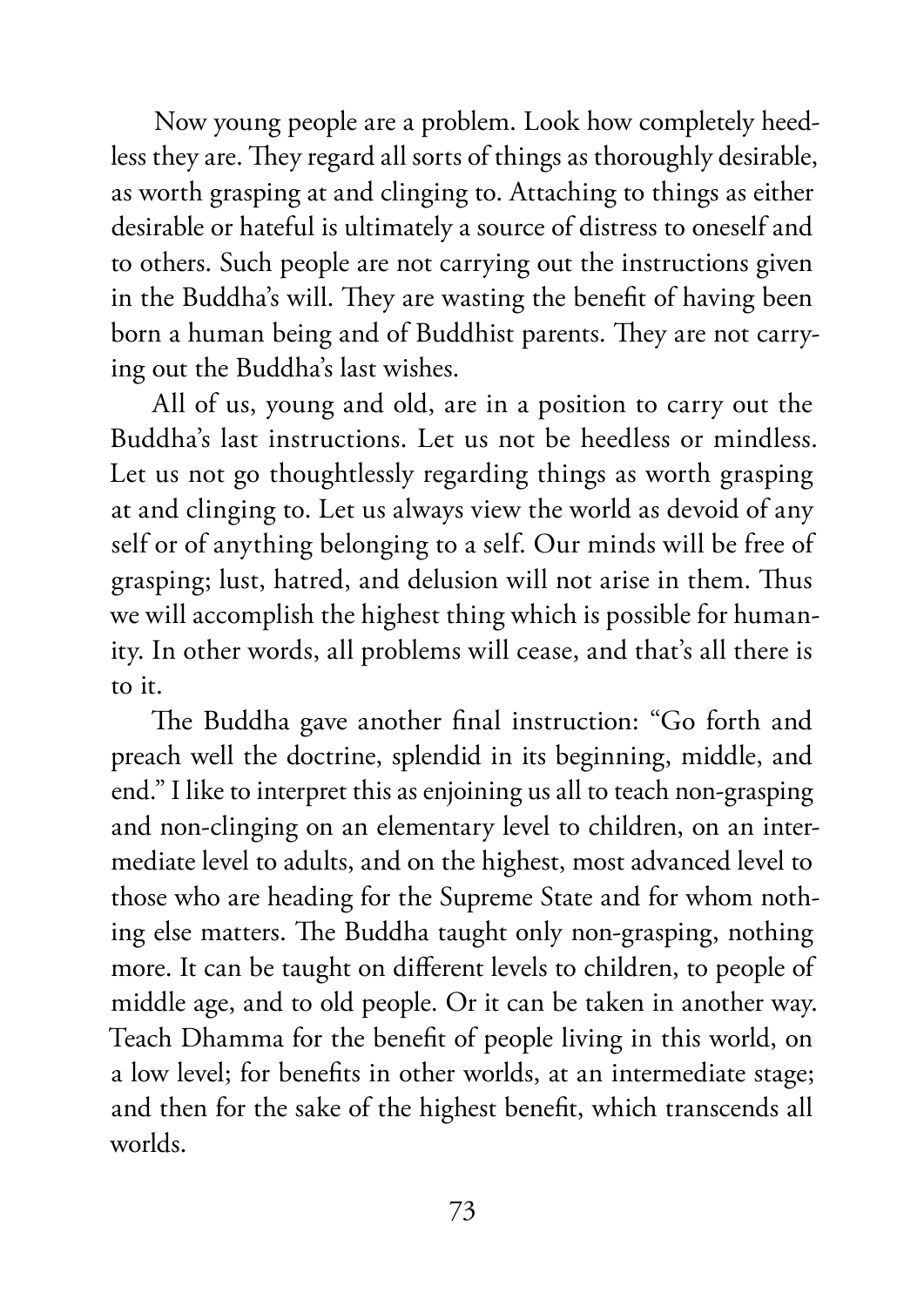The whole essence of the teaching can be summed up as freedom from suffering through non-attachment. Hence this non-grasping and non-clinging, this absence of any idea of self or of anything belonging to a self, is the most important teaching. So please, every one of you, bear well in mind one word, the one single word that reveals the entire Dhamma, the single syllable *waang* (empty, void, free), which in Pali is *suññatā* — the core and essence of Buddhism. People break the moral precepts because they lack *cit waang* (mind free of the self-idea). People lack concentration because they do not have *cit waang.* People have no insight because they do not have *cit waang.* The Buddha had *cit waang. Cit waang* is just what Buddhahood is. The Dhamma is simply the teaching of *cit waang,* the practice that leads to *cit waang,* and the fruit of that practice, which is *cit waang* and ultimately *nibbāna.* The Sangha consists of people following the Buddha's system of practice in order to attain *cit waang.* Buddha, Dhamma, and Sangha are summed up in the word *waang* (free, void, empty). One succeeds in keeping the moral precepts through abstaining from grasping and clinging, and through being free of the mental defilements, free of grasping and clinging. When *cit waang* has been attained, the defilements are absent and concentration is at its best. When one has come to see things (the world) as empty, one doesn't grasp or cling to any of them and one has full insight. The Path and Fruit of *Nibbāna* consist in knowing emptiness and in successively gaining the fruits of emptiness right up to the very culmination. Charity, morality, taking refuge (in Buddha, Dhamma, and Sangha), concentration, insight, Path and Fruit, and *nibbāna* — all these are summed up in the single word *waang* (empty).

This is why the Buddha said, "Emptiness is what I teach. A teaching that does not treat of emptiness is someone else's teach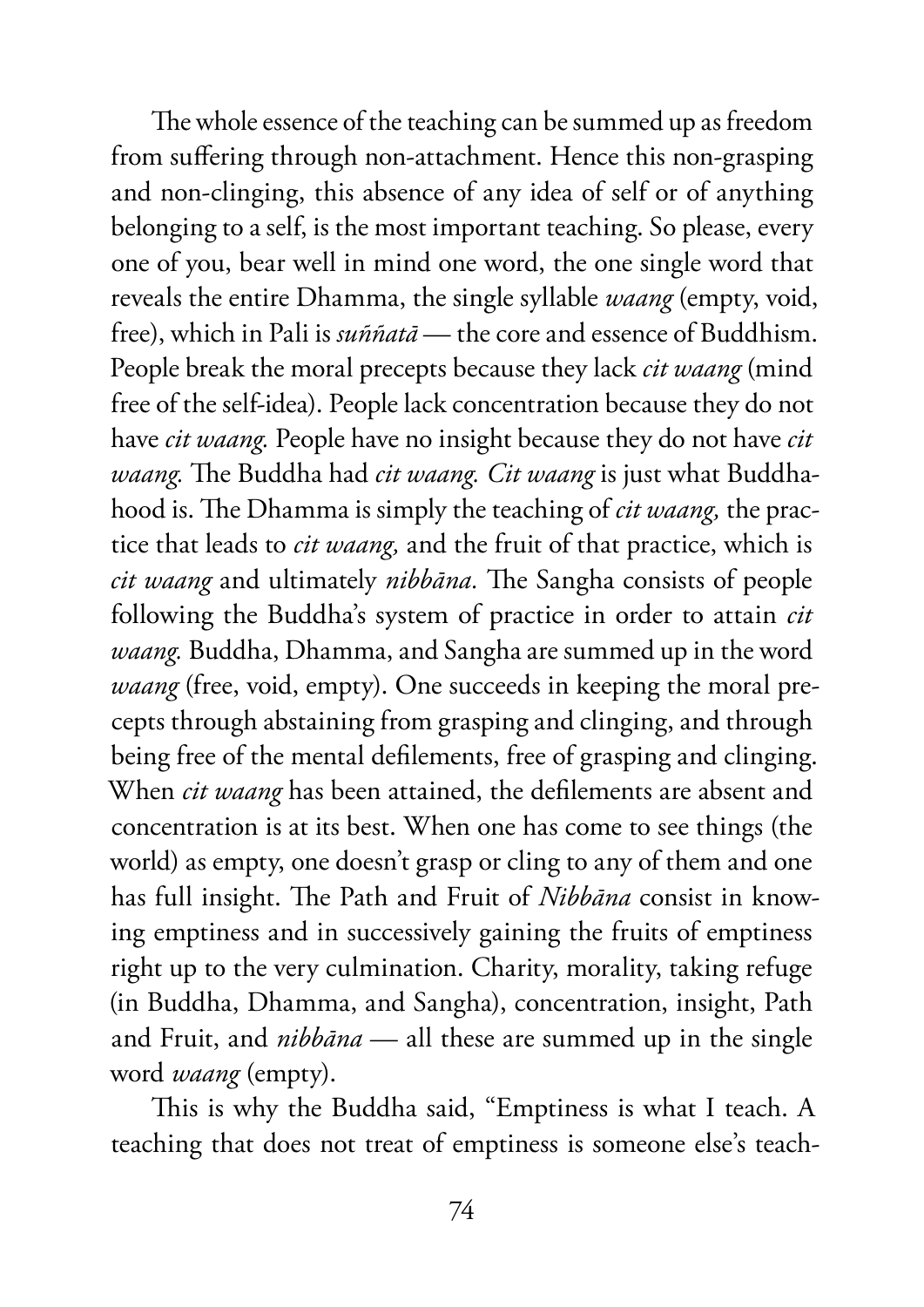ing, an unorthodox teaching composed by some later disciple. All discourses which are utterances of the Accomplished One are profound, have deep significance, are the means of transcending the world, and deal primarily with emptiness *(suññatā). "*This was spoken by the Tathāgata. On the other hand, "A discourse of any kind, though produced by a poet or a learned man, versified, poetical, splendid, melodious in sound and syllable, is not in keeping with the teaching if not connected with *suññatā. "*There are these two kinds of discourses. Those dealing with *suññatā* are utterances of the Buddha; those not dealing with *suññatā* are utterances of later followers.

So the Buddha considered *suññatā* and discourses dealing with *suññatā* to be real essence of Buddhism. This is why he said, "When the teaching of *suññatā* had died out and no-one is interested in it any longer, then the real essence of the Dhamma will have been lost."

It is like the drum owned by the Dasāraha kings in ancient times, which was handed down from generation to generation. As it became worn out and dilapidated, it was patched and mended time and time again, over a long period, until eventually consisted of nothing but new materials. The real substance of it had completely disappeared.

When the time comes that *bhikkhus* no longer are concerned with studying and listening to topics relating to *suññatā,* which is the subject that they ought to be studying and practising, at that time it can be said that the original substance of Buddhism has been lost completely and that nothing remains but new material, utterances of later disciples, just as happened with the drum. Think it over! The Buddha urged us to teach the Dhamma, splendid in its beginning, middle, and end, in terms of non-grasping and non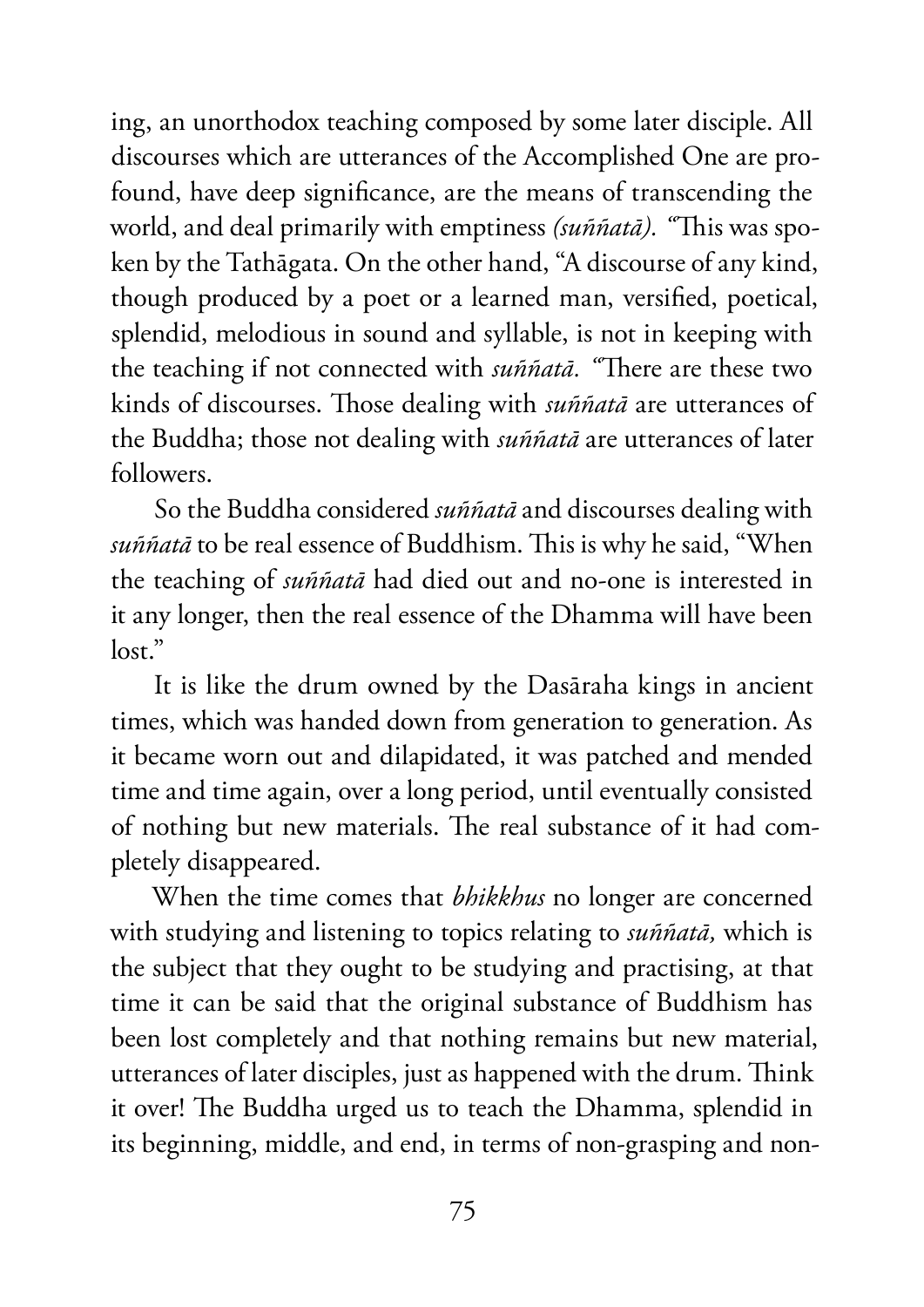clinging. But what is the condition of Buddhism at the present time? Is it like the original old drum or does it consist of just new material, just patches? We can find this out for ourselves by simply examining it to see whether or not people are interested in *suññatā* and practise *suññatā.*

These were the Buddha's last instructions to his disciples: to practice heedfulness of this teaching, to proclaim this teaching and to restore the decayed material to fresh and good condition by studying *suññatā.* This is to be done by digging, probing about, studying, and discussing until such time as the understanding of this teaching has been revived and it can be said that the genuine material has been restored to its original condition.

 $\sim$ 

#### **Conclusion**

WE HAVE SUMMED up the Teaching in the form of short sec-<br>tions, so divided as to be easily understood and remembered, tions, so divided as to be easily understood and remembered, together with quotations from the texts. I hope you will remember the points we have discussed in so far as they illustrate fundamental truths that you can keep in mind, and are general principles to make use of in judging and deciding the various questions you will encounter in the future. The Buddha said that if doubt arises on any point, we must compare the doubtful proposition with the general principles. If it fails to fit in with the general principles, reject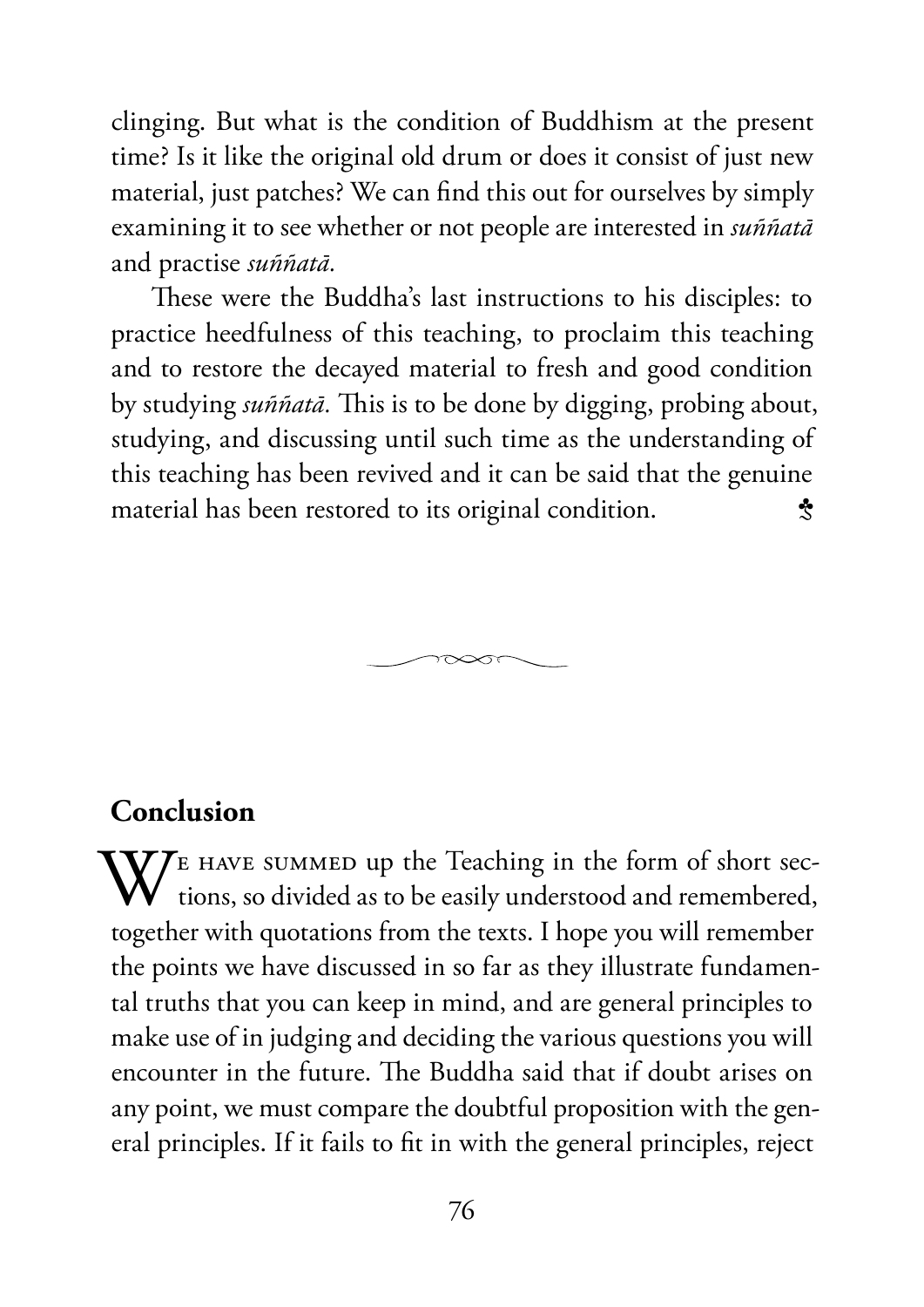it as not being a teaching of the Buddha. Whoever made the statement has got it wrong; such a teacher is teaching the wrong thing. Even if he claims to have heard it from the Buddha himself, don't believe a word of it. If it doesn't fit in with the general principles, that is, doesn't fit in with the *Suttas* and the *Vinaya,* reject it as not being an utterance of the Buddha. The Buddha's teaching is nongrasping, non-clinging, *suññatā, anattā* (non-selfhood), and anything dealing only with elements, rather than with beings, individuals, selves, "I", and "he" or "she".

Out in the country, in the district where I come from, people used to have to learn this Pali verse on the first day they went to live in a monastery:

> *"Yathā paccayaṃ pavattamanaṃ dhàtumattamevetaṃ* (These things are merely natural elements ceaselessly concocted by conditions,)

*Dhātumattako* (Just elements only,) *Nissatto* (Not real beings,) *Nijjavo* (Not individual lives,)

*Suñño* (Void of any self-entity.)

They had to learn this as the first thing on the very first day they went to stay in the monastery. They had not yet learned how to pay respect to the Buddha's image, how to chant, or how to perform the morning and evening services; they had not yet learned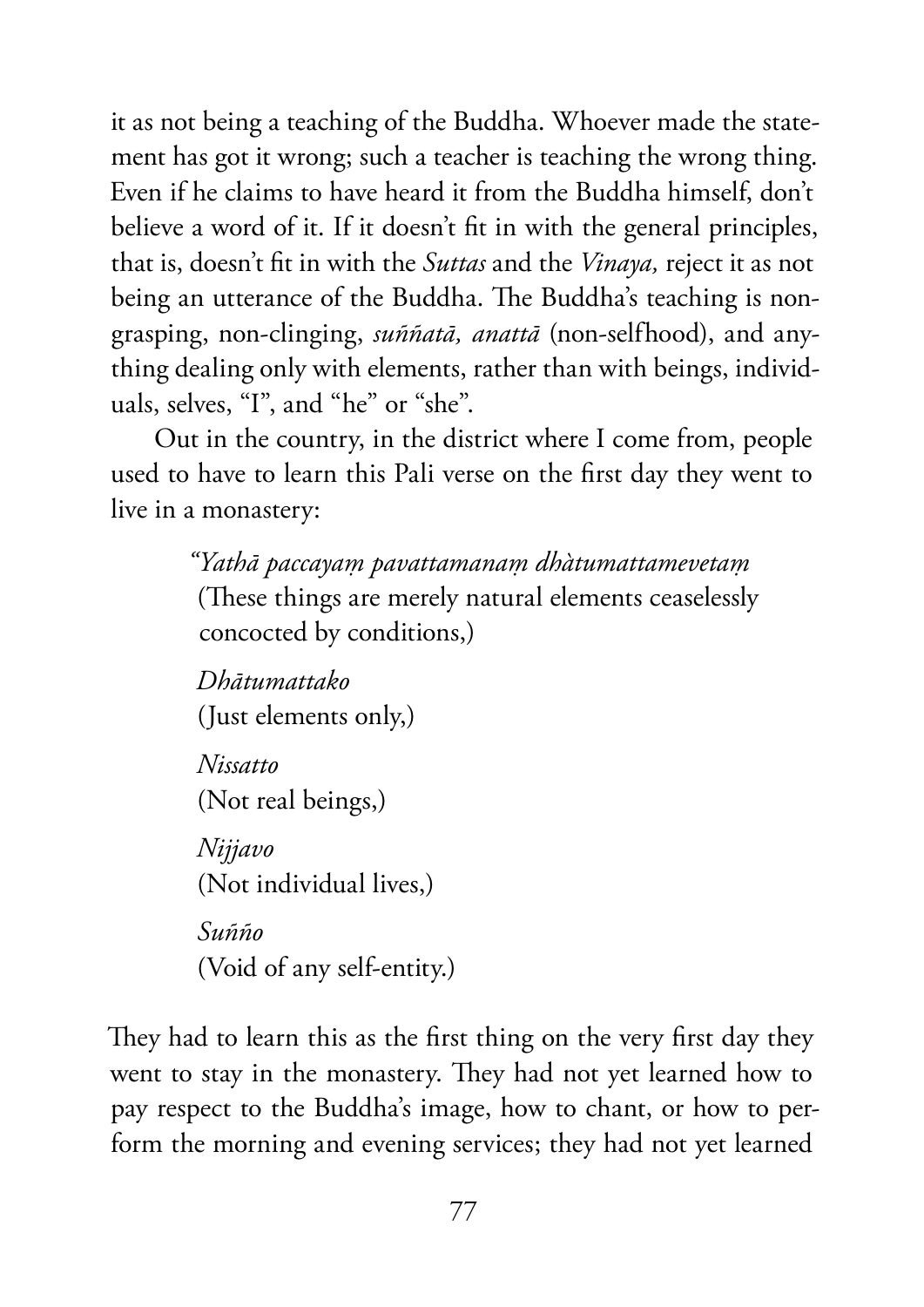how to carry out the pre-ordination procedures. In other words new arrivals were equipped with the highest knowledge, the very essence of Buddhism, right from the first day they entered the monastery to ask for ordination. Whether this custom still exists anywhere I don't know, and whether applicants for ordination would understand what the verse means I don't know either. But the objective of this custom was excellent, to give a person the essence of Buddhism right from the day he arrived. *"Yathā paccayaṃ,* (these things are causally conditioned, that is, they are devoid of selfhood). *Dhātumattamevetaṃ,* (these things are only elements, that is, they are devoid of selfhood). *Nissatto, nijjivo, suñño,* (they are empty, nothing individual or personal, devoid of selfhood). "This they were taught on the very first day, but their descendants have let this custom die out. Who will be to blame when the day comes that *suññatā* is so little understood that there is. nothing left of the original Buddhism?

I hope this has done something to stimulate you good people to do some thinking, and so help nourish and sustain Buddhism.

For the sake of the peace and happiness of the world, forget all about that "self"!

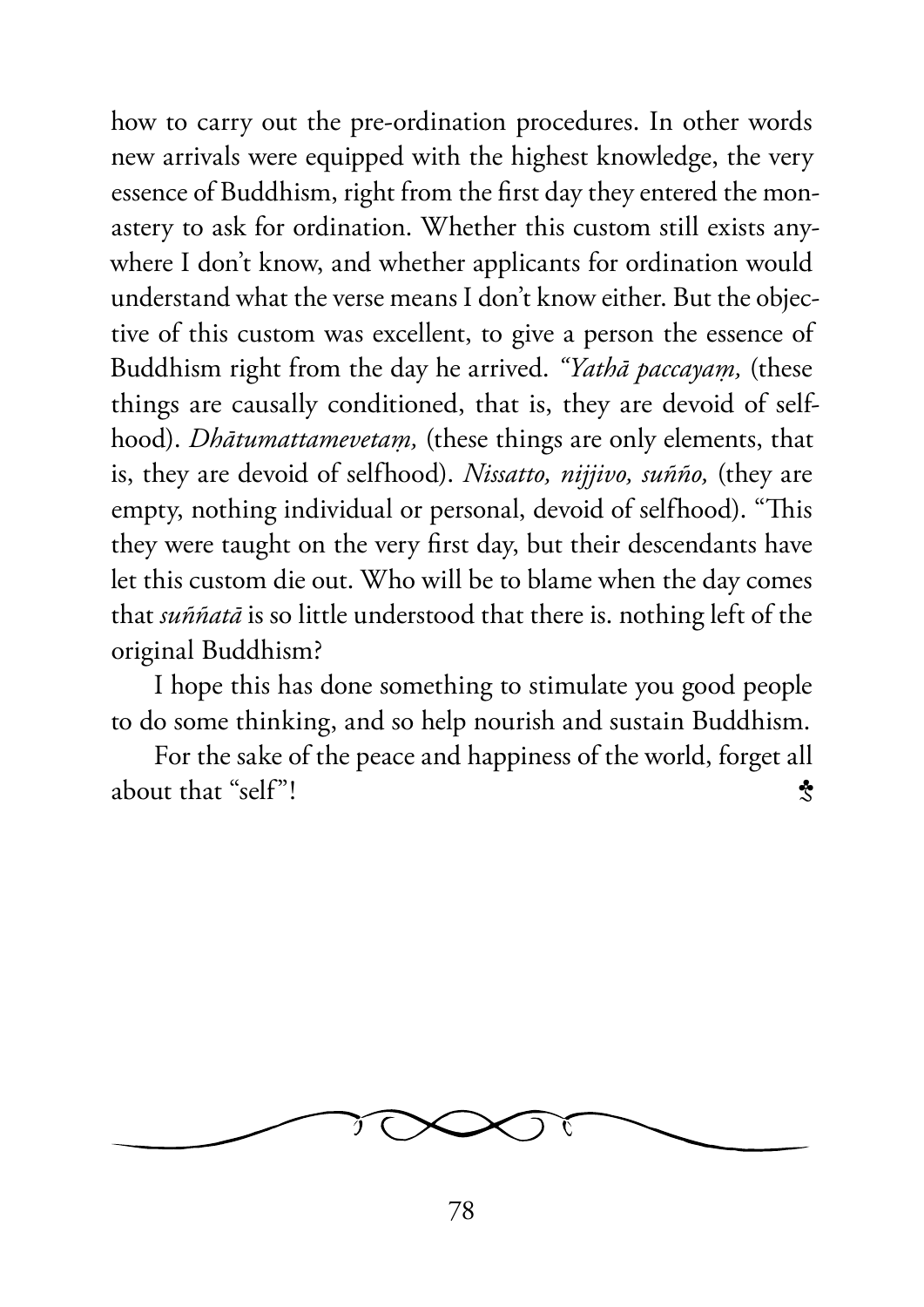# **SCRIPTURAL REFERENCES**

IN THE ORIGINAL talks, Ajahn Buddhadāsa provided references<br>(volume and page) to his sources in the Royal Siamese Pali edi- $\blacktriangle$  (volume and page) to his sources in the Royal Siamese Pali edition of the *Tipiṭaka* where appropriate. We have translated them into a form that should help interested readers to consult the English translations. They are listed according to the numbers of the Question-Sections as found in the "Contents".

- 1) *Majjhima-nikāya, Alagaddūpama-sutta* (#22)
- 3) *Majjhima-nikāya, Cūḷa-taṇhā-saṅkheyya-sutta* (#37)
- 5) *Aṅguttāra-nikāya, Catukka-nipāta, Rhohitassa-vagga* (#45)
- 6) *Majjhima-nikāya, Alagaddūpama-sutta* (#22)
- 7) *Saṃyutta-nikāya, Mahāvāra-vagga,* LV, vi, 3
- 8) *Saṃyutta-nikāya, Mahāvāra-vagga,* XLV, i, 76
- 9) *Aṅguttāra-nikāya,Pañcaka-nipāta,* The Warrior (#79)
- 10) *Majjhima-nikāya, Cūḷa-saccaka-sutta* (#35)
- 11) *Aṅguttāra-nikāya, Tika-nipāta, Mahā-vagga, Kālāma Sutta* (#65)
- 12) *Aṅguttāra-nikāya, Tika-nipāta,* Enlightenment, (#103)
- 13) *Majjhima-nikāya, Saḷāyatana-vibhaṅga-sutta* (#137)
- 14) *Aṅguttāra-nikāya, Tika-nipāta, Devaduta-vagga* (#33)  *Aṅguttāra-nikāya, Catukka-nipāta, Kamma-vagga* (#234)
- 15) *Aṅguttāra-nikāya, Tika-nipāta, Puggala-vagga* (#22)
- 16) *Aṅguttāra-nikāya, Catukka-nipāta, Sañcetana-vagga* (#180)
- 17) *Aṅguttāra-nikāya, Tika-nipāta, Brāhmana-vagga* (#56)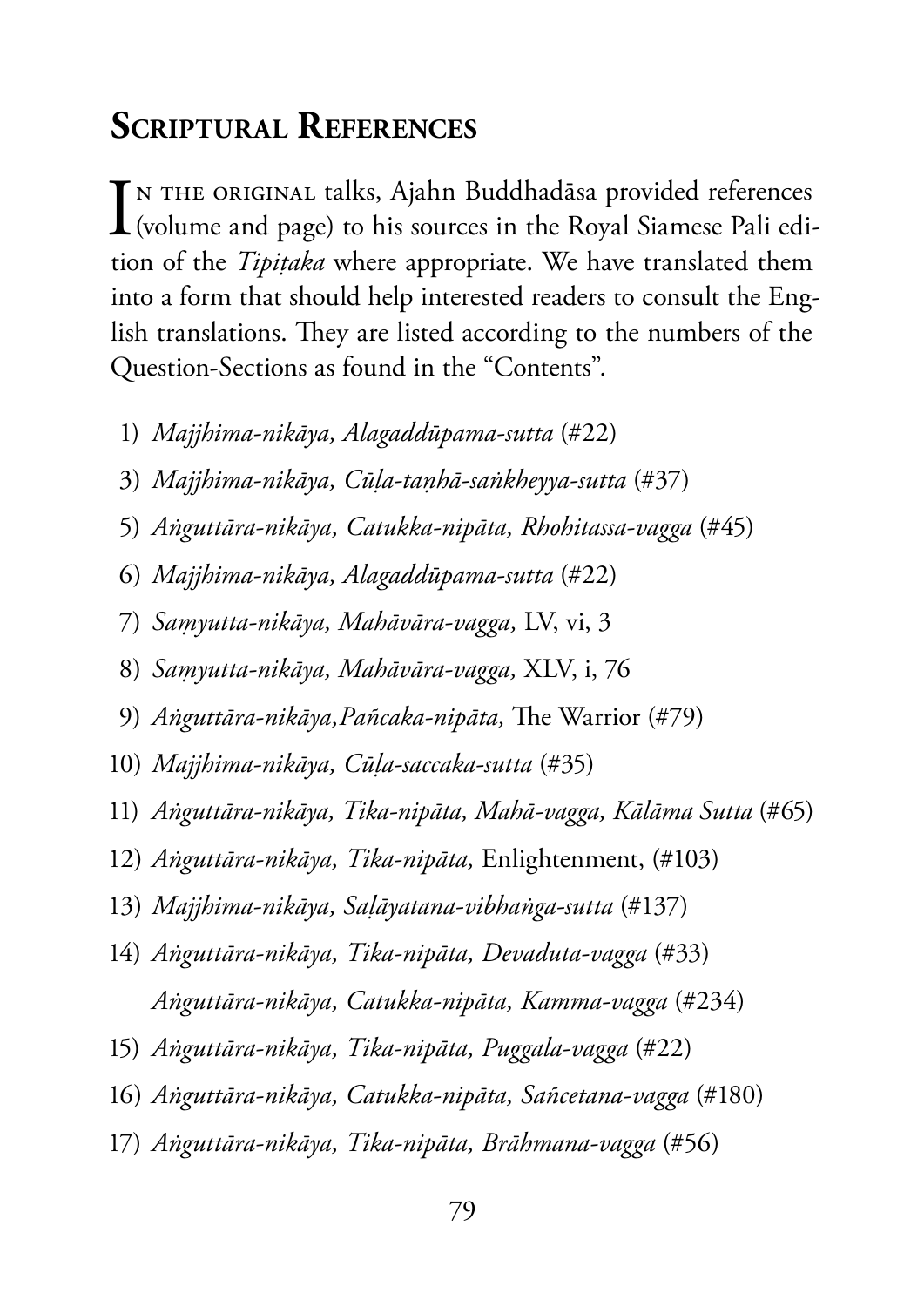- 18) *Aṅguttāra-nikāya, Catukka-nipāta, Uruvelā-vagga* (#21)
- 19) *Itivuttaka* III, v, iii
- 20) *Digha-nikāya, Mahā-vagga, Mahāparinibbāna-sutta* (#16)
- 21) *Sutta-nipāta, Parayana-vagga, Vatthugāthā*
- 22) *Majjhima-nikāya, Cūḷa-suññatā-sutta* (#121)
- 23) *Paṭisambhidā-magga, Yoganaddha-vagga, Suñña-kathā*
- 24) *Saddhammappajjotikā* Part I
- 25) *Paṭisambhidā-magga, Paññā-vagga, Vipassanākathā*
- 26) *Aṅguttāra-nikāya, Navaka-nipāta, Mahā-vagga* (#36)
- 27) *Aṅguttāra-nikāya, Navaka-nipāta, Mahā-vagga* (#41)
- 28) *Aṅguttāra-nikāya, Navaka-nipāta, Pancāla-vagga* (#51)  *Aṅguttāra-nikāya, Satta-nipāta, Abyākata-vagga* (#52)
- 29) *Majjhima-nikāya, Bhaddāli-sutta* (#65)
- 31) *Digha-nikāya, Mahā-vagga, Mahāparinibbāna-sutta* (#16)
- 34) *Udāna, Culla-vagga,* VII, i and ii  *Aṅguttāra-nikāya, Satta-nipāta, Abyākata-vagga* (#53)
- 37) *Majjhima-nikāya, Angulimāla-sutta* (#86)
- 39) *Itivuttaka,* I, iii, 7
- 40) *Aṅguttāra-nikāya, Navaka-nipāta, Sihanāda-vagga* (#20)
- 41) *Itivuttaka,* III, iv, 4
- 48) *Digha-nikāya, Mahā-vagga, Mahāparinibbāna-sutta* (#16)

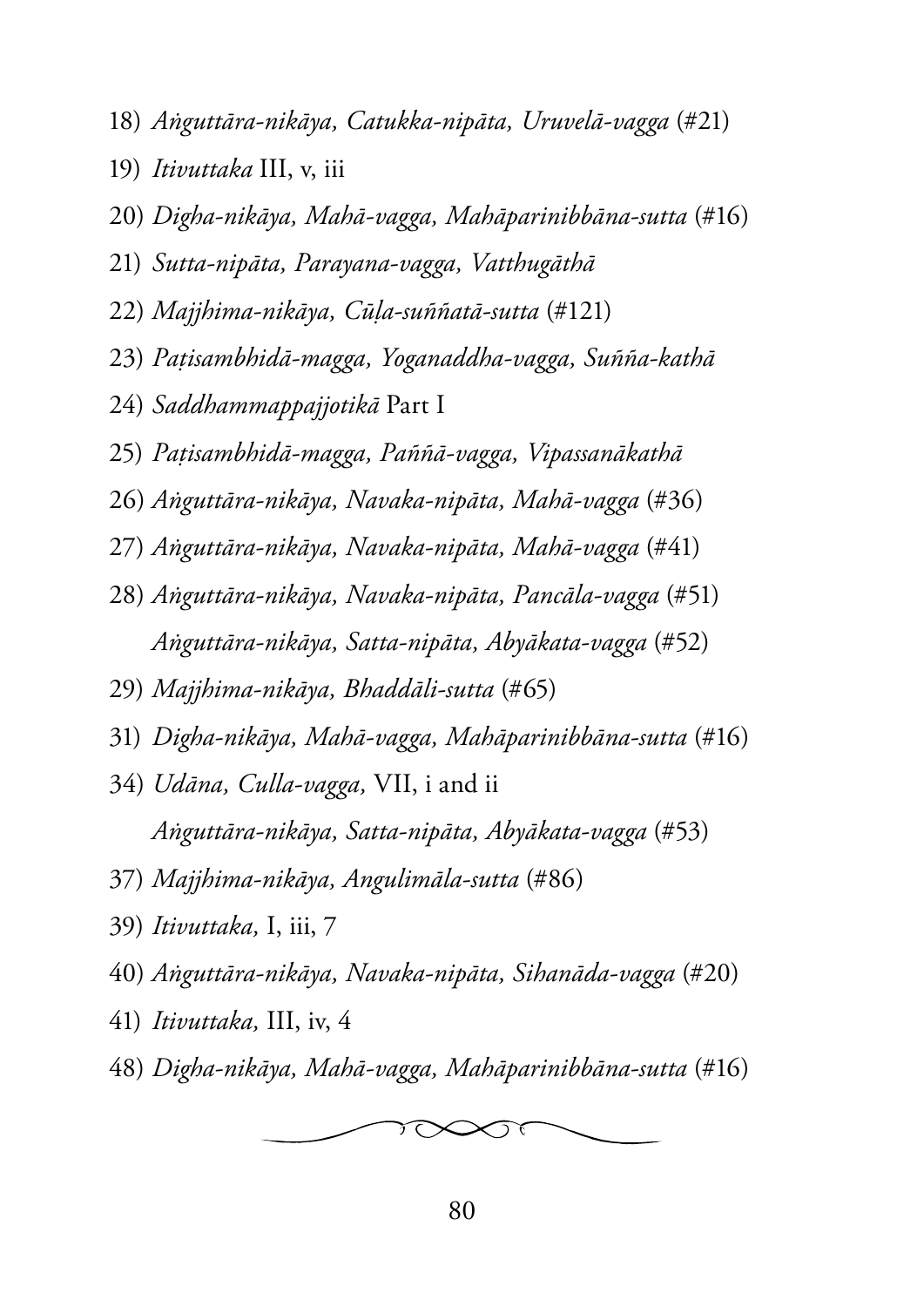## **ABOUT THE AUTHOR**

BUDDHADĀSA BHIKKHU (SLAVE of the Buddha) went forth as a bindhabha (Buddhist monk) in 1926, at the age of twenty. After *bhikkhu* (Buddhist monk) in 1926, at the age of twenty. After a few years of study in Bangkok, he was inspired to live close with nature in order to investigate the Buddha-Dhamma. Thus, he established Suan Mokkhabalārāma (The Grove of the Power of Liberation) in 1932, near his hometown. At that time, it was the only Forest Dhamma Center and one of the few places dedicated to *vipassanā* (mental cultivation leading to "seeing clearly" into reality) in Southern Thailand. Word of Buddhadāsa Bhikkhu, his work, and Suan Mokkh spread over the years so that now they are easily described as "one of the most influential events of Buddhist history in Siam." Here, we can only mention some of the more interesting services he has rendered Buddhism.

Ajahn Buddhadāsa has worked painstakingly to establish and explain the correct and essential principles of original Buddhism. That work is based in extensive research of the Pali texts (Canon and commentary), especially of the Buddha's Discourses *(sutta piṭaka),*  followed by personal experiment and practice with these teachings. Then he has taught whatever he can say truly quenches *dukkha.* His goal has been to produce a complete set of references for present and future research and practice. His approach has been always scientific, straightforward, and practical.

Although his formal education only went as far as seventh grade and beginning Pali studies, he has been given five Honorary Doctorates by Thai universities. His books, both written and transcribed from talks, fill a room at the National Library and influence all serious Thai Buddhists.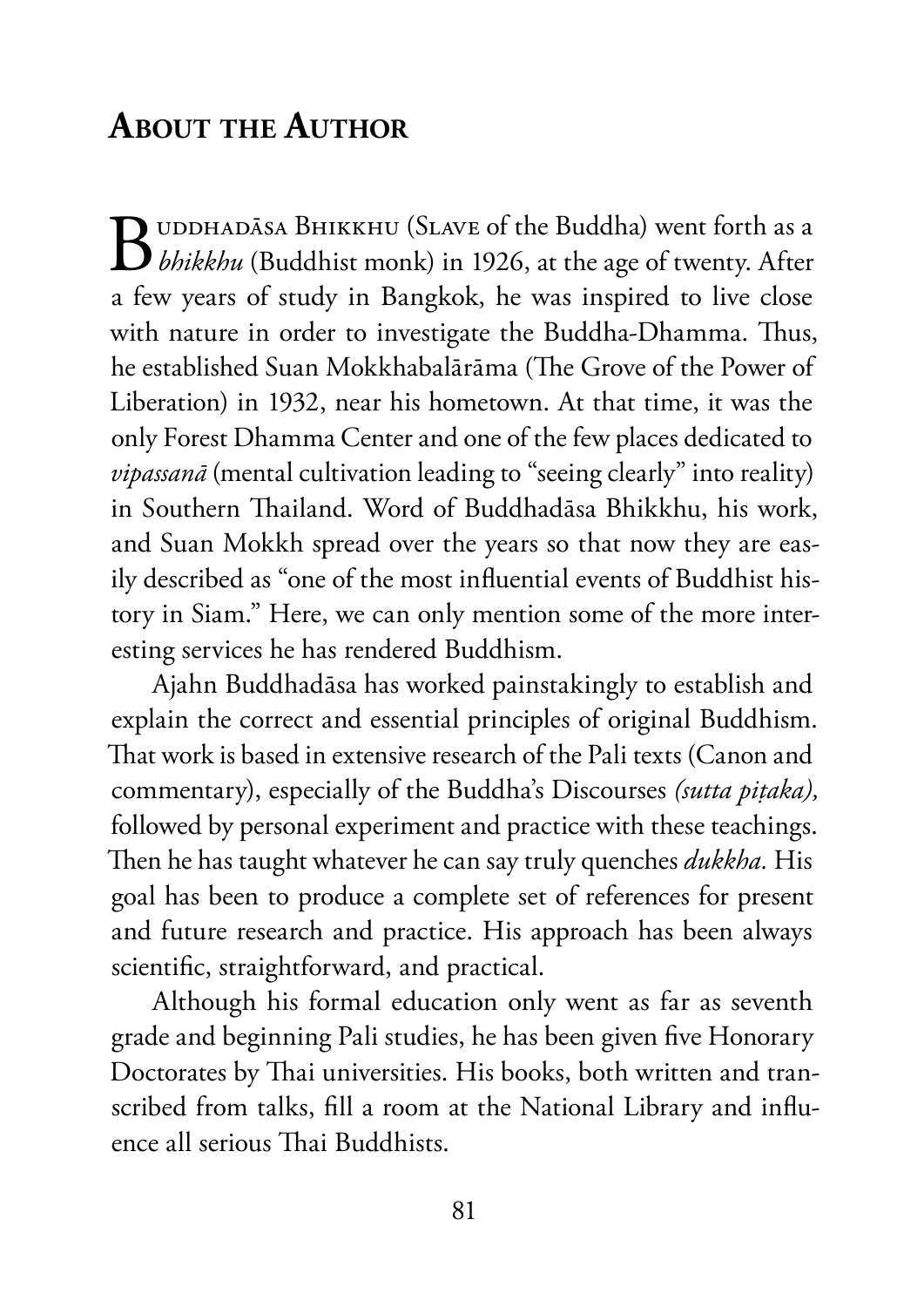Progressive elements in Thai society, especially the young, have been inspired by his teaching and selfless example. Since the 1960's, activists and thinkers in areas such as education, social welfare, and rural development have drawn upon his teaching and advice.

Since the founding of Suan Mokkh, he has studied all schools of Buddhism, as well as the major religious traditions. This interest is practical rather than scholarly. He seeks to unite all genuinely religious people in order to work together to help free humanity by destroying selfishness. This broadmindedness has won him friends and students from around the world, including Christians, Muslims, Hindus, and Sikhs.

Now he focuses his energies on his last project, establishing an International Dhamma Hermitage. This addition to Suan Mokkh is intended to provide facilities for:

- courses which introduce friends, foreign and Thai, to the natural truth explained in the Buddha's teachings and start them in the Buddha's system of mental cultivation
- gatherings of representatives from the different religious communities of Thailand (and later the world) in order to meet, develop mutual good understanding, and cooperate for the sake of world peace
- meetings among Buddhists from around the world to discuss and agree upon the "Heart of Buddhism"

Actual results must depend on Natural Law, as Ajahn Buddhadāsa and his helpers continue to explore the potential of mindfully wise actions within Nature according to the Law of Nature. He welcomes  $\sim$  visitors.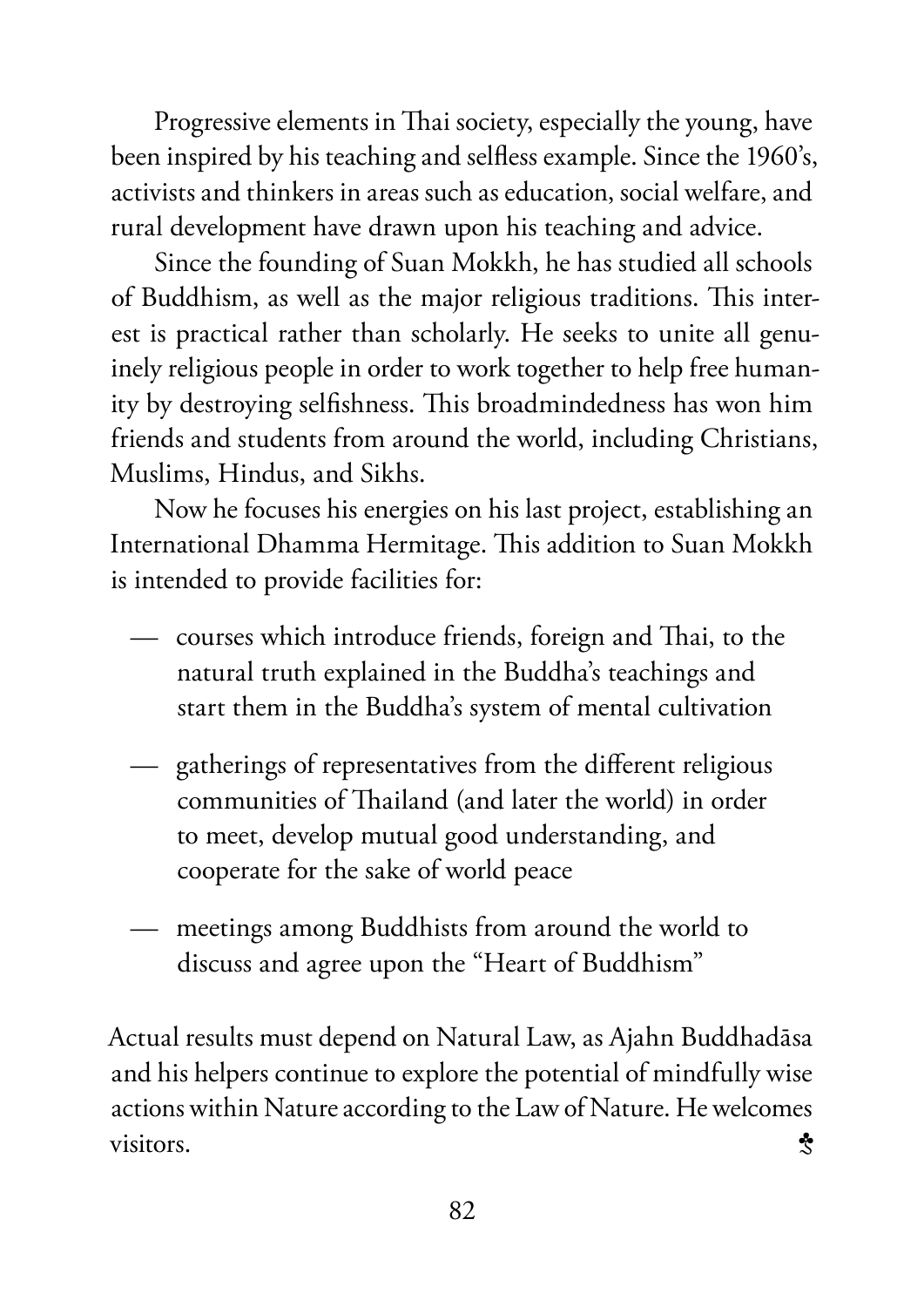## **ABOUT THE TRANSLATOR**

ROD BUCKNELL FIRST became seriously interested in Buddhism<br>in the mid-1960's, when, during a visit to Thailand, he was in the mid-1960's, when, during a visit to Thailand, he was introduced to the techniques of insight meditation. After spending a year in various Thai meditation centres and monasteries, he took ordination as a *bhikkhu* (monk) under the guidance of Ajahn Paññānanda of Wat Cholapratan Rangsarit. He soon became interested also in the teachings of Ajahn Buddhadāsa, and, recognizing their potential value to westerners, began translating some of the Ajahn's more important works into English. During the four years he spent in the Sangha, he translated altogether six works of varying length, usually in close consultation with the Ajahn in order to ensure accuracy in the rendering of key concepts. Despite his return to lay life, he maintains a close interest — both scholarly and practical in Ajahn Buddhadāsa's teachings, and has published several related articles in religious studies journals. He is currently a lecturer in the Department of Studies in Religion at the University of Queensland, Australia. 3



For Free Distribution (Hadiah Percuma)